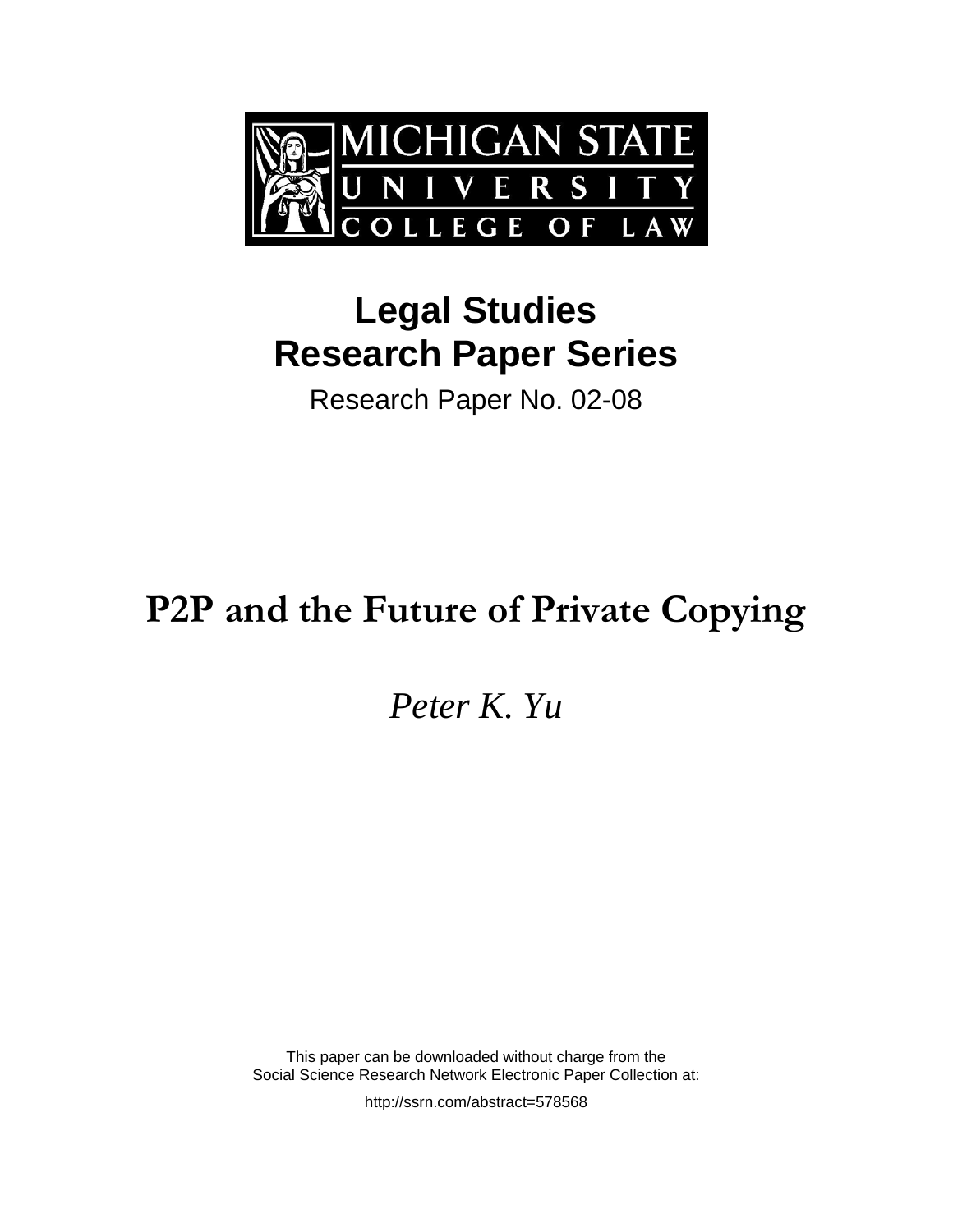# **P2P AND THE FUTURE OF PRIVATE COPYING**

## *Peter K. Yu\**

#### TABLE OF CONTENTS

| $\mathbf{I}$ . |           |    |                                                                            |  |  |
|----------------|-----------|----|----------------------------------------------------------------------------|--|--|
| Π.             |           |    |                                                                            |  |  |
|                | A.        |    |                                                                            |  |  |
|                |           | 1. |                                                                            |  |  |
|                |           | 2. |                                                                            |  |  |
|                |           | 3. |                                                                            |  |  |
|                |           | 4. |                                                                            |  |  |
|                | <b>B.</b> |    |                                                                            |  |  |
|                |           | 1. | Heightened Tension Between the United States and Less Developed            |  |  |
|                |           |    |                                                                            |  |  |
|                |           | 2. | Criticism of the United States' Hypocritical Position in the International |  |  |
|                |           |    |                                                                            |  |  |
|                |           | 3. | Distraction Caused by Increased Public Attention on International Piracy   |  |  |
|                |           |    | 32                                                                         |  |  |
|                | C.        |    |                                                                            |  |  |
| III.           |           |    |                                                                            |  |  |
|                | A.        |    |                                                                            |  |  |
|                | Β.        |    |                                                                            |  |  |

 <sup>\*</sup> Copyright © 2004 Peter K. Yu. All Rights Reserved. Associate Professor of Law & Director, Intellectual Property & Communications Law Program, Michigan State University College of Law; Adjunct Professor of Telecommunication, Information Studies and Media & Faculty Associate, James H. and Mary B. Quello Center for Telecommunication Management & Law, College of Communication Arts & Sciences, Michigan State University; Research Associate, Programme in Comparative Media Law and Policy, Centre for Socio-Legal Studies, University of Oxford. Earlier versions of this Article were presented in the Sixth FuturTech Conference at the University of Michigan Business School, the Fifth Annual Quello Communications Policy & Law Symposium in Washington, D.C., the LawTechTalk Series at the University of Hong Kong Faculty of Law, the "You Downloaded What? The Law, Economics and Ethics of Filesharing" Panel at Michigan State University, and the First Annual Intellectual Property and Communications Law and Policy Scholars Roundtable at Michigan State University College of Law. The article also was delivered as a public lecture for the Intellectual Property Department of the Government of Hong Kong Special Administrative Region. The Author would like to thank the participants of these events, in particular Adam Candeub, Cindy Cohn, Shubha Ghosh, Debora Halbert, Robert Heverly, Matt Jackson, Jay Kesan, Michael Landau, Lyrissa Lidsky, Michael Madison, Adam Mossoff, Susan Scafidi, Mitch Singer, and Katherine Strandburg, for their valuable comments and suggestions, as well as excellent research and editorial assistance of Alexander Kanous and Jade Zuege.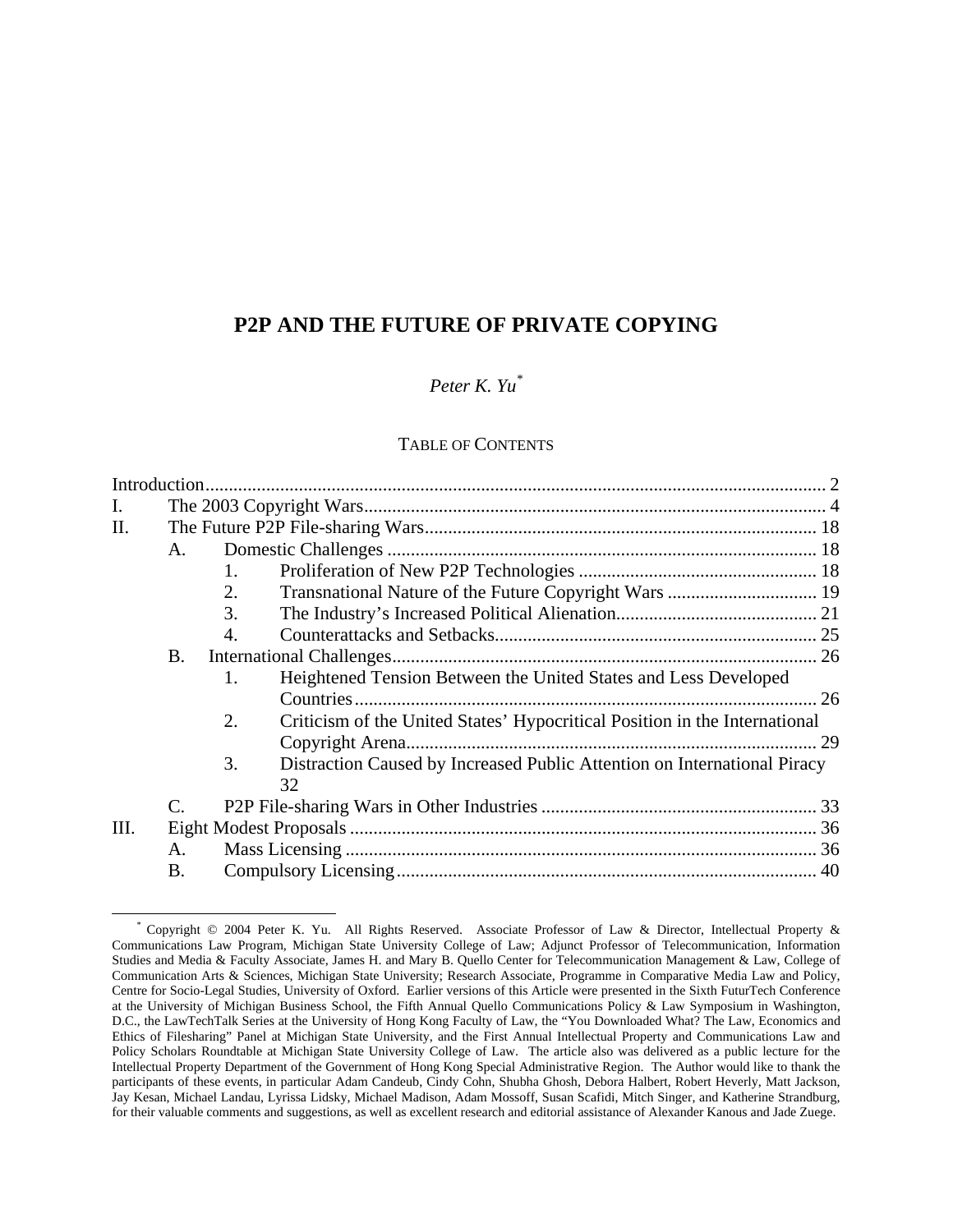|     | $\mathsf{C}$  |  |  |  |
|-----|---------------|--|--|--|
|     | D.            |  |  |  |
|     | Е.            |  |  |  |
|     | F.            |  |  |  |
|     | G.            |  |  |  |
|     | Н.            |  |  |  |
|     |               |  |  |  |
| IV. |               |  |  |  |
|     | A.            |  |  |  |
|     | Β.            |  |  |  |
|     | $\mathcal{C}$ |  |  |  |
|     |               |  |  |  |

#### **INTRODUCTION**

2003 was the year of recording industry litigation. For the first time, the industry filed lawsuits against individual end-users whom the industry suspected of illegally trading music. In April, for example, the major record labels filed high-profile lawsuits against four college students who ran file-sharing engines that allowed fellow students to share files and download copyrighted songs.<sup>1</sup> In September, the Recording Industry Association of American (RIAA), the trade group that represents the five major labels and other smaller member companies, launched full-fledge battles against individuals suspected of swapping music without authorization via peer-to-peer ("P2P") networks, such as Grokster, iMesh, KaZaA, and Morpheus. Hundreds of lawsuits were filed,<sup>2</sup> thousands of subpoenas were issued,<sup>3</sup> and a countless number of people innocent or otherwise—received the trade group's notorious cease-and-desist letters and takedown notices.4

These strong-armed tactics have alienated many of the industry's customers and political supporters.<sup>5</sup> The industry's strategy also has backfired by driving pirates underground, forcing file-sharers to use proxy servers, offshore and mirror Web sites, and encrypted P2P systems.<sup>6</sup> Digital piracy remains rampant today, and billions of music files are traded every month.<sup>7</sup>

Since the beginning of the P2P file sharing controversy, commentators have discussed extensively the radical expansion of copyright law, $8$  the industry's controversial enforcement

 $\frac{1}{1}$  Frank Ahrens, *4 Students Sued over Music Sites*, WASH. POST, Apr. 4, 2003, at E1; Jon Healey, *Students Hit with Song Piracy Lawsuits*, L.A. TIMES, Apr. 4, 2003, at 1.

Amy Harmon, *The Price of Music: The Overview*, N.Y. TIMES, Sept. 9, 2003, at A1 [hereinafter Harmon, *The Price of Music*]. 3

Benny Evangelista, *Firm Sleuths out Illegal File Sharers*, SAN FRAN. CHRON., July 21, 2003, at E1. 4

Declan McCullagh, *RIAA Apologizes for Erroneous Letters*, CNET NEWS.COM, *at* http://news.com.com/2100-1025-1001319.html (May 13, 2003); *see also* Declan McCullagh, *RIAA Apologizes for Threatening Letter*, CNET NEWS.COM, *at* http://news.com.com/2100-

<sup>&</sup>lt;sup>5</sup> See Peter K. Yu, *The Copyright Divide*, 25 CARDOZO L. REV. 331, 442-43 (2003).<br>
<sup>6</sup> Id. at 443.<br>
<sup>7</sup> See generally Peter K. Yu, *The Escalating Copyright Wars*, 32 HOFSTRA L. REV. 907 (2004).<br>
<sup>8</sup> See, e.g., LAWRENCE how the recent expansion of intellectual property laws have stifled creativity and innovation); JESSICA LITMAN, DIGITAL COPYRIGHT (2001) (detailing the expansion of copyright laws in the past two centuries); SIVA VAIDHYANATHAN, COPYRIGHTS AND COPYWRONGS: THE RISE OF INTELLECTUAL PROPERTY AND HOW IT THREATENS CREATIVITY (2001) [hereinafter VAIDHYANATHAN, COPYRIGHTS AND COPYWRONGS] (describing how the increasing corporate control over the use of software, digital music, images, films, books and academic materials has steered copyright law away from its original design to promote creativity and cultural vibrancy); James Boyle,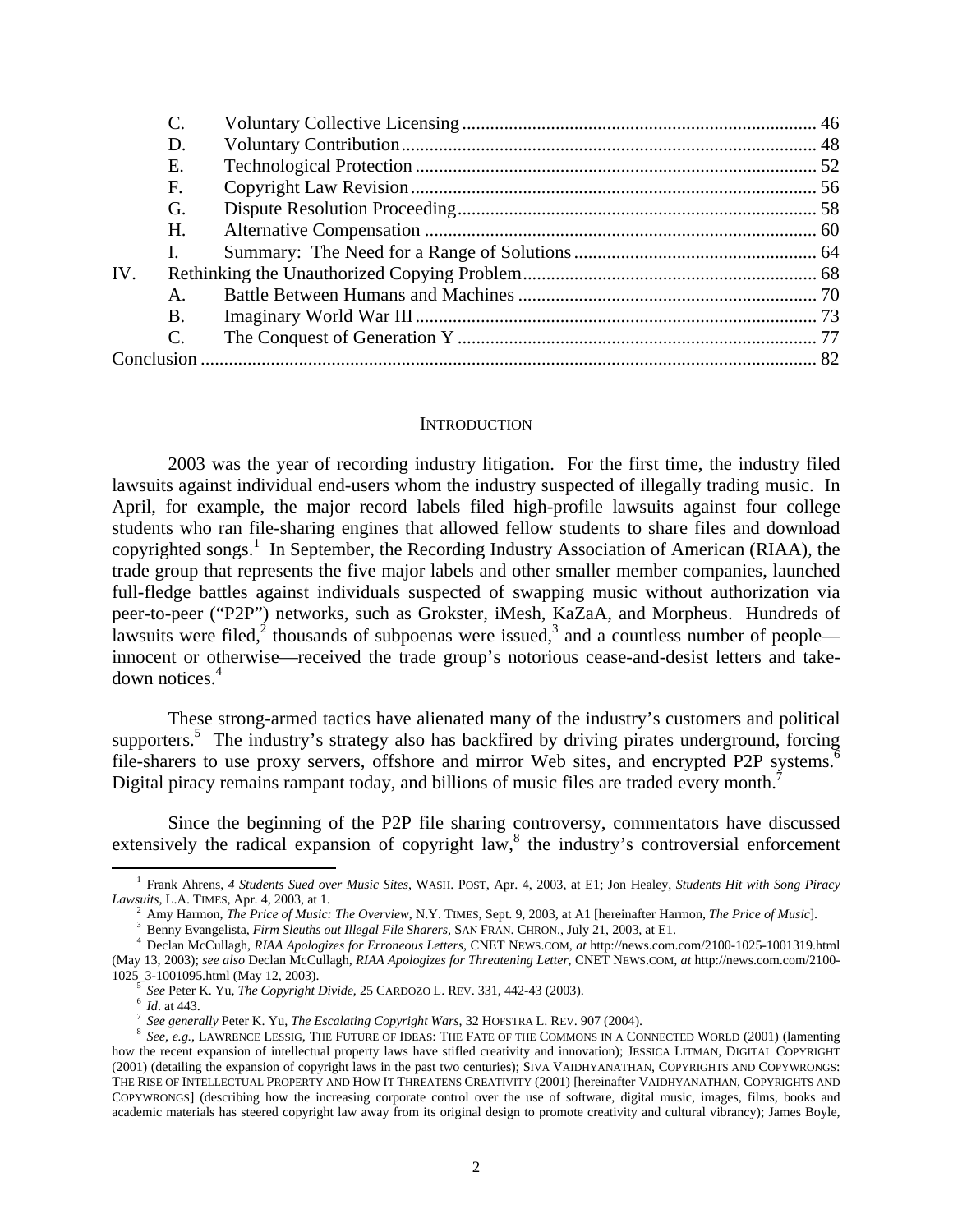tactics,<sup>9</sup> the need for new legislative and business models,<sup>10</sup> the changing social norms,<sup>11</sup> and the evolving interplay of politics and market conditions.<sup>12</sup> Although these discussions have examined in detail the many aspects of the P2P file sharing controversy, none of them focuses on the big picture and explains how these issues fit within the larger debate.

Using a holistic approach, this Article takes on the ambitious task of bringing together existing scholarship while offering some thoughts on the future of private copying. This Article does not seek to offer any new theory or model, which could become obsolete quickly, or even immediately, as digital and P2P technologies advance. Rather, the Article provides guidelines as to how policymakers can craft the "ultimate solution" to the unauthorized copying problem.

Part I of this Article traces the developments of copyright law in 2003. Since the emergence of the Internet and new communications technologies, the recording industry has employed five different strategies to alleviate the threat created by digital technology: lobbying, litigation, self-help, education, and licensing. Although the industry has used a combination of these strategies in the past few years, the industry focused primarily on litigation and licensing in 2003. Part I details the industry's enforcement tactics in that year and the various legal setbacks the industry suffered at the end of the year. This Part also discusses the new 99¢ song business

1

*The Public Domain: The Second Enclosure Movement and the Construction of the Public Domain*, 66 LAW & CONTEMP. PROB. 33 (2003) [hereinafter Boyle, *The Public Domain*] (describing the recent expansion of intellectual property laws as "the second enclosure

<sup>&</sup>lt;sup>9</sup> See, e.g., Sonia K. Katyal, *The New Surveillance*, 54 CASE W. RES. L. REV. 297 (2004).<br><sup>10</sup> See, e.g., COMM. ON INTELLECTUAL PROP. RIGHTS AND THE EMERGING INFO. INFRASTRUCTURE, NATIONAL RESEARCH COUNCIL, THE DIGITAL DILEMMA: INTELLECTUAL PROPERTY IN THE INFORMATION AGE 79-86 (2000) [hereinafter DIGITAL DILEMMA] (discussing the business models and technological protection mechanisms that can be used to address the digital piracy problem); PETER ECKERSLEY, VIRTUAL MARKETS FOR VIRTUAL GOODS: AN ALTERNATIVE COOPERATION OF DIGITAL COPYRIGHT (2003) (proposing to establish a system that distributes rewards based on a virtual market). *available at* establish a system that distributes rewards based on a virtual market), *available at*  http://www.cs.mu.oz.au/~pde/writing/virtualmarkets.pdf; ELECTRONIC FRONTIER FOUNDATION, A BETTER WAY FORWARD: VOLUNTARY COLLECTIVE LICENSING OF MUSIC FILE SHARING (2004) [hereinafter EFF WHITE PAPER] (recommending that the recording industry adopt a voluntary collective licensing model similar to the one used by radio stations today), *available at* http://www.eff.org/share/collective\_lic\_wp.pdf; WILLIAM W. FISHER, PROMISES TO KEEP ch. 6 (Stanford University Press, forthcoming 2004) (proposing to set up a governmentally administered system that rewards copyright holders for commercial and noncommercial uses), *manuscript available at* http://cyber.law.harvard.edu/people/tfisher/PTKChapter6.pdf; John Perry Barlow, *The Economy of Ideas*, WIRED, Mar. 1994, at 84 (discussing the obsolescence of intellectual property law in the digital world), *available at*  http://www.wired.com/wired/archive/2.03/economy.ideas.html; Esther Dyson, *Intellectual Value*, WIRED, July 1995, at 136 (contending that it will be more efficient to distribute content free-of-charge and charge for follow-up services instead), *available at* http://www.wired.com/wired/archive/3.07/dyson.html; Raymond Shih Ray Ku, *The Creative Destruction of Copyright: Napster and the New Economics of Digital Technology*, 69 U. CHI. L. REV. 263 (2002) (proposing to impose statutory levies on Internet service subscriptions and the sales of computer, audio, and video equipment); Jessica Litman, *Sharing and Stealing*, 1 U. OTTAWA L. & TECH. JOURNAL (forthcoming 2004) (offering a proposal that combines blanket fees or levies, digital rights management, and an opt-out mechanism that allows copyright holders to withhold music from the system); Lydia Pallas Loren, *Untangling the Web of Music Copyrights*, 53 CASE W. RES. L. REV. 673 (2003) (proposing to revamp the copyright system by embracing the doctrine of derivative work independence and by consolidating all exclusive rights under existing copyright law into a single "right to commercially exploit" copyrighted expressions); Glynn S. Lunney, Jr., *The Death of Copyright: Digital Technology, Private Copying, and the Digital Millennium Copyright Act*, 87 VA. L. REV. 813 (2001) (discussing the benefit of private file sharing and contending that a levy-based approach would be preferable to a strong encryption-based approach if the harm of private copying were to be addressed); Neil W. Netanel, *Impose a Noncommercial Use Levy to Allow Free Peer-to-Peer File Sharing*, 17 HARV. J.L. & TECH. 1 (2003) [hereinafter Netanel, *Noncommercial Use Levy*] (offering a blueprint for the establishment of a "noncommercial use levy"); Diane Leenheer Zimmerman, *Authorship Without Ownership: Reconsidering Incentives in a Digital Age*, 52 DePaul L. Rev. 1121 (2003) [hereinafter

<sup>&</sup>lt;sup>11</sup> See, e.g., Lior Jacob Strahilevitz, *Charismatic Code, Social Norms, and the Emergence of Cooperation on the File-Swapping Networks, 89 VA. L. REV. 505 (2003) (discussing the change of social norms in light of the pr* 

 $12$  See, e.g., DEBORA J. HALBERT, INTELLECTUAL PROPERTY IN THE INFORMATION AGE: THE POLITICS OF EXPANDING OWNERSHIP RIGHTS 79 (1999); G. Prem Premkumar, *Alternative Distribution Strategies for Digital Music*, COMM. ACM, Sept. 2003, at 89 (discussing possible distribution strategies for digital music and their implications for the political interplay of consumers, artists and songwriters, record companies, and retailers).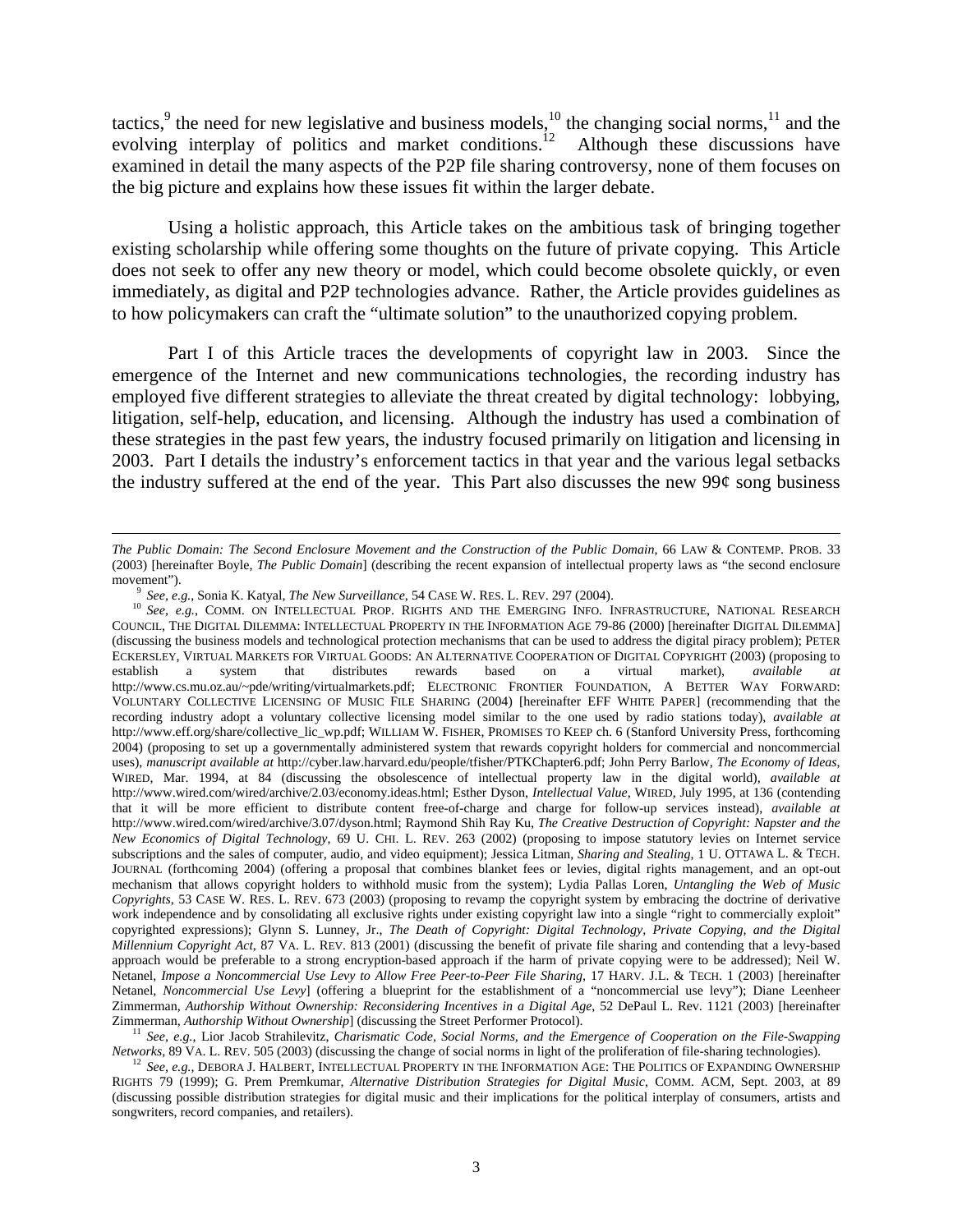model facilitated by Apple Computer's iTunes Music Store, Roxio's Napster 2.0, and other music subscription services.

Part II focuses on the aftermath of the 2003 P2P file-sharing wars and outlines challenges the entertainment industry will face in the next few years. Part II.A discusses challenges the recording industry will face within the United States, namely the proliferation of new P2P technologies, the increasingly transnational nature of the copyright wars, the decreasing support the industry receives from its customers and political allies, and the counterattacks and setbacks the industry will suffer as a result of its aggressive tactics. Part II.B highlights challenges the industry will face at the global level, including the heightened tension between the United States and less developed countries, the repeated criticism of the United States' hypocritical position in the international copyright arena, and the potential distraction caused by increased public attention on international piracy. Part II.C explores the spread of the P2P file-sharing wars to other industries, such as the publishing, television, and motion picture industries. This Part argues that, although the copyright wars are likely to spread, these industries, in particular the motion picture industry, might adopt less confrontational strategies due to their differing industry structures and the various lessons they have learned from the recording industry.

Part III brings together the many proposals commentators have put forward to address the unauthorized copying problem. Instead of focusing on each proposal, this Part categorizes the proposals based on their underlying models and enforcement techniques and highlights the benefits and limitations of each of these proposals. This Part critically evaluates eight categories of proposals: (1) mass licensing, (2) compulsory licensing, (3) voluntary collective licensing, (4) voluntary contribution, (5) technological protection, (6) copyright law revision, (7) dispute resolution proceeding, and (8) alternative compensation. Acknowledging the short-term and interim nature of each of these proposals, this Part contends that policymakers need to adopt a range of solutions—both short-term and long-term—if they are to address the unauthorized copying problem.

Part IV challenges policymakers and commentators to step outside their mental boundaries to rethink the P2P file sharing debate. In the fashion of thought experiments, this Part compares the digital copyright wars to (1) a self-preservation battle between humans and machines, (2) an imaginary World War III, and (3) the conquest of Generation Y. By using these comparisons, this Part demonstrates that policymakers should not focus on legal solutions alone. Instead, they should pay more attention to the market, architecture, and social norms, which play equally important roles in crafting the "ultimate solution" to the unauthorized copying problem. This Article concludes by offering some guidelines as to how policymakers should craft this solution.

#### I. THE 2003 COPYRIGHT WARS

In 1999, the recording industry was growing at an annual rate of over six percent, totaling \$14.6 billion in business.<sup>13</sup> Since the emergence of Napster and P2P file sharing, however, record sales have plunged by more than six percent in 2001 and nearly nine percent in 2002.<sup>14</sup>

<sup>&</sup>lt;sup>13</sup> Jefferson Graham et al., *Hammering Away at Piracy*, USA TODAY, Sept. 11, 2003, at 1D.<br><sup>14</sup> Greg Kot, *Music Industry Chooses to Bite Hand That Feeds It*, CHI. TRIB., June 29, 2003, at C10. *But see FELIX OBERHOLZER &* KOLEMAN STRUMPF, THE EFFECT OF FILE SHARING ON RECORD SALES: AN EMPIRICAL ANALYSIS (2004) (showing that file sharing has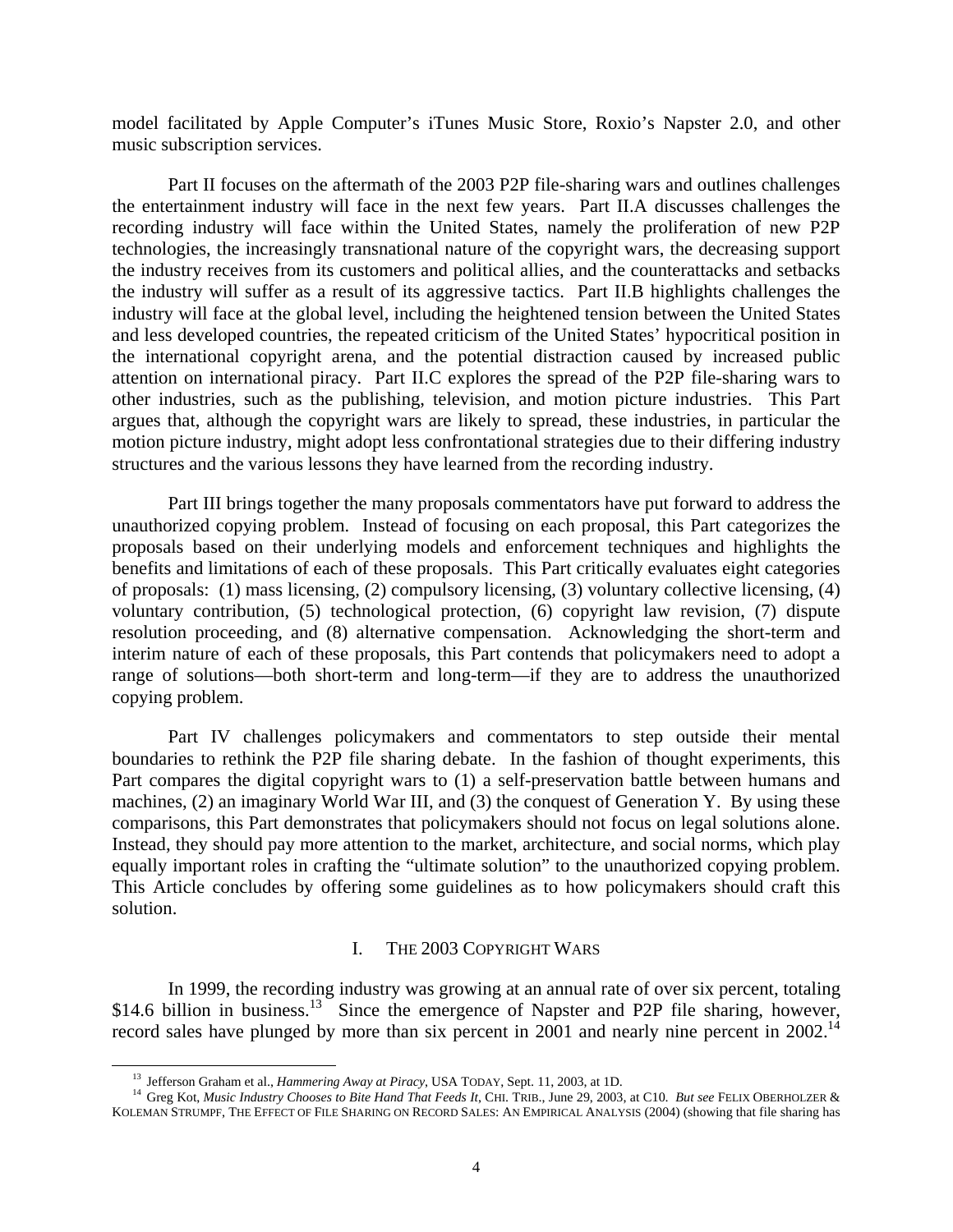While the sharp decline in record sales slowed down in the final months of 2003, the industry lost record sales by another eight percent in the past year.<sup>15</sup> To protect against losses, the industry has employed five different strategies: lobbying, litigation, self-help, education, and licensing.<sup>16</sup> Although the industry has used a combination of these strategies, it focused primarily on litigation and licensing in 2003. (One arguably can include education if one agrees with RIAA President Cary Sherman's statement that "lawsuits are a very potent form of education"<sup>17</sup>).

2003 started off with a ruling favoring the recording industry. In January 2003, the United States District Court for the Central District of California ruled that KaZaA's parent, Sharman Networks, could be sued for copyright infringement in the United States.<sup>18</sup> Headquartered in Australia and incorporated in the South Pacific tax haven of Vanuatu, Sharman Networks claimed that the company did not have substantial contacts with California and thus should not be subject to the court's jurisdiction.<sup>19</sup> The court emphatically rejected this argument. As the court observed: "there is little question that Sharman has knowingly and purposefully availed itself of the privilege of doing business in California. . . . [G]iven that Sharman's [KaZaA] software has been downloaded more than 143 million times, it would be mere cavil to deny that Sharman engages in a significant amount of contact with California residents."<sup>20</sup> The court also found that Sharman was "at least constructively aware" of the many agreements the company entered into with users authorizing and limiting use of the KaZaA software.<sup>21</sup> Noting that "many, if not most, music and video copyrights are owned by California-based companies,"22 the court allowed the plaintiff copyright holders to proceed with the lawsuit.

A couple of weeks later, the RIAA obtained another favorable ruling, this time before the United States District Court for the District of Columbia.23 At issue in *RIAA v. Verizon Internet Services* ("*Verizon I*") was a subpoena the RIAA served on Verizon in July 2002 to obtain the identity of a subscriber who allegedly had made more than 600 copyrighted songs available for downloading over the Internet using the KaZaA software. Verizon refused to comply with the subpoena and responded by challenging it before the district court. According to Verizon, the RIAA's subpoena was related to materials transmitted over, rather than stored on, its network,

only had a limited effect on record sales), *available at* http://www.unc.edu/~cigar/papers/FileSharing\_March2004.pdf; SIVA VAIDHYANATHAN, THE ANARCHIST IN THE LIBRARY: HOW THE CLASH BETWEEN FREEDOM AND CONTROL IS HACKING THE REAL WORLD AND CRASHING THE SYSTEM 44 (2004) [hereinafter VAIDHYANATHAN, THE ANARCHIST IN THE LIBRARY] (noting that "[record] sales and revenues in 2003 were comparable to 1997, suggesting that the massive sales increase in 1998, 1999, and 2000 may be the anomaly"). As Professor Vaidhyanathan questioned:

Does each downloaded song equal a lost sale? I am not convinced. I would not consider buying ninety-nine out of one hundred songs I download. Many of them are garbled, low-quality recordings. Some are partial files. Some turn out to be lame songs. Mostly, I download songs to see if I want to buy them. I also get songs I can't buy, for example, out-of-print stuff from cult bands like Too Much Joy or rare live cuts of "Jersey Girl" sung by Bruce Springsteen and Tom Waits.

*Id.* at 41-42.<br><sup>15</sup> Rafer Guzman, *A Classic Case of Making Music for the Masses*, ORLANDO SENTINEL, Apr. 18, 2004, at F7 (reporting about the decline of overall dollar sales based on research from the NPD Group).

<sup>&</sup>lt;sup>16</sup> See generally Yu, *The Escalating Copyright Wars, supra* note 7.<br><sup>17</sup> Benny Evangelista, *Online Music Finally Starts to Rock 'n' roll*, SAN FRAN. CHRON., Dec. 29, 2003, at E1.<br><sup>18</sup> See MGM Studios, Inc. v. Grokster, Aug. 19, 2004); *see also* Declan McCullagh, *Judge: Kazaa Can Be Sued in U.S.*, CNET NEWS.COM, *at* http://news.com.com/2100-1023-

<sup>&</sup>lt;sup>19</sup> MGM Studios, 243 F. Supp. 2d at 1079.<br>
<sup>20</sup> *Id.* at 1087 (footnote omitted).<br>
<sup>21</sup> *Id.*<br>
<sup>22</sup> *Id.* at 1089.<br>
<sup>23</sup> RIAA v. Verizon Internet Services, 240 F. Supp. 2d 24 (D.D.C.), *rev'd*, 351 F.3d 1229 (D.C. Cir. 2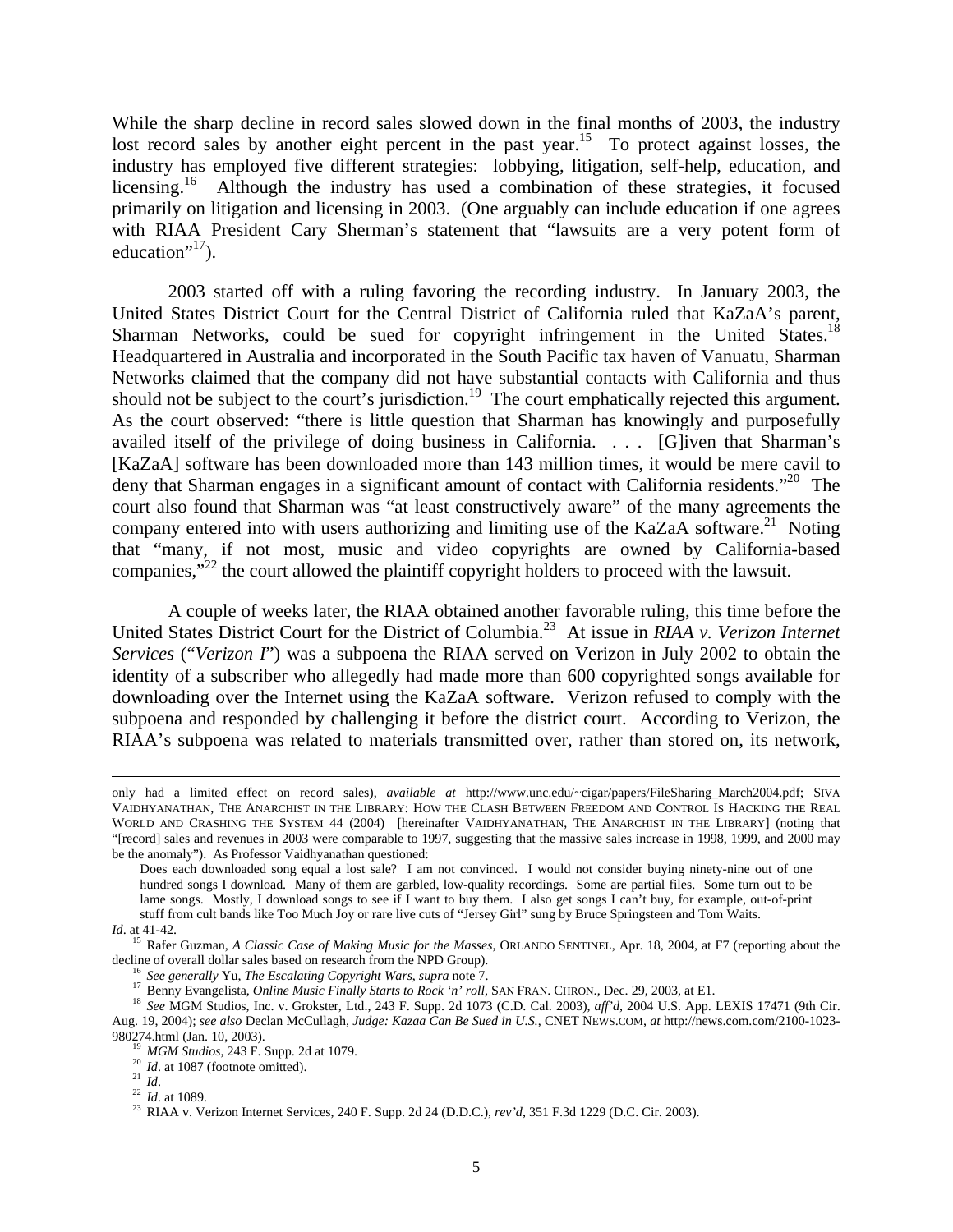and the DMCA does not authorize the issuance of a subpoena to an Internet service provider acting solely as a conduit for communicating content determined by others.<sup>24</sup> Verizon lost the case and appealed the decision to the United States Court of Appeals for the District of Columbia. $^{2}$ 

While *Verizon* was on appeal, the major record labels, in April 2003, filed high-profile lawsuits against four college students—two at Princeton University and one each at Michigan Technological University and Rensselaer Polytechnic Institute.<sup>26</sup> These lawsuits alleged that the students had infringed upon the plaintiffs' copyrights by running file-sharing engines that facilitated others on campus to share and download copyrighted songs. The companies asked the courts for permanent injunctions to shut down the networks. Taking advantage of the maximum penalty afforded by the 1976 Copyright Act,<sup>27</sup> the plaintiffs also sought billions of dollars in damages, even though the defendants were only college students who did not obtain any commercial gains.

Although the lawsuits had raised public awareness of the illegality of online file trading, the recording industry soon found itself confronted with bad publicity and harsh criticism. In less than a month, the labels settled with the teenagers.<sup>28</sup> Under the settlements, the student defendants promised to pay the record companies damages that ranged from \$12,000 to \$17,500 in installments spread over two or more years. The teenagers did not admit any wrongdoing, but they agreed not to infringe or support infringement of copyrights owned by the record companies.

These settlements were particularly important, as they "mark[ed] the first time the record companies have recovered money from individuals in the United States accused of piracy on filesharing networks."<sup>29</sup> Some commentators believed that the settlement amounts were "high enough to catch the attention of file swappers."<sup>30</sup> Others, however, claimed that the settlements would backfire on the industry by alienating its customers while conceding that the fines would intimidate file-swappers.<sup>31</sup>

Ironically, the settlements did not turn out to be what the industry had expected. Within six weeks of the settlement, one defendant, Jesse Jordan, raised his entire \$12,000 fine over the

<sup>&</sup>lt;sup>24</sup> *Id.* at 32.<br><sup>25</sup> *See* discussion *infra* notes 105-113.<br><sup>25</sup> Ahrens, 4 *Students Sued over Music Sites, supra* note 1; Healey, *Students Hit with Song Piracy Lawsuits, supra* note 1. Although *Verizon* allowed the recording industry to serve subpoenas on Internet service providers, the record companies did not use the subpoena process to obtain identities of these four students. As the *Washington Post* reported, "the networks named in the lawsuits are internal college networks, known as local area networks, or LANs, and are not seen by the RIAA software. Instead, the RIAA discovered them by reading college newspapers, in which the LANs are discussed." Ahrens, *4 Students Sued over Music Sites*, *supra* note 1. As the RIAA noted in its complaints, the four defendants were chosen "because the RIAA found their sites to be among the most active, enabling thousands of songs to be freely shared."  $Id$ .

<sup>&</sup>lt;sup>27</sup> *See* 17 U.S.C. § 504(c)(2) (2000) (stipulating that "the court in its discretion may increase the award of statutory damages to a sum of not more than \$150,000" in willful infringement cases).

<sup>&</sup>lt;sup>28</sup> Jon Healey & P.J. Huffstutter, 4 Pay Steep Price for Free Music, L.A. TIMES, May 2, 2003, at 1.<br><sup>29</sup> Id.<br><sup>30</sup> Matt Oppenheim, senior vice president of business and legal affairs for the RIAA, said the settlements wer given the situation," although they were well below what the record companies had asked for. *Id*. Another copyright attorney added, "I'd personally think twice about doing something that would cost me \$12,000 to \$17,500 to avoid spending 12 to 15 bucks on the occasional CD." *Id*. <sup>31</sup> According to Howard Ende, attorney for defendant Daniel Peng, "This case had very little to do with [the defendant] and

everything to do with the recording industry's attempt to intimidate individual end-users around the country and college students in particular. They looked to instill fear, but instead they got fear and loathing." *Id*.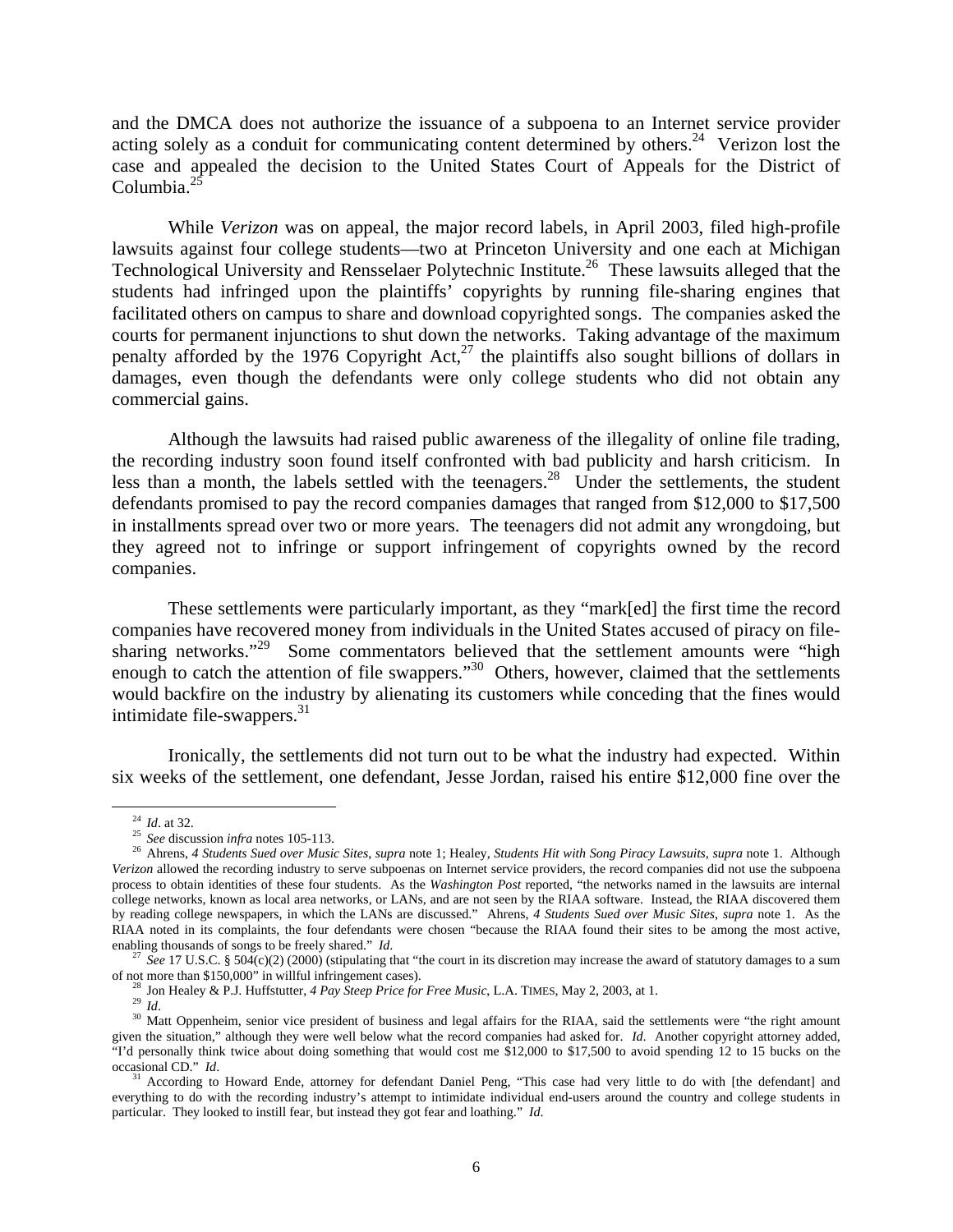Internet.<sup>32</sup> In fact, he raised \$5.67 more than what he needed for the settlement.<sup>33</sup> In the meantime, another student, Daniel Peng, was working his way to complete a similar feat. As of December 2003, he had raised more than two-thirds of his \$15,000 settlement.<sup>34</sup>

Notwithstanding these settlements and public backlashes, the recording industry was adamant in its enforcement approach and had since sent out a countless number of cease-anddesist letters and take-down notices. Using "bots," spiders, and other computer software, the RIAA scours the Internet, looking for what it believes to be illegally traded songs. Although these automated web-crawlers have been helpful and have drastically reduced the costs of policing copyrights, they also have resulted in false positives that cause the industry public embarrassment.

For example, in May 2003, the RIAA issued an erroneous take-down notice to Speakeasy, a national broadband provider, alleging that one of the provider's subscriber sites had illegally "offer[ed] approximately 0 sound files for download."35 According to the notice, many of the files on the Web site "contain recordings owned by [the RIAA's] member companies, including songs by such artists as Creed."<sup>36</sup> Interestingly, the subscriber's FTP site was not devoted to Creed or other musicians. Rather, it focused on the Commodore Amiga computer and collected "demo" files used to show off the graphic capabilities of Amiga computers, which were superior to competitive models in the 1980s.

That week, the RIAA—to be more precise, its automated web-crawlers—also confused Peter Usher, a retired astronomy and astrophysics professor at Pennsylvania State University, with Usher Raymond, the best-selling rhythm-and-blues performer.<sup>37</sup> Stored on the University's departmental server was a directory named "usher" that contained an *a cappella* song in MP3 format. The song was sung by an astronomer group, *The Chromatics*, about the Swift gamma ray satellite that Penn State helped to design. The song did not win any Grammy or platinum records; yet, it attracted the industry's attention—and "protection." The RIAA later withdrew, and apologized for, the faulty notice. The trade group also offered to send Professor Usher an Usher CD and T-shirt "in appreciation of his understanding."<sup>38</sup>

According to the RIAA, the trade group had sent out dozens of faulty copyright infringement notices that week; these notices were attributed to a temporary worker who failed to confirm the files before sending out the take-down notices.<sup>39</sup> While it is understandable that automated devices and temporary employees may make mistakes, the current copyright regime does not sufficiently protect innocent users against faulty and irresponsibly sent take-down notices. Under the DMCA, a copyright holder can send a "takedown" notice to an Internet service provider requesting that the alleged infringing material be removed.<sup>40</sup> If the copyright

<sup>&</sup>lt;sup>32</sup> Jefferson Graham, *Fined Student Gets Donations to Tune of* \$12K, USA TODAY, June 25, 2003, at 4D.<br><sup>33</sup> CHICAGO TRIBUNE, July 7, 2003, at 40.<br><sup>34</sup> See Daniel Peng's Legal Fees and \$15,000 RIAA Settlement, *at* http:/ at 27 [hereinafter *Complaint from Recording Industry*]; *see also* Editorial, *Close Loophole in Copyright Law*, ATLANTA J.-CONST., June 6, 2003, at 18A. 38 McCullagh, *RIAA Apologizes for Threatening Letter*, *supra* note 4. 39 *Id*. 40 *See* 17 U.S.C. §512(c) (2000).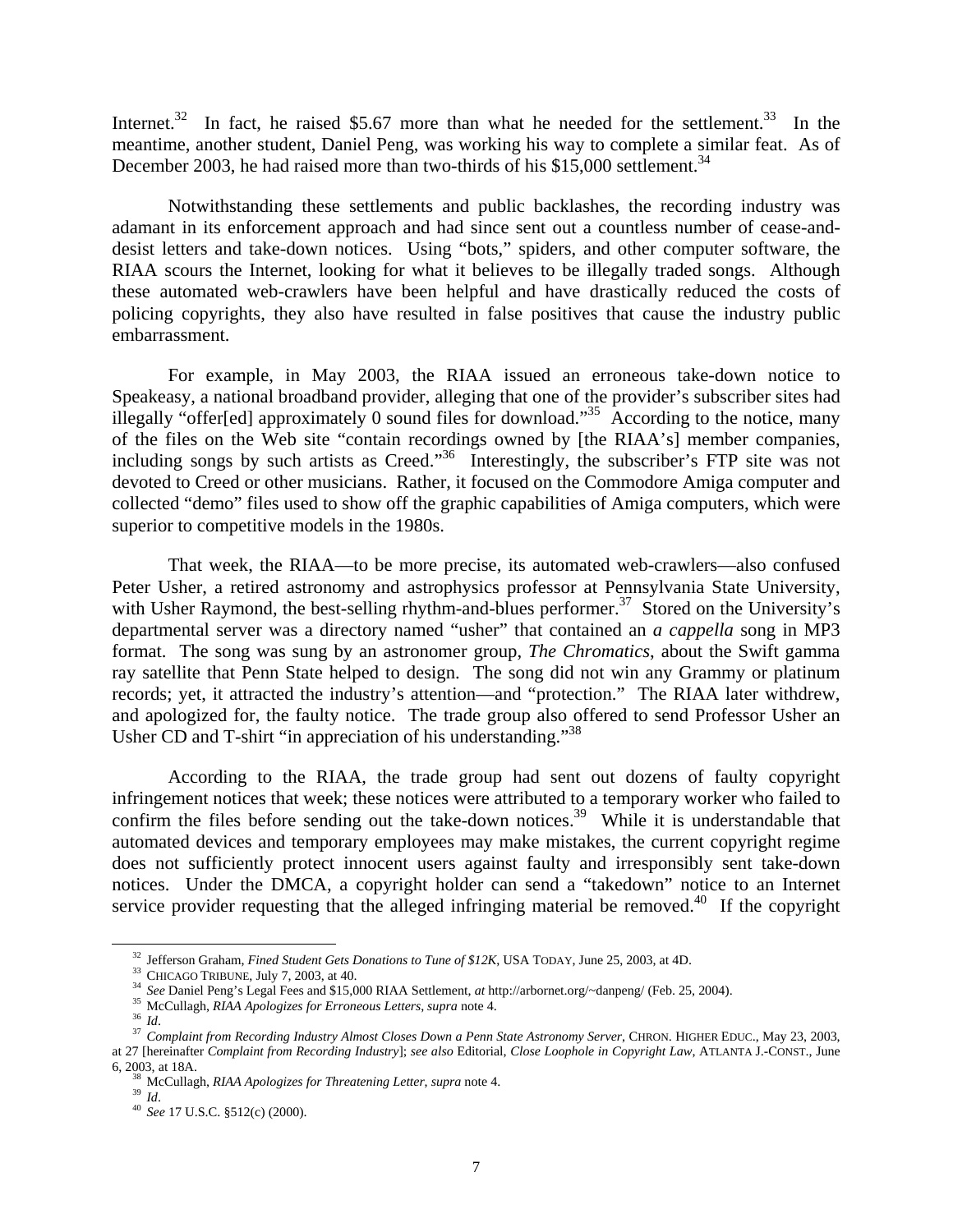holder "knowingly materially misrepresents" information in the take-down notice, the copyright holder will be liable for damages and attorney's fees.<sup>41</sup> However, if the copyright holder has a good-faith belief that works stored on the system infringed upon its copyrighted work, those affected by the faulty notices will have no legal recourse for compensation. Drafted before the emergence of P2P networks, this take-down provision was primarily designed to balance the interests of copyright holders and Internet service providers. Because the DMCA did not take into account extensive private copying by individual end-users, it failed to include any safeguard to protect these individuals against overreaching by copyright holders and their overzealous representatives.

The Penn State incident illustrates well the chilling effect of the take-down provision. The RIAA sent the take-down notice to the University during the final examination period. Upon receiving the notice, the central computing office of the Penn State campus notified the astronomy and astrophysics department that the office would shut down the department's Internet connection unless the department removed the infringing material within forty-eight hours.42 Fortunately, the technical staff in the department was able to locate Professor Usher's *a cappella* song and successfully convinced the central computing office not to shut down the server's connection.

Had the connection been shut down, there would have been many dire consequences. Innocent students would have been unable to complete their final examinations and term assignments. Research would have been stopped (at least temporarily), and grant applications would have been delayed. Some cutting-edge projects might even have had to be abandoned due to missing deadlines. This parade of horribles, of course, can go on. Unfortunately, in each of these scenarios, the DMCA would not have provided any legal redress unless the victims could show that the RIAA had "knowingly materially misrepresent[ed]" information contained in the take-down notice. At best, each victim would get a public apology, a formal personalized letter, a CD, and maybe a T-shirt with an image of their favorite *mainstream* musician or band.

Slightly more than a week after the RIAA filed lawsuits against the college students, the recording industry won a second lawsuit against Verizon in April 2003.<sup>43</sup> While Verizon was challenging the first subpoena, the RIAA served a second subpoena on the provider. This time, Verizon contended that the district court lacked Article III jurisdiction to issue a subpoena without a pending federal "case or controversy."<sup>44</sup> Verizon also maintained that the DMCA's subpoena provision violated the First Amendment rights of the Internet user, as the statute lacks sufficient safeguards to protect the user's ability to speak and associate anonymously.<sup>45</sup>

The district court again rejected Verizon's arguments. The court held that the DMCA's subpoena provision permits a copyright holder to send a subpoena to an Internet service provider, ordering it to turn over information about subscribers whom the industry accuses of illegally trading music. As the court explained:

<sup>&</sup>lt;sup>41</sup> *Id.* § 512(f).<br><sup>42</sup> Complaint from Recording Industry, supra note 37.<br><sup>43</sup> RIAA v. Verizon Internet Services, 257 F. Supp. 2d 244 (D.D.C.), rev'd, 351 F.3d 1229 (D.C. Cir. 2003) [hereinafter Verizon II].<br><sup>44</sup> Verizo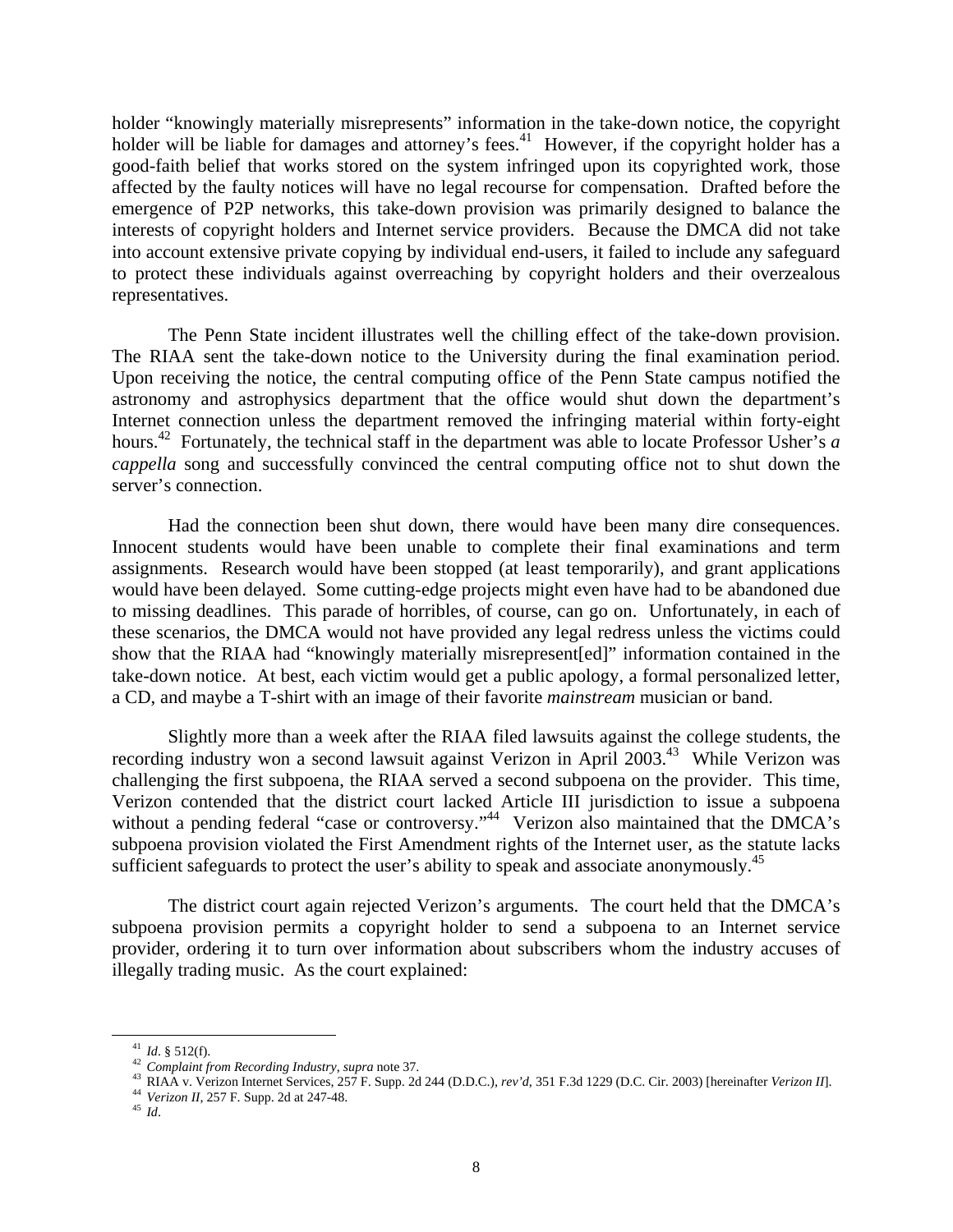§ 512(h) [the subpoena provision] does not place the Article III branch in a role inconsistent with that accorded to it under the Constitution. To the extent that the power of the judiciary is even implicated by the issuance of a subpoena under  $\S$  512(h), which assigns only a ministerial function to the clerk of the court, there are abundant analogues both in the criminal and civil contexts for judicial action in the absence of a pending federal case or controversy, including the close parallel of Rule 27. And whatever authority is granted under  $\S$  512(h) presents neither a danger of encroachment nor some other threat to the institutional integrity and independence of the judiciary.<sup>46</sup>

The court also rejected Verizon's First Amendment argument. As the court noted:

[T]here is no First Amendment defense to copyright violations. The "Supreme Court . . . has made it unmistakably clear that the First Amendment does not shield copyright infringement." In other words, "the First Amendment is not a license to trammel on legally recognized rights in intellectual property." Indeed, copyrights serve as important incentives to encourage and protect expression: "the Framers intended copyright itself to be the engine of free expression." "By establishing a marketable right to the use of one's expression, copyright supplies the economic incentive to create and disseminate ideas."<sup>47</sup>

The court also found that the DMCA has provided sufficient safeguards.<sup>48</sup>

Taking advantage of the subpoena power granted under the DMCA and the precedent set by the *Verizon* cases, the RIAA launched a mass litigation campaign against file-swappers who made large numbers of songs available on P2P networks.<sup>49</sup> By mid-July, the industry had sent out 871 federal subpoenas, with roughly 75 new subpoenas approved every day.<sup>50</sup>

In September, the RIAA filed 261 lawsuits against individuals who downloaded music illegally via  $P2P$  networks.<sup>51</sup> Unlike what the industry did in April, it offered both carrots and sticks this time. Along with the lawsuits came a new amnesty program that allows individuals to avoid lawsuits from the RIAA if they remove all illegal music files from their computers and promise not to download music illegally again by signing an affidavit.<sup>52</sup>

On its surface, the amnesty program is quite attractive and creative. In reality, it represents another ineffective, costly, and disturbing attempt by the recording industry to fight the copyright wars. The most egregious offenders are unlikely to participate in the program, as many of them neither believe what they are doing is illegal nor feel guilty about what they have done. The RIAA will end up with a list of only mild, and perhaps occasional, offenders, of which the industry has limited interest.

Moreover, the amnesty program will only protect the participants from lawsuits filed by the RIAA. It will not protect them from lawsuits filed by other equally powerful industries, such as the motion picture or software industries. The amnesty program also will not protect

<sup>&</sup>lt;sup>46</sup> *Id.* at 256-57 (footnote omitted).<br><sup>47</sup> *Id.* at 260 (quoting Harper & Row Publishers, Inc. v. Nation Enters., 471 U.S. 539, 568 (1985); *In re* Capital Cities/ABC, Inc., 918<br>F.2d 140, 143 (11th Cir. 1990); Eldred v.

<sup>&</sup>lt;sup>48</sup> *Id.* at 260-64.<br><sup>49</sup> *See Isfferson Graham, Swap Songs? You May Be on Record Industry's Hit List, USA TODAY, July 22, 2003, at 1D.*<br><sup>50</sup> *See Hundreds of Subpoenas in Net Piracy*, SEATTLE TIMES, July 19, 2003, at A8 *Industry Hits Wrong Note Against Piracy*, DETROIT NEWS, Sept. 14, 2003, at 13A (criticizing the Clean Slate Program).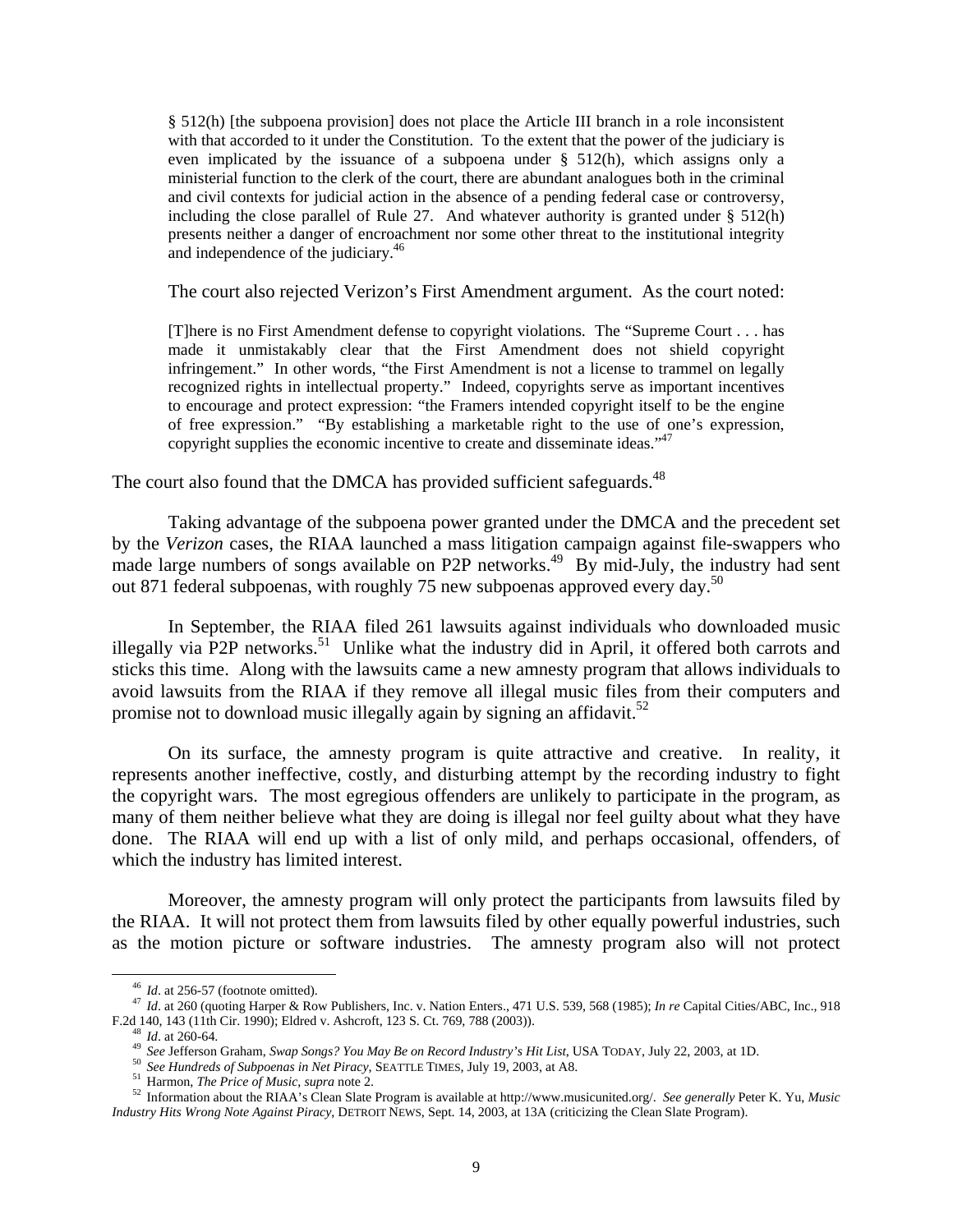individuals from federal prosecutors, music publishers, and independent labels not represented by the RIAA. $53$ 

Even worse, from the file traders' perspectives, the participants will have admitted their illegal file-trading activities by signing the affidavits. If they commit any future infringement regardless of how serious and intentional the offense is—the affidavits will provide evidence of willful infringement.<sup>54</sup> The affidavits also will create a blacklist of habitual offenders that the recording industry is likely to monitor.<sup>55</sup> After all, as demonstrated by the industry's recent embarrassing encounters with Speakeasy and Professor Usher, the industry has been using automated web-crawlers to track potential offenders. It therefore would be no surprise if the industry paid additional attention to these habitual offenders.

Finally, the promises made by the participants are broad, and arguably broader than what copyright law prohibits.<sup>56</sup> By signing the affidavits, the participants therefore might have contractually given up valuable rights that are available under existing law. Concerned about the problems created by the "amnesty" program, a California resident filed a lawsuit on behalf of the general public of his state, asking the RIAA to shut down its amnesty program and inform the public that its offer was "false and misleading."57 (In April 2004, the trade group finally announced the discontinuation of this controversial program in a document filed to dismiss this lawsuit. The group claimed that "the program is no longer necessary or appropriate" in light of the increased public awareness about the illegality of online file trading since the group launched the individual lawsuits and the amnesty program.<sup>58</sup>)

From the industry's perspective, the many lawsuits the industry filed against individual file swappers were needed, but costly—in financial, political, and public relations terms. For example, the September lawsuits had created difficult cases with sympathetic defendants and wrongfully sued victims. One of the lawsuits targeted a 71-year-old grandfather whose grandchildren downloaded music via P2P networks.<sup>59</sup> Another targeted a 12-year-old honor student living in public housing, whose parent had paid \$29.99 for the KaZaA software and might not be able to distinguish the difference between KaZaA and PressPlay (or other legal music subscription services).<sup>60</sup> A third lawsuit, which the industry subsequently dropped,<sup>61</sup>

 <sup>53</sup> *See* Electronic Frontier Foundation, *Why the RIAA's "Amnesty" Offer Is a Sham*, *at* http://www.eff.org/share/amnesty.php (last visited Mar. 15, 2003). 54 *See* Bill Holland, *File Traders May Be Eligible for Amnesty*, BILLBOARD, Sept. 13, 2003, at 8 (stating that "[t]hose who renege on

their promise [made in the affidavit] could be referred to the Department of Justice for willful copyright infringement"); *Record Labels to Offer Amnesty Program*, SAN DIEGO UNION-TRIB., Sept. 6, 2003, at C3 (stating that "Internet users who continue to copy music online after signing the affidavit could face possible criminal charges for willful copyright infringement").<br><sup>55</sup> See Benny Evangelista, *RIAA to Offer File Sharers Amnesty*, SAN FRAN. CHRON., Sept. 6, 2003, at B1 (statin

unclear as to "what steps the RIAA would take to monitor and enforce the amnesty agreements").<br><sup>56</sup> Record Labels to Offer Amnesty Program, supra note 54 (quoting Gigi Sohn, president of Public Knowledge, as expressing con

<sup>57</sup> Jon Healey, RIAA Sued over Amnesty Program, L.A. TIMES, Sept. 10, 2003, at C3.<br>58 See Matt Hines, RIAA Drops Amnesty Program, CNET NEWS.COM, at http://news.com.com/2100-1027\_3-5195301.html (April 20, 2004).

<sup>20, 2004). 59</sup> Chris Gaither, *Group Sues 261 over Music-Sharing*, BOSTON GLOBE, Sept. 9, 2003, at A1 (reporting about the RIAA's lawsuit against a 71-year-old man, who told the Associated Press that his teen-aged grandchildren must have downloaded songs during visits to his home).

his home). 60 Tim Arango et al., *Music-Thief Kid Sings Sorry Song*, N.Y. POST, Sept. 10, 2003, at 21. The RIAA eventually settled with the teenager for \$2000. John Borland, *RIAA Settles with 12-year-old Girl*, CNET NEWS.COM, *at* http://news.com.com/2100-1027-

<sup>5073717.</sup>html (Sept. 9, 2003). 61 *See* John Borland, *RIAA's Case of Mistaken Identity?*, CNET NEWS.COM, *at* http://news.com.com/2100-1027-5081469.html (Sept. 24, 2003).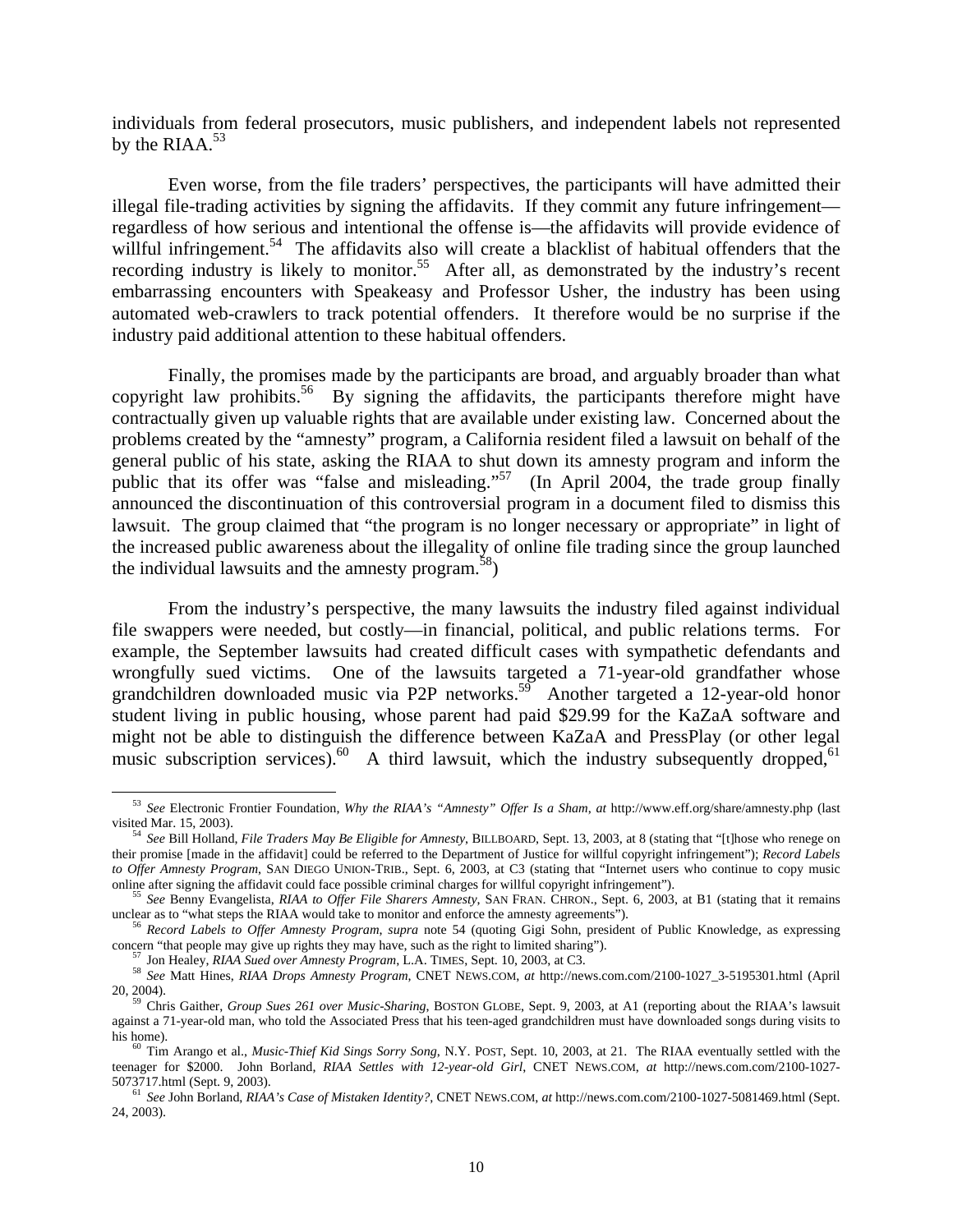targeted a 66-year-old Boston woman who was accused of offering hardcore rap songs for download, but whose computer could not run the file-swapping software she was accused of using. $62$ 

The lawsuits also raised concerns among congressional representatives, especially after their constituents had been sued. In September 2003, Senator Norm Coleman of Minnesota called for congressional hearings to investigate the recording industry's enforcement tactics. $63$  In response to Senator Coleman's harsh criticism, the RIAA modified its enforcement policy. Although the industry continued with its mass litigation campaign, it announced that it would begin notifying suspected pirates before suing them. This new policy benefited both the industry and prospective defendants as it "g[a]ve the industry an opportunity to drop cases that might be based on mistaken identity or might generate bad publicity because the defendant seem[ed] particularly sympathetic . . . [while allowing] the industry to contact the prospective defendants privately, without having to file legal papers."<sup>64</sup>

In early October, the RIAA threatened to sue another 204 file-sharers, more than half of whom had approached industry lawyers for settlements.<sup>65</sup> On Halloween Day, the industry followed up these threats by filing eighty lawsuits around the country.<sup>66</sup> A month later, the RIAA filed forty-one more lawsuits while indicating that the association planned to warn another ninety file-sharers that they might be sued.<sup>67</sup> In sum, the RIAA had filed three rounds of lawsuits targeting 382 individuals in 2003.

So far, the RIAA had only targeted egregious offenders. Those named in the lawsuits had distributed on average more than one thousand copyrighted songs via P2P networks. Given the amount of music swapped and downloaded, these individuals were unlikely to become the industry's customers. Even if they were purchasing CDs, it was unlikely that they would purchase CDs from mainstream artists distributed by the major labels. Moreover, as studies have shown, a small percentage of P2P file sharers were responsible for a large percentage of all the music files shared.<sup>68</sup> By targeting egregious offenders, the industry therefore seek to significantly alleviate the unauthorized copying problem.

Since the industry launched its mass litigation campaign, it has repeatedly compared unauthorized copying to theft and file-sharers to shoplifters. Unfortunately, the industry's rhetoric was far from correct. First, copyright law is not as clear and well settled as laws against theft and shoplifting. Copyright law is "notoriously complex and subtle."69 It includes many

 $^{62}$  John Schwartz, Record Industry Warns 204 Before Suing on Swapping, N.Y. TIMES, Oct. 18, 2003, at C1.<br> $^{63}$  Amy Harmon, In Court, Verizon Challenges Music Industry's Subpoenas, N.Y. TIMES, Sept. 17, 2003, at C2 [he *Verizon Challenges Music Industry's Subpoenas*] (reporting that Senator Coleman had scheduled a congressional hearing to privacy issues as well as the broader effect of technology on copyright enforcement). As Senator Coleman noted: "If you're taking someone else's property, that's wrong, that's stealing. But in this country we don't cut off people's hands when they steal. One question I have is whether the penalty here fits the crime." Amy Harmon, *Efforts to Stop Music Swapping Draw More Fire*, N.Y. TIMES, Aug. 1, 2003, at C1.<br>
<sup>64</sup> Schwartz. *supra* note 62.

<sup>65</sup> See id.<br>
66 See id.<br>
66 Record Industry Files 80 More Lawsuits, N.Y. TIMES, Oct. 31, 2003, at C6.<br>
67 Music Industry Files More Suits, N.Y. TIMES, Dec. 4, 2003, at C9.<br>
68 See Eytan Adar & Bernardo A. Huberman, *Free R* http://firstmonday.org/issues/issue5\_10/adar/index.html (citing a study by researchers at Xerox's Palo Alto Research Center showing that the top twenty percent of Gnutella users were responsible for ninety-eight percent of all the files shared), *quoted in* at Peter S. Menell, *Envisioning Copyright Law's Digital Future*, 46 N.Y.L. SCH. L. REV. 63, 161 (2002). 69 Menell, *supra* note 68, at 67-68.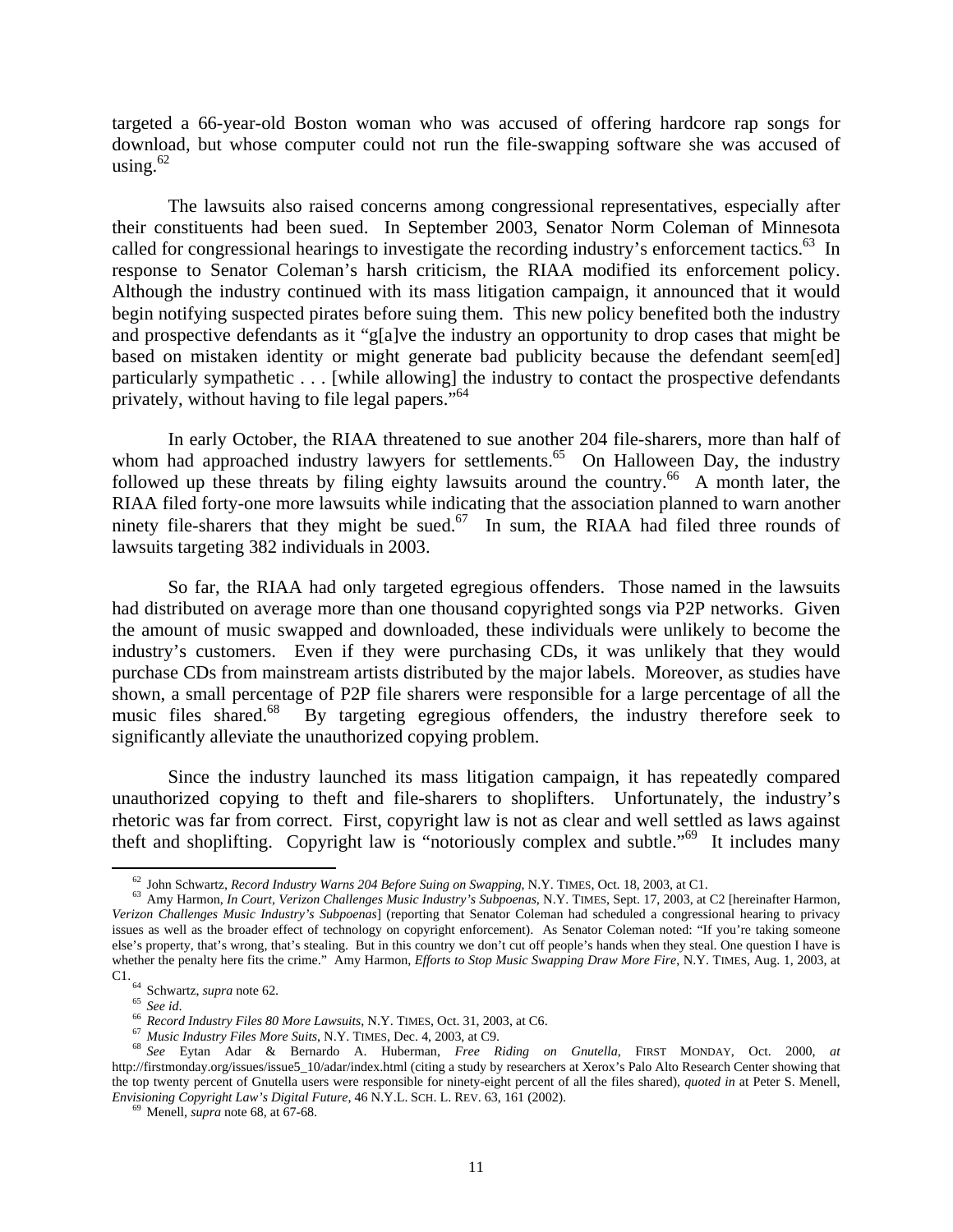"muddy" rules, such as the idea-expression dichotomy, the fair use privilege, the first sale doctrine, and various statutory exemptions that allow for limited sharing of copyrighted works.<sup>70</sup> Indeed, the RIAA and civil liberties groups have significant disagreements over the extent of legitimate private copying. $^{71}$ 

Second, because of the nonrivalrous nature of intellectual property, the loss of copyrighted works does not necessarily deprive owners of their use. While each copy of the record arguably could be translated into royalties and profits, the public has less sympathy for the industry when artists repeatedly complain about their not receiving royalties from their record companies.<sup>72</sup> The industry's image also was hurt by the widely-held belief that the recording industry overcharges consumers by collusive pricing<sup>73</sup> and the public jealously of the lavish lifestyles of rich and popular artists.

While the industry was busy filing lawsuits and planning new enforcement strategies, a new business model took off. In late April, Apple Computer unveiled a new online music service, the iTunes Music Store, offering low-priced music downloads from the five major record labels.<sup>74</sup> The store offered individual songs for 99 $\phi$  and most albums for \$9.99. Since the opening of the store, Apple has sold more than  $30$  million songs in  $2003$ ,<sup>75</sup> including some silent tracks.<sup>76</sup> Six months later, Apple further extended iPods and the iTunes music service to

<sup>70</sup> *See* Dan L. Burk, *Muddy Rules for Cyberspace*, 21 CARDOZO L. REV. 121 (1999). 71 As the RIAA wrote on its Web site:

First, for your personal use, you can make analog copies of music. For instance, you can make analog cassette tape recordings of music from another analog cassette, or from a CD, or from the radio, or basically from any source. Essentially, all copying onto analog media is generally allowed.

Second, again for your personal use, you can make some digital copies of music, depending on the type of digital recorder used. For example, digitally copying music is generally allowed with minidisc recorders, DAT recorders, digital cassette tape recorders, and some (but not all) compact disc recorders (or CD-R recorders). As a general rule for CD-Rs, if the CD-R recorder is a stand-alone machine designed to copy primarily audio, rather than data or video, then the copying is allowed. If the CD-R recorder is a computer component, or a computer peripheral device designed to be a multipurpose recorder (in other words, if it will record data and video, as well as audio), then copying is not allowed.<br>DIGITAL DILEMMA, *supra* note 10, at 47.

<sup>&</sup>lt;sup>72</sup> Artist Courtney Love said it best in the Digital Hollywood Conference in New York in May 2000:

What is piracy? Piracy is the act of stealing an artist's work without any intention of paying for it. I'm not talking about Napster-type software. I'm talking about major label recording contracts. . . . Although I've never met anyone at a record company who 'believed in the Internet,' they've all been trying to cover their asses by securing everyone's digital rights. Not that they know what to do with them. Go to a major label-owned band site. Give me a dollar for every time you see an annoying 'under construction' sign. I used to pester Geffen (when it was a label) to do a better job. I was totally ignored for two years, until I got my band name back. The Goo Goo Dolls are struggling to gain control of their domain name from Warner Bros., who claim they own the name because they set up a shitty promotional Web site for the band.

JOHN ALDERMAN, SONIC BOOM: NAPSTER, MP3, AND THE NEW PIONEERS OF MUSIC 126 (2001). The unedited transcript is available at http://www.goteamfrog.org/gotohell/gthvol4/fall2000/swindlefall2000.html. *See generally* FREDRIC DANNEN, HIT MEN (1991) for a portrayal of the inner workings of the music industry. As Professor Paul Goldstein noted:

Public respect for the rights of entertainment companies cannot be separated from the public's perception of the respect these companies pay to the rights of the authors and artists who are the source of their products. Users who may not give a moment's thought to ripping off an anonymous corporation can be expected to think twice if the victim of their predation has a human face.<br>
Paul GOLDSTEIN, COPYRIGHT'S HIGHWAY: FROM GUTENBERG TO THE CELESTIAL JUKEBOX 216 (rev. ed. 2003).

<sup>&</sup>lt;sup>73</sup> Benny Evangelista, \$143 million Settlement in CD Price-fixing Suit, SAN. FRAN CHRON., Oct. 1, 2002, at B1 (reporting that the five major labels and three national retail chains "have agreed to pay \$143 million in refunds or free CDs to settle a price-fixing lawsuit by California and 39 other states").<br><sup>74</sup> Laurie J. Flynn, *Apple Offers Music Downloads with Unique Pricing*, N.Y. TIMES, Apr. 29, 2003, at C2.<br><sup>75</sup> Frank Ahrens, *Music Fans Find Online Jukebox Half-Empty*, WASH. POST, J

thousands of downloadable songs for sale at Apple's online music store are at least nine tracks of silence"). As the *San Francisco Chronicle* reported:

Apple treats the silent songs just like any piece of music. The silent tracks sell for the same 99 cents, feature free 30-second previews and are all wrapped in Apple's usual digital-rights management software to prevent unauthorized copying.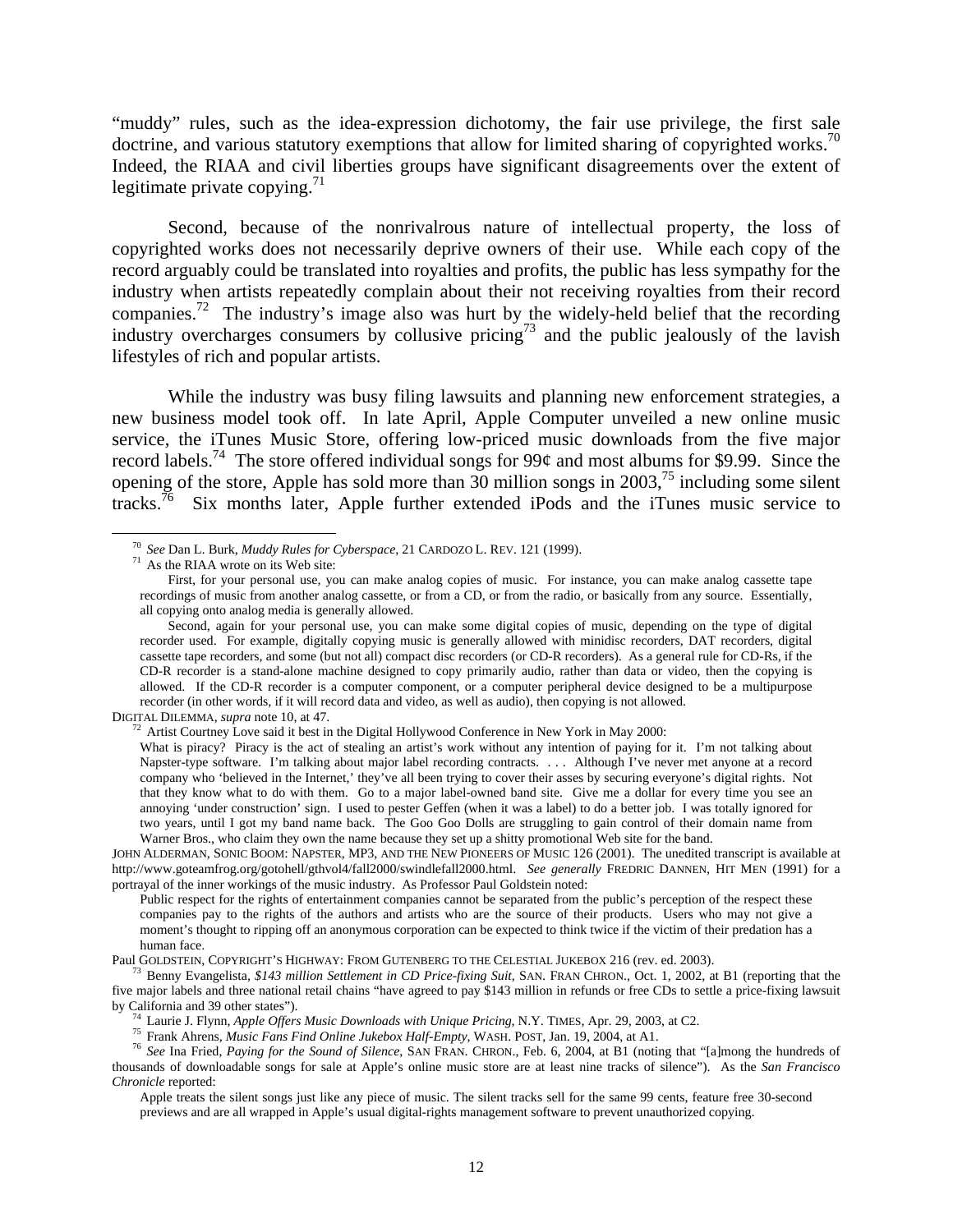Windows users.<sup>77</sup> Given their popularity, iTunes were expectedly voted the "Product of the Year" by *Fortune* Magazine and the "Invention of the Year" by *Time* Magazine.78

In October 2003, Roxio relaunched Napster as a subscription-based service, featuring music from the major record labels.<sup>79</sup> Napster 2.0 is very different from the old Napster, which the industry sued out of existence. A mix between PressPlay and the iTunes Music Store, the new Napster offers 99¢ downloads of single songs to anyone who downloads the free software. The service also gives those who pay a monthly subscription fee of less than \$10 access to an unlimited number of music streams and "tethered" downloads that expire when they stop subscribing to the service. To compete with Apple, Napster also entered into agreements with Samsung to co-market the Samsung Napster player and with Gateway Computers to preload the Napster software on selected PCs.<sup>80</sup>

A month later, Napster announced a deal with Pennsylvania State University to provide students with campus-wide subscriptions to the service. $81$  Funded by information technology fees paid by Penn State students, the service provides students with access to unlimited streams of music and "tethered" downloads.82 From the industry's standpoint, the service provides an exciting opportunity; it offers a legal alternative to Grokster, iMesh, KaZaA, Morpheus, and other allegedly illegal file-sharing networks while at the same time helping students develop habits that the industry hopes will continue after the students graduate.<sup>83</sup> By the end of the year, Apple's success with iTunes has attracted competition by brick-and-mortar companies. Shortly before Christmas, Wal-Mart, the self-proclaimed low-price leader, offered 88¢ downloads, undercutting by  $11¢$  the price of songs offered by Apple and other fee-based Web download sites.<sup>84</sup>

Although it is too early to evaluate iTunes's new business model, customers seem to be generally satisfied with the service. $85$  As one customer praised the service, "It's solved all my problems. It's so fast, and there's no guilt, no recriminations.<sup>86</sup> By using legitimate services, customers also save time and avoid those annoying decoy files, spywares, viruses, and computer

. . . .

Apple said most of the songs are there because the artists wanted silence to be part of the albums and because the recording industry provided the songs to Apple as sellable tracks.

*Id*. 77 John Borland & Ina Fried, *Apple Launches iTunes for Windows*, CNET NEWS.COM, *at* http://news.com.com/2100-1041- 5092414.html (Oct. 16, 2003); John Markoff, With Flair, Apple Extends Its Reach into Online Music, N.Y. TIMES, Oct. 17, 2003, at C1.<br><sup>78</sup> Peter Lewis, *Product of The Year*, FORTUNE, Dec. 22, 2003, at 188; Chris Taylor, *T* 

<sup>66. 79</sup> John Borland, *Napster Launches, Minus the Revolution*, CNET NEWS.COM, *at* http://news.com.com/2100-1027\_3-5088838.html

<sup>&</sup>lt;sup>81</sup> John Borland, *Napster to Give Students Music*, CNET NEWS.COM, *at* http://news.com.com/2100-1027-5103557.html (Nov. 6, 2003); *see also* John Borland, *Colleges Explore Legal Net Music Setups*, CNET NEWS.COM, *at* http://news.com.com/2100-1027- 5059030.html (Aug. 1, 2003).<br><sup>82</sup> If a student wants to keep a permanent download or burn the song to a CD, the student can pay 99¢ for the song.<br><sup>83</sup> See discussion *infra* Part IV.C.

<sup>&</sup>lt;sup>84</sup> Chris Cobbs, File Swapping Goes Corporate, ORLANDO SENTINEL, Jan. 11, 2004, at H1.<br><sup>85</sup> But see Chris Ayres, Apple Acts After Battery of iPod Complaints, TIMES (London), Jan. 12, 2004, at 9 (discussing iPods' battery problems); Rene A. Guzman, *Apple's Portable iPod Rotten to Some*, SAN ANTONIO EXPRESS-NEWS, Feb. 20, 2004, at 1F (discussing the class action lawsuits filed against Apple Computer alleging that the company misrepresented

<sup>86</sup> Amy Harmon, In Fight over Online Music, Industry Now Offers a Carrot, N.Y. TIMES, June 8, 2003, § 1, at 1.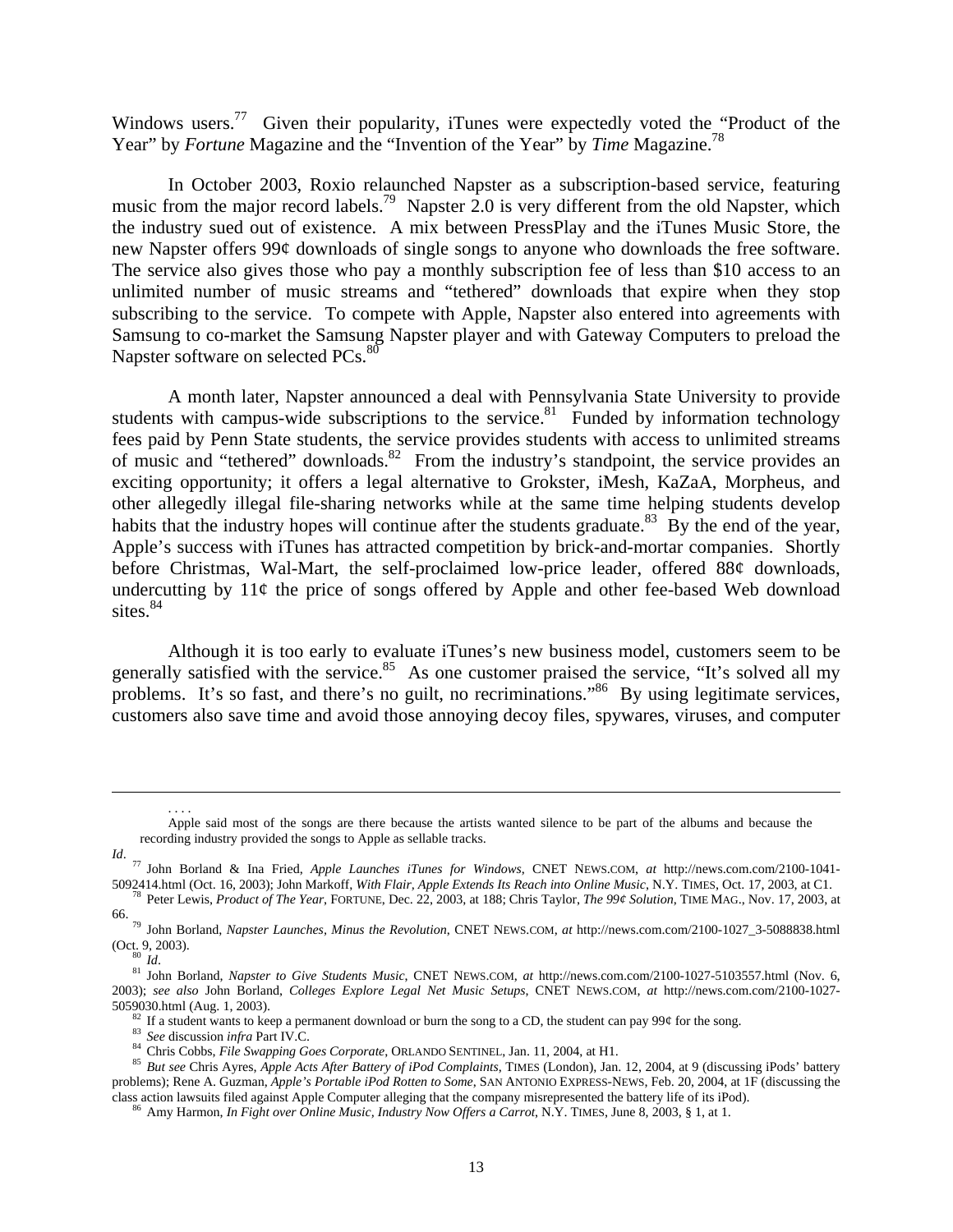crashes that often come with illegal downloads.<sup>87</sup> Nevertheless, there remain questions as to whether the purchased songs are resaleable  $88$  and whether the delivery format is secure.  $89$ 

Although the industry received several favorable rulings and benefited from the new iTunes business model, it also suffered several major setbacks during the year. A day after the RIAA won the second *Verizon* decision in April 2003, the industry obtained an unfavorable ruling in *MGM Studios, Inc. v. Grokster, Ltd.*<sup>90</sup>In *Grokster*, the United States District Court for the Central District of California ruled that Grokster and Morpheus/Music City, two P2P networks, were not liable for the unauthorized copies made by individual end-users. Noting a "seminal distinction between Napster and Grokster/StreamCast,"91 the court found "substantial noninfringing uses for Defendants' software—e.g., distributing movie trailers, free songs or other non-copyrighted works; using the software in countries where it is legal; or sharing the works of Shakespeare."<sup>92</sup> As the court explained:

While Defendants, like Sony or Xerox, may know that their products will be used illegally by some (or even many) users, and may provide support services and refinements that indirectly support such use, liability for contributory infringement does not lie "merely because peer-topeer file-sharing technology may be used to infringe plaintiffs' copyrights."<sup>93</sup>

The court also maintained that the defendants had no obligation to "police" the networks, as such obligation "arises only where a defendant has the 'right and ability' to supervise the infringing conduct."94 Unlike Napster, the distributors of Grokster and Morpheus do not have control over who uses the networks or what is shared through them. Thus, the court was unwilling to impose the additional burden on the defendants.

The recording industry appealed to the United States Court of Appeals for the Ninth Circuit. To the industry's disappointment, the appellate court recently affirmed the lower court's  $decision.<sup>95</sup>$  As the court explained:

The introduction of new technology is always disruptive to old markets, and particularly to those copyright owners whose works are sold through well-established distribution mechanisms. Yet, history has shown that time and market forces often provide equilibrium in balancing interests, whether the new technology be a player piano, a copier, a tape recorder, a

<sup>&</sup>lt;sup>87</sup> *See Yu, The Copyright Divide, supra* note 5, at 432-33 (discussing the frustration in locating what one wants in illegal Web sites);<br>*see also* DIGITAL DILEMMA, *supra* note 10, at 80-81. *see also* DIGITAL DILEMMA, *supra* note 10, at 80-81. <sup>88</sup> *See, e.g.*, Ina Fried & Evan Hansen, *Apple: Reselling iTunes Songs 'Impractical*,*'* CNET NEWS.COM, *at*

http://news.com.com/2100-1027\_3-5072842.html (Sept. 8, 2003) (stating that "Apple's position is that it is impractical, though perhaps within someone's rights, to sell music purchased online"); Alorie Gilbert, *iTunes Auction Treads Murky Legal Ground*, CNET NEWS.COM, *at* http://news.com.com/2100-1025\_3-5071108.html (Sept. 3, 2003) (discussing the legal and technical challenges concerning the resale of iTunes through Internet auctions); Evan Hansen, *Apple Customer Resells iTunes Song*, CNET NEWS.COM, *at* http://news.com.com/2100-1027-5074086.html (Sept. 10, 2003) (reporting a customer's successful resale of online song he purchased from Apple Computer's iTunes Music Store).

from Apple Computer's iTunes Music Store). 89 *See, e.g.*, John Borland, *Program Points Way to iTunes DRM Hack*, CNET NEWS.COM, Nov. 24, 2003, *at* http://news.com.com/2100-1027-5111426.html (discussing a program that "served as a demonstration of how to evade, if not exactly break, the anticopying technology wrapped around the songs sold by Apple in its iTunes store"). <sup>90</sup> 259 F. Supp. 2d 1029 (C.D. Cal. 2003). <sup>91</sup> *Id.* at 1041.

<sup>92</sup> *Id.* at 1035.<br><sup>93</sup> *Id.* at 1035.<br><sup>94</sup> *Id.* at 1043.<br><sup>95</sup> MGM Studios, Inc. v. Grokster, Ltd., No. 03-55894, 2004 U.S. App. LEXIS 17471 (9th Cir. Aug. 19, 2004); *see also* John Borland, *Judges Rule File-Sharing Software Legal*, CNET NEWS.COM, *at* http://news.com.com/2100-1032\_3-5316570.html (Aug.19, 2004).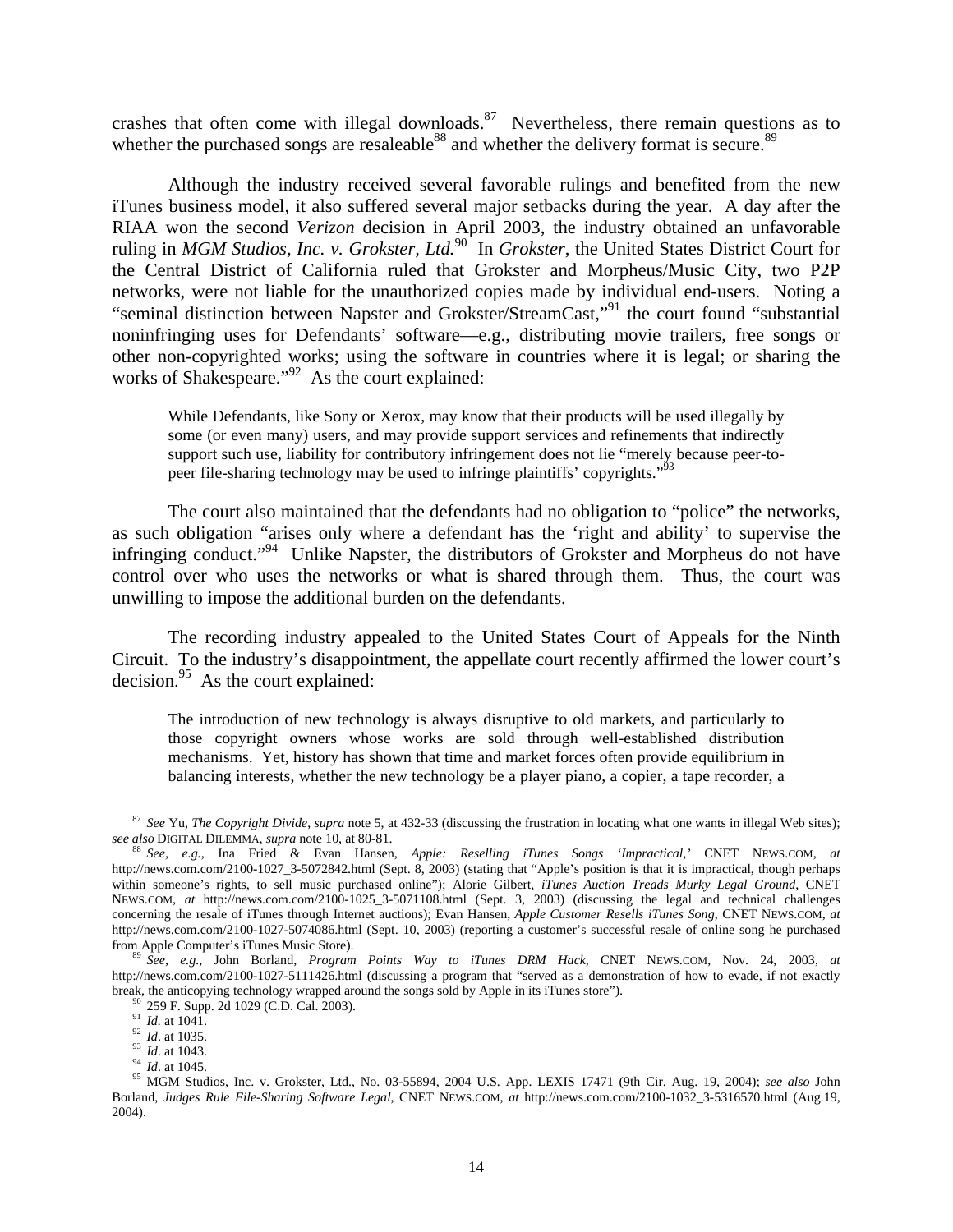video recorder, a personal computer, a karaoke machine, or an MP3 player. Thus, it is prudent for courts to exercise caution before restructuring liability theories for the purpose of addressing specific market abuses, despite their apparent present magnitude.<sup>96</sup>

Following the lower court, the Ninth Circuit distinguished Grokster and StreamCast Networks from Napster in terms of their relationships with users. As Judge Thomas wrote in the unanimous decision, "[i]n the context of this case, the software design is of great import."<sup>97</sup> The appellate court also found it important that the networks were capable of substantial noninfringing uses, such as "significantly reducing the distribution costs of public domain and permissively shared art and speech, as well as reducing the centralized control of that distribution.",98

Just before 2003 ended, the recording industry received three other major unfavorable rulings, both within the United States and without. In early December, the Copyright Board of Canada released a decision stating that downloading files via P2P technologies is legal under Canadian law.99 To compensate artists and copyright holders, the board imposed a tariff of up to \$25 on portable MP3 players,<sup>100</sup> thus putting the device in the same category as audiotapes and blank CDs. Although the Copyright Board's decision is not binding on Canadian courts, this decision is likely to receive serious consideration.

Indeed, a Canadian federal court recently rejected the request of Canadian record labels for authorization to identify alleged file-sharers in *BMG Canada Inc. v. Doe.*<sup>101</sup> As the court noted, the recent Canadian Supreme Court decision of *CCH Canada Ltd v. Law Society of Canada* established that setting up facilities to allow copying does not amount to *authorizing* infringement.<sup>102</sup> The court therefore did not find any "real difference between a library that places a photocopy machine in a room full of copyrighted material and a computer user that places a personal copy on a shared directory linked to a P2P service."<sup>103</sup> According to the court:

 <sup>96</sup> *Grokster*, 2004 U.S. App. LEXIS 17471, at \*32; *see also* Peter K. Yu, *Innovation Gains Edge in Music, Movie Battle*, DETROIT

<sup>&</sup>lt;sup>97</sup> Grokster, 2004 U.S. App. LEXIS 17471, at \*19.<br><sup>98</sup> *Id.* at \*23. To illustrate the substantial noninfringing use, the Ninth Circuit used the popular band Wilco: One striking example provided by the Software Distributors is the popular band Wilco, whose record company had declined to release one of its albums on the basis that it had no commercial potential. Wilco repurchased the work from the record company and made the album available for free downloading, both from its own web-site and through the software user networks. The result sparked widespread interest and, as a result, Wilco received another recording contract.

*Id.* at \*16.<br><sup>99</sup> COPYRIGHT BOARD OF CANADA, PRIVATE COPYING 2003-2004, at 22 (2003) (stating that "[a]ll private copying is now exempt, subject to a corresponding right of remuneration"), *available at* http://www.cb-cda

<sup>&</sup>lt;sup>100</sup> Id.<br><sup>101</sup> No. T-292-04 (Can. Mar 31, 2004), *available at http://www.fct-cf.gc.ca/bulletins/whatsnew/T-292-04.pdf. See generally John* Borland, Judge: File Sharing Legal in Canada, CNET NEWS.COM, at http://news.com.com/2100-1027-5182641.html (Mar. 31, 2004).<br><sup>102</sup> BMG Canada Inc. 1 27 (quoting CCH Canada Ltd v. Law Society of Canada, [2004] S.C.C. 13). As

wrote:

<sup>&</sup>quot;Authorize" means to "sanction, approve and countenance." Countenance in the context of authorizing copyright infringement must be understood in its strongest dictionary meaning, namely, "give approval to, sanction, permit, favour, encourage." Authorization is a question of fact that depends on the circumstances of each particular case and can be inferred from acts that are less than direct and positive, including a sufficient degree of indifference. However, a person does not authorize infringement by authorizing the mere use of equipment that could be used to infringe copyright. Courts should presume that a person who authorizes an activity does so only so far as it is in accordance with the law. This presumption may be rebutted if it is shown that a certain relationship or degree of control existed between the alleged authorizer and the persons who committed the copyright infringement.

CCH Canada Ltd v. Law Society of Canada, [2004] S.C.C. 13. <sup>103</sup> *BMG Canada Inc.* ¶ 27.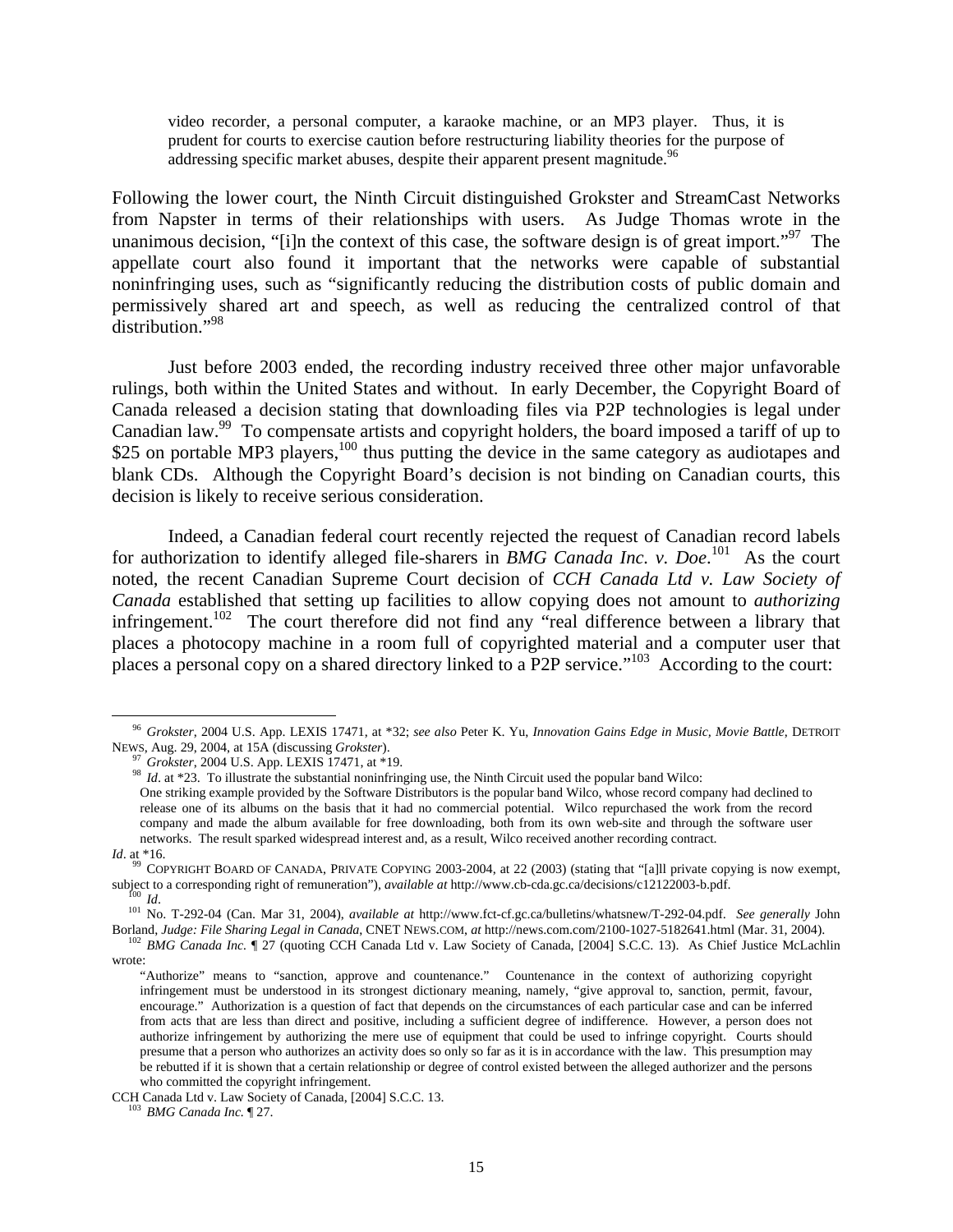In either case the preconditions to copying and infringement are set up but the element of authorization is missing. . . . The mere fact of placing a copy on a shared directory in a computer where that copy can be accessed via a P2P service does not amount to distribution. Before it constitutes distribution, there must be a positive act by the owner of the shared directory, such as sending out the copies or advertising that they are available for copying. No such evidence was presented by the plaintiffs in this case.<sup>104</sup>

In mid-December, the United States Court of Appeals for the District of Columbia Circuit overruled the lower court's decisions in the Verizon cases,<sup>105</sup> which required Internet service providers to turn over subscriber information to copyright holders without a pending lawsuit. As the appellate court maintained, "the overall structure of  $\S$  512 [the subpoena provision] clearly establish[es that the statute] . . . does not authorize the issuance of a subpoena to an ISP acting as a mere conduit for the transmission of information sent by others."106 The D.C. Circuit also pointed out that "P2P software was 'not even a glimmer in anyone's eye when the DMCA was enacted'... [and that] Congress had no reason to foresee the application of § 512(h) to P2P file sharing, nor did they draft the DMCA broadly enough to reach the new technology when it came along."<sup>107</sup> Thus, copyright holders cannot use the DMCA to force Internet service providers to turn over subscriber information without filing a lawsuit. Nevertheless, the court ended the opinion by acknowledging the industry's concern and suggested that copyright holders might seek Congress's assistance to address their economic plight. As the court wrote:

We are not unsympathetic either to the RIAA's concern regarding the widespread infringement of its members' copyrights, or to the need for legal tools to protect those rights. It is not the province of the courts, however, to rewrite the DMCA in order to make it fit a new and unforseen [sic] internet architecture, no matter how damaging that development has been to the music industry or threatens being to the motion picture and software industries. The plight of copyright holders must be addressed in the first instance by the Congress; only the "Congress has the constitutional authority and the institutional ability to accommodate fully the varied permutations of competing interests that are inevitably implicated by such new technology."<sup>108</sup>

Immediately after the decision, the industry claimed that the decision would make the process more intrusive, because it prevents the RIAA from contacting potential lawsuit targets for settlement before filing a lawsuit.<sup>109</sup> The industry might be right, but it is cold comfort to individual file-sharers if their contacts with the RIAA would only result in expensive settlements that wipe away their savings or force them into bankruptcy. In fact, the *Verizon* ruling is likely to benefit file-sharers in three ways. First, although the decision did not determine whether it is legal to upload or download music, it slows down the industry's mass litigation campaign.

<sup>&</sup>lt;sup>104</sup> *Id.* **[1]** 27-28.<br><sup>105</sup> 351 F.3d 1229 (D.C. Cir. 2003).<br><sup>106</sup> *Id.* at 1236. As the court explained:

This argument borders upon the silly. The details of this argument need not burden the Federal Reporter, for the specific provisions of § 512(h), which we have just rehearsed, make clear that however broadly "[internet] service provider" is defined in §  $512(k)(1)(B)$ , a subpoena may issue to an ISP only under the prescribed conditions regarding notification. Define all the world as an ISP if you like, the validity of a § 512(h) subpoena still depends upon the copyright holder having given the ISP, however defined, a notification effective under  $\S$  512(c)(3)(A). And as we have seen, any notice to an ISP concerning its activity as a mere conduit does not satisfy the condition of §  $512(c)(3)(A)(iii)$  and is therefore ineffective.

*Id.*  $_{107}$  *Id.* at 1238.

<sup>107</sup> *Id*. at 1238. 108 *Id*. 109 *See* John Borland, *Court: RIAA Lawsuit Strategy Illegal*, CNET NEWS.COM, *at* http://news.com.com/2100-1027-5129687.html (Dec. 19, 2003).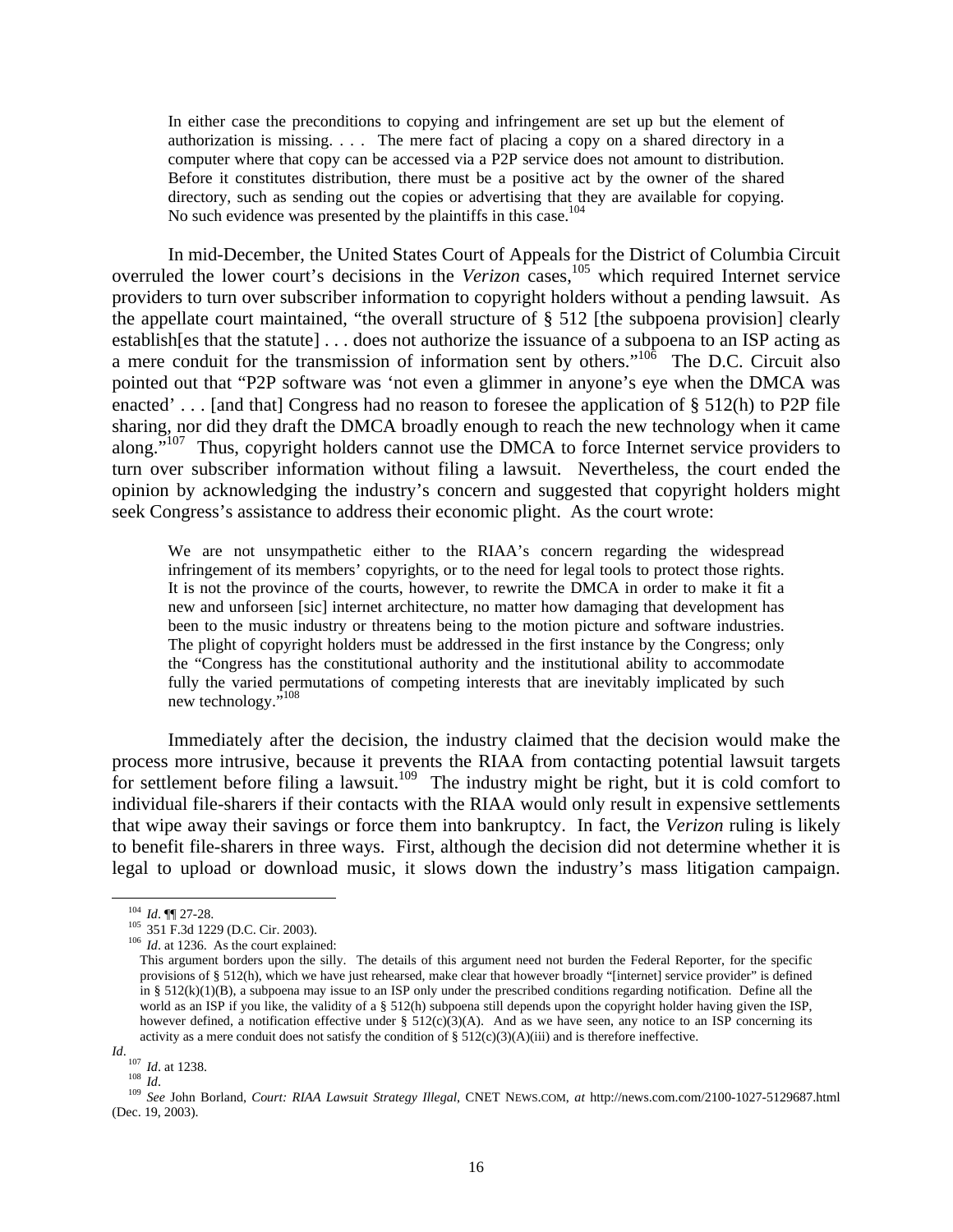Instead of suing file-sharers *en masse*, the industry now has to file John Doe actions against *each* individual file-sharer suspected of illegally trading music.<sup>110</sup> The process therefore will become more expensive, labor-intensive, and time-consuming, and the industry will have to be more selective on whom to sue. Second, the decision forced the industry to sue file-sharers without the benefit of weeding out sympathetic defendants (such as the 12-year-old honor student living in public housing) or false positives (such as the 66-year-old Boston woman whose computer cannot run the file-swapping software she was accused of using). Even worse, the decision might generate public relations disasters should the industry sue the daughter or son of a record label executive or a close relative of a senator or house representative.<sup>111</sup> Finally, the new "John" Doe" process will be more protective of privacy and other constitutional rights, as it will prevent Internet service providers from disclosing subscriber information without a pending lawsuit.

The RIAA is currently considering appealing the decision by requesting an *en banc* hearing before the D.C. Circuit. However, since *Verizon* was a unanimous decision written by none other than Chief Judge Douglas Ginsburg, a reputable jurist in the Circuit, the industry is unlikely to prevail.<sup>112</sup> Thus, the RIAA eventually might have to petition the United States Supreme Court to hear the case—either in lieu of their *en banc* request or after they have lost at the *en banc* level.<sup>113</sup> Even if the RIAA loses at the Supreme Court level, it can still rectify the problem by lobbying Congress to clarify the law, making the DMCA applicable to P2P networks. Given the fact that the industry has simultaneously pursued lobbying and litigation in the past, it would be no surprise if the industry lobbied Congress hard for changes to the DMCA while preparing its appeal of the decision.

Just before Christmas, the industry received its final blow in a country thousands of miles away from the United States. On December 24, an appellate court in Norway affirmed the lower court's decision that Jon Johansen, the Norwegian teenaged programmer, did not violate the Norwegian Criminal Code<sup>114</sup> by co-writing the DeCSS program, which circumvented the copyprotection technology used by the U.S. motion picture industry.<sup>115</sup> This decision was

 <sup>110</sup> Katie Dean, *One File Swapper, One Lawsuit, Wired News*, *at* http://www.wired.com/news/digiwood/0,1412,62576,00.html (Mar. 08, 2004) (reporting a ruling in Philadelphia that required the RIAA to file separate lawsuit for each defendant, rather than bundling all the defendants in a single lawsuit); *Florida Court Sends RIAA Away*, WIRED NEWS, http://www.wired.com/news/digiwood/0,1412,62915,00.html (Apr. 1, 2004) (reporting a similar ruling in Orlando). For discussion of

John Doe lawsuits, see RIAA v. Verizon Internet Services, 240 F. Supp. 2d 24, 39-41 (D.D.C.), rev'd, 351 F.3d 1229 (D.C. Cir. 2003).<br><sup>111</sup> Declan McCullagh, FAQ: How the Decision Will Affect File Swappers, CNET NEWS.COM, a 5130033.html (Dec. 19, 2003).<br><sup>112</sup> *Cf. id.*<br><sup>113</sup> The RIAA can petition the United States Supreme Court to hear the case if it fails at the *en banc* level or it can skip the en banc

request.<br><sup>114</sup> The Code punishes "any person who by breaking a protective device or in a similar manner, unlawfully obtains access to data or

<sup>&</sup>lt;sup>114</sup> The Code punishes "any person who by breaking a protective device or in a similar manner, unlawfully obtains access to data or programs which are stored or transferred by electronic or other technical means." Declan *Case*, CNET NEWS.COM, *at* http://news.com.com/2100-1025-976687.html (Dec. 9, 2002); *see also* Jon Bing, *A Legal Perspective on the Norwegian DeCSS Case*, *at*

http://www.eff.org/IP/DRM/DeCSS\_prosecutions/Johansen\_DeCSS\_case/20000125\_bing\_johansen\_case\_summary.html (Jan. 25, 2000) (stating that "[i]t is . . . unsettled whether the Criminal Code sect 145(2) can apply to a situation where someone breaks a code or other security measure in order to access material on a device of which that person is the owner").<br><sup>115</sup> Evan Hansen, *Will DVD Acquittal Mean Tougher Copyright Laws?*, CNET NEWS.COM, *at* http://news.com.com/2100-1025-

<sup>5133152.</sup>html (Dec. 24, 2003). For discussion of the DeCSS Program, see Universal City Studios, Inc. v. Reimerdes, 111 F. Supp. 2d 294, 311 (S.D.N.Y. 2000).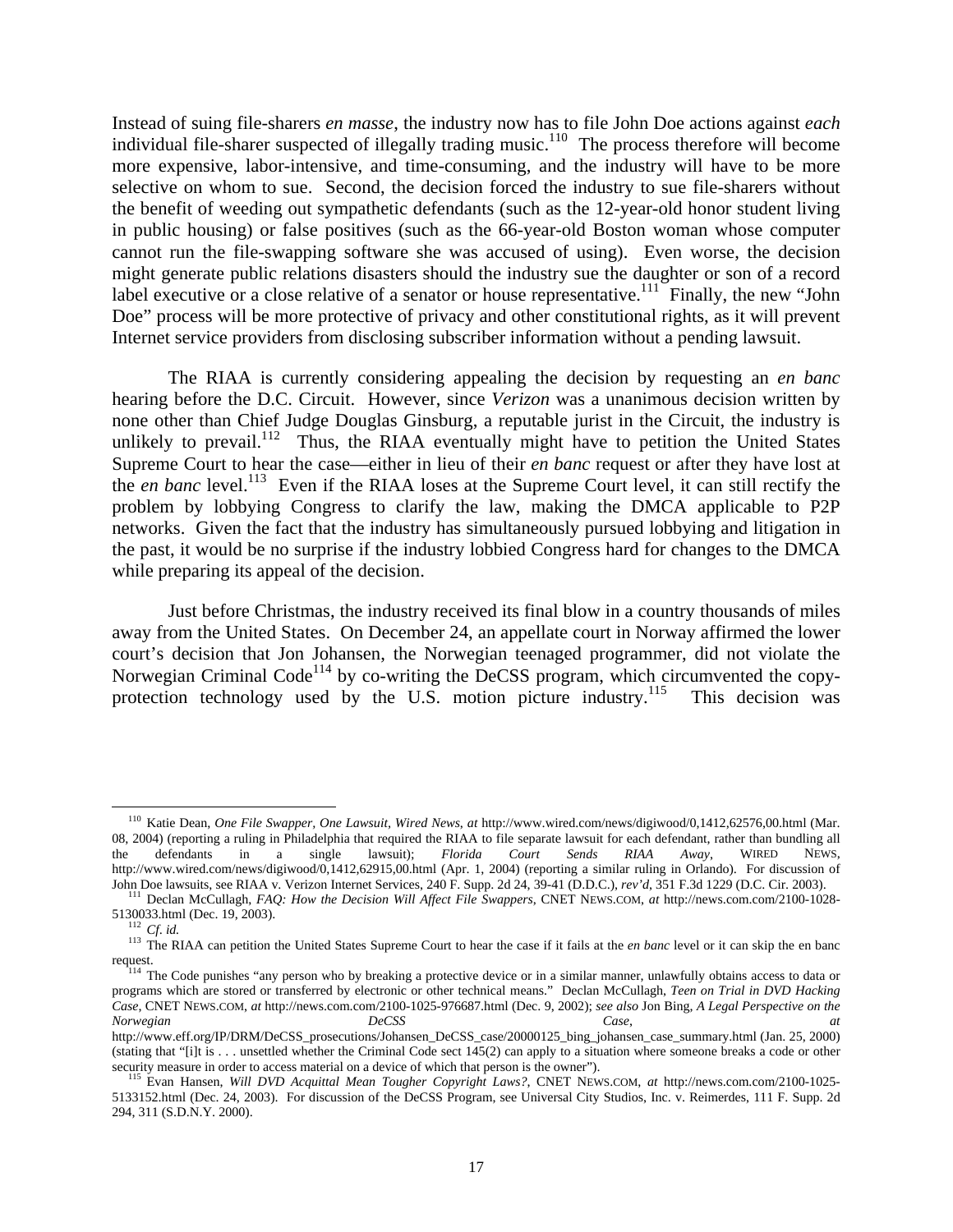subsequently reinforced by a California Court of Appeals decision that reversed an earlier order enjoining the publication of the DeCSS program on the Internet.<sup>116</sup>

On the whole, 2003 was a turbulent year for the recording industry. The year started with considerable fanfare when the industry successfully pursued KaZaA in U.S. courts while launching high-profile, unprecedented lawsuits against college students who offered copyrighted music for others to download. The year ended, however, with the industry singing the blues with four unfavorable court decisions. 2003 was a year of trials and tribulations for the recording industry, and the RIAA had its fair share of successes and failures.

#### II. THE FUTURE P2P FILE-SHARING WARS

As the P2P file sharing problem grows and spreads to other industries, such as the publishing, television, and motion picture industries, the copyright wars are likely to escalate. This Part first discusses the challenges confronting the recording industry at the domestic and international levels. Domestically, the industry will have to deal with a proliferation of new P2P technologies, the increasingly transnational nature of the copyright wars, the decreasing support the industry receives from its customers and political allies, and the counterattacks and setbacks the industry will suffer due to its aggressive tactics. Internationally, the industry's increasing push for stronger intellectual property protection abroad will heighten the tension between the United States and less developed countries, invite criticism of the United States' hypocritical position in the international copyright arena, and create distraction caused by increased public attention on international piracy. Part II concludes by exploring the spread of the P2P filesharing wars to other industries, such as the publishing, television, and motion picture industries. This Part argues that, although the copyright wars are likely to spread, these industries, in particular the motion picture industry, might adopt less confrontational strategies due to their differing industry structures and the various lessons they have learned from the recording industry.

#### A. *Domestic Challenges*

#### 1. Proliferation of New P2P Technologies

Unlike MP3.com and Napster, all of the new P2P technologies, such as Grokster, iMesh, KaZaA, and Morpheus, do not have centralized servers.<sup>117</sup> Instead, they allow users to transfer files from one location to another while accommodating the users' needs to employ different hardware and software. As a result, enforcement is likely to become difficult. There will be no "deep pocket" to sue, no chokepoint to target, no intermediary to attach liability to, no emergency lever to pull, and no human face to blame.

 <sup>116</sup> DVD Copy Control Association Inc. v. Bunner, 10 Cal. Rptr. 3d 185 (Ct. App. 2004); *see also* Evan Hansen, *Court: DeCSS Ban Violated Free Speech*, CNET NEWS.COM, *at* http://news.com.com/2100-1026-5166887.html (Feb. 27, 2004). As the court explained: "The preliminary injunction . . . burdens more speech than necessary to protect DVD CCA's property interest and was an unlawful prior restraint upon Bunner's right to free speech." *Id*. at \*28. In *Universal City Studios, Inc. v. Corley*, 273 F.3d 429 (2d Cir. 2001), eight major movie studios successfully enjoined the hacker magazine *2600: The Hacker Quarterly* from posting the DeCSS program and related hyperlinks, citing the anticircumvention provision of the DMCA. As a result of the reversal in *DVD Copy Control Association Inc. v. Bunner, Corley* remains the only precedent in which copyright holders successfully enjoined third parties from disseminating information concerning how to circumvent encryption technology used to protect copyright

<sup>&</sup>lt;sup>117</sup> See generally Gene Kan, *Gnutella*, in PEER-TO-PEER: HARNESSING THE POWER OF DISRUPTIVE TECHNOLOGIES 94 (Andy Oram ed., 2001) [hereinafter PEER-TO-PEER], for a discussion of Gnutella-based engines.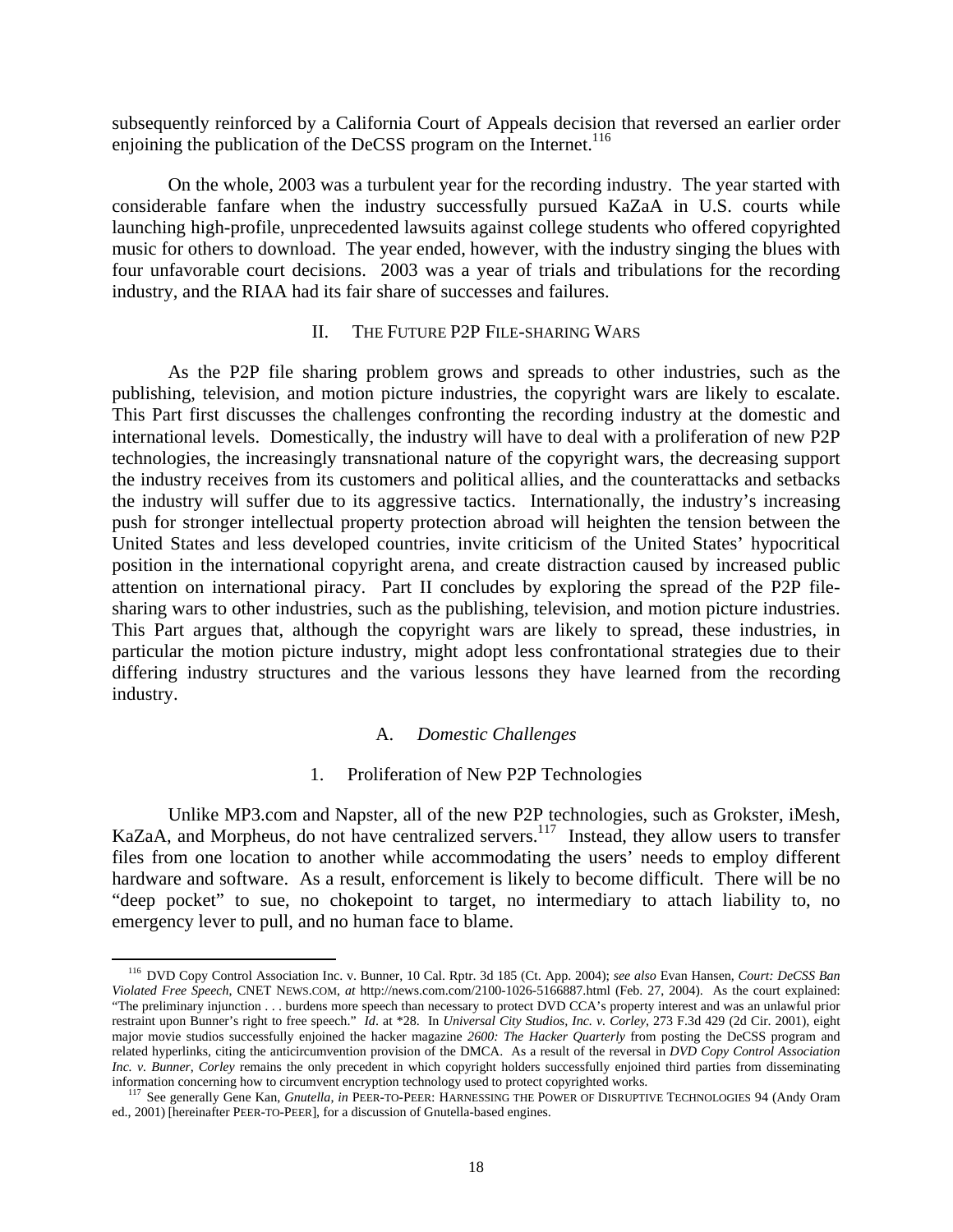Even worse, the industry's strong-armed tactics will threaten to drive pirates underground, forcing file-sharers to turn to proxy servers, offshore and mirror Web sites, and encrypted P2P systems.<sup>118</sup> Indeed, a large variety of anonymizing technologies already exist. For instance, Freenet software allows file-swappers to encrypt download requests by passing them from one computer to another without disclosing how and where the user obtains the files.119 Programs like Red Rover, Publius, and Free Haven provide attractive alternatives for file-sharers to avoid censorship and recrimination by remaining anonymous.<sup>120</sup> If the industry drove all the pirates to these anonymous networks, its enforcement efforts would be futile and ultimately would backfire on the constituents the trade group was charged to protect—record companies, musicians, artists, songwriters, engineers, producers, retailers, and truck drivers.

#### 2. Transnational Nature of the Future Copyright Wars

The future P2P file-sharing wars are likely to be transnational by nature. Most of the existing networks already involve parties resided in foreign countries. KaZaA provides an illustrative example. Developed by young Estonia programmers working for a Dutch company, the software now belongs to an Australian company incorporated in the Pacific island nation of Vanuatu.<sup>121</sup> Although courts have allowed record companies and movie studios to proceed with the lawsuit in the United States against Sharman Networks—KaZaA's parent company—the multinational involvement has made the litigation process difficult.<sup>122</sup> Instead of relying on domestic enforcement, copyright holders now have to rethink their enforcement and litigation strategies from a global perspective. For example, in February 2004, the industry applied for an Anton Pilar order in an Australian court.<sup>123</sup> Thanks to this order, the industry successfully raided Sharman Network's Australian offices and the homes of the company's key corporate executives.

In fact, if copyright holders had to litigate in foreign fora, they might have to deal with problems commonly associated with transnational litigation. These problems are not unique to copyright or file sharing; yet, they present serious challenges for copyright holders.

In transnational litigation, jurisdictional and conflict of law issues are likely to arise.<sup>124</sup> Moreover, some foreign judges, in particular those trained in civil law countries, might interpret laws differently, $^{125}$  especially in areas where fundamental philosophical differences exist. These

 <sup>118</sup> *See* Saul Hansell, *Crackdown on Copyright Abuse May Send Music Traders into Software Underground*, N.Y. TIMES, Sept. 15,

<sup>2003,</sup> at C1.<br><sup>119</sup> See generally Adam Langley, *Freenet*, in PEER-TO-PEER, *supra* note 117, at 123, for a discussion of Freenet software.<br><sup>120</sup> See generally Alan Brown, *Red Rover*, in PEER-TO-PEER, *supra* note 117, at *Publius*, *in* PEER-TO-PEER, *supra* note 117, at 145 (describing Publius); Roger Dingledine, *Free Haven*, *in* PEER-TO-PEER, *supra* note

<sup>&</sup>lt;sup>121</sup> Ariana Eunjung Cha, File Swapper Eluding Pursuers, WASH. POST, Dec. 21, 2002, at A1.<br><sup>122</sup> See, e.g., MGM Studios, Inc. v. Grokster, Ltd., 243 F. Supp. 2d 1073 (C.D. Cal. 2003), aff'd, 2004 U.S. App. LEXIS 17471 (9th Cir. Aug. 19, 2004) (rejecting the defendant's claim that the company did not have substantial contacts with California and thus should not be subject to the court's jurisdiction).

<sup>&</sup>lt;sup>123</sup> James Pearce, *Piracy Fighters Raid Offices of Sharman, Others*, CNET NEWS.COM, *at* http://news.com.com/2100-1027-5154506.html (Feb. 6, 2004). An Anton Pilar order allows copyright holders to enter premises to search for and seize infringing material

<sup>&</sup>lt;sup>124</sup> Cha, *supra* note 121. *But see In Web Disputes, U.S. Law Rules the World*, TORONTO STAR, Feb. 24, 2003, at D1 (noting that U.S. laws were applied in most Internet disputes).

<sup>&</sup>lt;sup>125</sup> See generally George C. Christie, *Some Key Jurisprudential Issues of the Twenty-first Century*, 8 TUL. J. INT'L & COMP. L. 217, 218-23 (2000) (discussing the different approaches to judicial interpretation by common law and civil law judges). Professor Christie attributed the differences between the American and European model of statutory interpretation to the U.S. system of government. As he explained: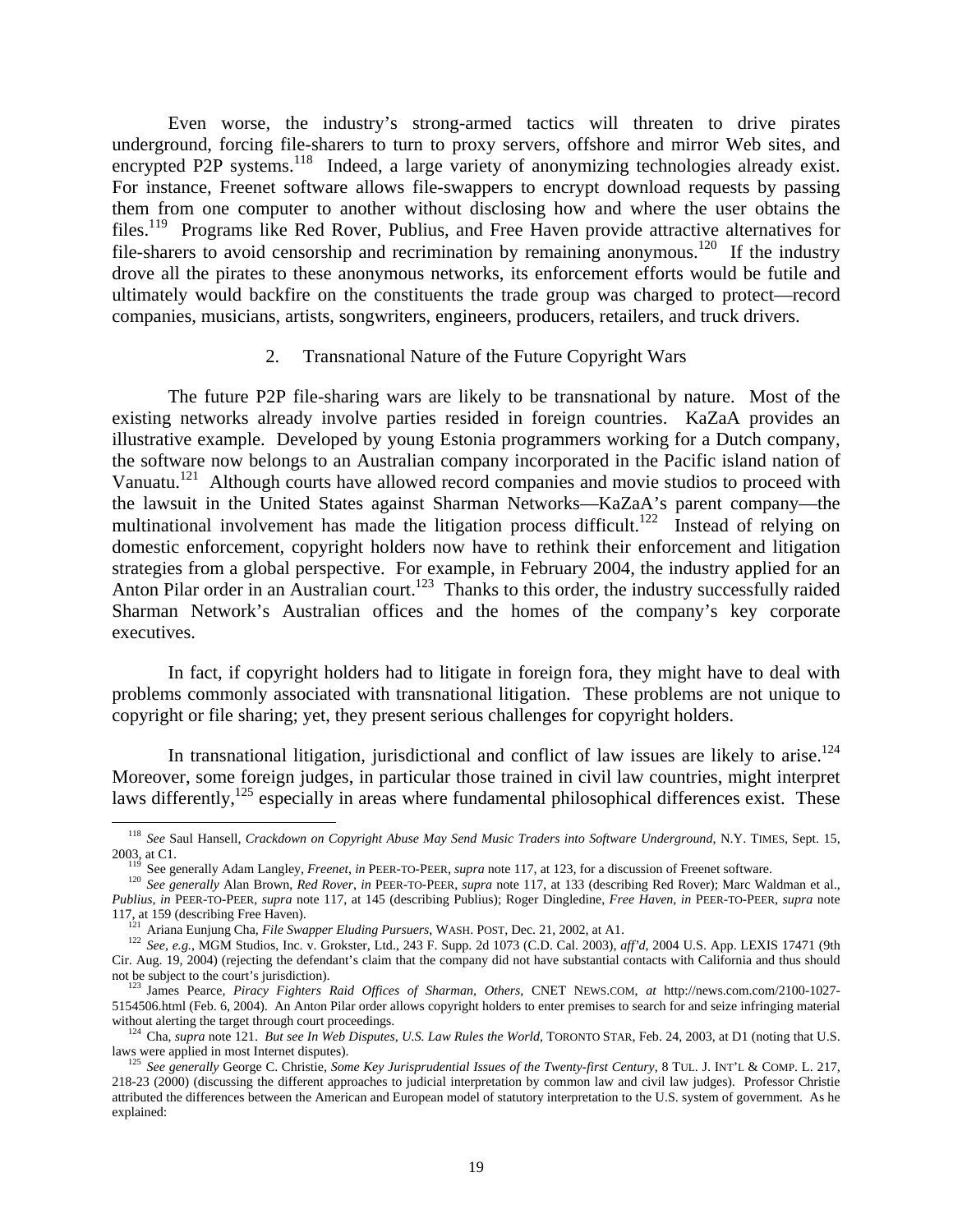judges also might come to different conclusions even though they apply identical laws,<sup>126</sup> as judges sometimes have to apply law by reference to national market conditions, social contexts, and local practices.<sup>127</sup>

 The United States does not have a parliamentary system of government. The executive cannot control the legislative process. More often than not, in recent times, the same political party has not controlled the executive and the two co-equal branches of the American legislature. Even when the Presidency, the House of Representatives, and the Senate have been controlled by the same party, the lack of strong centralized parties, along the European model, has meant that the executive branch has not been able to control the legislative process to the same extent that its European counterparts normally can. Although there is a legislative drafting service available to help representatives and senators draft legislation, much legislation is not subjected to that professional screening. Indeed, many important elements of legislation are inserted as amendments in an ad hoc manner. In operation, the whole American system functions as a device for forcing compromises at every step in the legislative process, with the result that there are many compromises. What the United States Supreme Court may be doing is respecting the compromise-seeking nature of the legislative process. The almost obsessive search of U.S. courts for congressional intent as revealed in the committee reports and debates of Congress clearly reflects an appreciation of the fact that legislation is the product of compromise, and that the courts exist to make those compromises effective. In so doing, the courts, with good reason, presuppose that the American public accepts the fact that government in a democracy is government by compromise, and that this public applauds the courts' attempts to facilitate the compromises reached in the legislative forum. In short, the ideal legislature as conceived in American political theory is one committed to compromise, and not one always seeking to give voice to the highest standards of rationality and to further the most noble aspirations of the society for which it legislates.<br>Christie. supra. at 222-23.

<sup>126</sup> See COMMISSION ON INTELLECTUAL PROPERTY RIGHTS, INTEGRATING INTELLECTUAL PROPERTY RIGHTS AND DEVELOPMENT POLICY: REPORT OF THE COMMISSION ON INTELLECTUAL PROPERTY RIGHTS 114 (2003) (noting that "it is not uncommon for different courts in Europe, even when applying identical law, to come to different conclusions on whether a patent is or is not obvious"); Graeme B. Dinwoodie, *International Intellectual Property Litigation: A Vehicle for Resurgent Comparativist Thought*, 49 AM. J. COMP. L. 429, 436 (2001) [hereinafter Dinwoodie, *International Intellectual Property Litigation*] (noting that "even identical rules of law may lead to different results when applied in different social contexts by different tribunals"); *see also* Christie, *supra* note 125, at 217 (noting that "the decisions in concrete legal cases will be influenced as much by what we believe to be the proper method for deciding legal disputes as by the views that we entertain on the merits of the controversies before us"). 127 As Professor Dinwoodie elaborated:

For example, the meaning of a word or other symbol claimed as a trademark may vary from one country to another because of both linguistic denotation and social connotation, and thus the application of the same trademark rule may generate a different result because the word or symbol operates as a trademark in only some of those countries. Numerous intellectual property concepts reflect underlying determinations of the appropriate balance between ensuring competition and stimulating innovation; but different competitive climates may subsist in different national markets, warranting a different balance and thus divergent interpretation of the (supposedly harmonized) concept in question. Whether an unauthorized use of a copyrighted work is fair use may in part depend upon whether a market for such uses is "traditional, reasonable, or likely to develop," which in turn may hinge on nationally distinct social practices and technological capabilities. Consumers in different national markets, subjected to different marketing practices, may be confused by the use of an allegedly similar trademark in different circumstances.

Dinwoodie, *International Intellectual Property Litigation, supra* note 126, at 436-37. Professor George Fletcher provided an insightful analysis of how American and foreign judges conceive fairness differently:

 A slightly different mode of linguistic influence comes to light in the way Americans and other English-speaking peoples talk about fairness. We have coined the phrases "fair play" and "fair trial" and have bequeathed them to the Western world both in law and in daily speech. Many of our neighboring cultures simply adopt the word "fair" into their vocabularies as an untranslatable American idea. Thus you can hear Germans and Israelis using the American word "fair" as though it were their own. Others like the French try in vain to translate the notion of fairness as equitable or just but these and other cognates in other Romance languages overlook the procedural bedrock of fair dealing.

 Americans learn the notion of fair play as soon as they begin playing with other children. Enter any kindergarten and watch children playing with a single ball or Lego set. Sooner or later one of them will complain that another is not sharing, that he or she is "not fair." The charge of unfairness is a tool that children quickly learn to protect their interests. Not sharing is paradigmatic unfairness. So is not playing by the rules.

 The best explanation for this faith in fairness lies in our cultural roots. To appreciate the uniqueness of English-language culture, we need only pause to reflect upon the sporting metaphors that abound in everyday speech. A fair competition is one in which the playing field is level, the dice are not loaded, the deck not stacked. Fairness consists of playing by even-handed rules. Neither side hits below the belt. No one hides the ball. You don't sandbag the opposition by passing on the first round and then raising your opponent's bet. In a fair competition, both sides retain an equal chance of winning. And the winning side should gain the upper hand without cheating, without playing dirty, without hitting the other when he or she is down. These idioms pervade the English language. No other European language relies so heavily on sporting metaphors to carry on the business of the day. This is a striking feature of English and American culture. We cannot think about human relations without thinking about sports and the idiom of fair play and foul play. This is not true in French, German, Russian, Italian, or any other major language or culture of the West. This correlation provides powerful evidence of the strong link between culture and language.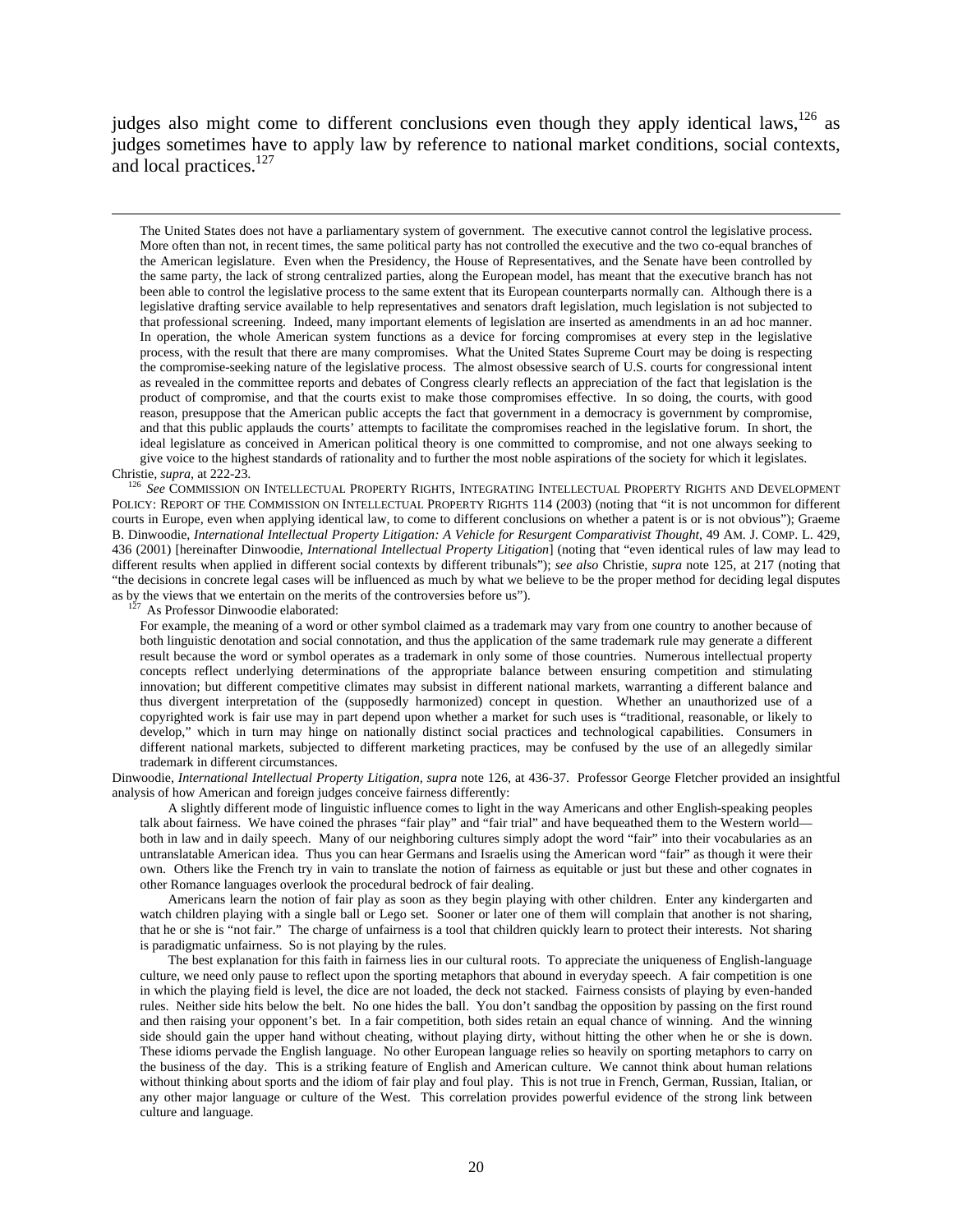Because of these complications, the lawsuits might result in different outcomes that perhaps are unexpected from the industry's perspective. For example, a Dutch appellate court overruled a lower court's decision that held KaZaA liable for copyright infringement committed by users of its software.<sup>128</sup> Two Norwegian courts ruled that Jon Johansen did not violate criminal law by co-writing a program that circumvented the copy-protection technology used by the U.S. motion picture industry.<sup>129</sup> Russian cryptographer Dmitry Sklyarov was greeted with a hero's welcome when he returned to Moscow after being jailed in the United States.<sup>130</sup>

Even worse for copyright holders, some foreign countries do not have a sophisticated legal system or a strong respect for the rule of law. China is the predominant example in legal literature; until recently, its courts were of limited effectiveness. Even today, the courts still suffer from many legacy problems, including the limited independence of the judiciary, the intertwining relationship between courts and the Chinese Communist Party, the court's vulnerability to outside influence, judges' susceptibility to bribery and corruption, underfunding, abuse of government officials, and local protectionism.<sup>131</sup>

Oftentimes, there is a shortage of lawyers, in particular intellectual property lawyers, in these countries. As a result, foreign firms have great difficult in obtaining competent legal advice and protection.<sup>132</sup> Moreover, local conditions and customs, such as the strong emphasis on personal connections (*guanxi*) in commercial dealings in China, might make copyright holders reluctant to sue local companies, especially when they intend to continue doing business in the country.<sup>133</sup> Thus, despite their wishes, lawsuits in these countries might be difficult, complicated, and at times undesirable.

#### 3. The Industry's Increased Political Alienation

As the industry continues to pursue individual file-sharers, it is likely to face harsh criticism from commentators, civil liberties organizations, and the public. Since the MP3.com and Napster battles, the public has increasingly viewed copyright law with disdain. The situation worsened after the United States Supreme Court upheld the Sonny Bono Copyright Term

George P. Fletcher, Comparative Law as a Subversive Discipline, 46 AM. J. COMP. L. 683, 699-700 (1998).<br><sup>128</sup> John Borland, *Ruling Bolsters File-Traders' Prospects*, CNET NEWS.COM, at http://news.com.com/2100-1023-870396.

<sup>28, 2002).&</sup>lt;br><sup>129</sup> Hansen, *Will DVD Acquittal Mean Tougher Copyright Laws?*, *supra* note 115.<br><sup>130</sup> Lawrence M. Walsh, *Judge Favors Finger Tapping*, INFO. SECURITY, Feb. 2002, at 20. As Sklyarov boastfully told reporters "Someone once said that no single person can win a legal case against the U.S. government." *Id.* (quoting Sklyarov).<br><sup>131</sup> See Peter K. Yu, From Pirates to Partners: Protecting Intellectual Property in China in the Twenty

REV. 131, 217-18 (2000) [hereinafter Yu, *From Pirates to Partners*] (discussing the weaknesses of Chinese courts). For discussions of the development of the rule of law and Chinese courts in China, see, for example, RONALD C. BROWN, UNDERSTANDING CHINESE COURT AND LEGAL PROCESS: LAW WITH CHINESE CHARACTERISTICS (1997); CHINA'S LEGAL REFORMS (Stanley Lubman ed., 1996); DOMESTIC LAW REFORMS IN POST-MAO CHINA (Pitman B. Potter ed., 1994); RONALD C. KEITH, CHINA'S STRUGGLE FOR THE RULE OF LAW (1994); THE LIMITS OF THE RULE OF LAW IN CHINA (Karen G. Turner et al. eds., 2000); MURRAY SCOTT TANNER, THE POLITICS OF LAWMAKING IN POST-MAO CHINA: INSTITUTIONS, PROCESSES AND DEMOCRATIC PROSPECTS (1999); Stanley B. Lubman, *Studying* 

Contemporary Chinese Law: Limits, Possibilities, and Strategy, 39 AM. J. COMP. L. 293 (1991).<br><sup>132</sup> See Peter K. Yu, *The Harmonization Game: What Basketball Can Teach About Intellectual Property and International Trade, 2* 

<sup>&</sup>lt;sup>133</sup> See Yu, *From Pirates to Partners*, *supra* note 131, at 210 (discussing the importance of *guanxi* to conducting business in China); Gregory S. Kolton, Comment, *Copyright Law and the People's Courts in the People's Republic of China: A Review and Critique of China's Intellectual Property Courts*, 17 U. PA. J. INT'L ECON. L. 415, 451 (1996) (contending that "it may be difficult for foreign firms which plan to continue doing business in China to sue because doing so may wreck their 'guanxi'—personal contacts or favors—that are integral for doing business in the PRC").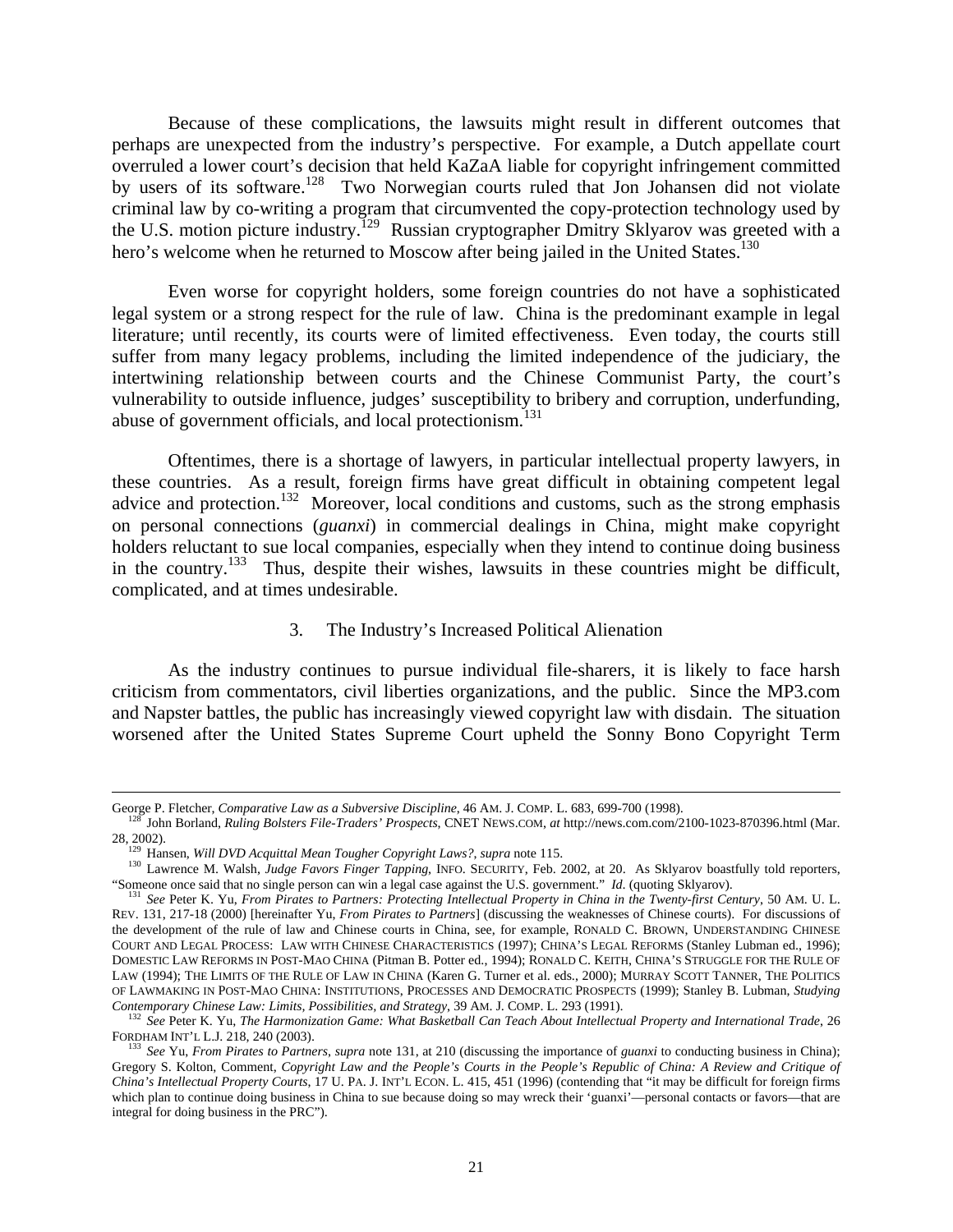Extension Act in *Eldred v. Ashcroft* in January 2003.<sup>134</sup> Immediately after the decision, strong, bitter reactions emerged from supporters of the public domain movement. Many lamented the Court's selling out to private corporations, while the more radical few advocated the use of civil disobedience as a counteracting strategy.<sup>135</sup> Even Mickey Mouse, the protagonist of the copyright term extension drama, could not help but give an interview blasting his owner in an interview:

For almost 70 years, I've only been allowed to do what the Disney people say I can do. Sometimes someone comes up with a new idea, and I think to myself, "Great! Here's a chance to stretch myself!" But of course they won't let me leave the reservation. If I do, they send out their lawyers to bring me home. . . . Do you have *any idea* what it's like to have to greet kids at Disneyland every single day, always smiling, never slipping off for a cigarette?<sup>136</sup>

To make things worse, the RIAA's recent lawsuits have alienated many of its customers. Although many of those file-sharers the industry has sued will not buy any CDs, or at least CDs from the major record labels, the industry's aggressive tactics have antagonized many CDbuying music lovers, who did not use P2P networks, but were appalled by the lawsuits the industry filed against their children, friends, acquaintances, and relatives. As defendant Jesse Jordan's father, who owns thousands of records and CDs, declared: "[The RIAA] ha[s] sued one of their most avid customers. The RIAA says that they wanted to teach these kids and their families a lesson. The lesson we learned is that we will never, ever buy another product from any of those companies again. That's the lesson we're going to tell everyone."<sup>137</sup>

Even more disturbing, the industry has sued virtually everybody in its desperate attempt to protect itself against digital piracy.<sup>138</sup> In the past few years, the industry has sued, or threatened to sue, telecommunications service providers, $139$  consumer electronics developers, $140$ 

 <sup>134 123</sup> S. Ct. 769 (2003). For discussion of the *Eldred* decision, see Marci Hamilton, *Now That the Supreme Court Has Declined to Limit Copyright Duration, Those Who Want to Shorten the Term Need to Look at Other Options, Including Constitutional Amendment*, FINDLAW'S WRIT: LEGAL COMMENTARY, *at* http://writ.news.findlaw.com/hamilton/20030213.html (Feb. 13, 2003); Peter K. Yu, *Four Remaining Questions on Copyright Law After* Eldred, GIGALAW.COM, *at* http://www.gigalaw.com/articles/2003/yu-2003-02.html (Feb. 2003); Peter K. Yu, *Mickey Mouse, Peter Pan, and the Tall Tale of Copyright Harmonization*, IP L. & BUS., Apr. 2003, at 24. <sup>135</sup> As Professor Glynn Lunney noted:

Broader copyright protection benefits a concentrated, well-organized constituency, copyright owners, at the expense of a dispersed group, consumers generally. Therefore copyright owners will have a decided advantage in the political battle over copyright's proper scope. This advantage is evident in the radical expansion in copyright protection that has occurred over the past two hundred years. Furthermore, although the Constitution entrusts the judicial branch with the responsibility for policing copyright's boundaries, courts have largely abdicated that role. As a result, civil disobedience may offer the only effective means for ordinary consumers to express their political discontent with copyright's excessive scope.

Lunney, *supra* note 10, at 869-70; *see also* Lord Macaulay, Speech Delivered in the House of Commons (Feb. 5, 1841), *reprinted in*  Extending Mickey's Life: *Eldred v. Ashcroft* and the Copyright Term Extension Debate (Peter K. Yu ed., forthcoming 2004) (cautioning that an ill-advised copyright law eventually would be "repealed by piratical booksellers"). *But see* Siva Vaidhyanathan, *After the Copyright Smackdown: What Next?*, Salon.com (Jan. 17, 2003), *at* http://www.salon.com/tech/feature/2003/01/17/copyright/print.html (discouraging acts of civil disobedience by noting that "[w]hile disobedience might be more fun, the power of civil discourse remains" in the post-*Eldred* era).

<sup>&</sup>lt;sup>136</sup> Jesse Walker, *Mickey Mouse Clubbed*, REASON, Jan. 17, 2003, *available at http://reason.com/links/links011703.shtml.*<br><sup>137</sup> Healey & Huffstutter, *supra* note 28.<br><sup>138</sup> See Netanel, *Noncommercial Use Levy*, *supra* industries' increasingly brazen—some say desperate—attempts to shut down P2P file-swapping networks, disable P2P technology, and shift the costs of control onto third parties, including telecommunications companies, consumer electronics manufacturers, corporate employers, universities, new media entrepreneurs, and the taxpayers"); Yu, *The Escalating Copyright Wars*, *supra* note 7 (noting that the

<sup>&</sup>lt;sup>139</sup> See Netanel, *Noncommercial Use Levy*, *supra* note 10, at 12 (discussing the recording industry's conflict with telecommunications companies); *see also* RIAA v. Verizon Internet Services, 351 F.3d 1229 (D.C. Cir. 2003) (lawsuit against Verizon).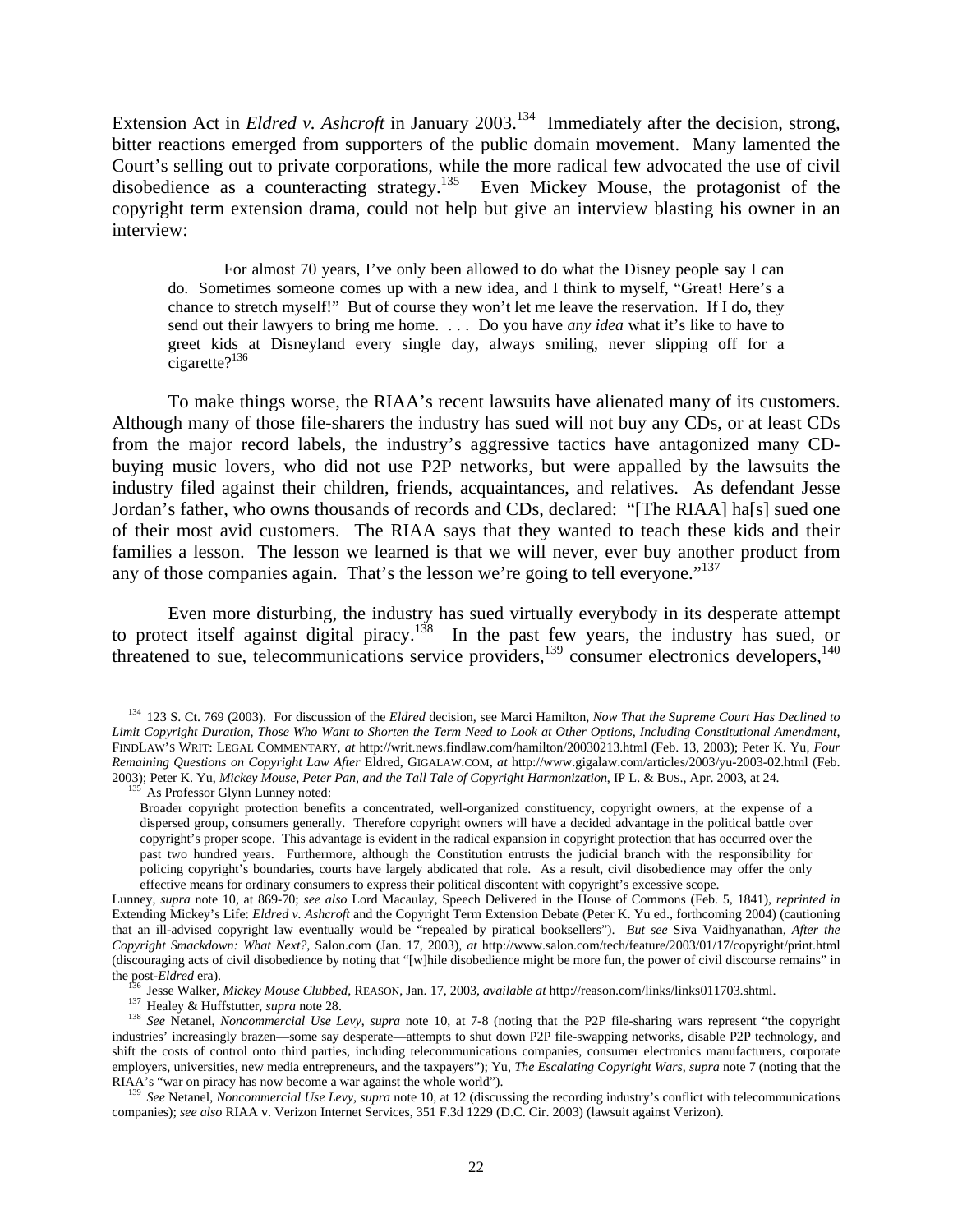new media entrepreneurs, <sup>141</sup> corporate employers, <sup>142</sup> universities, <sup>143</sup> lawyers, <sup>144</sup> college researchers,<sup>145</sup> hackers and cryptographers,<sup>146</sup> and students.<sup>147</sup> By doing so, the industry has shifted enforcement costs to taxpayers.<sup>148</sup> Instead of bringing file-swappers into the fold, the industry now has alienated everybody, treating allies and enemies alike.

As a result of its ill-advised tactics, the industry has become increasingly isolated on Capitol Hill. Although Congress has been protective of the industry in the past, its support for the industry has drastically declined, especially after the industry began suing its constituents. In mid-September, for example, the United States Senate convened a hearing to examine the industry's enforcement tactics and the privacy problems associated with the DMCA's subpoena process.<sup>149</sup> Instead of telling Congress what his industry needed, RIAA President Cary Sherman was forced to defend the RIAA's actions and tactics.

Indeed, shortly before the hearing, Kansas Senator Sam Brownback, chair of the Commerce Committee, introduced a bill to repeal the DMCA's controversial subpoena provision. As he explained:

<sup>145</sup> Yu, *The Copyright Divide*, *supra* note 5, at 395 (discussing the RIAA's threat of lawsuit against Professor Edward Felten of Princeton University).<br><sup>146</sup> As Professor Joseph Liu noted:

<sup>147</sup> See discussion *supra* Part I (discussing the RIAA's mass litigation campaign).<br><sup>148</sup> See DIGITAL DILEMMA, *supra* note 10, at 312 (noting that the increased reliance on the police and courts to punish those who hac around copy-protection technology would shift enforcement costs to the public at large, "although some of the increased costs in enforcement may be borne by the antipiracy efforts of the various information industry associations"); Netanel, *Noncommercial Use Levy*, *supra* note 10, at 7-8 (discussing the shift of enforcement costs to taxpayers as a result of increased federal criminal prosecutions of individual file-sharers).

<sup>149</sup> Harmon, *Verizon Challenges Music Industry's Subpoenas, supra* note 63 (reporting that Senator Coleman had scheduled a congressional hearing to privacy issues as well as the broader effect of technology on copyright enforcement).

 <sup>140</sup> *See, e.g.*, RIAA v. Diamond Multimedia Systems, Inc., 180 F.3d 1072 (9th Cir. 1999) (lawsuit to enjoin the manufacture and distribution of the Rio portable MP3 player); MGM Studios, Inc. v. Grokster, Ltd., 243 F. Supp. 2d 1073 (C.D. Cal. 2003), *aff'd*, 2004 U.S. App. LEXIS 17471 (9th Cir. Aug. 19, 2004) (lawsuit against Grokster and Morpheus for contributory and vicarious copyright

infringement). 141 *See, e.g.*, TeeVee Toons v. MP3.com, Inc., 134 F. Supp. 2d 546 (S.D.N.Y. 2001) (lawsuit against MP3.com); UMG Recordings, Inc. v. MP3.com, Inc., 92 F. Supp. 2d 349 (S.D.N.Y. 2000) (lawsuit against MP3.com); A&M Records, Inc. v. Napster, Inc., 239 F.3d 1004 (9th Cir. 2001) (lawsuit against Napster); Paramount Pictures Corp. v. Replay TV, Inc., No. CV 01-9358, 2002 WL 1301268 (C.D. Cal. Apr. 26, 2002) (lawsuit concerning the illegality of Replay TV). 142 *See* Netanel, *Noncommercial Use Levy*, *supra* note 10, at 16 (discussing the recording industry's conflict with corporate

employers).<br><sup>143</sup> Benny Evangelista, *Metallica Suit Rocks Napster*, SAN FRAN. CHRONICLE, Apr. 14, 2000, at B3 (discussing the lawsuit Metallica<br>filed against the University of Southern California, Indiana University, Yale

<sup>&</sup>lt;sup>144</sup> See Sonia K. Katyal, A Legal Malpractice Claim by MP3.com, FINDLAW'S WRIT: LEGAL COMMENTARY, Feb. 7, 2002, at http://writ.news.findlaw.com/commentary/20020207\_katyal.html (discussing the malpractice lawsuit MP3.com filed against its former attorney after Vivendi Universal acquired the company).

The [recording industry's lawsuits], along with the criticisms of the encryption research exemption, have led to a good deal of concern within the encryption research community. In particular, a number of encryption researchers have refused to publish their research results in response to concerns about DMCA liability. For example, the Dutch cryptographer Niels Ferguson declined to publish the results of research he had conducted regarding High Bandwidth Digital Content Protection, a system used by Intel to encrypt video. Ferguson, an independent cryptography consultant, indicated that he had found weaknesses in that system, but decided not to publish the results and removed all references to this research from his website for fear of DMCA liability. Other researchers have similarly indicated that they have withheld or declined to publish their research results out of the same concern.

Professional associations and conferences have also modified their practices in response to the fear of DMCA liability. Some encryption researchers have suggested boycotting encryption research conferences held in the United States. Some conference organizers have decided to hold their conferences outside the U.S., in order to minimize concerns about liability. In addition, in November 2001, the Institute of Electrical and Electronics Engineers (IEEE), a major publisher of computer science journals, began requiring that all authors indemnify the IEEE for DMCA liability resulting from the publication of their research in the journal. The IEEE later withdrew this requirement in response to widespread objections.

Joseph P. Liu, *The DMCA and the Regulation of Scientific Research*, 18 BERKELEY TECH. L.J. 501, 515 (2003); *see also* Peter K. Yu,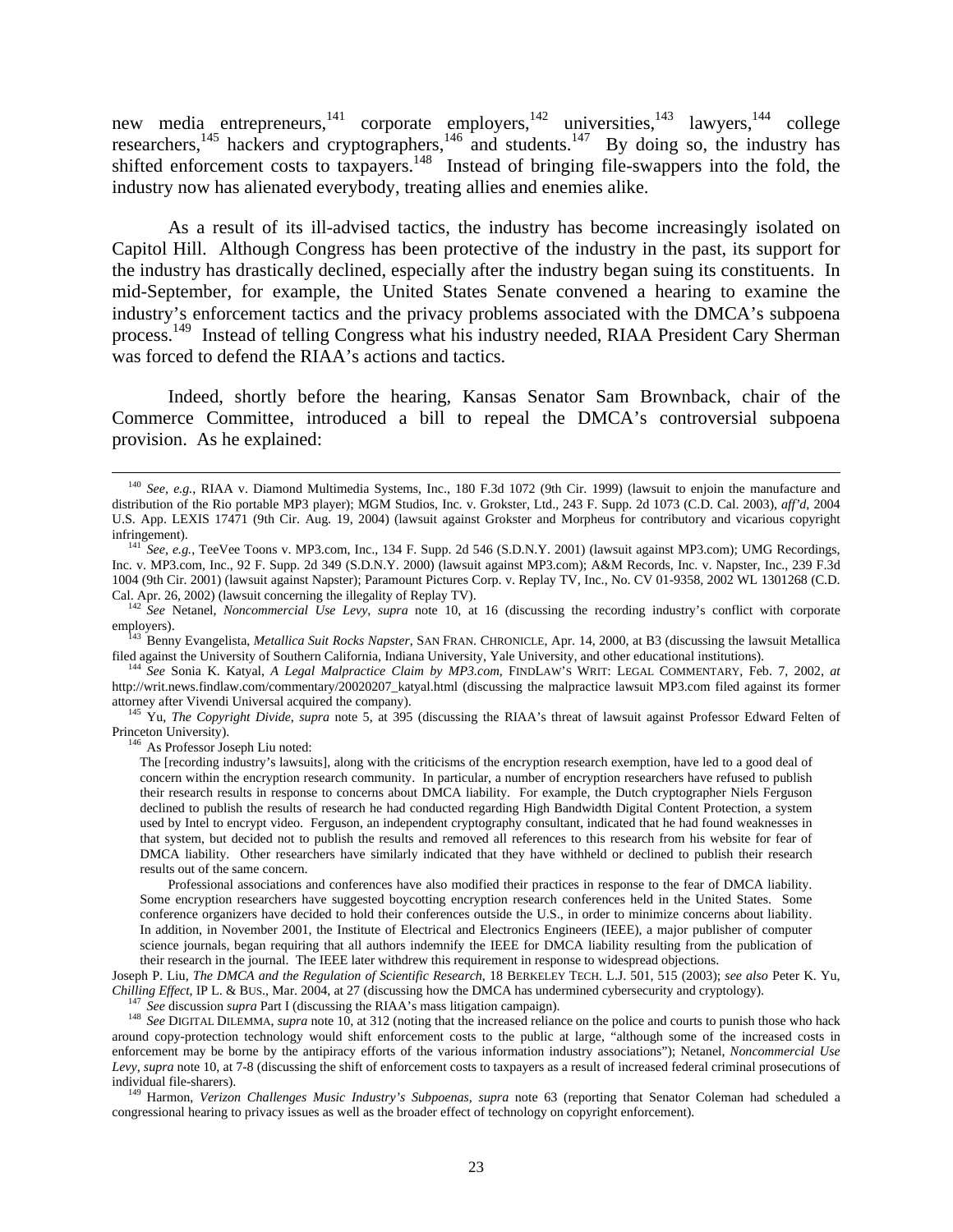I support strong protections of intellectual property, and I will stand on my record in support of property rights against any challenge. But I cannot in good conscience support any tool such as the DMCA information subpoena that can be used by pornographers, and potentially even more distasteful actors, to collect the identifying information of Americans, especially our children.150

Senator Brownback's concern was understandable, as gay porn producer Titan Media attempted to use copyright law to rid the Internet of its copyrighted works, which are frequently swapped on P2P networks.<sup>151</sup> Indeed, anybody who has written a letter, composed an e-mail, or sung a song can become a copyright holder. By claiming copyright infringement, snoops and stalkers therefore can freely exploit the DMCA subpoena process to obtain their targets' personal information.

The industry also is losing support from the computer and consumer electronics industries. When the recording industry pushed for its digital agenda in the mid-1990s, it received substantial support from these two industries. At that time, they supported the enactment of the DMCA and collaborated with the recording industry on the Secure Digital Music Initiative.<sup>152</sup> However, they soon became concerned that increased copyright protection would stifle innovation and development of new technology. They have since expressed regret and disappointment over the development and interpretation of the DMCA.<sup>153</sup>

The concerns of these industries are understandable. From an economic standpoint, copyright law creates a limited monopoly that allows copyright holders to charge consumers economic rents without making any additional investment.<sup>154</sup> Being forced to pay supracompetitive prices for copyrighted products, consumers therefore have fewer resources to invest in new technology and other products. As a result, technology developers will not have adequate incentives to innovate, while copyright holders will have very little incentives to make improvement unless those improvements will allow them to make even more profits (and collect more economic rents).

Even worse, copyright holders might lobby Congress hard to protect their royalty streams and lock up political gains. By controlling access to critical content, incumbent media industries also might try to slow down development of competing new technologies. For example, as Mark Nadel pointed out,

the film industry tried to stymie television by denying broadcasters access to films, both in television's early years and when the broadcasters tried to experiment with pay-TV. In turn, broadcasters constrained cable television systems' access to broadcast programming, and cable programmers tried to deny satellite companies access to cable networks. Similar

 <sup>150</sup> Declan McCullagh, *In DMCA War, a Fight over Privacy*, CNET NEWS.COM, *at* http://news.com.com/2100-1027-5078609.html

<sup>&</sup>lt;sup>551</sup> *See id.*; *see also* John Schwartz, *File-swapping Is New Route for Internet Pornography*, N.Y. TIMES, July 28, 2001, at C1 (reporting the popularity of trading pornography over P2P networks).

<sup>&</sup>lt;sup>2</sup> See Menell, *supra* note 68, at 163-78 (discussing the deepening conflict between the content and technology sectors). The Secure Digital Music Initiative (SDMI) is an association of electronic companies that were involved in designing copy-protection technologies that protect copyrighted works against unauthorized access.<br><sup>153</sup> DRM Foes Turn Aside Hollywood Peace Gestures, WASH. INTERNET DAILY, Aug. 5, 2002.<br><sup>154</sup> RICHARD A. POSNER, ECONOMIC ANALYSIS OF LAW 304 (Aspen 5th ed 1998)

much of the consumer surplus").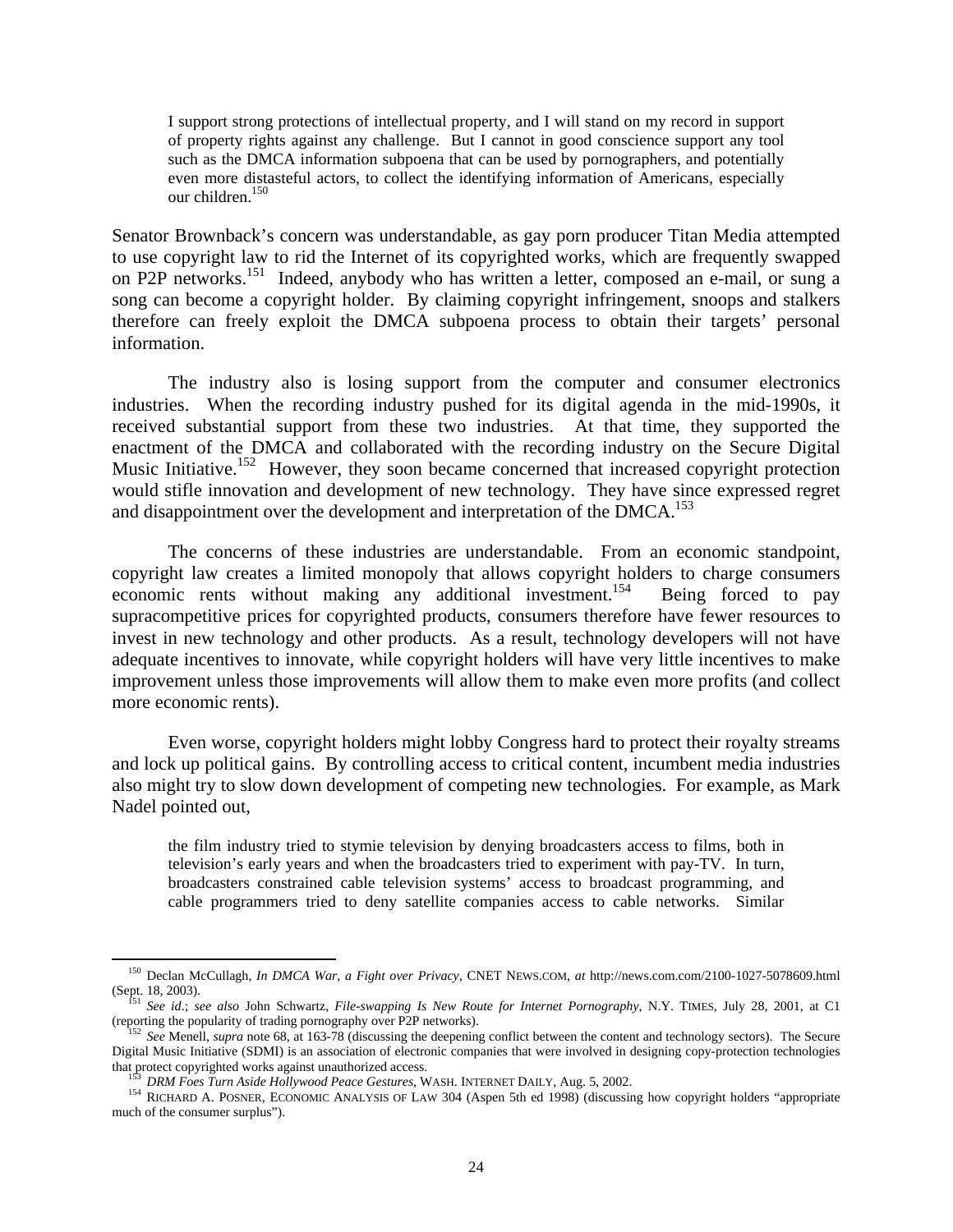defensive industry responses today appear to be hindering the rollout of broadband, digital video recorders, and Internet distribution technologies.<sup>155</sup>

In recent years, the copyright industries have repeatedly emphasized the need for uniform proprietary standards.<sup>156</sup> To strengthen control of copyrighted works, the industries have lobbied Congress repeatedly to switch from an existing standard to a new and more protected format. Recent examples include the Serial Copy Management System mandated by the Audio Home Recordings Act of 1992,<sup>157</sup> the Secure Digital Music Initiative,<sup>158</sup> the abandoned Hollings bill,<sup>159</sup> and the motion picture industry's request for the placement of broadcast flags in digital broadcasts.<sup>160</sup> If these standards were adopted, they might even prevent U.S. technology companies from competing with their counterparts in Asia and Europe, which are not subject to similar constraints unless they intend to import the concerned technology into the U.S. market. Indeed, the district court in *MGM Studios, Inc. v. Grokster, Ltd.* cited "using the software in countries where it is legal" as one of the noninfringing uses for P2P software.<sup>161</sup>

As the interests of the computer, consumer electronics, and recording industries diverge, there might be a point where the computer and consumer electronics industries find it too costly to support the recording industry. If these industries were to flex their political muscles, the recording industry might have awakened a sleeping giant. After all, these industries are many times more powerful economically than the recording and motion picture industries combined. As Professor Susan Crawford noted:

Despite the recent slump, . . . activity in the consumer electronics market directly or indirectly impacts ten percent of U.S. economic activity (GDP)—producing nearly \$950 billion in commerce yearly. Revenues for consumer electronics products are expected to total a record \$99.5 billion in 2003, marking a 3.5 percent increase over 2002. The information technology industry (computer hardware, software, and services) was the engine of economic growth in the 1990s. While IT-producing industries represent only 7% of all U.S. businesses, they accounted for roughly 28% of overall real economic growth between 1996-2000. IT's share of GDP rose from 3.2% in 1990 to 4.9% at the peak in 2000, and still accounts for 4.2%. These numbers overshadow the revenues of the movie and video industry over the same period. While it is important to ensure the proper functioning of the copyright system, it is fair to ask whether shifting encryption and design costs to the information technology industry, and constraining this industry's ability to innovate, makes sense.<sup>162</sup>

#### 4. Counterattacks and Setbacks

<sup>&</sup>lt;sup>155</sup> Mark S. Nadel, *How Current Copyright Law Discourages Creative Output: The Overlooked Impact of Marketing*, 19 BERKELEY TECH. L.J. 785, 808-09 (2004) (footnotes omitted). 156 *See* DIGITAL DILEMMA, *supra* note 10, at 93 (stating that "control of a standard, particularly a proprietary standard, puts some

degree of control over publishing into the hands of the standard owners"); *see also* Jane C. Ginsburg, *Copyright and Control Over New Technologies of Dissemination*, 101 COLUM. L. REV. 1613, 1645 (2001) [hereinafter Ginsburg, *Copyright and Control*] (contending that

<sup>17</sup> U.S.C. 1002(c) (2000). The Serial Copy Management System provides copyright and generation status information and

prevents the recording devices from producing a chain of perfect digital copies through "serial copying."<br><sup>158</sup> See discussion *supra* Part I.<br><sup>159</sup> Consumer Broadband and Digital Television Promotion Act, S. 2048, 107th C

<sup>&</sup>lt;sup>160</sup> See generally Susan P. Crawford, *The Biology of the Broadcast Flag*, 25 HASTINGS COMM. & ENT. L.J. 603 (2004) (discussing the broadcast flag controversy).

<sup>161 259</sup> F. Supp. 2d 1029, 1035 (C.D. Cal. 2003).<br><sup>162</sup> Crawford, *supra* note 160, at 635.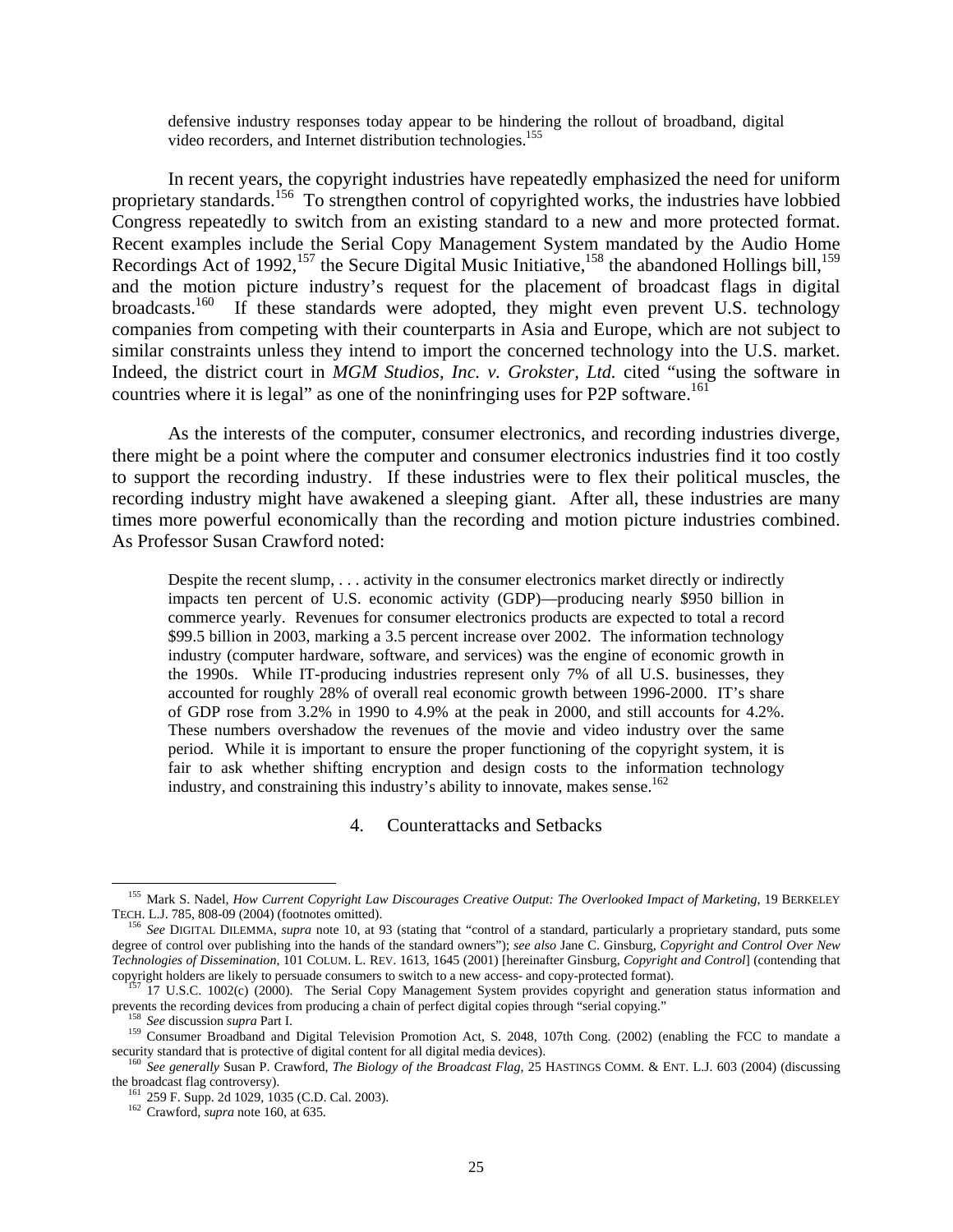As the industry continues its fight against individual file-sharers, it is likely to suffer counterattacks launched by civil liberties organizations and Internet service providers. In September 2003, the American Civil Liberties Union responded to the industry's mass litigation campaign by filing a lawsuit against the RIAA. The lawsuit claimed that the trade group's subpoena suffered from "procedural deficiencies" and violated the due process and free expression guarantees in the United States Constitution.<sup>163</sup> A month later, Charter Communications filed a lawsuit challenging the RIAA's subpoenas before the United States District Court for the Eastern District of Missouri.<sup>164</sup> Charter Communications hoped that the district court would reach a decision different from those reached by the *Verizon* courts (which the D.C. Circuit subsequently overturned). In mid-November, SBC Communications also filed a lawsuit challenging the legality of RIAA's subpoena, contending that the process was unconstitutional because the RIAA had yet to file a lawsuit.<sup>165</sup>

While each of these lawsuits might be insignificant compared to the many lawsuits the RIAA file against individual file-sharers, these lawsuits collectively might create a multiplier effect that makes the industry's litigation campaign very expensive and time-consuming. After all, the plaintiffs of these lawsuits, telecommunications providers and civil liberties organizations, are all repeat players.166 They therefore will carefully select cases that create obstacles to the industry's enforcements efforts.

In fact, some courts might be sympathetic toward individual file-sharers who downloaded music for noncommercial purposes. Others might be concerned about the privacy intrusions associated with the industry's lawsuits and enforcement tactics. In February 2004, for example, the United States District Court for the Eastern District of Pennsylvania required that the RIAA file separate lawsuits for each defendant, rather than bundling all the defendants in a single lawsuit.<sup>167</sup> In early April, the United States District Court for the Middle District of Florida made a similar ruling.<sup>168</sup> As the industry continues its pursuit of individual file-sharers, these unfavorable rulings are likely to increase.

#### B. *International Challenges*

#### 1. Heightened Tension Between the United States and Less Developed Countries

As described in the previous section, the future copyright wars are likely to be transnational by nature. Given the lower copyright protection offered in countries abroad, developers of new P2P networks might consider relocating to foreign countries.<sup>169</sup> Indeed,

 <sup>163</sup> Declan McCullagh, *ACLU Takes Aim at Record Labels*, CNET NEWS.COM, *at* http://news.com.com/2100-1027-5083800.html (Sept. 29, 2003). As the ACLU noted: "The consequences from this lack of procedural protections are far from trivial. In addition to being deprived of one's constitutional rights, there is nothing to stop a vindictive business or individual from claiming copyright to acquire the identity of critics."  $Id$ .

<sup>&</sup>lt;sup>164</sup> Stefanie Olsen, *Charter Files Suit Against RIAA*, CNET NEWS.COM, *at* http://news.com.com/2100-1027-5087304.html (Oct. 6, 2003).

<sup>&</sup>lt;sup>165</sup> John Borland, *SBC Challenges RIAA over Subpoenas*, CNET NEWS.COM, *at* http://news.com.com/2100-1027-5110296.html (Nov.

<sup>20, 2003).&</sup>lt;br><sup>166</sup> For an excellent discussion of the differences between "one-shot" and repeat players in the litigation world, see Marc Galanter,<br>*Why The "Haves" Come Out Ahead: Speculations on the Limits of Legal Change* 

<sup>&</sup>lt;sup>167</sup> Dean, *One File Swapper*, *One Lawsuit, supra* note 110; *see also* Katie Dean, *New Flurry of RIAA Lawsuits*, WIRED NEWS, *at* http://www.wired.com/news/digiwood/0,1412,62318,00.html (Feb. 17, 2004).

<sup>&</sup>lt;sup>168</sup> Florida Court Sends RIAA Away, WIRED NEWS, http://www.wired.com/news/digiwood/0,1412,62915,00.html (Apr. 1, 2004).<br><sup>169</sup> See discussion *supra* Part II.A.2.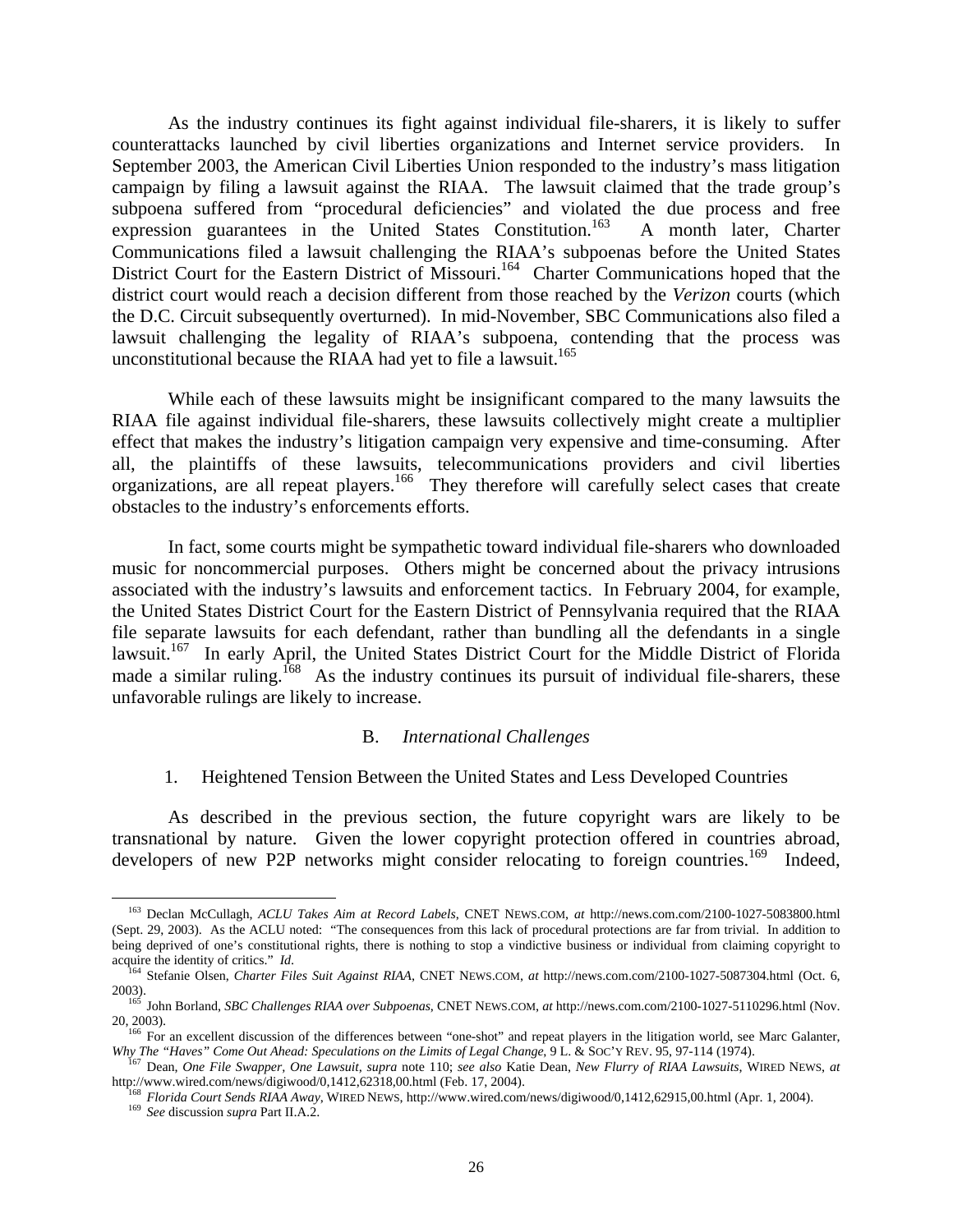during the height of the Napster litigation, Hank Barry, Napster's then-acting CEO, was asked jokingly if he had considered moving his embattled operations offshore to a country less respectful of copyright.<sup>170</sup> Despite his negative response, Napster was ultimately acquired by the German media conglomerate Bertlesmann, which then sold the company to Roxio, a manufacturer of CD- and DVD-copying software.<sup>171</sup>

To eliminate pirate havens abroad, the recording industry has worked very closely with its foreign counterparts, encouraging foreign copyright holders and trade associations to follow its lead. In the beginning of 2004, the British Phonographic Industry declared that legal action in the United Kingdom was "increasingly likely" given the increase in illegal copying and distribution of unauthorized music files over the Internet.<sup>172</sup> The International Federation of the Phonographic Industry (IFPI), the RIAA's counterpart in Europe, also indicated its intention to target illegitimate Web sites and consumers using those sites.<sup>173</sup> In March 2004, the IFPI finally unleashed its first wave of international lawsuits against file-sharers in Canada, Denmark, Germany, and Italy.<sup>174</sup>

In addition, the recording industry heavily lobbies the U.S. government to strengthen intellectual property protection abroad through international treaties and free trade agreements. In November 2003, for example, lawmakers established an anti-international piracy caucus in Congress to induce foreign countries to enforce copyright laws and stop sales of imitation CDs, DVDs, books, software, and video games.<sup>175</sup> The caucus also seeks to influence trade agreements with foreign countries, educate other congressional members, and demonstrate new technologies that reduce piracy.176 To strengthen collaboration, lawmakers and industry leaders also formed the Entertainment Industry Coalition for Free Trade.<sup>177</sup>

Unfortunately, the United States did not fare well in international trade fora in 2003. In October, the World Trade Organization ministerial meeting ended prematurely in Cancun, after member countries failed to reach a consensus over issues concerning investment, competition policy, government procurement, and trade facilitation.<sup>178</sup> A month later, the United States was forced to table many difficult and sensitive issues in its negotiation over the Free Trade Area of the Americas,  $^{179}$  which sought to extend the North American Free Trade Agreement ("NAFTA") to all of the countries in North and South America except Cuba.

As a result of these international setbacks, U.S. trade officials have shifted their focus to bilateral, plurilateral, and regional arrangements. As United States Trade Representative Robert

<sup>&</sup>lt;sup>170</sup> See GOLDSTEIN, supra note 72, at 210.<br>
<sup>171</sup> See generally ALL THE RAVE: THE RISE AND FALL OF SHAWN FANNING'S NAPSTER (2003) for a recent history of Napster.<br>
<sup>171</sup> See generally ALL THE RAVE: THE RISE AND FALL OF S

<sup>&</sup>lt;sup>179</sup> Paul Blustein, *Free Trade Area of Americas May Be Limited*, WASH. POST, Nov. 19, 2003, at E1; Simon Romero, *Trade Talks in Miami End Early*, N.Y. TIMES, Nov. 21, 2003, at C1; *see also* Editorial, *Free Trade, à la Carte*, N.Y. TIMES, Nov. 22, 2003, at A14; Peter K. Yu, *Globaphobia: Why the Arguments Against the FTAA Were Flawed*, CNN.COM, *at* http://www.cnn.com/2003/LAW/11/25/findlaw.analysis.yu.ftaa (Nov. 25, 2003) (discussing criticisms of the Free Trade Area of the Americas).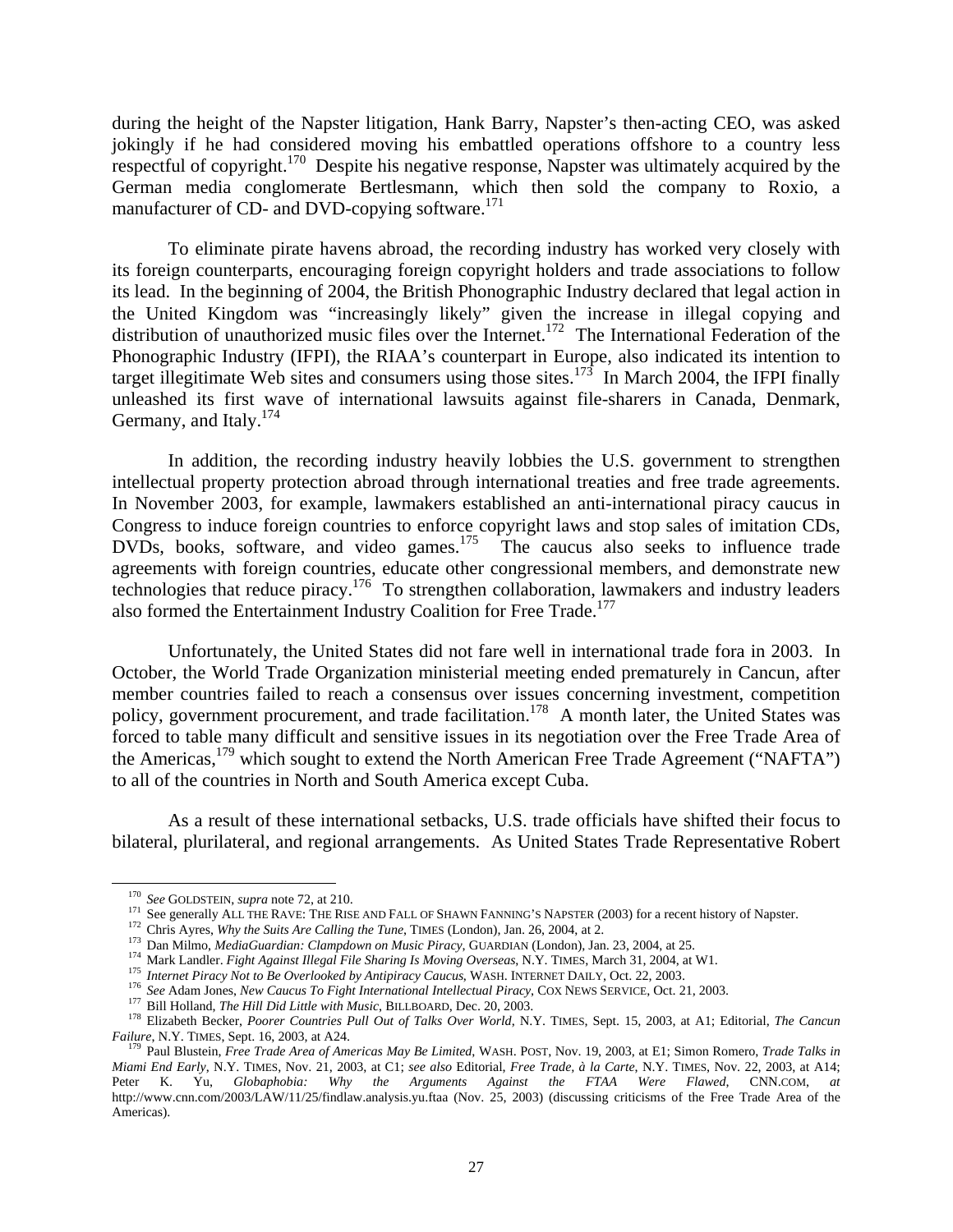Zoellick declared, it is important to distinguish the can-do countries from the won't-do.<sup>180</sup> Using a "divide and conquer" strategy, U.S. trade officials now seeks to find solutions that undermine the efforts by Brazil, India, and the Group of 21 to establish a united negotiating front for less developed countries.

As of this writing, the United States has free trade agreements with Chile, Israel, Jordan, and Singapore<sup>181</sup> (in addition to NAFTA,<sup>182</sup> which the United States signed with Canada and Mexico in 1992). Congressional votes are now pending on the free trade agreement with Australia and the Central American Free Trade Agreement with Costa Rica, El Salvador, Guatemala, Honduras, and Nicaragua.<sup>183</sup> The U.S. government also has initiated trade talks with Botswana, Lesotho, Morocco, Namibia, South Africa, and Swaziland while planning to hold talks with Bahrain and Thailand.<sup>184</sup>

On their face, bilateral and regional arrangements are not bad, as long as they are not coercive by nature.<sup>185</sup> Harmonization does not work all the time. Nor does it work for every country, every sector, and every citizen. In fact, bilateral and regional arrangements at times are effective in addressing local concerns and circumstances.<sup>186</sup> Such agreements will facilitate gradual inclusion of participating countries into the global economy. Interjurisdictional competition in trade rules also will encourage countries to try out new ideas, which in turn will improve the quality and diversity of available legal and regulatory solutions.<sup>187</sup>

Nevertheless, intellectual property agreements can create tension among foreign countries, especially if the recording industry and U.S. policymakers do not recognize the changing geo-politico-economic landscape. When less developed countries signed on to the WTO Agreements a decade ago, they were divided and unclear as to what they wanted. Some of the issues involved in the Agreements—such as intellectual property rights—were relatively new, and arguably of low priority, to these countries.<sup>188</sup> These days, however, less developed countries have become more vigilant, organized, and sophisticated. Led by such heavyweights as Brazil and India and supported by a sleeping trading giant—China189—these countries now

<sup>&</sup>lt;sup>180</sup> See Robert Zoellick, *US Commitment to Transparent Global Trade Negotiations Must Be Reciprocated by Others, FIN. TIMES,* Oct. 3, 2003, at 20; *see also* Becker, *Poorer Countries Pull Out of Talks Over World*, *supra* note 178; Simon Romero, *Frustrated, U.S.* 

Will Seek Bilateral Trade Pacts, N.Y. TIMES, Nov. 19, 2003, at C2.<br><sup>181</sup> David Armstrong, *It Takes a Global Village*, SAN FRAN. CHRON., Feb. 26, 2004, at B1.<br><sup>182</sup> North American Free Trade Agreement, Can.-Mex.-U.S., Dec. *Mediators, Business Strategists, and International Relations Theorists*, 70 U. CIN. L. REV. 569, 573-82 (2002) [hereinafter Yu, *Toward a Nonzero-sum Approach*] (discussing and criticizing the coercive approach); *see also* Yu, *The Copyright Divide*, *supra* note 5, at 436-44 (discussing the limitation of coercion). <sup>186</sup> *See* John F. Duffy, *Harmony and Diversity in Global Patent Law*, 17 BERKELEY TECH. L.J. 685, 703-06 (2002) (discussing how

legal variation permits each jurisdiction to match its laws to the unique tastes and preferences of its population).<br><sup>187</sup> See id. at 707-09 (discussing interjurisdictional competition and legal experimentation).<br><sup>188</sup> For

HISTORY AND ANALYSIS (2d ed. 2003); MICHAEL P. RYAN, KNOWLEDGE DIPLOMACY: GLOBAL COMPETITION AND THE POLITICS OF INTELLECTUAL PROPERTY (1998); Frederick M. Abbott, *The WTO TRIPS Agreement and Global Economic Development*, *in* PUBLIC POLICY AND GLOBAL TECHNOLOGICAL INTEGRATION 39 (Frederick M. Abbott & David J. Gerber eds., 1997); A. Jane Bradley, *Intellectual Property Rights, Investment and Trade in Services in the Uruguay Round: Laying the Foundation, 23 STAN. J. INT'L L. 57* (1987).

 $189$ <sup>(189</sup>). Thina became the 143rd member of the WTO on December 11, 2001. For discussions of China's entry into the WTO, see generally GORDON G. CHANG, THE COMING COLLAPSE OF CHINA (2001); NICHOLAS R. LARDY, INTEGRATING CHINA INTO THE GLOBAL ECONOMY (2002); SUPACHAI PANITCHPAKDI & MARK CLIFFORD, CHINA AND THE WTO: CHANGING CHINA, CHANGING WORLD TRADE (2002); Symposium, *China and the WTO: Progress, Perils, and Prospects*, 17 COLUM. J. ASIAN L. 1 (2003).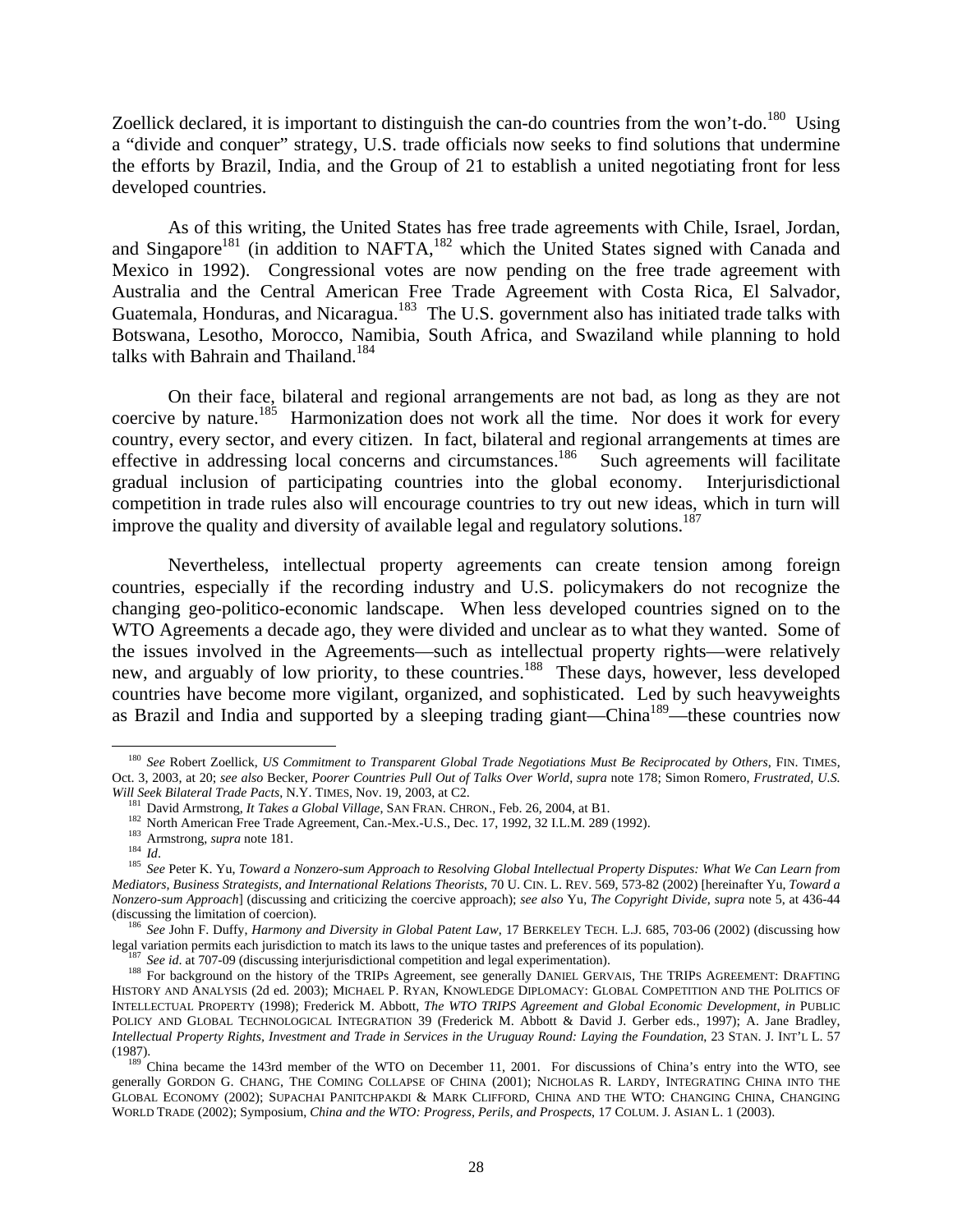have a better sense of what they want.<sup>190</sup> They begin to understand the importance of intellectual property bargains and are willing to take a more aggressive collective stance.

Contrary to what commentators have argued, this changing stance of less developed countries actually will benefit the United States, and will result in a more harmonized international trading system. It is always more efficient and effective to negotiate with a group of players who know what they want than with those who do not.<sup>191</sup> It is therefore no surprise that some corporate management provides strategic planning to help labor unions get organized. An organized union not only will know the preferences of its members better, but also will help speed up the negotiation process and lead to an outcome that is more satisfactory to both sides.<sup>192</sup>

As cognitive psychologists have taught us, decisionmakers have a tendency to devalue proposals offered by their adversaries even though they will accept identical proposals from their allies or neutral parties.<sup>193</sup> Given the suspicion and frustration less developed countries have developed in Seattle, Cancun, and Miami, it will be no surprise if these countries devalue proposals submitted by the United States, which they perceive as their adversaries. Even worse, because less developed countries believe they received a bad bargain in the Uruguay Round and were forced to adopt trade legislation that ignored their needs and interests, policymakers from these countries would be particularly cautious with proposals introduced by the United States. Thus, the U.S. government is likely to face staunch resistance, or even opposition, when it negotiates bilateral treaties that seek to offer stronger intellectual property protection, which apparently is troublesome to many less developed countries given their backward state of development.194

### 2. Criticism of the United States' Hypocritical Position in the International Copyright Arena

Through international trade agreements, the United States successfully pushed on foreign countries many intellectual property provisions that are controversial on U.S. soil. For example, the United States has pushed Chile and Singapore to adopt the controversial provisions of the DMCA in their free trade agreements.<sup>195</sup> Likewise, even though the American public has heavily criticized the recent copyright term extension, the U.S. government included the extension in free

 <sup>190</sup> For discussion of the position taken by less developed countries and the Group of 21, see, for example, Editorial, *Lessons from the Cancun Debacle*, BUS. TIMES SINGAPORE, Sept. 16, 2003; David Greising & Andrew Martin, *U.S. to Pursue Regional, Individual Trade*  Talks, CHI. TRIB., Sept. 17, 2003, at C1; Hopes Dashed for Poor at WTO, TORONTO STAR, Sept. 18, 2003, at P2.<br><sup>191</sup> See Yu, Toward a Nonzero-sum Approach, supra note 185, at 603 (discussing the strategic partnership between

labor union). 192 *See* STEPHEN M. DENT, PARTNERING INTELLIGENCE: CREATING VALUE FOR YOUR BUSINESS BY BUILDING STRONG ALLIANCES 132 (1999). 193 *Reactive Devaluation* refers to the tendency to "devalue a proposal received from someone perceived as an adversary, even if the

identical offer would have been acceptable when suggested by a neutral or an ally." ROBERT H. MNOOKIN ET AL., BEYOND WINNING: NEGOTIATING TO CREATE VALUE IN DEALS AND DISPUTES 165 (2000); *see id*. at 165-66 (discussing reactive devaluation); *see also* Yu, *Toward a Nonzero-sum Approach, supra* note 185, at 594 & n. 155 (discussing cognitive barriers in negotiation). <sup>194</sup> As Professor Peter Jaszi noted:

There is a good deal of suspicion of the whole IP package the U.S. is pushing in the [Free Trade Area of the Americas] and also bilateral trade agreements. What I think will be borne out is that there is an increasing sense within that community that the U.S. has a very strong protectionist agenda and that may not be in every case the best approach for countries at different stages of development.<br>Hansen, Will DVD Acquittal Mean Tougher Copyright Laws?, supra note 115.

<sup>&</sup>lt;sup>195</sup> Capitol Hill, WASH. INTERNET DAILY, June 19, 2003.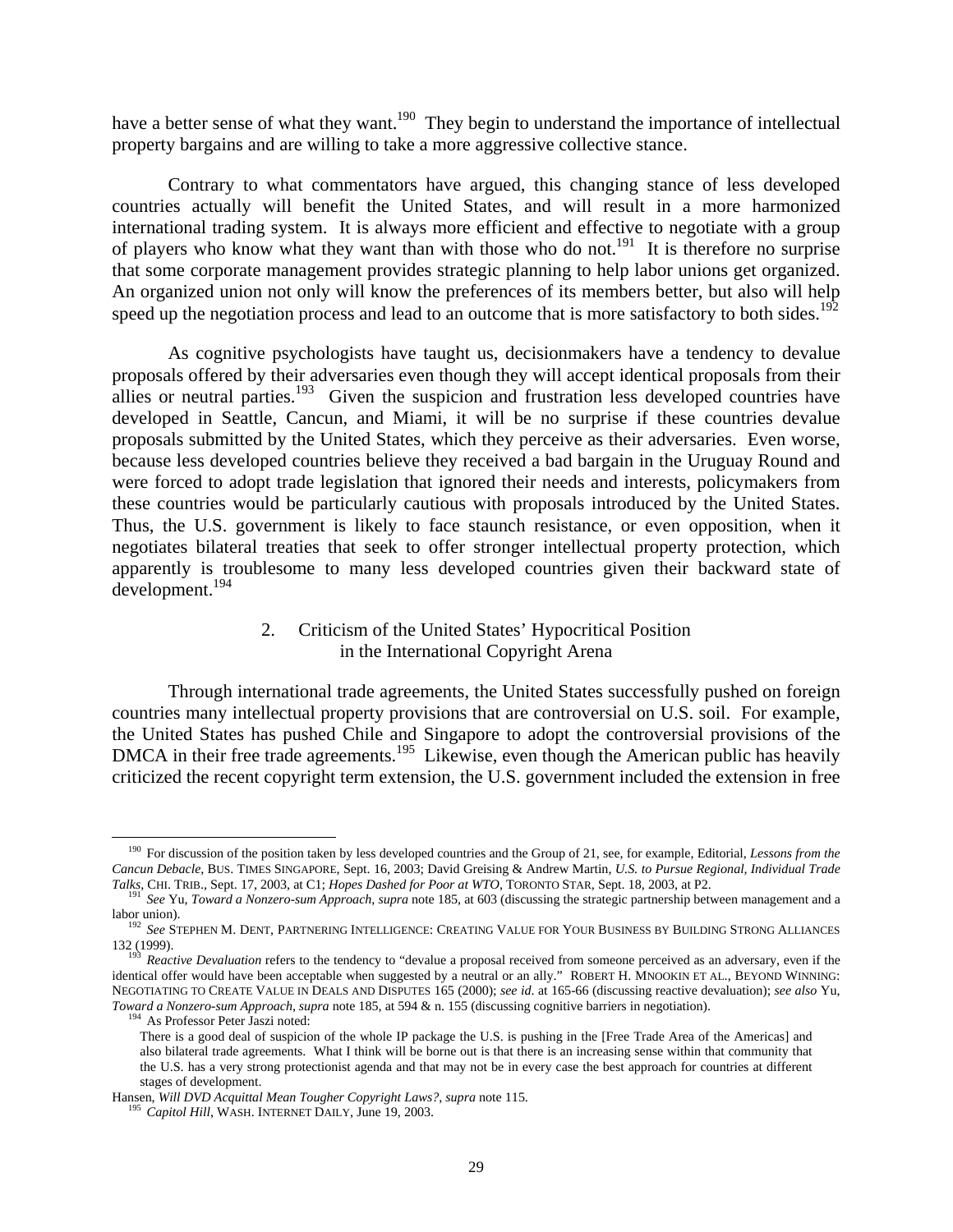trade agreements with Singapore and Australia.<sup>196</sup> Small countries like the Dominican Republic also have expressed willingness to accept the United States' demands for stronger copyright protection in exchange for other trade benefits and concessions.<sup>197</sup> These reactions were understandable. As Professor Michael Geist explained:

Developing countries such as the Dominican Republic view the inclusion of stronger copyright protections as a costless choice. For those countries, the harm that may result from excessive copyright controls pales in comparison to more fundamental development concerns and they are therefore willing to surrender copyright policy decisions in return for tangible benefits in other trade areas.

Developed countries such as Australia may recognize the importance of a balanced copyright policy to both their cultural and economic policies, but they are increasingly willing to treat intellectual property as little more than a bargaining chip as part of broader negotiation. Since most trade deals are judged by an analysis of the bottom-line, economic benefits that result from the agreement, and since quantifying the negative impact of excessive copyright controls is difficult, the policy implications of including copyright within trade agreements is often dismissed as inconsequential.<sup>198</sup>

Ultimately, the increasing push for stronger intellectual property protection abroad and the United States' hypocritical position in the international copyright arena will hurt the United States. First, the bad publicity and local resistance created by the agreements will reduce the appeal of U.S. intellectual property laws, or even American-style legal and economic reforms in general.<sup>199</sup> So far, intellectual property laws have appealed to leaders of less developed countries, because they are associated with new jobs; foreign investments; tax revenues; technology transfer; and development of local artists, inventors, and indigenous industries.<sup>200</sup> Policymakers and commentators at times have attributed the prosperous U.S. entertainment, computer, pharmaceutical, and biotechnology industries to strong intellectual property laws. However, this perception might change if the laws the United States forced upon them through the trade agreements turn out to stifle innovation and threaten the survival of local establishments.

Eventually, the agreements will reduce the United States' hard-earned soft power by making American ideas and concepts less appealing. As Professor Robert Keohane and Dean Joseph Nye explained, soft power allows a country to transform the preferences of other countries by appealing to ideas and culture, rather than by military means.<sup>201</sup> This intangible

 <sup>196</sup> Emma Caine et al., *Copyright 'Harmony' Profits US Firms*, AUST. FIN. REV., Nov. 20, 2003, at 71; Eddie Lee, *Taking the Mickey* 

<sup>&</sup>lt;sup>197</sup> Michael Geist, *Why We Must Stand on Guard Over Copyright*, TORONTO STAR, Oct. 20, 2003, at D3.<br><sup>198</sup> *Id.* As Professor Michael Geist wrote in an excellent column that called for caution in Canada:

The reticence to adopt the WIPO [copyright] standard is understandable. Many believe the U.S. experience illustrates the dangers of adopting copyright protections that may ultimately stifle innovation. The Digital Millennium Copyright Act, the U.S. statute that implements the WIPO standard, has led to scholars declining to publish their research out of fear of lawsuits, hundreds of individual Internet users having their privacy rights ignored, and copyright law being strangely applied to garage door openers and computer printers.

*Id.* <sup>200</sup> *See* Yu, *From Pirates to Partners*, *supra* note 131, at 192-93; Yu, *The Harmonization Game*, *supra* note 132, at 246-47. 201 As Professor Keohane and Dean Nye explained:

Soft power . . . is the ability to get desired outcomes because others want what you want; it is the ability to achieve desired outcomes through attraction rather than coercion. It works by convincing others to follow or getting them to agree to norms and institutions that produce the desired behavior. Soft power can rest on the appeal of one's ideas or culture or the ability to set the agenda through standards and institutions that shape the preferences of others. It depends largely on the persuasiveness of the free information that an actor seeks to transmit. If a state can make its power legitimate in the eyes of others and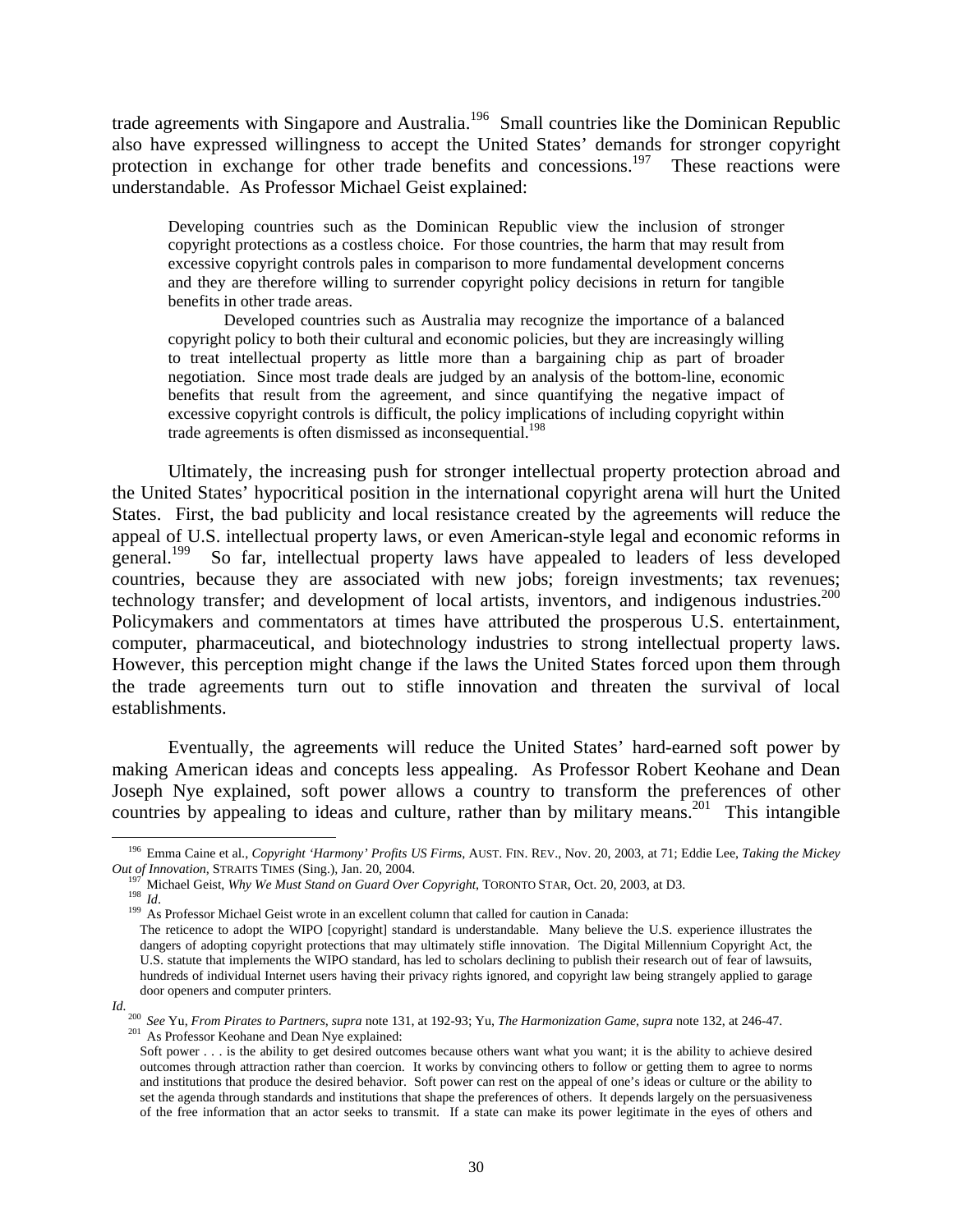power is particularly important in today's globalized world, as countries increasingly need to cooperate to resolve difficult crossborder problems, such as illicit drug trafficking, refugees and illegal immigration, environmental degradation, illegal arms sales, nuclear proliferation, terrorism, bribery, and corruption.

Second, the controversial intellectual property provisions in the trade agreements are likely to result in local discontent, which in turn will threaten the established relationships of local governments and businesses. To reduce the impact of these provisions, government leaders might relax enforcement or become cautious about the efforts they undertake to combat piracy. For example, in the 1980s, the South Korean government took very seriously the political threat made by college students who feared that the government's anti-piracy efforts would increase textbook prices.202 In the early 1990s, Chinese leaders also acted very carefully when they signed intellectual property agreements with the United States so that the Chinese people would not perceive their leaders as bowing to U.S. pressure.<sup>203</sup> In Thailand, Prime Minister Prem Tinsulanond's administration was even ousted in a no-confidence vote in 1987 after his administration attempted to strengthen the country's copyright law.<sup>204</sup>

Third, the push for stronger intellectual property protection abroad might lead to unexpected outcomes that adversely affect the United States' economic interests. For example, despite the inclusion of stronger copyright protection in the U.S.-Vietnam free trade agreement, software companies, like Microsoft, did not receive the intended benefits. Instead of proprietary software, Vietnam now embraces open-source software as its solution to software piracy. Most recently, Vietnam announced its plan to require all state-owned companies and government ministries to use open-source software by  $2005$ .<sup>205</sup> Other less developed countries might follow its lead.

Finally, despite the agreements, copyright holders might not receive protection their government negotiated on their behalves. There are no universally accepted intellectual property principles, and countries signing the bilateral or regional agreements might not agree with the United States on the extent of intellectual property protection. Unless U.S. negotiators are able to show government leaders why it is in their interest to adopt higher intellectual property standards, it is unlikely that local government leaders will be willing to accept the agreements or, more importantly, to commit scarce resources to support implementation and enforcement of those agreements.

establish international institutions that encourage others to define their interests in compatible ways, it may not need to expend as many of its costly traditional economic or military resources.

ROBERT O. KEOHANE & JOSEPH S. NYE, POWER AND INTERDEPENDENCE 220 (3d ed. 2001). *See generally* JOSEPH S. NYE, JR., SOFT POWER: THE MEANS TO SUCCESS IN WORLD POLITICS (2004). *See also id.* at 55 ("Perceived hypocrisy is particularly corrosive of power that is based on proclaimed values. Those who scorn or despise us for hypocrisy are less likely to want to help us achieve our policy objectives."); JOSEPH S. NYE, JR., THE PARADOX OF AMERICAN POWER: WHY THE WORLD'S ONLY SUPERPOWER CAN'T GO IT ALONE, at xvi (2002) (noting the increasing importance of soft power).

<sup>&</sup>lt;sup>202</sup> RYAN, *supra* note 188, at 75.<br><sup>203</sup> As one commentator noted, the careful approach taken by Chinese leaders "goes some way towards explaining much of the brinkmanship which has characterised the negotiations between China and the United States on [intellectual property] issue." Robert Burrell, *A Case Study in Cultural Imperialism: The Imposition of Copyright on China by the West*, *in* INTELLECTUAL PROPERTY AND ETHICS 207 (Lionel Bently & Spyros M. Maniatis eds., 1998); *see also* SUSAN K. SELL, POWER AND IDEAS: NORTH-SOUTH POLITICS OF INTELLECTUAL PROPERTY AND ANTITRUST 215 (1998) (noting that if the leaders of these countries "succumb to U.S. pressure, they are subject to criticisms of selling out sovereignty to foreign interests").

<sup>&</sup>lt;sup>204</sup> See SELL, *supra* note 203, at 192.<br><sup>205</sup> Lee, *Taking the Mickey Out of Innovation*, *supra* note 196.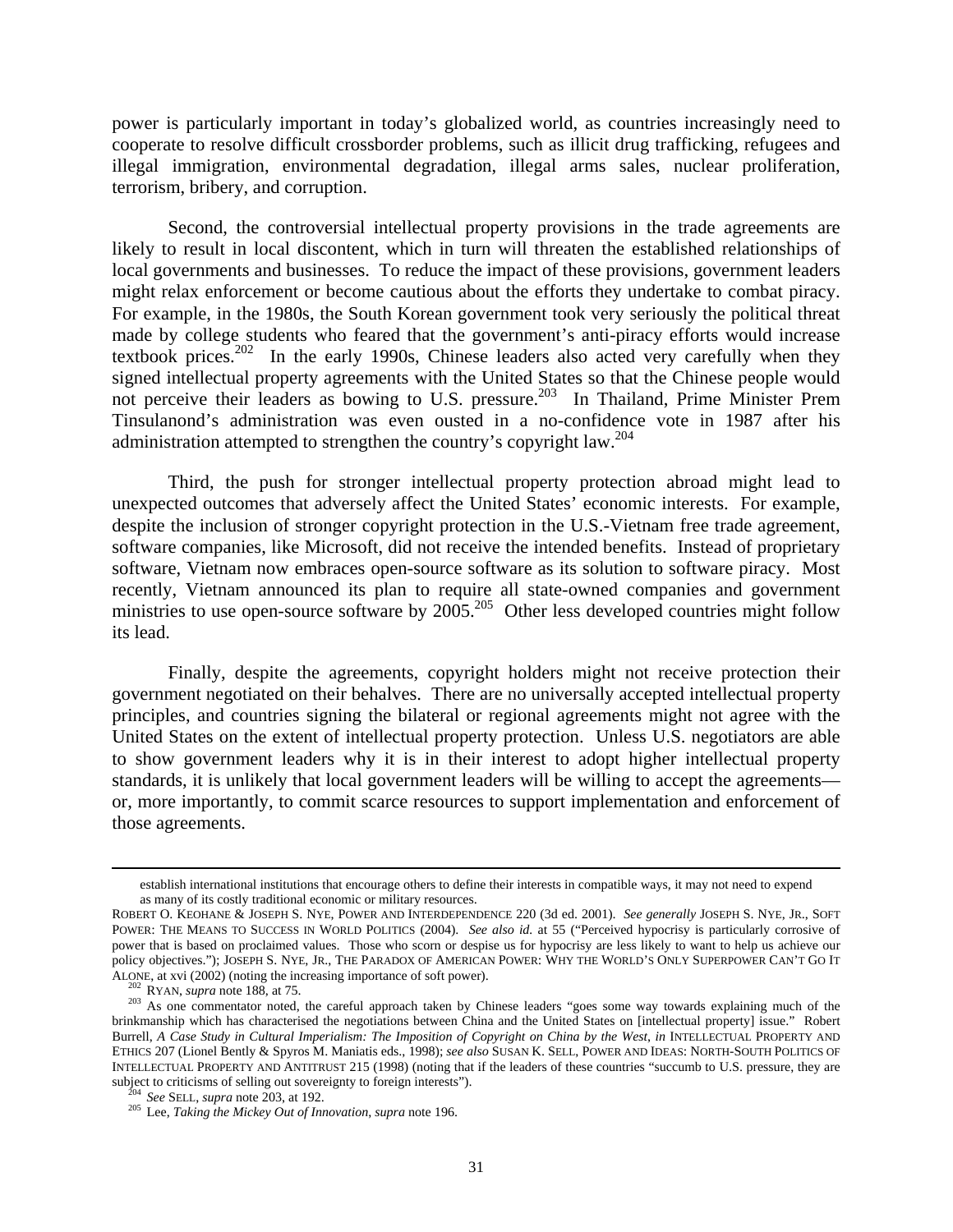Indeed, negotiators from other countries have become increasingly skeptical of the U.S. position after other countries successfully challenged U.S. laws before the Dispute Settlement Body of the WTO. Most recently, for example, the European Union successfully challenged section 110(5) of the U.S. Copyright Act,<sup>206</sup> which exempted from royalties U.S. restaurants, bars, and retail stores using "homestyle" audio and video equipment to play broadcast music.<sup>207</sup> In another WTO panel decision, the European Union effectively curtailed the ability of the United States Trade Representative to impose sanctions under section 301 of the Trade Act of 1974, including sanctions on countries that provide inadequate intellectual property protection.<sup>208</sup>

If the industry is to lobby for an international—bilateral or multilateral—regime that targets digital piracy, it needs to take into account both the United States' international treaty obligations and the domestic controversies concerning intellectual property laws. In fact, many commentators already recognized these needs by including discussion of the United States' international treaty obligations in their proposals.<sup>209</sup>

#### 3. Distraction Caused by Increased Public Attention on International Piracy

As the P2P file sharing problem grows, some policymakers, industry executives, and the public media might divert public attention to piracy in foreign countries. For example, they might discuss how the unauthorized copying problem in the United States is miniscule when compared to piracy problems abroad.<sup>210</sup> They also might emphasize the textbook<sup>211</sup> or software piracy problems in Africa, Asia, and South America.212 As *Star Wars* producer Rick McCallum put it, the drive to protect copyrighted works needs to be "as concentrated an international event as the war on terrorism."<sup>213</sup> Thus, the public debate might focus primarily on piracy in foreign countries while ignoring the threats created by P2P file sharing in the United States and the privacy intrusions associated with the industry's controversial enforcement tactics.

 <sup>206 17</sup> U.S.C. § 110(5)(B) (2000). 207 United States—Section 110(5) of the U.S. Copyright Act: Report of the Panel, WT/DS/160/R (June 15, 2000), *available at*  http://www.wto.org/english/tratop\_e/dispu\_e/1234da.pdf. The European Union contended that the Fairness in Music Licensing Act and the homestyle exemption of the United States Copyright Act violated United States' obligations under the TRIPs Agreement. The United States defended that the exemption was valid under article 13 of the Agreement. Ultimately, the dispute settlement panel held for the European Union, maintaining that the FIMLA violated articles 11*bis*(1)(iii) and 11(1)(ii) of the Berne Convention as incorporated into the TRIPS Agreement. For excellent discussions of the dispute, see generally Graeme B. Dinwoodie, *The Development and Incorporation of International Norms in the Formation of Copyright Law*, 62 OHIO ST. L.J. 733 (2001); Laurence R. Helfer, *World Music on a U.S. Stage: A Berne/TRIPS and Economic Analysis of the Fairness in Music Licensin* 

<sup>&</sup>lt;sup>208</sup> United States—Sections 301-310 of the Trade Act of 1974, WTO Doc. WT/DS152/R (Dec. 22, 1999).<br><sup>209</sup> See ECKERSLEY, *supra* note 10, at 49-53 (discussing the interaction between his virtual market proposal and the th enunciated in Article 13 of the TRIPs Agreement); FISHER, *supra* note 10 (contending that his proposal would require treaty modifications because it would not be limited to noncommercial uses); Litman, *Sharing and Stealing*, *supra* note 10 (contending that her proposal would comply with the United States' treaty obligations under the Berne Convention and the WIPO Copyright Treaty); Netanel, *Noncommercial Use Levy, supra* note 10 (maintaining that "there is a colorable argument that [his proposal] would comport with [U.S. obligations under intellectual property treaties], and in particular would fall within the scope of permissible limitations to copyright

<sup>&</sup>lt;sup>210</sup> See, e.g., Mark Landler, *For Music Industry, U.S. Is Only the Tip of a Piracy Iceberg*, N.Y. TIMES, Sept. 26, 2003, at A1 (noting that "the recording industry's problems with the illegal online distribution of music in the United States pale beside the rampant piracy that goes on overseas").

<sup>&</sup>lt;sup>217</sup> See, e.g., Metin Munir, *A Tale of Thefts and Pirates*, FIN. TIMES, July 2, 2003, at 2.<br><sup>212</sup> See, e.g., INTERNATIONAL PLANNING & RESEARCH CORPORATION, EIGHTH ANNUAL BSA GLOBAL SOFTWARE PIRACY STUDY:<br>TRENDS IN SOFTW

<sup>&</sup>lt;sup>213</sup> Lynden Barber, Net Raiders Zap Film-makers, AUSTRALIAN, Nov. 15, 2002, at 5, quoted in Matt Jackson, Harmony or Discord? *The Pressure Toward Conformity in International Copyright*, 43 IDEA 607 (2003).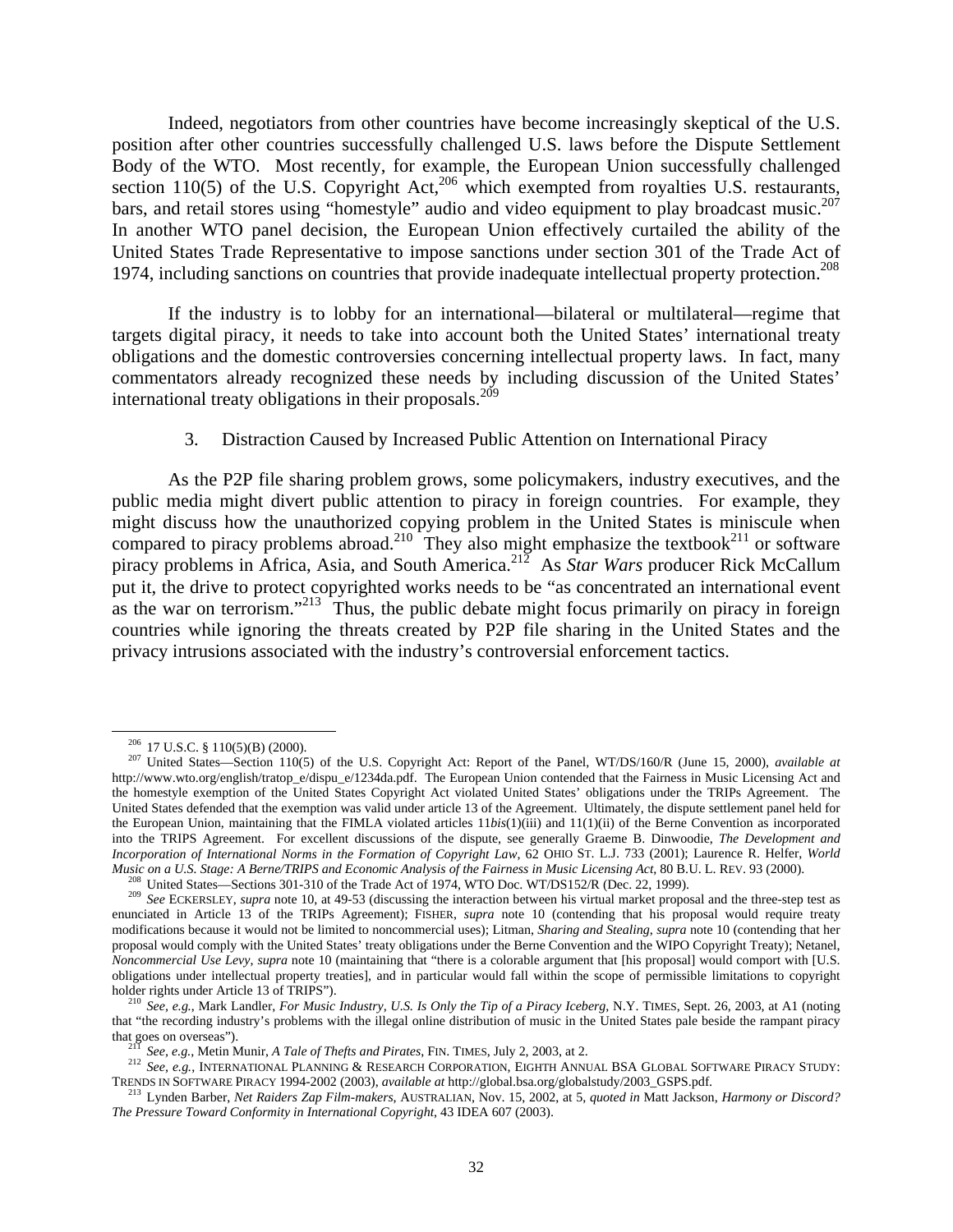To some extent, this strategy resembles the tactics used by the first Bush administration. At that time, the international trade deficit was high, and the administration was having difficulty explaining the growing deficit.<sup>214</sup> Instead of discussing domestic problems and looking for a solution within the country, policymakers and the public media focused on countries with which the United States had trade deficits, such as China, Japan, Korea and Taiwan.<sup>215</sup> Although the United States threatened to impose sanctions on these countries, the administration ultimately abandoned its threats.

If policymakers and industry executives were to divert attention to international piracy, they would make the same mistake as the first Bush administration. Although it is true that there is a very serious international piracy problem, it is important that policymakers and industry executives do not confuse apples with oranges. Piracy abroad is important, but piracy within is equally important. No matter how serious the international piracy problem becomes, the domestic piracy problem remains a serious threat to the copyright industries. Until the industries are able to reduce domestic piracy, their sales are unlikely to increase, as U.S. businesses tend to focus on the domestic, rather than foreign, market.

Moreover, international piracy has been a longstanding problem. From nineteenthcentury piracy in Belgium, Holland, and the United States to unauthorized private copying over P2P networks today, copyright holders had made many futile attempts to eradicate piracy.<sup>216</sup> Although the copyright industries had lobbied their governments heavily for international agreements,<sup>217</sup> bilateral treaties,<sup>218</sup> and unilateral sanctions,<sup>219</sup> international piracy remains a major problem. If copyright holders were to devote the majority of their resources to international piracy, they might end up consuming a substantial amount of resources on a more difficult war. By doing so, they eventually will end up with digital threats coming from both within the United States and without.

### C. *P2P File-sharing Wars in Other Industries*

Although the P2P file-sharing wars begin in the recording industry, they are likely to spread to other industries, such as the publishing, television, and motion picture industries, in the next few years.<sup>220</sup> Indeed, pirated books have already appeared, and are currently traded, on the Internet. Shortly after the fifth installment of the Harry Potter series, *Harry Potter and the Order* 

<sup>&</sup>lt;sup>214</sup> See Yu, From Pirates to Partners, supra note 131, at 178 (discussing the U.S.-China trade deficit).<br><sup>215</sup> See generally RYAN, supra note 188, at 67-89.<br><sup>216</sup> See generally Yu, The Copyright Divide, supra note 5 (com

See, e.g., Agreement on Trade-Related Aspects of Intellectual Property Rights, Apr. 15, 1994, Marrakesh Agreement Establishing the World Trade Organization, Annex 1C, LEGAL INSTRUMENTS—RESULTS OF THE URUGUAY ROUND vol. 31, 33 I.L.M. 1197 (1994); Berne Convention for the Protection of Literary and Artistic Works, Sept. 9, 1886, *as last revised in Paris*, July 24, 1971, 828 U.N.T.S. 221; International Convention for the Protection of Performers, Producers of Phonograms and Broadcasting Organizations, *adopted at Rome* Oct. 26, 1961, 496 U.N.T.S. 43; WIPO Copyright Treaty, *adopted* Dec. 20, 1996, WIPO Doc. CRNR/DC/94 (Dec. 23, 1996); WIPO Performances and Phonograms Treaty, *adopted* Dec. 20, 1996, WIPO Doc. CRNR/DC/95 (Dec. 23,

<sup>&</sup>lt;sup>218</sup> See, e.g., Memorandum of Understanding Between China (PRC) and the United States on the Protection of Intellectual Property, Jan. 17, 1992, P.R.C.-U.S., 34 I.L.M. 677 (1995); Agreement Regarding Intellectual Property Rights, Feb. 26, 1995, P.R.C.-U.S., 34

I.L.M. 881 (1995). 219 *See* Kim Newby, *The Effectiveness of Special 301 in Creating Long Term Copyright Protection for U.S. Companies Overseas*, 21 SYRACUSE J. INT'L L. & COM. 29, 39 (1995) (discussing the United States' use of Special 301 actions on Taiwan, China, and Thailand); Yu, *From Pirates to Partners*, *supra* note 131, at 140-48 (discussing the United States' success in using § 301 sanctions to pressure

<sup>&</sup>lt;sup>220</sup> For discussion of why digital piracy begin in the recording industry, see DIGITAL DILEMMA, *supra* note 10, at 77-78.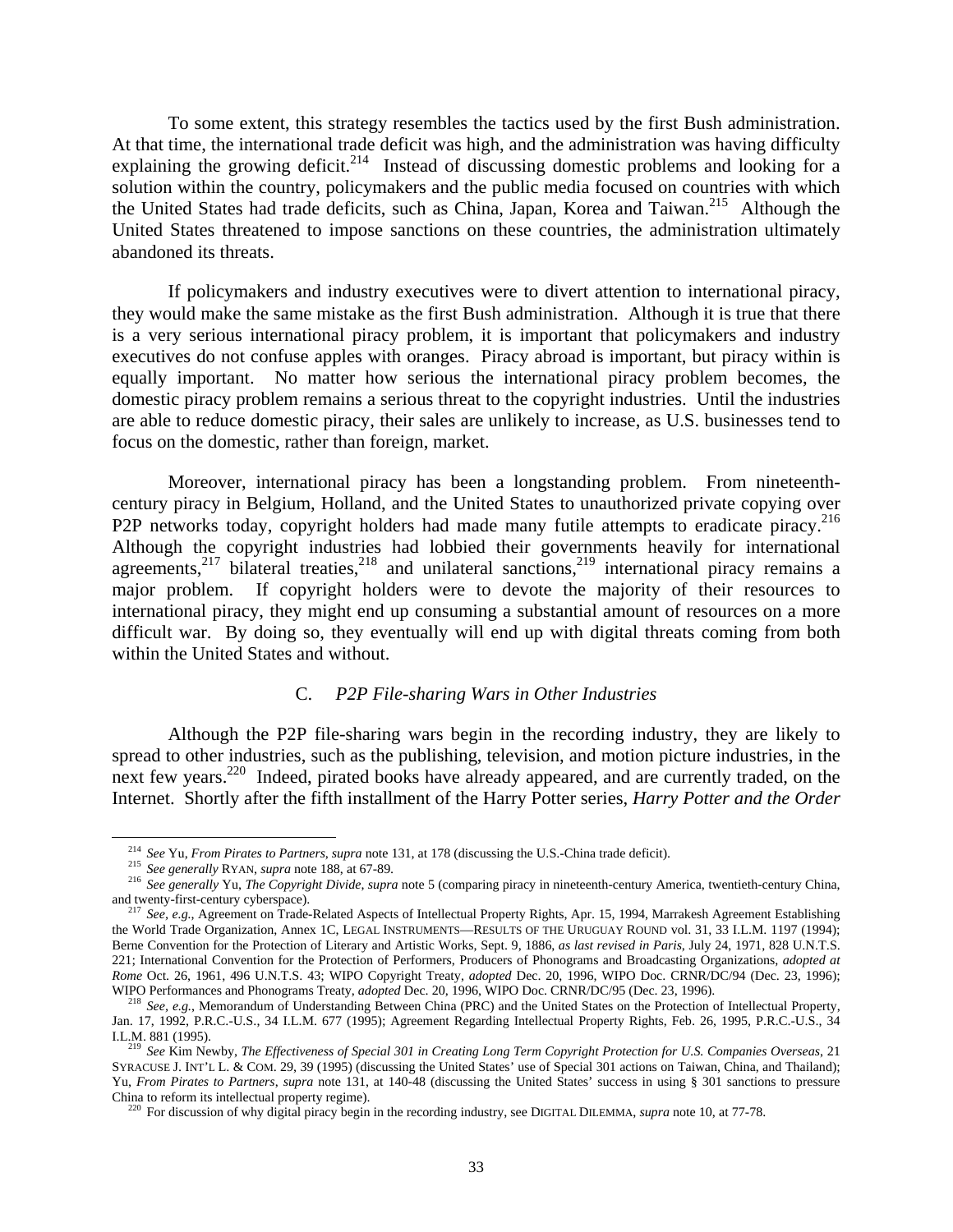*of the Phoenix*, was released, pirated versions of the book appeared on the Internet.<sup>221</sup> Although people generally consider electronic books difficult to read, e-books are attractive to experienced file-sharers because book files are smaller in size and therefore faster to download than most music or movie files. E-books also allow users to conduct searches, highlight issues, annotate texts, and undertake further research. Thus, some commentators have argued that the publishing industry may ultimately be the most vulnerable to digital piracy<sup>222</sup> and that such piracy would hurt writers the most, as they "rely far more completely on copyright royalties than do musicians or . . . film producers."<sup>223</sup>

Like books, movies and television programs will not be immune from widespread digital piracy, even though audiovisual files are larger in size and require more downloading time. Copies of feature films—though of a lower quality—have already appeared in P2P networks. Many of these films appeared soon after their box office releases, and in some cases even before the releases.224 Likewise, episodes of prime time television series, like *The Sopranos*, *West Wing*, and *Sex and the City*, have appeared on the Internet before they were exported abroad or put on DVDs and videos.<sup>225</sup> With increased broadband deployment, higher bandwidths, and more advanced compression technologies, downloading of movies and television programs is likely to be as commonplace as music downloading. Indeed, the motion picture industry is already experimenting with online distribution by allowing Movielink and CinemaNow to offer legal movie downloads.226 Unfortunately, due to heavy restrictions and unsatisfactory user experience, none of these services has taken off.

Ultimately, these industries, especially the motion picture industry, might respond to P2P file sharing differently, for two reasons. First, they might have learned from mistakes made by the recording industry. To be fair, the approach taken by the motion picture industry in the past decade was not that different from the one taken by the recording industry today. Fortunately for the motion picture industry, the low bandwidth and the long downloading time shielded the industry from widespread digital piracy (at least in the first few years of rampant online file trading). The protected formats used in videos and DVDs also have made it difficult for individuals to convert the copyrighted works to digital files that they can upload to and trade freely via the Internet.

Second, the unique structure of these industries protects themselves against widespread file sharing. As Professor Peter Menell explained in the case of the motion picture industry:

 <sup>221</sup> *See* Amy Harmon, *Harry Potter and the Internet Pirates*, N.Y. TIMES, July 14, 2003, at C1; Michael Pollitt, *Like Music, Books Have Now Fallen Prey to Internet Pirates Who Go to*, INDEPENDENT (London), July 30, 2003, at 11. <sup>222</sup> As Professor Peter Menell pointed out:

<sup>[</sup>U]ltimately the publishing industry may be the most vulnerable content industry to unauthorized reproduction and distribution because the content (text) will always be directly perceptible (and hence subject to copying, even if through scanning or re-typing). Furthermore, libraries have become interested in distributing eBooks through their websites. . . . Whereas music and audiovisual content can be encrypted in such a way that the user cannot see the content without authorization, the essence of books (the text) will always be available to the extent that the books are sold in hard copy form. Therefore, would-be copyists will be in a position to scan such content into digital form within hours of a book's release.

Menell, *supra* note 68, at 129-30.<br><sup>223</sup> ECKERSLEY, *supra* note 10, at 17.<br><sup>224</sup> See, e.g., Jon Healey & Richard Verrier, *Latest Plot Twist for 'Star Wars': Attack of the Cloners*, L.A. TIMES, May 10, 2002, pt. 1, at 1 (reporting that the new "Star Wars" episode appeared on the Internet a week before the movie's release); Laura M. Holson, *Studios Moving to Block Piracy of Films Online*, N.Y. TIMES, Sept. 25, 2003, at A1 (reporting suggestion by industry analysts that "there could be as many as 500,000 copies of movies swapped daily").

<sup>&</sup>lt;sup>225</sup> Brian Buchanan, *Move with the TV Times*, GUARDIAN (London), May 1, 2003, at 19.<br><sup>226</sup> Jon Healey, *Piracy Fears Limit Film Downloads*, L.A. TIMES, Mar. 7, 2004, at C1.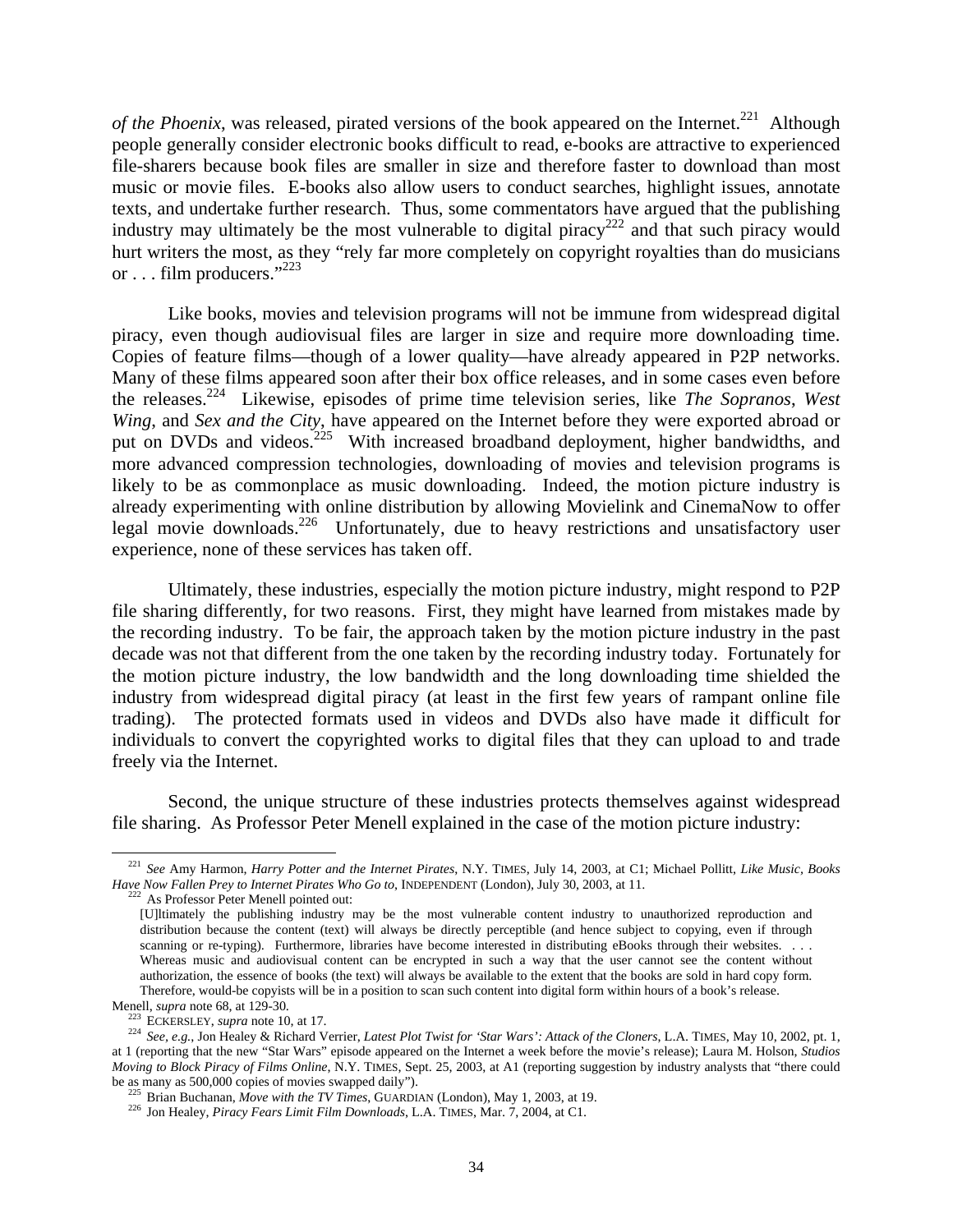[The motion picture industry] continue[s] to hold tight controls over theatrical release, payper-view, and premium channel distribution. Such versioning strategies will continue to work into the digital future. Moreover, the video market is already built upon an encrypted format, which will hinder, although not entirely defeat, unauthorized distribution of films. Furthermore, competitive pricing of DVDs and the potential for directors' cuts (with previously unreleased scenes), behind-the-scenes footage, game and merchandising tie-ins, and other added features will keep many consumers within the legitimate market for content. . . . Ultimately, digital technology may significantly improve the film industry's delivery and revenue models.<sup>227</sup>

Most recently, record sales have rebounded, and the recording industry seems to have mounted a comeback. For the first time in the past three years, the continuous sharp decline of record sales has slowed down. A recent study by the Pew Internet and American Life Project showed that music downloads fell drastically by more than fifty percent,<sup>228</sup> while a private study commissioned by the recording industry showed that more than sixty percent, as compared to thirty-five percent prior to the lawsuits, now understand the illegality of online file trading.<sup>229</sup> Although one could easily attribute these recent developments to many other factors, such as an improving economy, a better selection of artists and albums,<sup>230</sup> and an increasing tendency to deny downloading activities,  $231$  recent developments are encouraging (although it remains troublesome to consider individual lawsuits an expedient protective strategy).

 <sup>227</sup> Menell, *supra* note 68, at 124-25; *see also* Crawford, *supra* note 160, at 607 (listing domestic and international box office, airline performances, pay-per-view, rental, home sale, satellite, premium and basic cable, over-the-air broadcast among the distribution windows for the motion picture industry).<br><sup>228</sup> See PEW INTERNET & AMERICAN LIFE PROJECT, SHARP DECLINE IN MUSIC FILE SWAPPERS: DATA MEMO FROM PIP AND

COMSCORE MEDIA METRIX (2004) (reporting a survey that showed that the percentage of music file downloaders had fallen to fourteen percent (about 18 million users) from twenty-nine percent (about 35 million) in spring 2003), *available at* http://www.pewinternet.org/reports/pdfs/PIP\_File\_Swapping\_Memo\_0104.pdf. *But see* Marguerite Reardon, *Oops! They're Swapping Again*, CNET NEWS.COM, *at* http://news.com.com/2100-1027-5142382.html (Jan. 16, 2004) (reporting survey by The NPD Group, an independent market research firm, that "peer-to-peer usage was up 14 percent in November 2003 f

John Borland, RIAA Embarks on New Round of Piracy Suits, CNET NEWS.COM, at http://news.com.com/2100-1027\_3-5144558.html (Jan. 21, 2004). 230 As *The New York Times* reported:

Artists who appeal to music-buying baby boomers—like Ms. [Nora] Jones; Mr. [Rod] Stewart; the former Doobie Brother, Michael McDonald; and the retro-crooner Harry Connick Jr.—continue to contribute a significant portion of overall sales. And Universal, for one, is hoping boomers flock to CD's due this year from Stevie Wonder and Elton John.

The success of "Feels Like Home" by Ms. Jones, the follow-up to "Come Away with Me," her 2002 debut album, which sold eight million copies, bodes well for the industry, said Bruce Lundvall, the president and chief executive for jazz and classics at EMI Music, which owns the Blue Note label on which Ms. Jones records. Until recently, "there's been an awful lot of trash out there," Mr. Lundvall said, "and I think a lot of people are disenfranchised."

While the music labels have tended to blame Internet music sharing and CD copying for the slump of the last three years, the industry's critics have cited high CD prices and substandard music as the real reasons that annual album sales fell to 687 million units by last year, down by almost 100 million units, or 12.5 percent, from 2000.

Chris Nelson, *CD Sales Rise, but Industry Is Too Wary to Party*, N.Y. TIMES, Feb. 23, 2004, at C1. 231 As Professor Vaidhyanathan queried:

Clearly the music industry has lost sales in the years since it killed off Napster. Is this lull a historical anomaly? Is it the result of alienating consumers? Is it the result of fewer titles for sale? Are compact discs overpriced? Do consumers have fewer marginal entertainment dollars to send to the recording companies, and do they have more entertainment options? If downloading is pervasive and detrimental to music sales, why aren't these companies doing worse than they are? Why does anyone who has a networked computer buy music at all?

VAIDHYANATHAN, THE ANARCHIST IN THE LIBRARY, *supra* note 14, at 42. The recent study by the Committee for Economic Development concurred:

Other factors appear to be playing a part in recent revenue declines experienced by the music industry. The consolidation of ownership of radio outlets and the increasing importance of mass market retailers (as opposed to specialty stores), who have doubled their share of the market, has led to a smaller number of artists receiving air play and having their materials available to a mass audience. The industry significantly reduced the number of new releases from 38,900 in 1999 to between 27,000 and 31,000 in 2001—a 20%-25% drop. Cyclical changes in musical tastes also seem to have had an impact. Even prior to Napster, the industry was experiencing a substantial decline in 1995-2000 sales to 14-19 year-olds, traditionally its highest-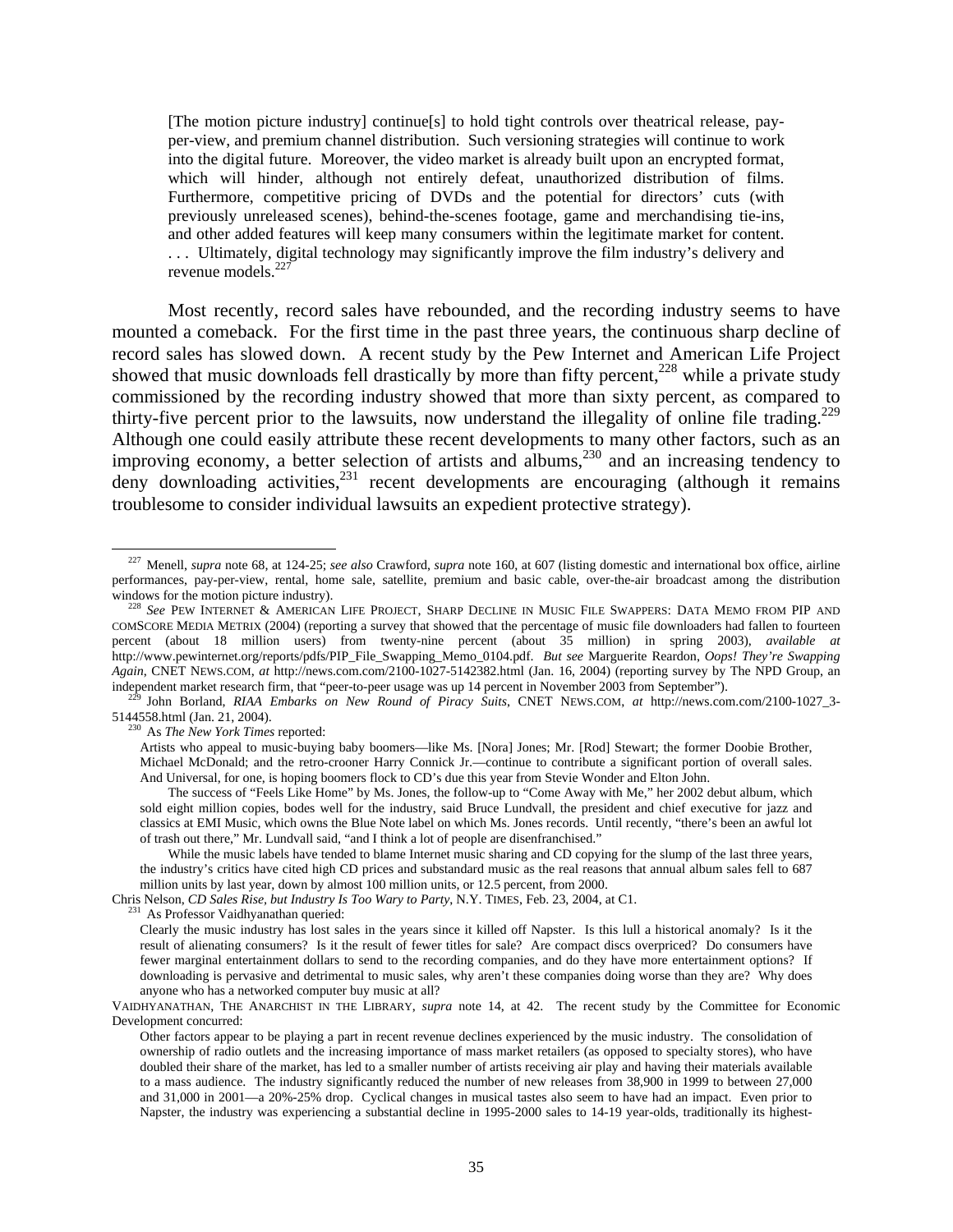#### III. EIGHT MODEST PROPOSALS

*For economic incentives to work appropriately, property rights must protect the rights of capital assets. . . . At present . . . severe economic damage [is being done] to the property rights of owners of copyrights in sound recordings and musical compositions . . . under present and emerging conditions, the industry simply has no out. . . . Unless something meaningful is done to respond to the . . . problem, the industry itself is at risk.* 

— Alan Greenspan<sup>232</sup>

Since the beginning of the P2P file sharing controversy, commentators have proposed many different solutions. Because they vary in detail, this Part does not focus on each of these solutions. Rather, it categorizes the solutions based on their underlying models and enforcement techniques. This Part critically evaluates eight categories of solutions: (1) mass licensing, (2) compulsory licensing, (3) voluntary collective licensing, (4) voluntary contribution, (5) technological protection, (6) copyright law revision, (7) dispute resolution proceeding, and (8) alternative compensation. This Part discusses the benefits and limitations of each category of proposals and contends that policymakers need to develop a range of solutions, as each solution will target only part of the unauthorized copying problem.

## A. *Mass Licensing*

Since the opening of the iTunes Music Store, Apple Computer has sold more than 125 million songs.<sup>233</sup> A few months after Apple launched its music store, Buy.com, Musicmatch, Sony, and Microsoft all announced their intention to open similar stores.<sup>234</sup> Wal-mart also joined in near Christmas by offering songs for  $88¢$ , undercutting by  $11¢$  the price of songs offered by Apple and other fee-based Web download sites.<sup>235</sup>

Meanwhile, Roxio relaunched Napster in October 2003 and subsequently entered into agreements with Pennsylvania State University and the University of Rochester to provide students with unlimited access to its service.<sup>236</sup> Since then, more than twenty colleges and universities have signed on to legal music download services, such as MusicNet, Napster and

spending group. In addition, during the boom years of the 1990s the industry continued to raise prices, with the average CD increasing in cost from approximately \$12 to \$15. This overall price increase may well have affected sales as the U.S. entered an economic downturn—undeed [sic], the industry has continued to raise prices in the 2000s. Another factor may have been fierce competition for the discretionary consumer entertainment dollar: DVD sales rose by 61% in 2002, and video games are competing directly for the attention of the crucial 14-19 year old purchaser.

COMMITTEE FOR ECONOMIC DEVELOPMENT, PROMOTING INNOVATION AND ECONOMIC GROWTH: THE SPECIAL PROBLEM OF DIGITAL INTELLECTUAL PROPERTY 29 (2004) (footnotes omitted), available at http://www.ced.org/docs/report/report\_dcc.pdf.<br><sup>232</sup> Hearings on the Home Recording Act Before Subcomm. on Patents, Copyrights, and Trademarks of the S. Com

*Judiciary*, 99th Cong. (1983) (testimony of Alan Greenspan), *quoted in* STAN J. LIEBOWITZ, RE-THINKING THE NETWORK ECONOMY:

<sup>&</sup>lt;sup>233</sup> Apple to Pay for Referrals to iTunes Site, L.A. TIMES, Sept. 2, 2004, at C9.<br><sup>234</sup> See John Borland, Sony to Launch Net Music Service, CNET NEWS.COM, at http://news.com.com/2100-1027-5071475.html (Sept. 4, 2003); John Borland & John G. Spooner, *MusicMatch, Dell to Launch Music Stores*, CNET NEWS.COM, *at* http://news.com.com/2100-1027-5082948.html (Sept. 26, 2003); Ina Fried & John Borland, *Microsoft Considering Music Store*, CNET NEWS.COM, *at* http://news.com.com/2100-1027-5055392.html (July 25, 2003); Sandeep Junnarkar, *Buy.com Founder Launches Music* 

<sup>&</sup>lt;sup>235</sup> Cobbs, *supra* note 84.<br><sup>236</sup> See Borland, *Napster to Give Students Music*, *supra* note 81 (reporting the Napster-Penn State deal); Press Release, University of Rochester, Napster to Provide Online Music Service to Students (Feb. 4, 2004) (reporting the Napster-Rochester deal), *available at* http://www.napster.com/press\_releases/pr\_040204.html [hereinafter University of Rochester Press Release].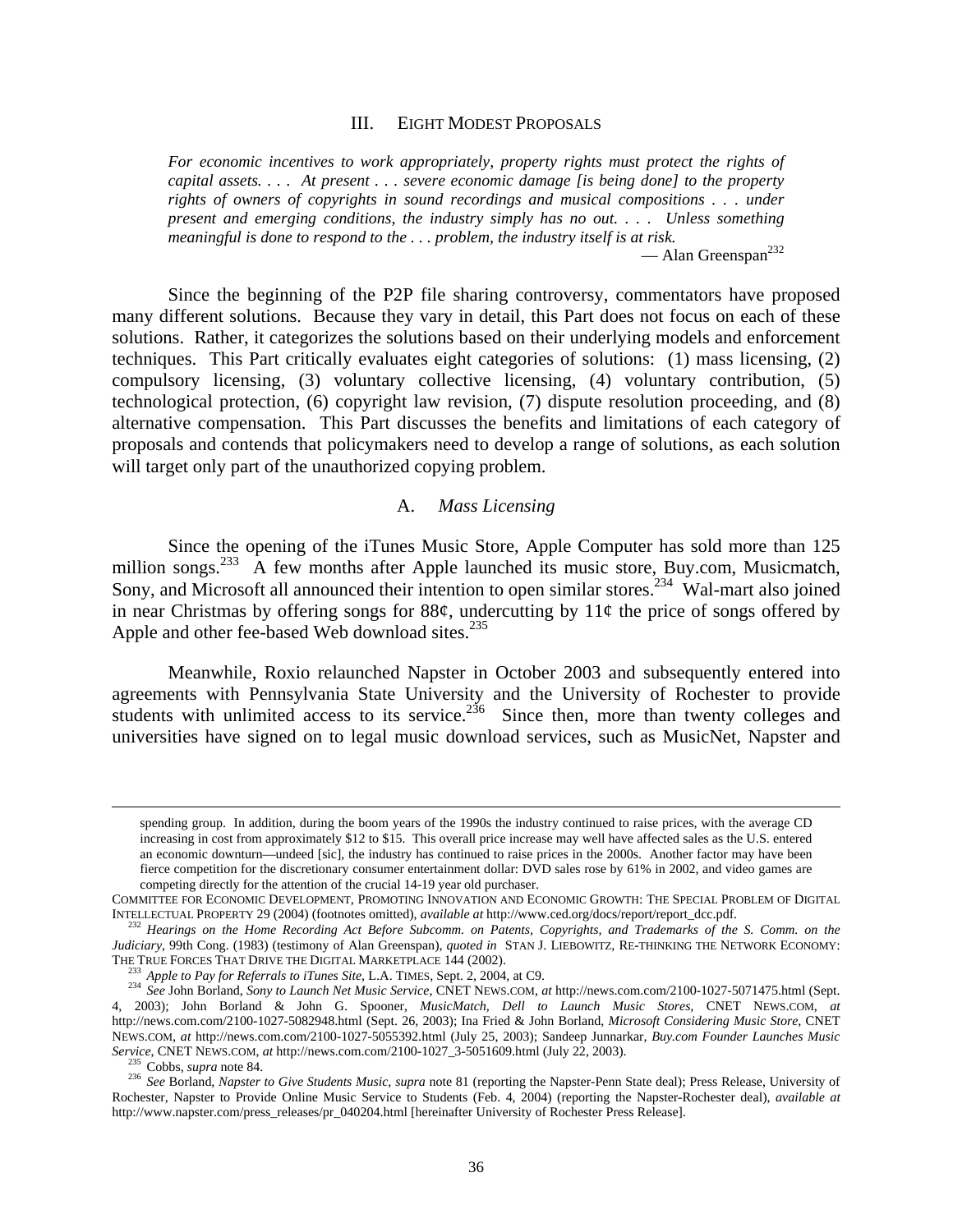Rhapsody.237 As the new academic year begins, more colleges and universities are likely to adopt these services.

So far, iTunes have been popular, and the mass licensing model seems very attractive. However, like copy-protected CDs, iTunes have been hacked and traded without authorization.<sup>238</sup> The mass licensing model therefore comes with several challenges. First, unless record companies are willing to provide content, these services eventually might meet the same fate as other earlier and failed subscription-based services. While it is impressive that the iTunes Music Store offers more than 500,000 songs, this figure is only mediocre when one compares it with the millions, or even tens of millions, of songs traded in other P2P networks.<sup>239</sup>

In fact, record companies might not have the rights to release all the contents they want on the Internet.<sup>240</sup> For example, they might have only the copyright in the sound recordings, but not the underlying composition, even though they have the right to use the composition if they have paid for a statutory license. Alternatively, they might have the right to release the song as a CD or a cassette tape, but not in digital format.<sup>241</sup> As digital release involves various copyright rights in both the sound recording and the underlying composition, confusion over overlapping rights will make it difficult for record companies to clear rights for online releases.<sup>242</sup> In fact, as

Loren, *supra* note 10. 241 *See* John Borland, *Beatles Catalog Headed for Digital Distribution?*, CNET NEWS.COM, *at* http://news.com.com//2100-1027\_3- 5228914.html (June 8, 2004) (reporting that The Beatles were exploring arrangement to sell its songs online). 242 As Professor Litman explained:

 <sup>237</sup> *See* John Borland, *College P2P Use on the Decline?*, CNET NEWS.COM, *at* http://news.com.com/2100-1027\_3-5322329.html (Aug. 24, 2004) (citing a report of the Joint Committee of the Higher Education and Entertainment Communities); Jefferson Graham, *Students Score Music Perks as Colleges Fight Piracy*, USA TODAY, Aug. 24, 2004, at 1A [hereinafter Graham, *Students Score Music* 

Perks] (reporting about arrangements universities and colleges made with the record industry for their students).<br><sup>238</sup> See Lars Pasveer, *Hacker Takes Bite Out of Apple's iTunes*, CNET NEWS.COM, *at* http://news.com.com/2 5308337.html (Aug. 12, 2004) (reporting that Jon Johansen, the Norwegian programmer who circumvented the copy-protection technology used to protect DVDs, had revealed the public key that Apple AirPort Express uses to encrypt music sent between iTunes and a wireless base station). 239 *See* EFF WHITE PAPER, *supra* note 10. 240 As Professor Loren explained:

Anytime a downstream user reproduces copies or distributes copies of a sound recording, or publicly performs that sound recording, or makes a derivative work of that sound recording, authorization from not only the sound recording copyright owner is needed, but authorization must be obtained from the musical work copyright owner as well. Unless one of the limitations on the rights granted to copyright owners applies, multiple clearances will be needed, particularly if the use involves more than one right. For example, in webcasting a sound recording, not only will the webcaster need to have authorization the public performance (for both the sound recording copyright and the musical work copyright), but the webcaster will also need to have authorization for the reproductions of both copyrighted works that are made in the process of

webcasting.<br>Loren, *supra* note 10.

<sup>[</sup>I]n many if not most cases, it can be difficult and sometimes impossible to discover who the copyright owners of all of those rights are. One of the more disturbing revelations of the Napster litigation was that record companies insisted that they were unable to generate a list of the copyrighted works they claimed to own. (This is particularly disquieting because one would assume they kept records in order to send out those royalty checks they're supposed to be sending out, but apparently not.) Some of the problem, apparently, is record keeping, but not most of it. In addition to difficulties caused by lost or misfiled records, there is significant legal uncertainty about the ownership of rights to control digital exploitation of works that are subject to contracts contemplating conventional exploitation. Record companies, for example, have claimed to own all copyright rights in the recorded music they distribute under the work made for hire doctrine, but most experts agree that those claims are unpersuasive. . . . . *New York Times v. Tasini* and *Random House v. Rosetta Books* teach us that contractual assignments of copyright may not necessarily include the electronic rights. We'd have to examine the contracts to be sure. We might need to know whether the case would be coming up on the east coast or the west coast. We'd also need to see the contract between the composer and the music publisher for each song on the recording, and the contracts between each of the music publishers and the record company that recorded each song. Those contracts aren't publicly available. One suspects that a large number of them are no longer in anyone's file cabinets either. Bottom line: we don't know with any certainty who owns the digital rights in any number of recorded musical performances. That's why record companies have scrambled to settle cases when their ownership of sound recordings is actually put in issue.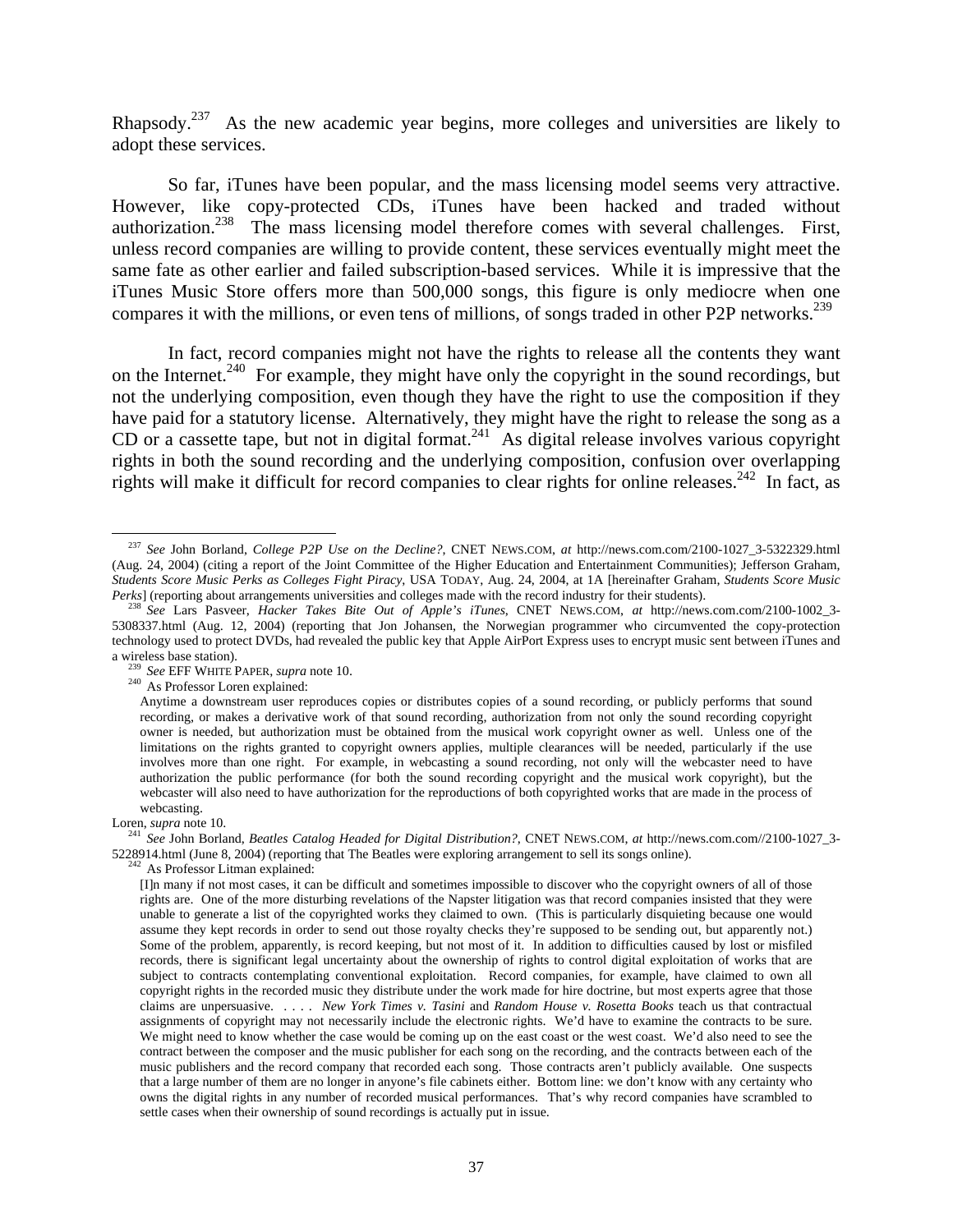Professor Mark Lemley pointed out, some of the confusion over these rights might not be resolved as a contract issue, but as a policy matter:

[C]onsider the licensing of rights to musical works. ASCAP controls and licenses the right to publicly perform most musical compositions, while a different group (the publishers or record labels) generally controls the right to reproduce such works. These groups will likely fight vigorously over who has the right to license the network transmission of musical compositions (and to receive revenue from that transmission). *The answer cannot be found in the license agreement, nor is it likely to be found in some presumed "intent" of the parties. The question will have to be answered as a policy matter, by courts or by Congress.<sup>243</sup>*

In addition, record companies might not have the rights to release many songs currently available on P2P networks, such as those older, obscure ones that are no longer available in the market.<sup>244</sup> It is unclear as to who, if any, has the right to reissue these out-of-print songs. For example, the copyright in some of those songs might already have reverted back to music publishers or recording artists. Some record companies might have gone bankrupt. Some might have lost their master recordings. And an uncountable number of them might have misfiled, or even lost, their recording contracts. Of course, there are also those who would refuse to grant rights because they prefer projects with a wider audience and a larger profit margin. As a result, many of the songs available on the P2P networks might never be released.

Second, the many restrictions copyright holders place on licensed downloads make the switch to licensed services less desirable. For example, iTunes and Napster only offer "tethered" downloads that have limited use on selected computers. Even worse, these songs will expire when users stop their monthly subscriptions.<sup>245</sup> As the recent National Research Council study noted:

Buy a book and you own it forever; pay for a service and when the period of service is over, you (typically) retain nothing. The increased use of licensing seems to diminish greatly the public access accorded through the first-sale rule. Consider libraries as an archetypal example. In the print world, a library's failure to renew a subscription or buy an updated version of a book has no effect on the availability to patrons of earlier volumes or editions. In the world of licensed information, ending a subscription to an electronic journal may mean the end of access to earlier volumes or editions, as well. $^{246}$ 

Litman, *Sharing and Stealing*, *supra* note 10; *see also* N.Y. Times Co. v. Tasini, 533 U.S. 483 (2001) (holding that contractual assignments of copyright may not include electronic rights); Random House, Inc. v. Rosetta Books LLC, 150 F. Supp. 2d 613 (S.D.N.Y. 2001) (denying a request for preliminary injunction enjoining book company from selling e-books of novels whose authors had granted the plaintiff exclusive right to publish, print, and sell their copyrighted works "in book form"), *aff'd*, 283 F.3d 490 (2d Cir. 2002); John Schwartz, *Music-Sharing Service at M.I.T. Is Shut Down*, N.Y. TIMES, Nov. 3, 2003, at C13 (reporting that MIT shut down its groundbreaking Library Access to Music System because of confusion over licensed rights). *See generally* Mark A. Lemley, *Dealing with Overlapping Copyrights on the Internet*, 22 U. DAYTON L. REV. 547 (1997).<br><sup>243</sup> Lemley, *supra* note 242, at 574.<br><sup>244</sup> As one commentator wrote passionately:

It wasn't just free instant access to big hits; it was that you could discover things that no radio would play, uncover songs from years old memories. If online music were shut down altogether there would be no more tracking down the song your mother used to sing to you, no more *Fat Albert* theme song, no more lost television live bootlegs from 1975, no more Jim Morison at a moment of unreleasable vulgarity jamming with Jimi Hendrix.

ALDERMAN, *supra* note 72, at 169; *see also* Netanel, *Noncommercial Use Levy*, *supra* note 10, at 3 (contending that "P2P file sharing is not just downloading music and movies for free . . . [but] a vehicle for finding works that are otherwise not available, discovering new genres, making personalized compilations, and posting creative remixes, sequels, and modifications of popular works"). 245 *See* discussion *supra* Part I. 246 DIGITAL DILEMMA, *supra* note 10, at 101.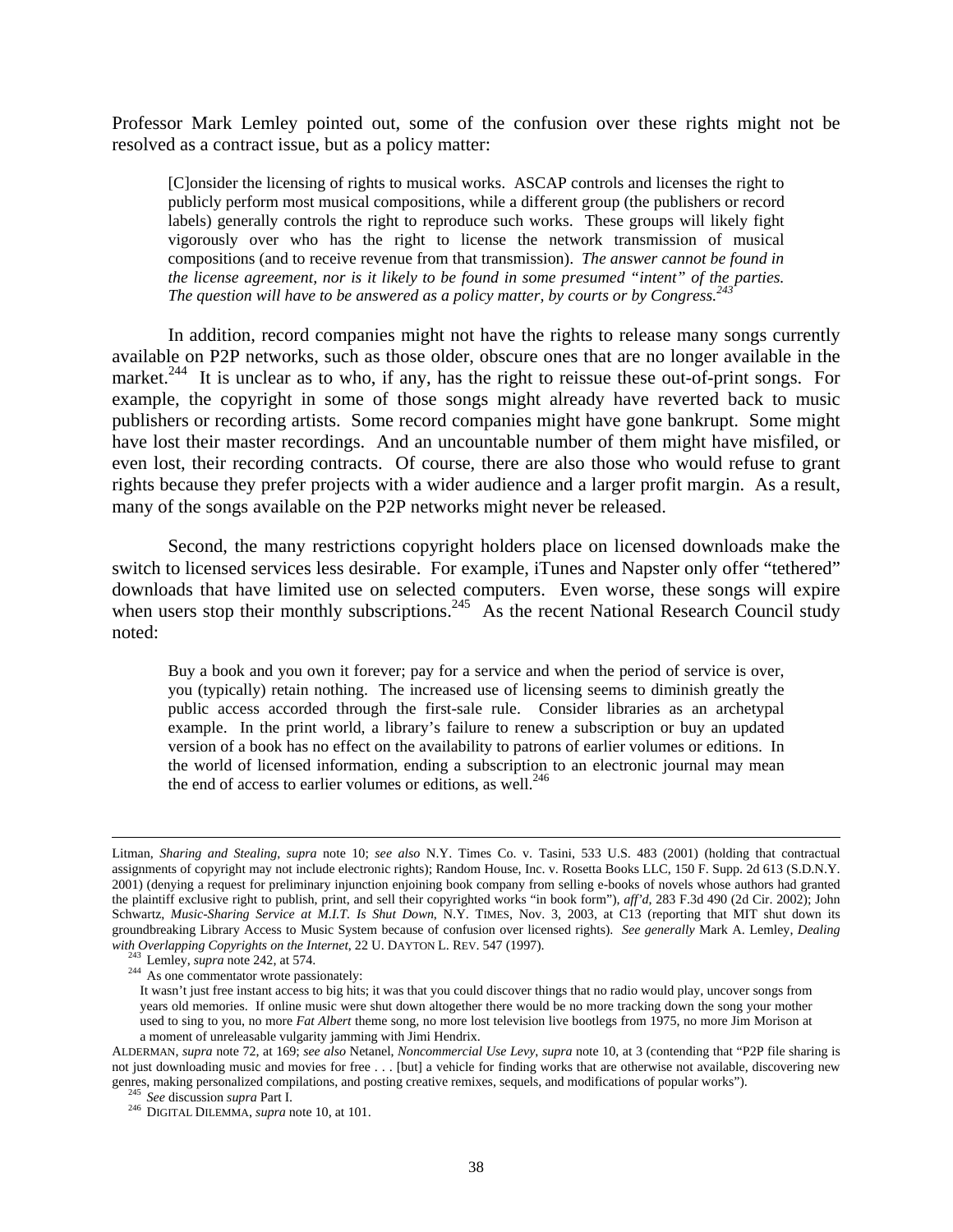Indeed, by converting the product into a service, the licensing model might take away protection afforded to consumers under existing copyright law, such as protection under the first sale doctrine. Moreover, problems will arise when consumers replace their computers or move music from one home entertainment system to another. Unless music contents are released without restrictions, consumers are unlikely to be satisfied and will eventually turn to black markets in the Darknet or use illegal means to relocate their legally purchased music files.<sup>247</sup>

Third, in times of budget crises for most public universities, it is unclear as to whether tuition monies should be allocated for entertainment. There is also a wide disagreement among students and administrators as to how the school should select a service and how much the school should pay for such a service. After all, a heavy metal fan will find unappealing a service that focuses primarily on classical and jazz music. Likewise, a fan of rap and hip-hop music will find unattractive a service that focuses largely on alternative rock. Until the service provides equally different types of music, there will be serious questions as to which service the school should subscribe to, how much the students should pay for it, and whether it would be fair to ask non-file-sharing students to subsidize their file-sharing counterparts.

This debate about allocating campus-wide computing resources for music downloads is not new. During the height of the Napster boom, many colleges and universities were concerned about the costs of computing resources used for music downloads and that such use would congest the network and interfere with the more appropriate uses by other students.<sup>248</sup> As an article in the Indiana University student newspaper put it, "Students attempting to hunker down to coursework should not have to be inconvenienced by a strain on the network."<sup>249</sup>

Eventually, some universities banned Napster, and many of those who did not were sued. In April 2000, the heavy metal rock band Metallica filed lawsuits against the University of Southern California, Indiana University, Yale University, as well as other educational institutions for violating copyright and racketeering laws by allowing students to use Napster to share music performed by the band.<sup>250</sup> Following the lawsuits, more than 200 colleges and universities banned the use of Napster over their networks, while others, like MIT, Princeton, and Stanford, refused to follow, citing concerns over free speech and academic freedom.<sup>251</sup>

 <sup>247</sup> Such black markets flourish in countries whose government maintains a stringent information control policy, such as China. *See* Peter K. Yu, *Piracy, Prejudice, and Perspectives: An Attempt to Use Shakespeare to Reconfigure the U.S.-China Intellectual Property Debate*, 19 B.U. INT'L L.J. 1, 28-32 (2001) (discussing China's censorship and information control policy). For discussions of regulation of media and audiovisual products in China, see generally Anna S.F. Lee, *The Censorship and Approval Process for Media Products in China*, *in* PROTECTING INTELLECTUAL PROPERTY RIGHTS IN CHINA 127 (Mary L. Riley ed., 1997); Mary L. Riley, *The Regulation of the Media in China*, *in* CHINESE INTELLECTUAL PROPERTY: LAW AND PRACTICE 355 (Mark A. Cohen et al. eds., 1999).

Napster users eat up large and unbounded amounts of bandwidth. By default, when a Napster client is installed, it configures the host computer to serve MP3s to as many other Napster clients as possible. University users, who tend to have faster connections than most others, are particularly effective servers. In the process, however, they can generate enough traffic to saturate a network. It was this reason that Harvard University cited when deciding to allow Napster, yet limit its bandwidth

use.<br>Roger Dingledine, Accountability, in PEER-TO-PEER, supra note 117, at 271, 271.

<sup>&</sup>lt;sup>249</sup> ALDERMAN, *supra* note 72, at 112.<br><sup>250</sup> Evangelista, *Metallica Suit Rocks Napster*, *supra* note 143.<br><sup>251</sup> As James Bruce, vice president of MIT, wrote to Metallica's attorney, "MIT has had a long history of provi and students with uncensored access to the Internet and its vast array of resources. This policy is consistent with MIT's educational mission and our deeply held values of academic freedom." ALDERMAN, *supra* note 72, at 112.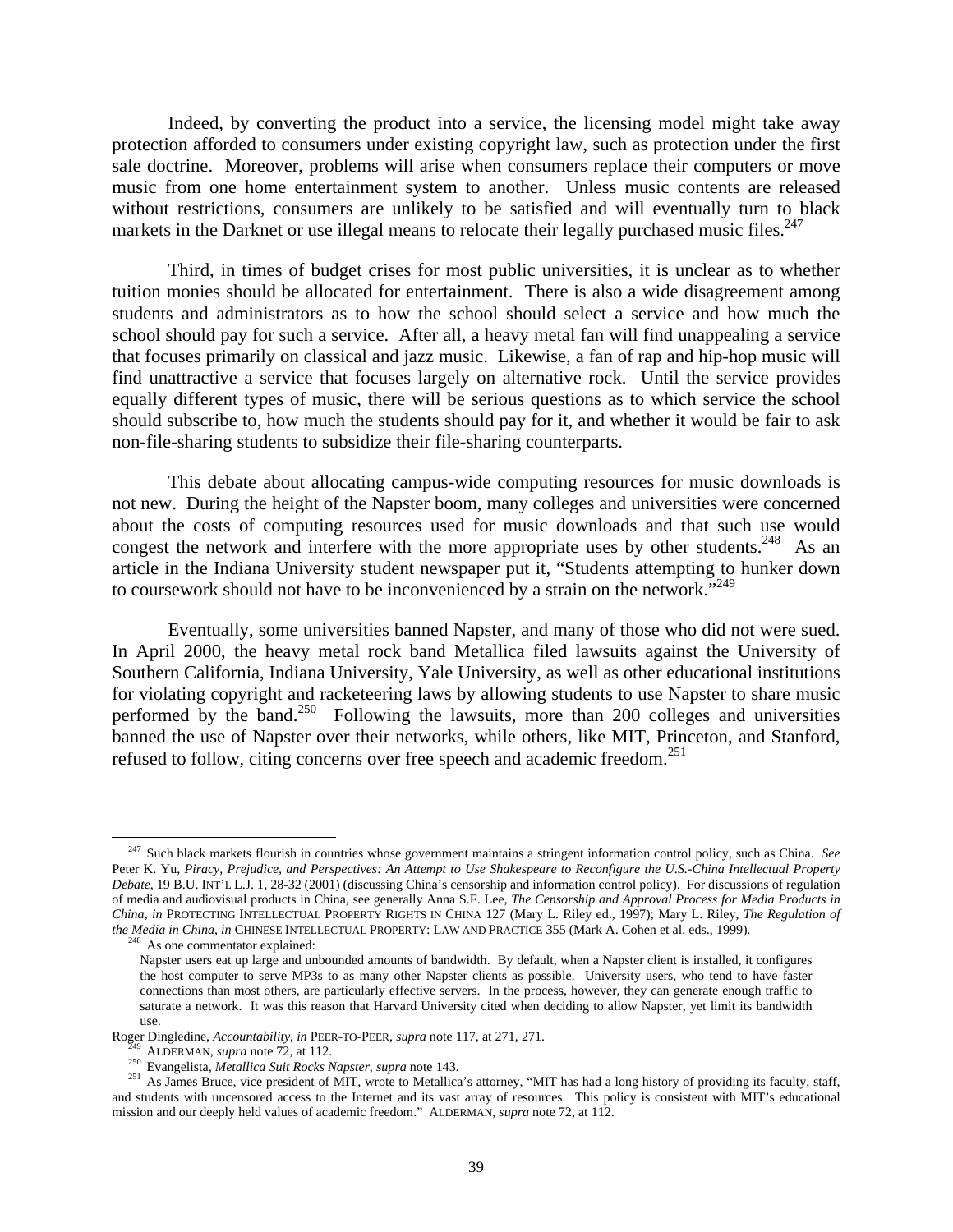Once music downloading is legitimized, questions about allocation of computing resources will resurface. As a result of this legitmization, the number of music downloaders will increase, and network congestion is likely to occur. Even worse, the service might attract those who otherwise would not download music because they believed such action was illegal. $^{252}$ Indeed, due to high bandwidth and reliable service, universities are likely to become targets—or supernodes—for file-sharing software.<sup>253</sup> Ultimately, students not only will have to pay for a campus-wide music service about which they have reservations, but also the cost of increased computing resources and higher bandwidth needed for music downloads unless the music downloading services provide alternative servers for downloading purposes.

# B. *Compulsory Licensing*

To compensate copyright holders for the revenue losses created by private, noncommercial copying, commentators have proposed the imposition of "taxes," "levies," or "tariffs" on P2P goods and services. For example, Professor Raymond Ku proposed to impose statutory levies on Internet service subscriptions and the sales of computers and audio and video equipment.<sup>254</sup> Under his plan, the government will collect and distribute the proceeds based on aggregate Internet use to artists, as compared to copyright holders. Professor Glynn Lunney suggests that private sharing might be more appealing than is expected, as it would "enable consumers to recapture a portion of the excess incentives otherwise associated with the production of more popular, non-marginal works. . . [and thus] reduce the corrupting influence that excess incentives would otherwise exert on the authorship process."<sup>255</sup> Nevertheless, he contended that a levy-based approach would be more preferable to a strong encryption-based approach if the harm of private copying were to be addressed.

In a recent article, Professor Neil Netanel pushed the compulsory licensing model even further by offering a comprehensive blueprint for establishing a "noncommercial use levy"  $(NULL)$ <sup>256</sup> As he described the proposal:

The levy . . . would be imposed on the sale of any consumer product or service whose value is substantially enhanced by P2P file sharing (as determined by a Copyright Office tribunal). Likely candidates include Internet access, P2P software and services, computer hardware, consumer electronic devices (such as CD burners, MP3 players, and digital video recorders) used to copy, store, transmit, or perform downloaded files, and storage media (like blank CDs) used with those devices. In return for imposing the NUL, the law would provide copyright immunity for individuals' noncommercial copying and distribution of any expressive content that the copyright owner has previously released to the public. Individuals' noncommercial adaptations and modifications of such content would also be

<sup>&</sup>lt;sup>252</sup> See Netanel, *Noncommercial Use Levy*, *supra* note 10, at 70.<br><sup>253</sup> See Dingledine, *Accountability*, *supra* note 248, at 271 (noting that University users tend to be targeted in a P2P system because they tend to

<sup>&</sup>lt;sup>254</sup> *See Ku, supra* note 10, at 311-22. <sup>255</sup> *See Lunney, <i>supra* note 10, at 869. As Mark Nadel explained:

<sup>[</sup>P]rotection against unauthorized copying provides dramatically disproportionate benefits to the most popular creations: it enables the publishers seeking to create blockbusters to finance enormous promotional campaigns, which drown out valuable, artistic creations that lack competitive marketing efforts. In this way, § 106 of the Copyright Act may actually serve to raise entry barriers for many new creations by diminishing expected profits for these economically marginal works.<br>Nadel, *supra* note 155, at 790.

Nadel, *supra* note 155, at 790. 256 *See* Netanel, *Noncommercial Use Levy*, *supra* note 10.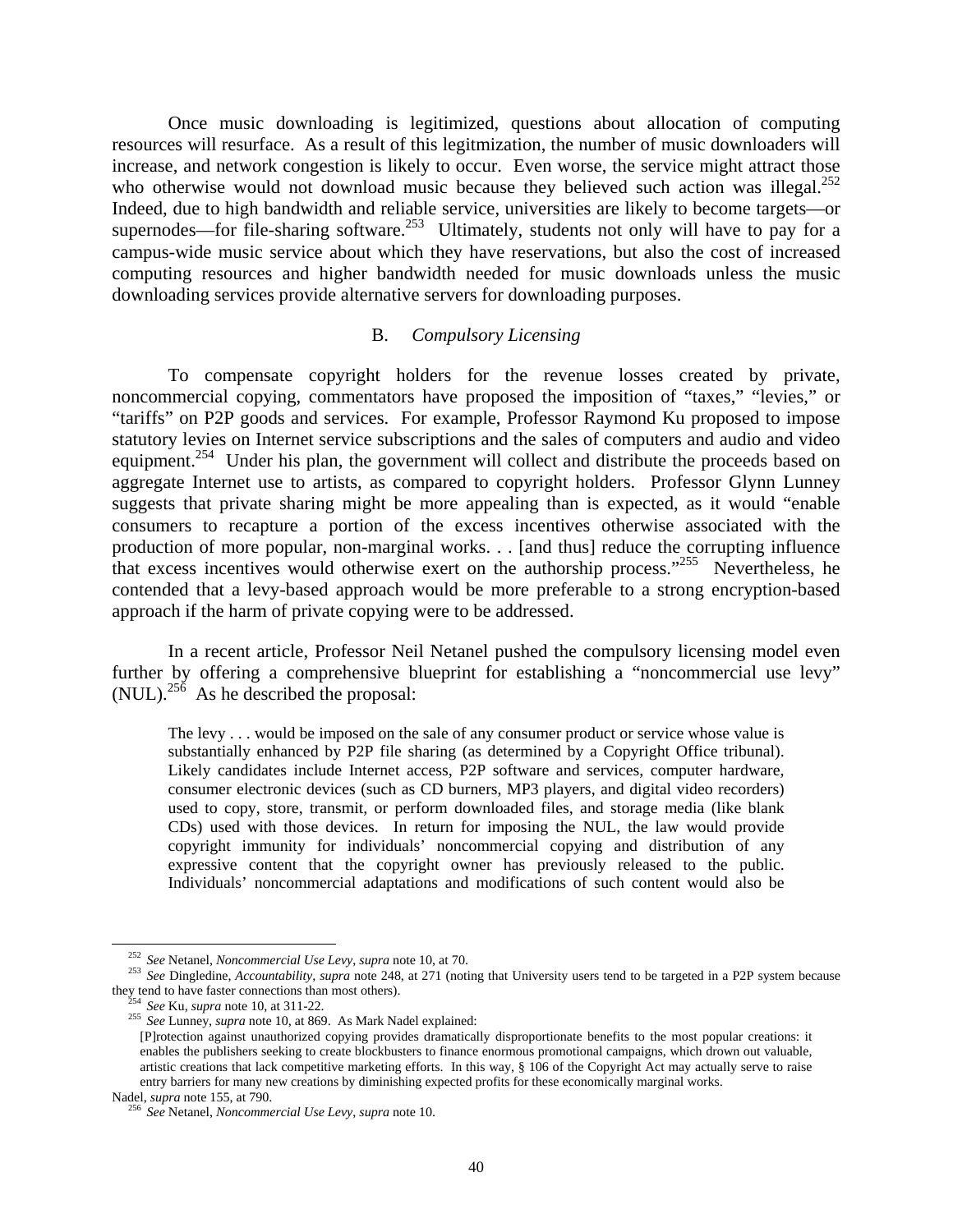noninfringing as long as the derivative creator clearly identifies the underlying work and indicates that it has been modified.<sup>257</sup>

Professor William Fisher offered a different proposal in his forthcoming book, *Promises to Keep*. In lieu of the NUL, Professor Fisher recommended a governmentally administered system that rewards copyright holders for both commercial and noncommercial uses.<sup>258</sup> As he outlined:

A creator who wished to collect revenue when her song or film were heard or watched would register it with the Copyright Office. With registration would come a unique file name, which would be used to track transmissions of digital copies of the work. The government would raise, through taxes, sufficient money to compensate registrants for making their works available to the public. Using techniques pioneered by American and European performing rights organizations and television rating services, a government agency would estimate the frequency with which each song and film was heard or watched by consumers. Each registrant would then periodically be paid by the agency a share of the tax revenues proportional to the relative popularity of his or her creation. Once this system were in place, we would modify copyright law so as to eliminate most of the current prohibitions on unauthorized reproduction, distribution, adaptation, and performance of audio and video recordings. Music and films would thus be readily available, legally, for free.<sup>259</sup>

Whether you call these proposals taxes, levies, or tariffs, they all are derived from the compulsory licensing model, which has been used repeatedly in the past to settle copyright disputes over new media and technologies. Congress first introduced compulsory licenses after the United States Supreme Court declined to extend copyright protection to player piano rolls.<sup>260</sup> In 1909, Congress amended the copyright statute by granting compulsory licenses to enable record companies, artists, and others to produce and distribute "mechanical reproductions" of non-dramatic musical works.<sup>261</sup> Congress soon expanded this provision to include "covers" (musical works composed by somebody other than the performer and previously released by another recording artist), new media technologies, and distribution of sound recordings via digital transmission.<sup>262</sup> With the advent of the Internet, Congress amended the statute even further to include transmission of sound recordings by webcasters.<sup>263</sup>

In addition, Congress has used compulsory licensing to facilitate the development of new media technologies. When television was first developed, people relied on television antennae to pick up over-the-air signals. Those viewers who had weak antennae may receive no or very poor reception.<sup>264</sup> To remedy this deficiency, cable television emerged in the late 1960s, carrying television signals into individual homes. The cable industry soon won two major decisions before the United States Supreme Court, which found that cable system operators did not engage in the public performance of transmitted works.<sup>265</sup> Thanks to these decisions, cable retransmission became a major issue during the revision of the 1909 Copyright Act. The 1976

<sup>&</sup>lt;sup>257</sup> *Id.* at 4 (footnotes omitted).<br>
<sup>258</sup> *See* FISHER, *supra* note 10, ch. 6.<br>
<sup>258</sup> *Id.*<br>
<sup>260</sup> *See* White-Smith Publishing Co. v. Apollo Co., 209 U.S. 1 (1908) (rejecting the extension of copyright to player pian Inc., 415 U.S. 394 (1974).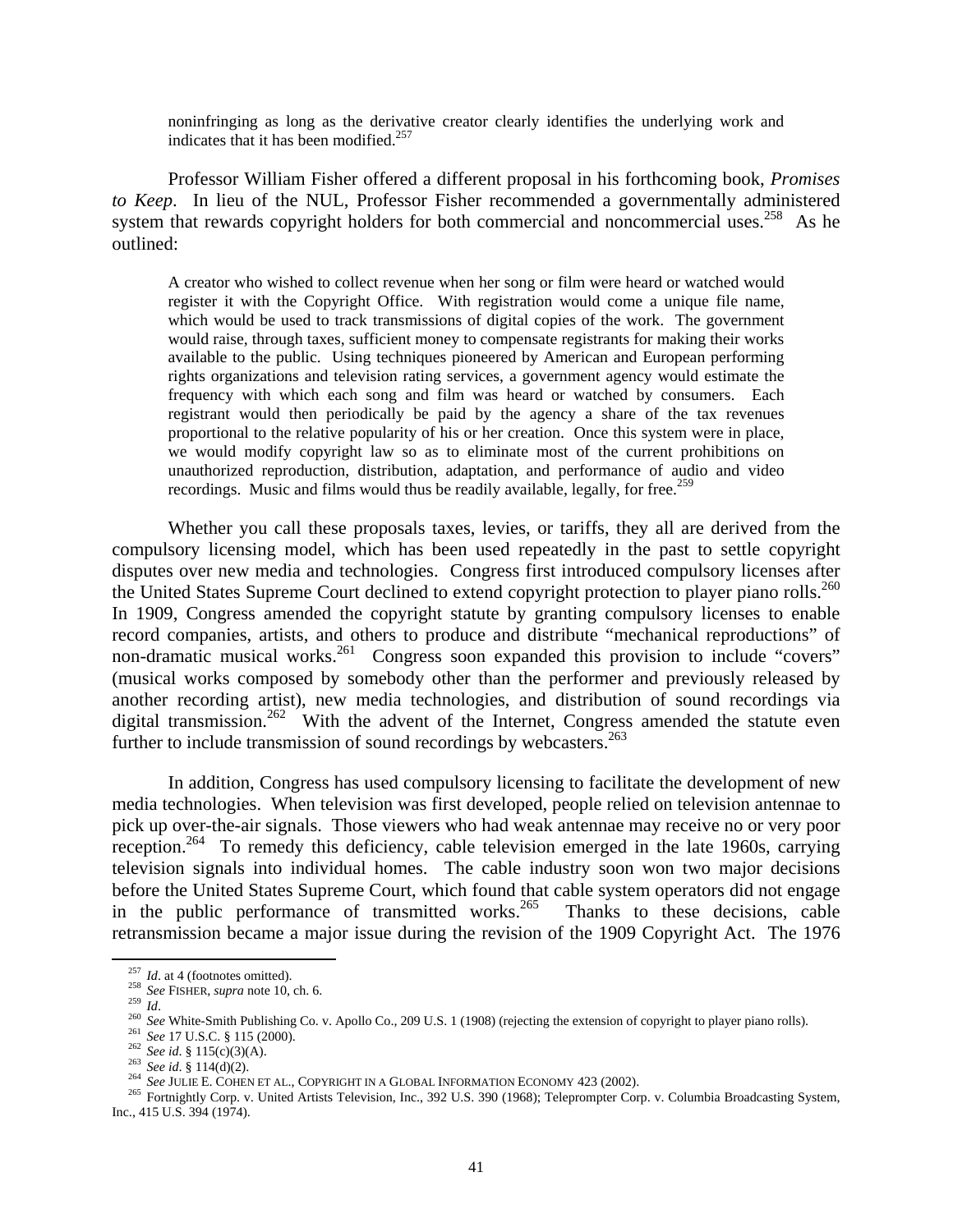Copyright Act, which emerged out of the revision process, eventually balanced the interest of the copyright holders and cable operators by allowing the operators to retransmit over-the-air broadcast signals under limited conditions provided they compensate copyright holders by paying statutory royalties.<sup>266</sup> As satellite television became popular, Congress further extended compulsory licenses to cover satellite retransmission of television programming into private homes. $267$ 

In the 1980s, digital audio recording technology emerged. Because this technology allows consumers to reproduce unlimited copies of prerecorded music in near-perfect quality by converting the original recording into a series of 1's and 0's, it posed a substantial threat to the recording industry. In 1992, Congress responded to this new threat by enacting the Audio Home Recordings Act of 1992<sup>268</sup> ("AHRA"). Using the compulsory licensing model, the AHRA prohibits legal actions for copyright infringement based on the manufacture, importation, or distribution of digital audio equipment or media for private, noncommercial recording.<sup>269</sup> The provision immunizes consumers for the use of digital audio recording equipment or media for noncommercial, analog, or digital home audio taping. In return, the Act requires manufacturers and importers of digital hardware and blank digital media to pay compensatory royalties to copyright holders injured by the new technology.<sup>270</sup> The Act also mandates that all digital audio recording machines be equipped with a Serial Copy Management System, $271$  which provides copyright and generation status information while preventing recording devices from producing a chain of perfect digital copies that could supplant factory copies. Although the AHRA was created to alleviate the digital threat, courts have found the statute inapplicable to P2P networks and audiovisual works.272

The United States is not the only country that incorporated the compulsory licensing system into its copyright law; compulsory licenses are popular in Canada, Germany, and many other European Countries, which impose taxes on blank recording media and equipment to compensate composers and authors whose works have been copied without authorization.<sup>273</sup> These countries also provide copyright holders with additional protection by imposing levies on portable MP3 players and P2P goods. For example, Germany imposes a tax of 7.50 Euros on

<sup>&</sup>lt;sup>266</sup> See 17 U.S.C. § 111.<br><sup>267</sup> See id. § 119.<br><sup>268</sup> Pub. L. No. 102-563, 106 Stat. 4247 (codified in scattered sections of 17 U.S.C.).<br><sup>269</sup> See 17 U.S.C. § 1008 (2000).<br><sup>270</sup> See id. § 1003.<br><sup>271</sup> Id. § 1002(c).<br><sup>272</sup> holding that the AHRA does not immunize the service from making music files available for others to copy on the network).<br><sup>273</sup> See P. BERNT HUGENHOLTZ ET AL., THE FUTURE OF LEVIES IN A DIGITAL ENVIRONMENT 10-31 (2003) (d

copying levy provisions of the European Union), *available at* http://www.ivir.nl/publications/other/DRM&levies-report.pdf; Ysolde Gendreau, *Canada*, *in* 1 INTERNATIONAL COPYRIGHT LAW AND PRACTICE § 8[2][f][ii] (Paul E. Geller & Melville B. Nimmer eds., 2002) (discussing the private copying levy provisions of Canada). As the EC Information Society Directive stated:

Member States may provide for exceptions or limitations to the reproduction right provided for in Article 2 . . . in respect of reproductions on any medium made by a natural person for private use and for ends that are neither directly nor indirectly commercial, on condition that the rightholders *receive fair compensation* which takes account of the application or nonapplication of technological measures referred to in Article 6 to the work or subject-matter concerned.

Directive 2001/29/EC of the European Parliament and of the Council on the Harmonisation of Certain Aspects of Copyright and Related Rights in the Information Society art. 5(2), 2001 O.J. (L 167) 10 [hereinafter EC Information Society Directive] (emphasis added); *see also* Peter K. Yu, *An Introduction to the EU Information Society Directive*, GIGALAW.COM, *at* http://www.gigalaw.com/articles/2001 all/yu-2001-11-all.html (Nov. 2001) (discussing the EC Information Society Directive).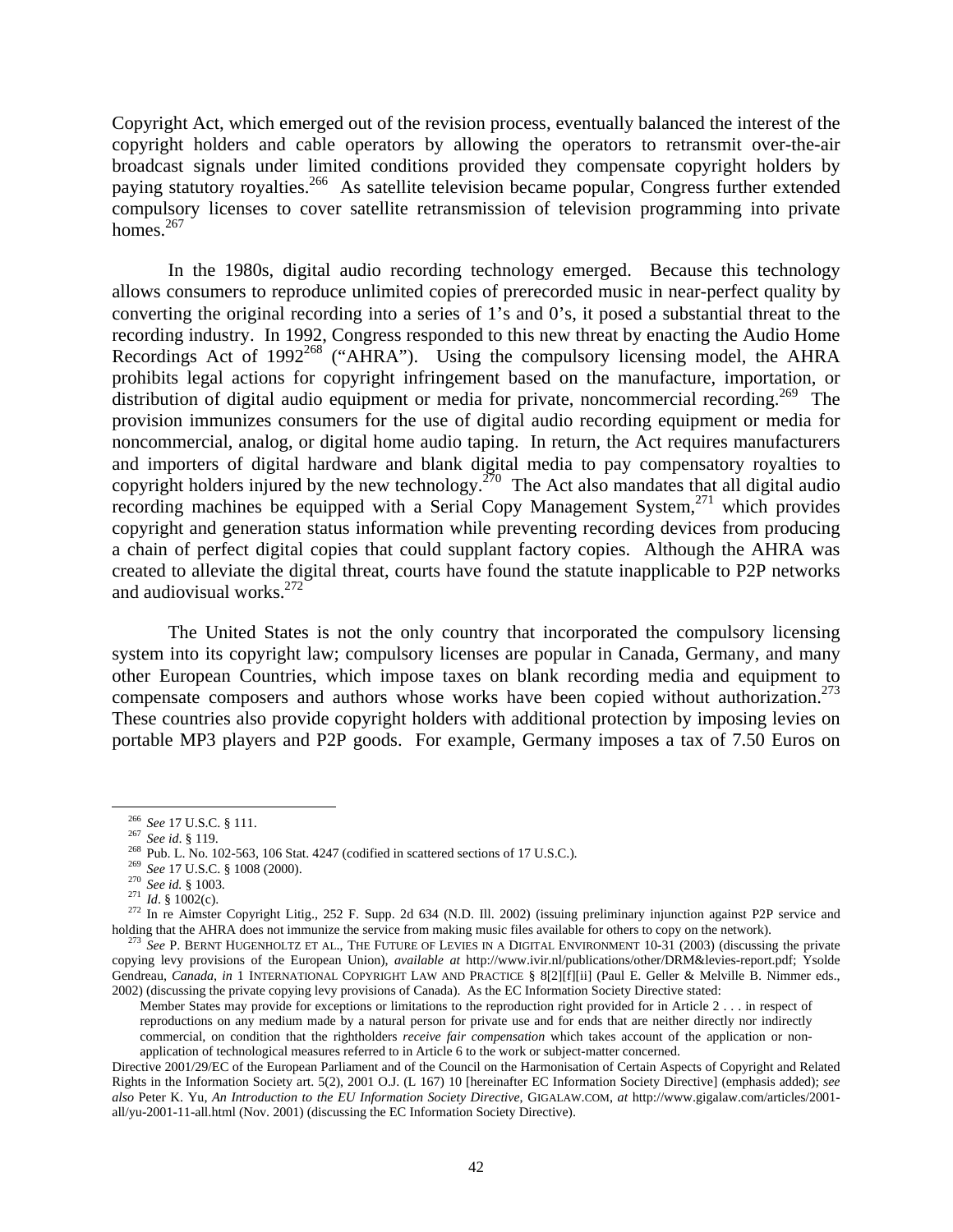PC-integrated CD burners,<sup>274</sup> while the Copyright Board of Canada imposes a levy of \$15 on portable MP3 players with up to 10GB of non-removable memory and \$25 on devices with more memory.<sup>275</sup>

In sum, compulsory licensing allows copyright holders to receive their well-deserved rewards while allowing the general public to have unrestricted access to copyrighted works for private, noncommercial use. The scheme also harmonizes U.S. copyright law with that of many foreign countries. As commentators have pointed out, the system even might "fund a broader spectrum of creators than under our current copyright system."<sup>276</sup>

Notwithstanding these benefits, the compulsory licensing model presents some challenges and concerns. First, it is not easy to determine how to divide the royalty pool. Commentators have suggested the use of such technologies as digital watermarking, digital sampling, metering software, and monitoring tools. However, our technology—at least at the current state—is far from reliable and accurate. Fans might be able to abuse the system by repeatedly downloading songs of their favorite musicians or bands or by inflating download counts using "ballot stuffing" programs<sup>277</sup> or mistaken identities.<sup>278</sup>

To make things more complicated, subsequent uses are sometimes more important than initial downloads, as many of the initial downloads are more correctly considered music sampling. A mechanical system that counts all downloads equally therefore might not reflect accurately the market value of many downloaded songs.<sup>279</sup> Until an effective digital monitoring system is developed,  $^{280}$  the results are likely to be skewed, and the system might not compensate artists, songwriters, and copyright holders properly and proportionately.

Second, the levies might not generate sufficient funds to compensate artists, songwriters, and copyright holders, especially when playback devices become cheaper and their memory capacity becomes larger.<sup>281</sup> Consider, for example, a 1TB (or 1000 GB) MP3 player, which

 <sup>274</sup> *See* FISHER, *supra* note 10; *see also* Lunney, *supra* note 10, at 854; Netanel, *Noncommercial Use Levy*, *supra* note 10, at 32 & n.109 (discussing the Germany's levy provisions); *see also* HUGENHOLTZ ET AL., *supra* note 273, at 25-27 (discussing the extension of private levies to digital media and equipment). *See generally* Reinhold Kreile, *Collection and Distribution of the Statutory Remuneration for Private Copying with Respect to Recorders and Blank Cassettes in Germany*, 23 INT'L REV. INDUS. PROP. &

COPYRIGHT L. 449 (1992).<br><sup>275</sup> See COPYRIGHT BOARD OF CANADA, *supra* note 99, at 56.<br><sup>276</sup> Netanel, *Noncommercial Use Levy, supra* note 10, at 34.<br><sup>277</sup> But see Netanel, *Noncommercial Use Levy, supra* note 10, at 55-57

undermine the integrity of his proposal).<br><sup>278</sup> *But see* ECKERSLEY, *supra* note 10, at 13-14 (discussing precautionary measures against "identity rental").<br><sup>279</sup> Professor Netanel designed his proposal so that it could Subsequent uses, which might entail viewing or listening to a work or copying it onto an MP3 player or other portable device, should be given greater weight than initial downloads. Metering such uses would more accurately reflect each work's value to users than merely counting the number of downloads or even the number of hard copy purchases. Certain types of works tend to be subject to more repeated viewing, reading, or listening than others, and such ongoing use is an important component of a work's value. In addition, it appears that users often download works from P2P networks merely to determine whether they like the work, not because the user knows that she values the work in advance of downloading.<br>Netanel, *Noncommercial Use Levy*, *supra* note 10, at 53 (footnotes omitted).

<sup>&</sup>lt;sup>280</sup> Nevertheless, if the digital monitoring system is too sophisticated and does not include enough privacy safeguards, it might intrude upon the privacy of individual users. *See FISHER, supra* note 10 (discussing the privacy implications of his proposal); ECKERSLEY, *supra* note 10, at 54-55 (same); Netanel, *Noncommercial Use Levy*, *supra* note 10, at 5

<sup>&</sup>lt;sup>281</sup> See Lunney, supra note 10, at 855 (noting that private copying levies received by the Society for Musical Performing Rights and Mechanical Reproduction Rights (GEMA), one of Germany's collective rights organizations, "amounted to roughly 2.6% of its total revenues both in 1998 and 1999" even though Germany has one of the most extensive private levy systems). *But see* Ku, *supra* note 10, at 313 (contending that "[a] 2 percent levy on these sales would yield approximately \$1.3 billion for distribution to artists per year . . . [which] represents the projected revenues for the entire digital downloading market under copyright in 2002, or roughly \$48,000 per new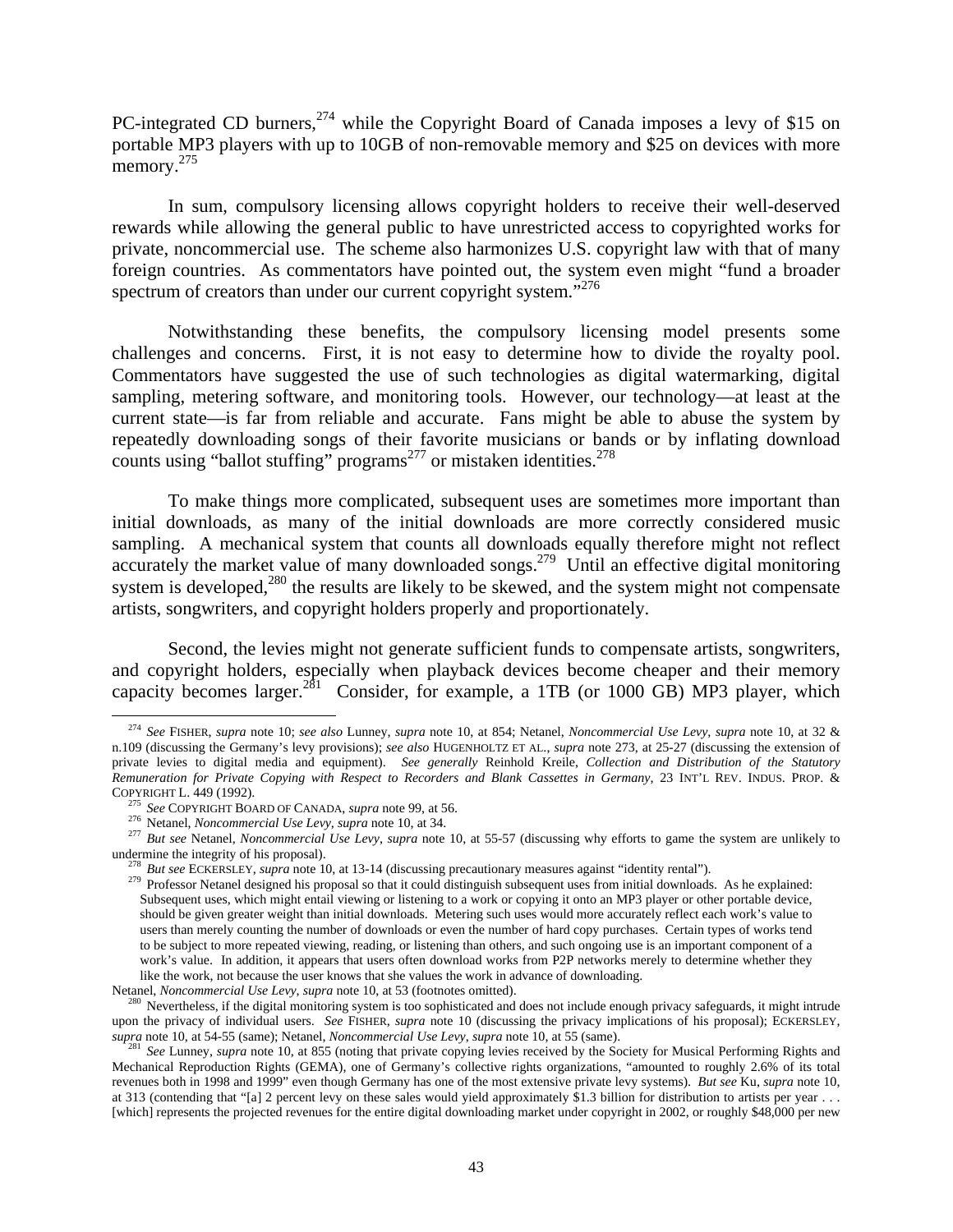enables most consumers to store their entire CD collections. How much levy can the law impose on the manufacturer of this device? If the levy is higher than what consumers can afford, say \$10,000, very few people will buy the device, and the development of this technology will be stifled. However, if the levy is set at an affordable price, say \$500, the levy is unlikely to sufficiently compensate artists, songwriters, and copyright holders. At most, they will collectively receive \$500, assuming manufacturers will give away devices free-of-charge (which is very unlikely to happen unless the manufacturers are also copyright holders).

Third, a levy system might require low-volume users, such as those who rarely use P2P networks, to subsidize both copyright holders and high-volume users.<sup>282</sup> As Professor Jane Ginsburg put it, "From the user's point of view, 'all you can eat' is not necessarily the best formula, at least not for those whose diet of copyrighted works is modest."<sup>283</sup> By increasing monthly subscription fees, the levies also will make Internet service less affordable, thus threatening to slow down broadband deployment while widening the digital divide.<sup>284</sup>

Fourth, the levies might force consumers to switch to other products that do not bear the levy,<sup>285</sup> thus stifling innovation.<sup>286</sup> They also might facilitate the creation of gray markets in countries that do not impose similar levies,  $287$  as well as parallel imports when these cheaper gray

Netanel, *Noncommercial Use Levy*, *supra* note 10, at 70; *see also* ECKERSLEY, *supra* note 10, at 15 (noting that "it is easy to overestimate the problematic nature of . . . cross-subsidies, since incentives to produce digital writing and music will (almost always) lead to the same works being available in physical form").

<sup>283</sup> Ginsburg, *Copyright and Control, supra* note 156, at 1644.<br><sup>284</sup> The digital divide is the proverbial gap between those who have access to information technology and digital content and those who do not. For discussions of the digital divide, see generally THE DIGITAL DIVIDE: FACING A CRISIS OR CREATING A MYTH? (Benjamin M. Compaine ed., 2001); RANETA LAWSON MACK, THE DIGITAL DIVIDE: STANDING AT THE INTERSECTION OF RACE & TECHNOLOGY (2001); PIPPA NORRIS, DIGITAL DIVIDE: CIVIC ENGAGEMENT, INFORMATION POVERTY, AND THE INTERNET WORLDWIDE (2001); MARK WARSCHAUER, TECHNOLOGY AND SOCIAL INCLUSION: RETHINKING THE DIGITAL DIVIDE (2003); Peter K. Yu, *Bridging the Digital Divide: Equality in the Information Age*, 20 CARDOZO ARTS & ENT. L.J. 1 (2002); Peter K. Yu, *Digital* 

<sup>287</sup> See Declan McCullagh, *Cyberpiracy North of the Border*, CNET NEWS.COM, *at* http://news.com.com/2008-1028-5097180.html (Oct. 27, 2003) (interviewing Professor Michael Geist about the gray market issue); *see also* Arthur J. Cockfield, *Designing Tax Policy for the Digital Biosphere: How the Internet Is Changing Tax Laws*, 34 CONN. L. REV. 333, 342 (noting that "information goods that attract taxation may shift to the lowest tax jurisdiction because it is almost costless to do so"). For discussion of gray-market goods, see generally Margreth Barrett, *The United States' Doctrine of Exhaustion: Parallel Imports of Patented Goods*, 27 N. KY. L. REV. 911

release"); Netanel, *Noncommercial Use Levy*, *supra* note 10, at 60-67 (explaining why private copying levies would generate sufficient funds to satisfy copyright holders without imposing price increases that consumers deem unacceptable).<br><sup>282</sup> But see Netanel, Noncommercial Use Levy, supra note 10, at 67-74 (challenging the cross-subsidization argument an

measures to reduce cross-subsidization). As Professor Netanel pointed out:

The low-volume user subsidy problem is somewhat overstated, however. For one, many low-volume users will happily pay a surcharge for the possibility of unlimited file sharing even if they don't actually engage in much file sharing. After all, consumers regularly buy computers with far more memory and processing capacity than they actually use. . . . Further, imposing the levy will encourage some low-volume users to become high-volume users. If paying an extra \$35 for a personal computer enables me legally to use it to trade music and video files, I will be more likely to use the computer for that purpose and I might find that I enjoy doing so.

<sup>&</sup>lt;sup>285</sup> *See* Netanel, *Noncommercial Use Levy*, *supra* note 10, at 68.<br><sup>286</sup> As Professor Lunney explained in economic terms:

<sup>[</sup>A] levy discourages the creation and dissemination of new distribution technologies. With the introduction of innovative copying technology, a manufacturer is likely to enjoy some market power with the new technology, whether as a result of a patent or simple lead-time advantage. This market power offers the manufacturer the opportunity to earn rents on the new technology that serve in turn as the incentive for developing and producing the new technology. If a levy is imposed on such technology, the levy will increase the price of the technology to consumers, creating an artificial price increase and its resulting inefficiencies, as it would for existing technologies. The levy will also reduce the rents available to the manufacturer for introducing the new technology. With a levy, part of the rents otherwise available to the manufacturer will be collected through the levy and turned over to copyright owners. Reducing the rents available reduces, in turn, the manufacturer's incentive to innovate. Reduced incentives, together with an increased price to consumers for the new technology, are likely to slow the creation and introduction of new copying and distribution technologies.<br>Lunney, *supra* note 10, at 856-57.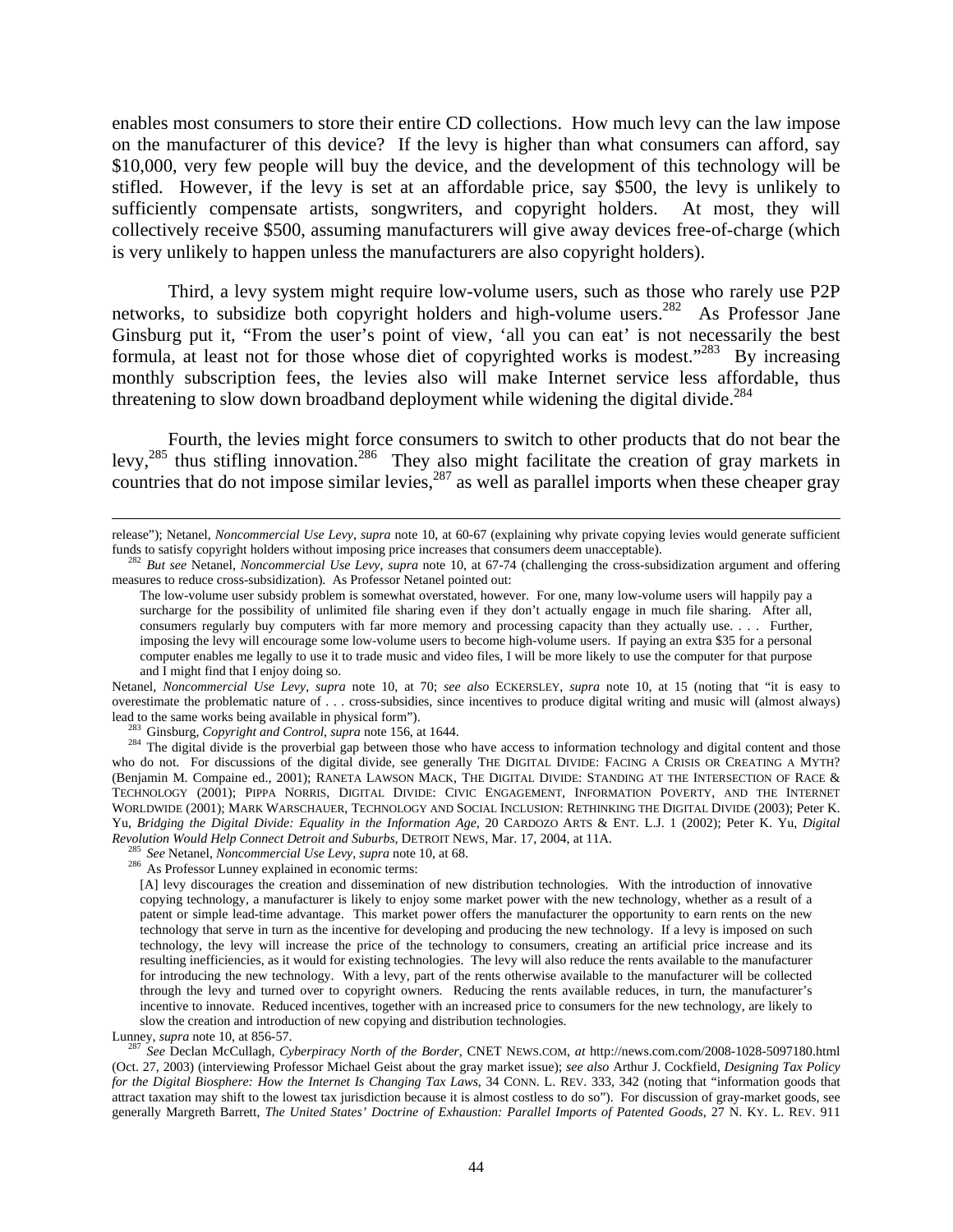market goods were imported into the country. Thus, the levy system might hurt U.S. retailers while providing no benefits to artists, songwriters, and copyright holders.<sup>288</sup>

Finally, as many copyright holders and commentators have noted (and feared), the compulsory licensing model would create a licensing culture that assumes everything should be licensed.<sup>289</sup> Even worse for the rightsholders, by expressly authorizing private copying, a levy system might "move private copying from the margins into the mainstream, converting private copying from a minor annoyance into a major threat to copyright revenues."<sup>290</sup> Such a system also "would . . . limit the ability of copyright owners to price discriminate and otherwise price their works as they see fit."<sup>291</sup>

Under existing copyright law, copyright holders have the exclusive right to decide whether, when, how, and to whom they want to license their creative works.<sup>292</sup> Except for a few minor statutory exceptions, there is no requirement that copyright holders release their works against their wishes. If a copyright holder believes that it would make less profit by releasing a DVD version of her work along with a VHS version, she can always choose to release only one of the two formats.

However, with the levy system, the copyright holders will have no choice but to release the product in exchange for a statutorily set compulsory licensing fee. From the industry's perspective, such a system would set a bad precedent in the P2P context, as it would require copyright holders to conform their business plans to behavior that they believe is illegal and illegitimate. Indeed, the United States Court of Appeals for the Ninth Circuit was concerned about this type of precedent when it refused to impose a compulsory royalty payment scheme in lieu of an injunction in *A&M Records, Inc. v. Napster, Inc.*<sup>293</sup> As the court noted:

 <sup>(2000);</sup> Carl Baudenbacher, *Trademark Law and Parallel Imports in a Globalized World—Recent Developments in Europe with Special Regard to the Legal Situation in the United States*, 22 FORDHAM INT'L L.J. 645 (1999); Shubha Ghosh, *An Economic Analysis of the Common Control Exception to Gray Market Exclusion*, 15 U. PA. J. INT'L BUS. L. 373 (1994); Seth Lipner, *Trademarked Goods and Their Gray Market Equivalents: Should Product Differences Result in the Barring of Unauthorized Goods from the U.S. Markets?*, 18

<sup>&</sup>lt;sup>288</sup> Nevertheless, unless the levy imposed on the P2P goods and services is prohibitively high, it is unlikely that many consumers will travel abroad primarily to avoid the levy. Moreover, most consumers will be concerned about the inconvenience and complication created by foreign Internet service providers, even though it is technically possible to subscribe to these services.<br><sup>289</sup> See Evan P. Schultz, Jane Says, IP L. & BUS., June 2003, at 24 (interview with Prof. Jane Ginsburg

<sup>(</sup>expressing her concern that "a generalization of the levy technique could lead to an even greater feeling on consumers' parts that they're entitled to copy and "share" anything they want"). Professor Loren, however, noted that the sense of entitlement can go in the other direction:

It may not be an exaggeration to say that the compulsory license is the root of the problem in the music industry. Because of the mechanical license and its statutorily provided royalty rate, there exists a sense of entitlement across the music publishing industry: musical work copyright owners are entitled to eight cents per "mechanical" copy of their work, regardless of the form that copy takes, the manner of the distribution, or the price charged for the distribution. After all, musical work copyright owners are not permitted to refuse to license these derivative works, so they darn well should be paid for any and all copies that are distributed.<br>Loren, *supra* note 10, at 710.

<sup>&</sup>lt;sup>290</sup> Lunney, *supra* note 10, at 857.<br><sup>291</sup> *Id.* at 857-58. As Professor Lunney explained:

With a levy-based approach, responsibility for setting prices would no longer reside with copyright owners alone, subject only to the market; the government and equipment manufacturers would also play a central role. Whether set by statute or by negotiation with the manufacturers, copyright owners worry that the resulting levies will prove inadequate to compensate them for lost sales should private copying become widespread.

*Id.* <sup>292</sup> *See* 17 U.S.C. § 106 (2000).

<sup>&</sup>lt;sup>293</sup> 239 F.3d 1004 (9th Cir. 2001).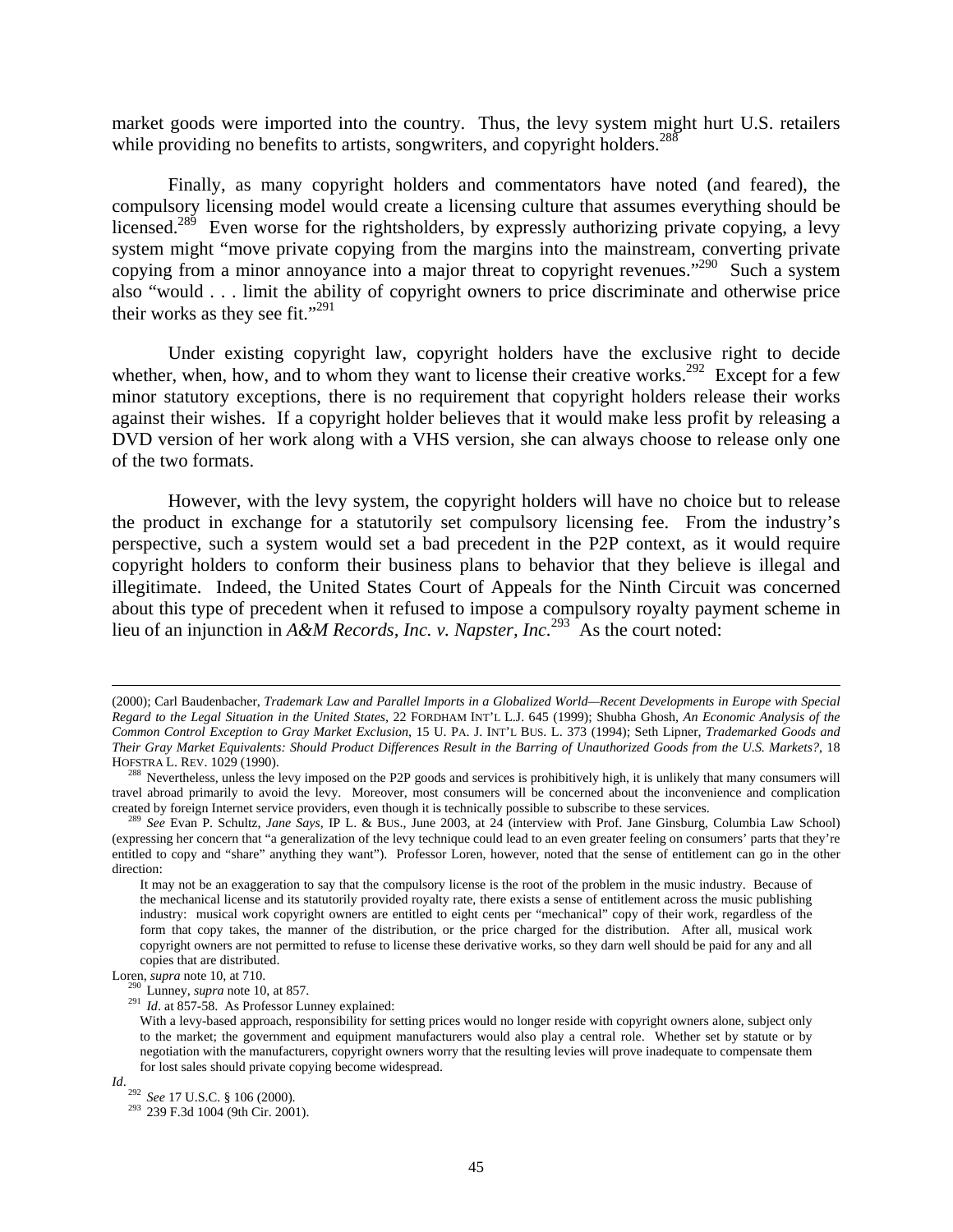Imposing a compulsory royalty payment schedule would give Napster an "easy out" of this case. If such royalties were imposed, Napster would avoid penalties for any future violation of an injunction, statutory copyright damages and any possible criminal penalties for continuing infringement. The royalty structure would also grant Napster the luxury of either choosing to continue and pay royalties or shut down. On the other hand, *the wronged parties*  would be forced to do business with a company that profits from the wrongful use of *intellectual properties*. Plaintiffs would lose the power to control their intellectual property: they could not make a business decision not to license their property to Napster, and, in the event they planned to do business with Napster, compulsory royalties would take away the copyright holders' ability to negotiate the terms of any contractual arrangement.<sup>294</sup>

# C. *Voluntary Collective Licensing*

In February 2004, the Electronic Frontier Foundation ("EFF") released a white paper, recommending that the recording industry adopt a voluntary collective licensing model similar to the one used by radio stations today.<sup>295</sup> The document outlined the proposal as follows:

[T]he music industry forms a collecting society, which then offers file-sharing music fans the opportunity to "get legit" in exchange for a reasonable regular payment, say \$5 per month. So long as they pay, the fans are free to keep doing what they are going to do anyway—share the music they love using whatever software they like on whatever computer platform they prefer—without fear of lawsuits. The money collected gets divided among rights-holders based on the popularity of their music.

 In exchange, file-sharing music fans will be free to download whatever they like, using whatever software works best for them. The more people share, the more money goes to rights-holders. The more competition in applications, the more rapid the innovation and improvement. The more freedom to fans to publish what they care about, the deeper the catalog.296

Before the EFF released its White Paper, Professor Daniel Gervais submitted a similar proposal to the Department of Canadian Heritage of the Canadian government.<sup>297</sup> Based on copyright models from Nordic countries, this proposal calls for an extended collective licensing system in which rightsholders opt out of a P2P licensing system while remaining inside on default.298 As Professor Gervais explained:

[T]he extended collective licence system . . . offers many benefits. Users gain peace of mind, as they sign a contract giving them unrestricted access to a CMO's repertoire apart from specified exclusions. In other words, they will not have to face a lawsuit from a rights holder who turns up after the contract is signed and was neither represented nor expressly excluded from the system. Rights holders have the advantage of better protection of their rights, and by presenting a united front they increase their clout in negotiations with users. Finally, nonrepresented rights holders also have their rights protected and can benefit from the

<sup>&</sup>lt;sup>294</sup> *Id.* at 1028-29 (emphasis added).<br><sup>295</sup> EFF WHITE PAPER, *supra* note 10, at 10.<br><sup>296</sup> *Id.* 297 DANIEL GERVAIS, APPLICATION OF AN EXTENDED COLLECTIVE LICENSING REGIME IN CANADA: PRINCIPLES AND ISSUES<br>RELATED TO IMP RELATED TO IMPLEMENTATION (2003), *available at* http://www.canadianheritage.gc.ca/progs/ac-ca/progs/pdacpb/pubs/regime/regime\_e.pdf. 298 *Id*. at 5.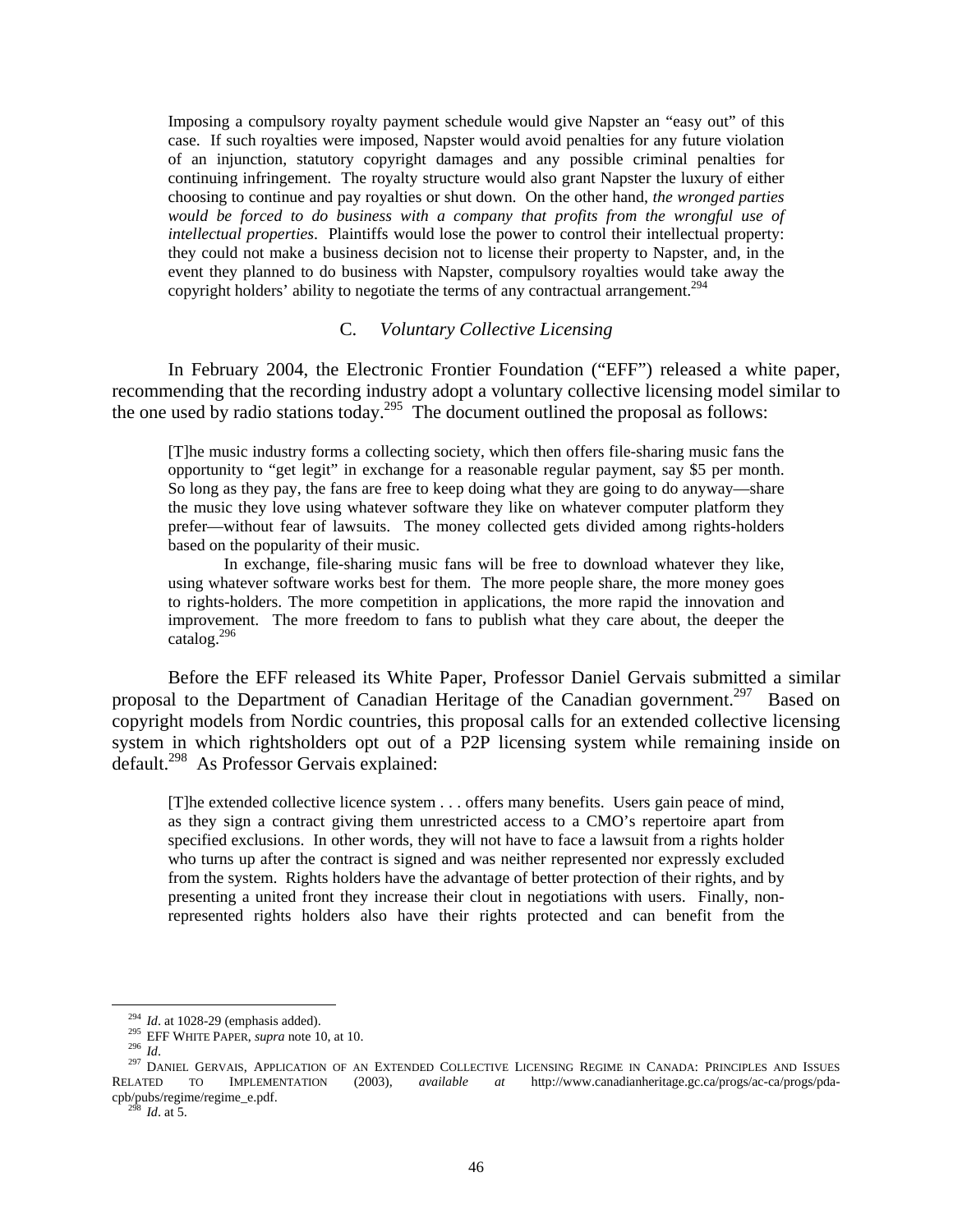remuneration they deserve, since their works are being used for the benefit of the general public.299

Both the EFF's and Professor Gervais's proposals are strongly supported by existing systems used by collective rights organizations, like ASCAP, BMI, and SESAC, and copyright clearinghouses.300 By paying a flat fee, anybody can make a public performance of songs in the repertories of these organizations, which will collect the licensed fees and distribute the proceeds to their members. Although the Copyright Act does not stipulate the fees an organization can charge, ASCAP and BMI are subject to court-administered antitrust consent decrees that allow users to petition a judge for a binding determination of "reasonable fees" should the licensee and the organization disagree on the amount of the licensed fees.<sup>301</sup>

This model is attractive for two reasons. Fist, it allows consumers to determine whether they want to participate in the system. Given the industry's aggressive approach, most consumers are likely to participate in the system regardless of the volume and frequency of their file-sharing activities. After all, \$5 per month is nothing when compared to the severe penalty imposed as a result of the industry's lawsuits and the increasingly high transaction costs due to spoofing and other technological protection measures.

Second, the model allows copyright holders to determine whether they want to participate in the regime. By doing so, it would allow copyright holders to decide whether, when, how, and to whom they want to license their creative works while reducing the chance of creating a copyright culture that assumes everything should be licensed. After all, acceptable norms and customary practice ultimately might define the scope of fair use. $302$ 

Nevertheless, the proposal eventually might become more expensive than what their proponents anticipated. Consider, for example, the Electronic Frontier Foundation's proposal. As P2P file sharing spread to other industries, these industries are likely to request for the establishment of a similar system to compensate for the damages online file trading inflicted upon them. As Professor Jane Ginsburg noted when she discussed the Bertlesmann-Napster proposal of a \$4.95 monthly surcharge:

Pricing the surcharge may be problematic . . . . For example, a proposed component of the Napster-Bertelsmann settlement would give Napster subscribers a license to copy anything from the Bertelsmann catalogue for \$4.95 a month. But will it still be only \$4.95 if other record producers join in? And what about other kinds of works potentially subject to file sharing, such as text, photographic images, and audiovisual works? What sum will seem reasonable to the consumer, yet generate enough return to make a blanket license fee appeal to an increasingly broad class of copyright owners? $3^{303}$ 

<sup>&</sup>lt;sup>299</sup> Id. at 44.<br><sup>300</sup> See Loren, *supra* note 10, at 683-86 (discussing collective rights organizations).<br><sup>301</sup> See Netanel, *Noncommercial Use Levy, supra* note 10, at 31; *see also* Michael A. Einhorn, *Intellectual Pr Music Performing Rights in Broadcasting*, 24 COLUM.-VLA J.L. & ARTS 349 (2001) (discussing ASCAP and BMI's antitrust consent decrees). 302 *See generally* Lloyd L. Weinreb, *Fair's Fair: A Comment on the Fair Use Doctrine*, 103 HARV. L. REV. 1137, 1159-60 (1990)

<sup>(</sup>stating that a use should be found to be fair if it is "within . . . accepted norms and customary practice"). *See also* Harper & Row Publishers, Inc. v. Nation Enters., 471 U.S. 539, 550 (1985) (suggesting that "the fair use doctrine was predicated on the author's implied consent to 'reasonable and customary' use when he released his work for public con

<sup>&</sup>lt;sup>303</sup> Ginsburg, *Copyright and Control, supra* note 156, at 1642-43.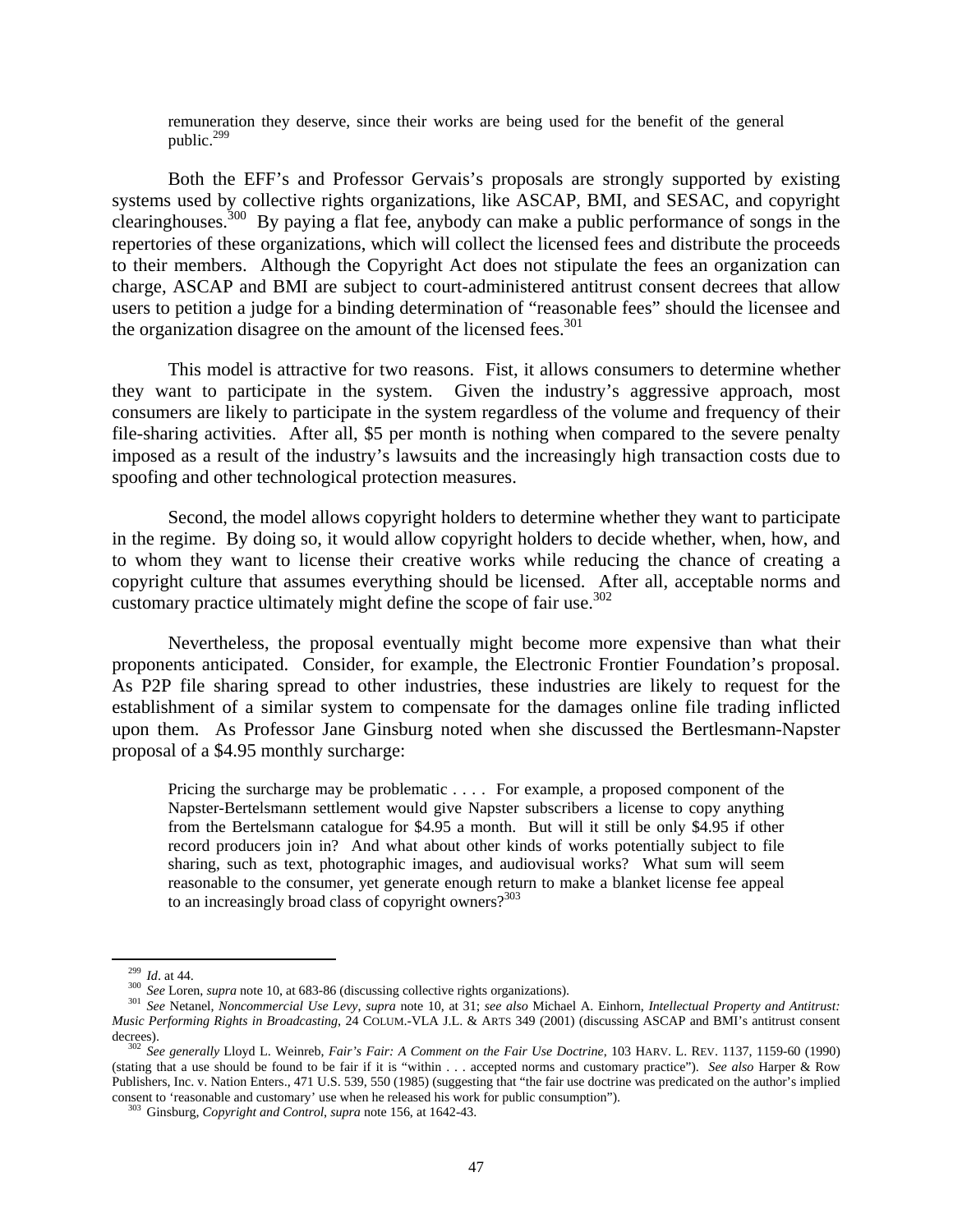Moreover, voluntary collective licenses might suffer from the many weaknesses associated with compulsory licenses,<sup>304</sup> including the difficulty in dividing the royalty pool; the lack of sufficient funds to compensate artists, songwriters, and copyright holders; the requirement that low-volume users subsidize copyright holders and high-volume users; and the creation of a culture that assumes everything should be licensed.

Being voluntary by nature, such a system also will encourage free riding behavior. There is no guarantee that most end-users will opt-in to this system. Instead, many of them may choose to stay outside, "borrowing" songs from their friends and strangers they meet on the Internet. Eventually, the system will break down. Thus, it remains contestable whether voluntary collective licenses will provide effective compensation to artists and songwriters injured by widespread unauthorized copying on the Internet.

### D. *Voluntary Contribution*

Many commentators and industry executives believe "most consumers . . . will infringe copyrights at every opportunity unless they are dissuaded from doing so by the fear of punishment."305 As economic theory has shown, consumers have a narrow view of self-interest and tend to maximize utility by free riding on others' efforts.<sup>306</sup> Because free riding ultimately will drive down prices and result in underproduction of copyrighted works, copyright is needed to generate incentives for authors to create and disseminate works of social value.

This conclusion, however, does not take into account the transaction costs incurred in file-sharing activities. Anybody who has tried to download music from pirated Web sites knows how time-consuming and frustrating it can be to locate what one wants.<sup>307</sup> Just think about the typos you have to make to find music you like, the "Host not responding" messages, or the slow connection speeds between the host and your computer! One might even get a different song because the uploader has used a disguised title, for whatever reason. To a teenager, it is not cool to get Back Street Boys when she wants to listen to 'N Sync, or Britney Spears when she wants to listen to Christina Aguilera. It would be even more disappointing to find Bach and Mozart when he wants to impress his friends with Pink and Outkast in a dance party (although some of his friends eventually may like Bach and Mozart).

<sup>&</sup>lt;sup>304</sup> See discussion *supra* Part III.B.<br><sup>305</sup> Ann Bartow, *Electrifying Copyright Norms and Making Cyberspace More Like a Book*, 48 VILL. L. REV. 13, 18, 62 (2003).<br><sup>306</sup> See generally Earl R. Brubaker, *Free Ride, Free* 

The [noncommercial] service is terrible and the experience can be extraordinarily frustrating. Search engines can assist in finding songs by title, performer, and so on, but you have to know how to look: Can't find what you're looking for when you type in "Neil Young"? Try "Niel Young." In any collection, quality control is a problem; when the data are entered by thousands of individual amateurs, the problem is worse.

When the links are found, the next question is, How long are you willing to keep trying, when receiving responses such as "Host not responding," "Could not login to FTP server; too many users—please try again later," and "Unable to find the directory or file; check the name and try again"? The computers containing the files are often personal machines that are both unreliable and overloaded.

Even once connected, the speedy download times cited earlier are ideals that assume that both the computer on the other end and its connection to the Internet are up to the task. The real-world experience is often not so good: Creating a Web site with a few music files is easy; providing good service on a site with hundreds or thousands of songs is not: The hardware and software requirements are considerably more complex.

DIGITAL DILEMMA, *supra* note 10, at 80-81.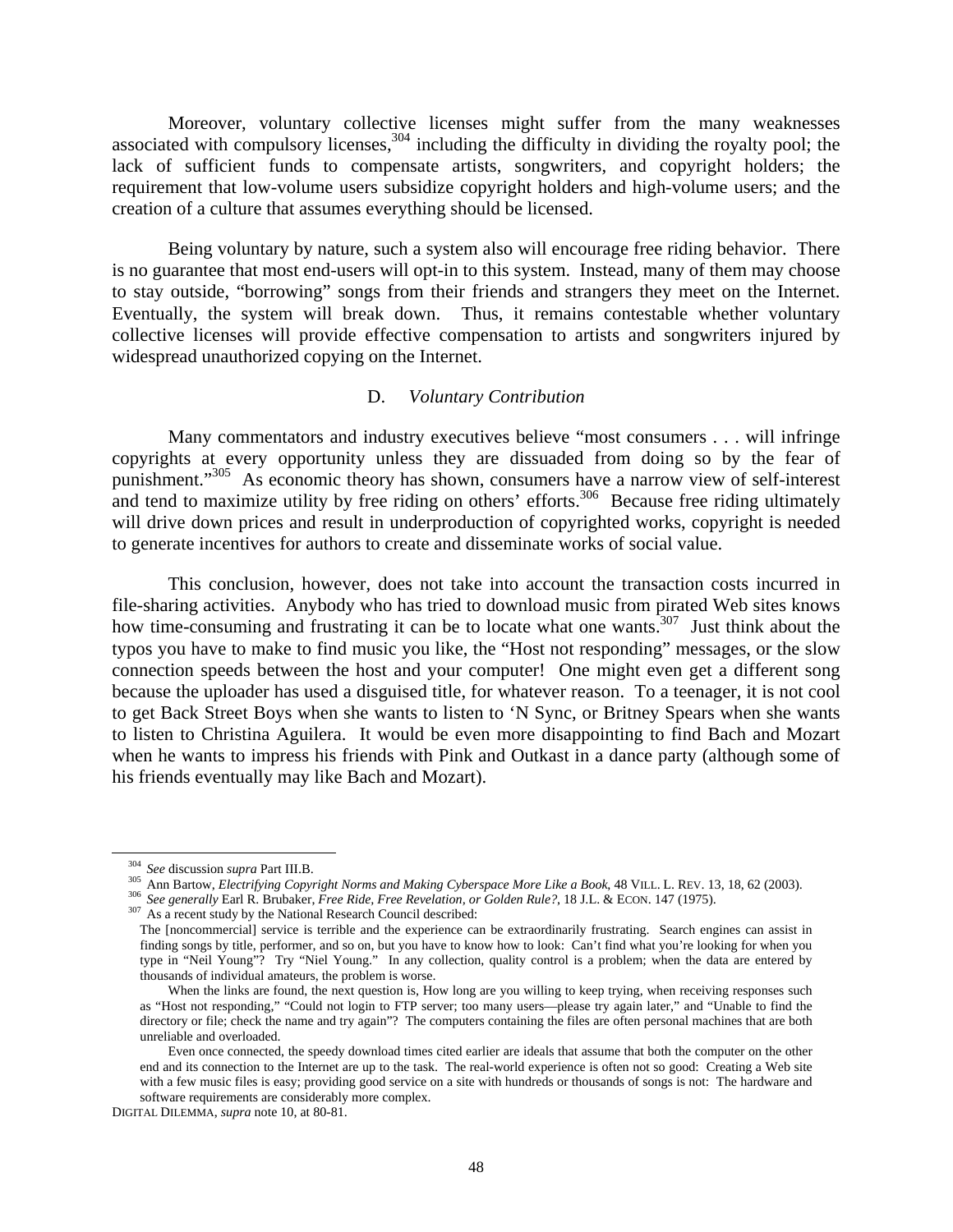Moreover, people do give and share. They cooperate, make self-sacrifice, and provide charitable donations.<sup>308</sup> They also pay for products that are available free-of-charge, such as drinking water and copyrighted materials.<sup>309</sup> Over the years, economists and sociologists have identified many factors that lead individuals to contribute voluntarily to a public good. Examples include altruism, the "warm glow" effect, $310$  long-term self-interest, reputation, and informal cooperation.<sup>311</sup> From time to time, we also notice that "people contribute to public television and radio, nonprofit theater groups, [public] museums, and a wide variety of other cultural activities that could probably not survive without their voluntary support, even though in those cases  $\dots$  they cannot exclude those who never pay a cent."<sup>312</sup>

Indeed, the Internet started when users networked their computers, offering information free-of-charge to other users with no firewalls, no technological protection measures, and no intellectual property protection.<sup>313</sup> Arguably, P2P technologies also started under the same principle.314 As Gnutella's developer, the late Gene Kan, wrote:

The basic premise underlying all peer-to-peer technologies is that individuals have something valuable to share. The gems may be computing power, network capacity, or information tucked away in files, databases, or other information repositories, but they are gems all the same. Successful peer-to-peer applications unlock those gems and share them with others in a way that makes sense in relation to the particular applications.<sup>315</sup>

<sup>&</sup>lt;sup>308</sup> *See* Lunney, *supra* note 10, at 859-60.<br><sup>309</sup> The free versions of many of these products are not complete substitutes. For example, tap water is not a complete substitute for bottled water. Nevertheless, we should not ignore the free availability of many of these products in different form or under different packaging. Consider books for example. *The Digital Dilemma*, the National Research Council's recent study on digital copyright, is available free-of-charge at http://www.nap.edu/html/digital\_dilemma/. Yet, it is available for purchase in both physical and pdf formats. Most recently, Professor Lawrence Lessig released his new book, *Free Culture*, under a creative commons license on its website, http://www.free-culture.cc. Yet, many people, including the Author and many of his colleagues, still purchased the book.<br><sup>310</sup> "Warm-glow preferences mean that the act of contributing, independent of how much it increases

subject's utility by a fixed amount." Thomas R. Palfrey & Jeffrey E. Prisbrey, *Anomalous Behavior in Public Goods Experiments: How*  Much and Why?, 87 AM. ECON. REV. 829, 830 (1997), quoted in Lunney, supra note 10, at 861 n.162.<br><sup>311</sup> See Lunney, supra note 10, at 861.<br><sup>312</sup> Zimmerman, supra note 10, at 1150.<br><sup>313</sup> As Professor Litman explained:

The most powerful engine driving this information space turns out not to be money—at least if we're focusing on generating and disseminating the content rather than constructing the pipes that it moves through. What seems to be driving the explosive growth in this information space is that people like to look things up, and they want to share. This information economy is largely a gift economy. The overwhelming majority of the information I'm talking about is initially posted by volunteers. Many of them are amateurs, motivated by enthusiasm for their topics, a desire to share, and, perhaps, an interest in attention and the benefits it may bring. When one is a volunteer, the time and effort one is willing to put into contributing to the information space can seem limitless. Volunteers move on, of course: they get bored, or broke, or caught up in other things, but there seems to be an inexhaustible supply of new volunteers to take their places, and, luckily, the new volunteers are able to build on earlier volunteers' foundations. I potentially know all of the information the other participants know. Their knowledge can be my knowledge with a few clicks of a mouse. In return, I make my knowledge available to anyone who happens by. Each of us can draw on the information stores of the others.

Litman, *Sharing and Stealing*, *supra* note 10 (footnote omitted); *id.* (noting that "[t]he information space that has grown up on the world

wide web is largely the result of anarchic volunteerism").<br><sup>314</sup> "One of Fanning's avowed aims was to circumvent the established channels of commercial CD distribution, offering garage bands<br>and other new acts a ready, wi

<sup>&</sup>lt;sup>15</sup> Kan, *supra* note 117, at 122. One commentator described how Napster coordinates externalities in a way that encourages altruism: As long as Napster users are able to find the songs they want, they will continue to participate in the system, even if the people who download songs from them are not the same people they download songs from. And as long as even a small portion of the users accept this bargain, the system will grow, bringing in more users, who bring in more songs.

Clay Shirky, *Listening to Napster, in* PEER-TO-PEER, *supra* note 117, at 21, 33.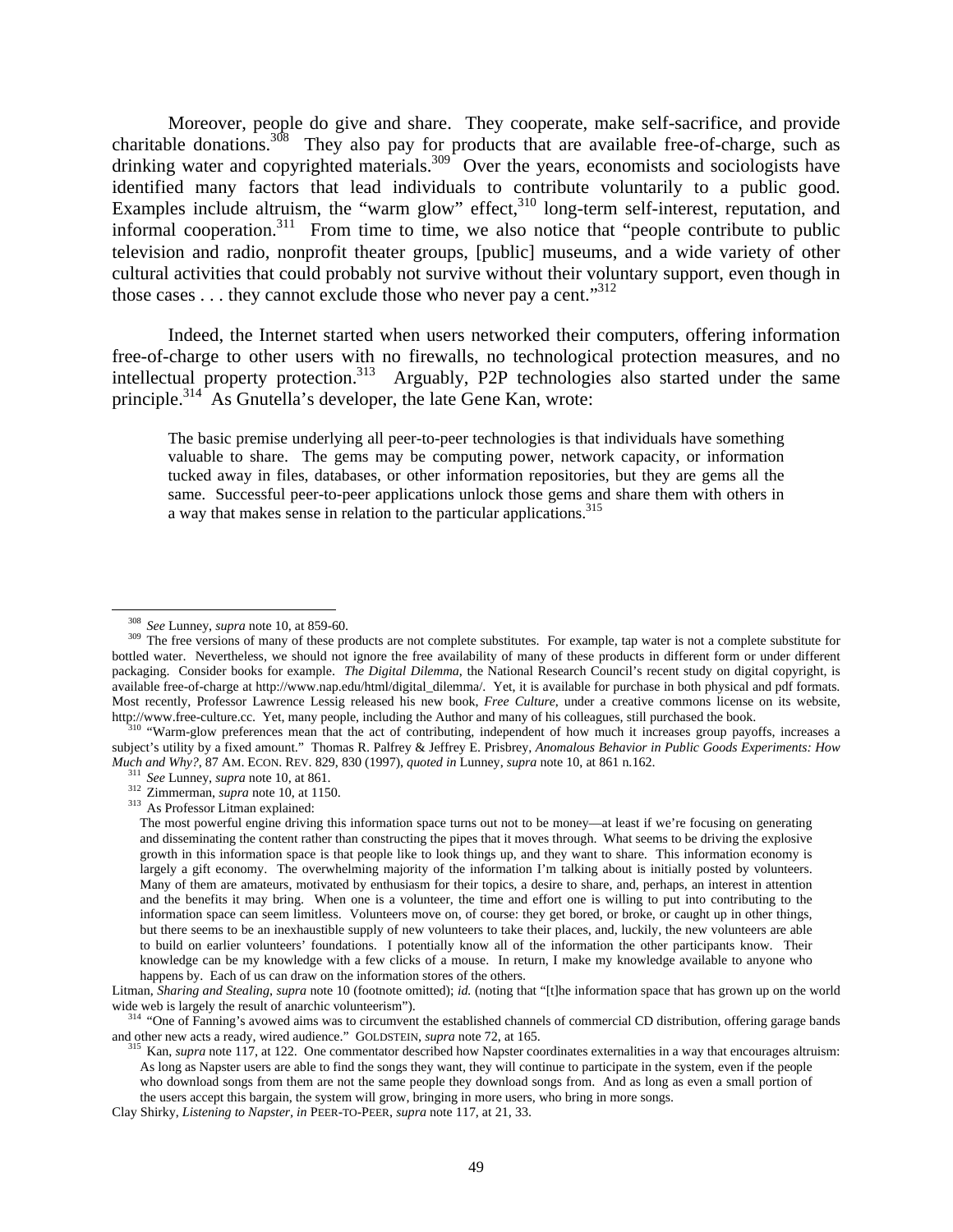Commentators have discussed three possible models of voluntary contribution. The first is the "ransom model."316 Science fiction author Stephen King experimented with this model by offering on the Internet his novella, *Riding the Bullet*, 317 and installments of a full-length novel, *The Plant*. 318 Instead of demanding money up front, he requested readers who downloaded his work pay him \$1 (and subsequently \$2) per installment and announced that he would not finish the work unless he received payments for at least three-quarters of the downloads.

When King released *Riding the Bullet*, more than 400,000 copies were downloaded in the first twenty-four hours.<sup>319</sup> Unfortunately, the book's copy-protection mechanism was soon cracked, and pirated copies appeared on the Internet. Free riders became abundant, and his novella and novel soon were uploaded on to the Internet for others to download free-of-charge. Even those who were willing to continue to pay him became concerned that he might not complete the work despite their contributions. In the end, King's fans were caught up in a threshold public goods game,<sup>320</sup> in which many people found deflection in their self-interest. By the time the fourth installment was released, less than half of the readers had paid for it.<sup>321</sup> King eventually announced to "temporarily suspend" the project and offered the sixth installment for free. He has yet to finish *The Plant*, and the ransom experiment was folded within less than a year.

Since King experimented with the ransom model, commentators have explored modified versions of this model. For example, Professor Raymond Ku suggested that musicians might improvise the ransom model by putting out teasers and free samples while withholding the full album or their tour until they have received sufficient rewards.<sup>322</sup> The Street Performer Protocol, as endorsed by Professor Diane Zimmerman, provides a mechanism through which authors set a release price for their works and release the works once consumers contribute sufficient funds to meet the asking price.<sup>323</sup> Open Culture pushes the ransom model even further by requiring authors to release the works subject to permanent free-use licenses once the asking price is met.<sup>324</sup> Nevertheless, the failure of King's experiment casts skepticism on the model, suggesting that it is risky and might be difficult to implement. The model also would put artists in an

<sup>316</sup> *See* Ku, *supra* note 10, at 310. 317 Evan Hansen, *Simon & Schuster Offers Net-only Stephen King Novel*, CNET NEWS.COM, *at* http://news.com.com/2100-1017\_3- 237756.html (Mar. 8, 2000). 318 For discussion of Stephen King's experiment, see Ku, *supra* note 10, at 310; Litman, *Sharing and Stealing*, *supra* note 10;

Zimmerman, *supra* note 10. 319 Sandeep Junnarkar, *Horrors for Publishing Industry: King e-book Cracked*, CNET NEWS.COM, *at* http://news.com.com/2100-

<sup>1023-238694.</sup>html (Mar. 31, 2000).

<sup>&</sup>lt;sup>320</sup> As Professor Lunney described:

In a threshold public goods game, individuals in a group must decide whether to contribute voluntarily to the provision of a public good. If enough contributions are made, the public good is provided. If not, the public good is not provided and individuals lose any contributions they have made. All individuals are better off if the public good is provided, but individuals who do not contribute are better off than those who do contribute whether the public good is provided or not.

Lunney, *supra* note 10, at 862.<br><sup>321</sup> *See* Gwendolyn Mariano, *Stephen King Puts "The Plant" on Ice*, CNET NEWS.COM, *at* http://news.com.com/2100-1023-<br>249133.html (Nov. 28, 2000).

<sup>&</sup>lt;sup>322</sup> Ku, *supra* note 10, at 310.<br><sup>323</sup> John Kelsey & Bruce Schneier, *The Street Performer Protocol and Digital Copyrights*, FIRST MONDAY, June 7, 1999, *at*<br>http://www.firstmonday.dk/issues/issue4\_6/kelsey/index.html.

<sup>&</sup>lt;sup>24</sup> See Zimmerman, *supra* note 10, at 126. For details of how Open Culture operates, see generally OpenCulture, *Frequently Asked Questions*, *at* http://www.openculture.org/About/faq.html (last visited Apr. 6, 2004).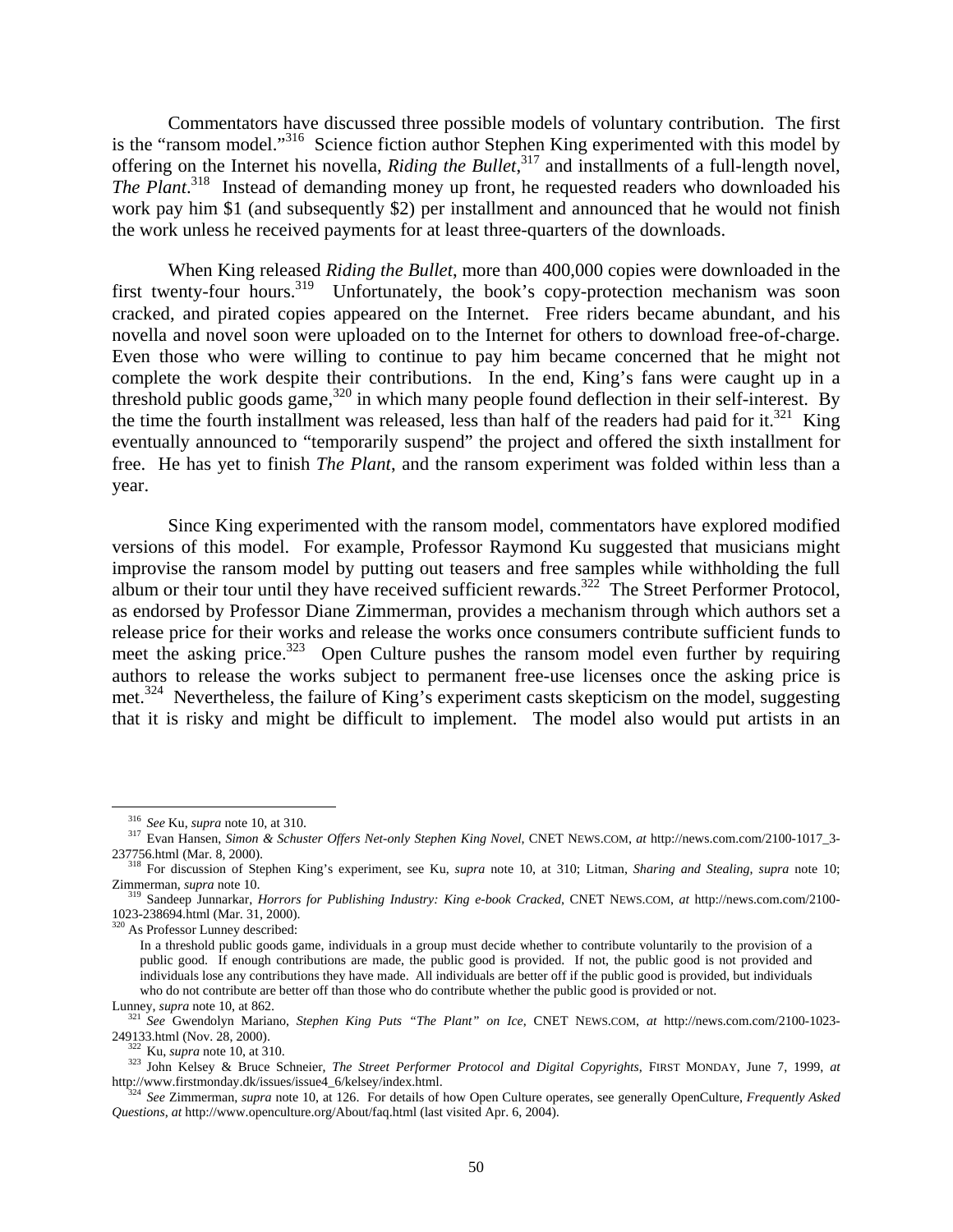awkward position where they have to decide between reneging on their promises and forfeiting to earn an income. $325$ 

Tipping, which is commonplace today, is the second model of voluntary contribution. For example, file-sharing services like Espra and Snarfizilla allow users to tip artists while downloading their songs.326 Contrary to what many believe and some commentators have argued in the P2P context, people do pay tips, and they tip handsomely when there is an established social norm for tipping. Estimates showed that consumers pay more than \$20 billion of tips to waiters and others every year.<sup>327</sup>

Today, file-sharers trade billions of songs on the Internet per month. If individual filesharers are willing to tip a penny per song—assuming our existing credit system would support such micropayments<sup>328</sup>—the model will yield hundreds of millions of dollars per year. This figure is considerable even compared to existing industry figures. Although the recording industry is presently worth tens of billions of dollars, the billion-dollar figure does not take into account the reduced costs the industry will save on CD manufacturing, shipping, storage, shelf space (and now enforcement and litigation) as a result of online distribution. As the user base and file-sharing network expands, the tipping model will become even more attractive.

Most recently, Magnatune provides a new, exciting business model by combining the tipping model with dynamic pricing (as exemplified by eBay and Priceline.com). Functioning like an on-demand radio station, the service allows users to listen to an album for free by streaming it over the Internet.<sup>329</sup> If the users want to burn the album on a CD, they have to buy it. Magnatune would display a "suggested price," but would allow users to pay as little as \$5, or as much as they want. Interestingly, Magnatune received an average of \$8.93, instead of \$5, per  $CD.<sup>330</sup>$ 

The Magnatune model might provide a solution that could salvage Stephen King's ransom model. The problem with King's experiment was that he expected every reader to pay him the same amount. By doing so, he ignored the reality that customers placed different values on his work. For example, some customers might be willing to pay \$10 per chapter, while others are willing to pay only \$1. (Obviously, some might prefer not to pay any money even if they are very interested in King's works.) Thus, if King uses the Magnatune model, he might be able to acquire three-quarters of the total expected revenues even though less than three-quarters of his readers pay their contributions.

<sup>&</sup>lt;sup>325</sup> As one commentator noted: "I think that whole motto of sort of nickel-and-diming people of this per chapter basis was a mistake. Every chapter was another test of whether people would pay the threshold that (King) determined. I thought it got in the way of the relationship between the writer and audience—it was too mercantile."  $Id$ . (quoting Forres

<sup>&</sup>lt;sup>326</sup> Ku, *supra* note 10, at 310 (discussing Espra and Snarfizilla); see also David Kushner, *Tipping for Tunes*, ROLLINGSTONE.COM, at http://www.rollingstone.com/news/newsarticle.asp?nid=13427 (Mar 7, 2001).

<sup>&</sup>lt;sup>27</sup> See Nadel, *supra* note 155, at 839 (citing Dan Seligman, *Why Do You Leave Tips?*, FORBES, Dec. 14, 1998 at 138 (reporting the IRS's estimate that tips would amount to \$15-18 billion in 1996); Ofer H. Azar, The Social Norm of Tipping: A Review (2002)

<sup>&</sup>lt;sup>328</sup> See generally Dingledine, *Accountability*, *supra* note 248, at 286-307 (discussing micropayment schemes as accountability measures in P2P systems).<br><sup>329</sup> See Kevin Maney, Apple's iTunes Might Not Be Only Answer to Ending Piracy, USA TODAY, Jan. 21, 2004, at 3B.<br><sup>330</sup> Id.; see also Lunney, supra note 10, at 863 (noting that economic studies an

contribution rates can reach the level necessary to ensure efficient production of a public good").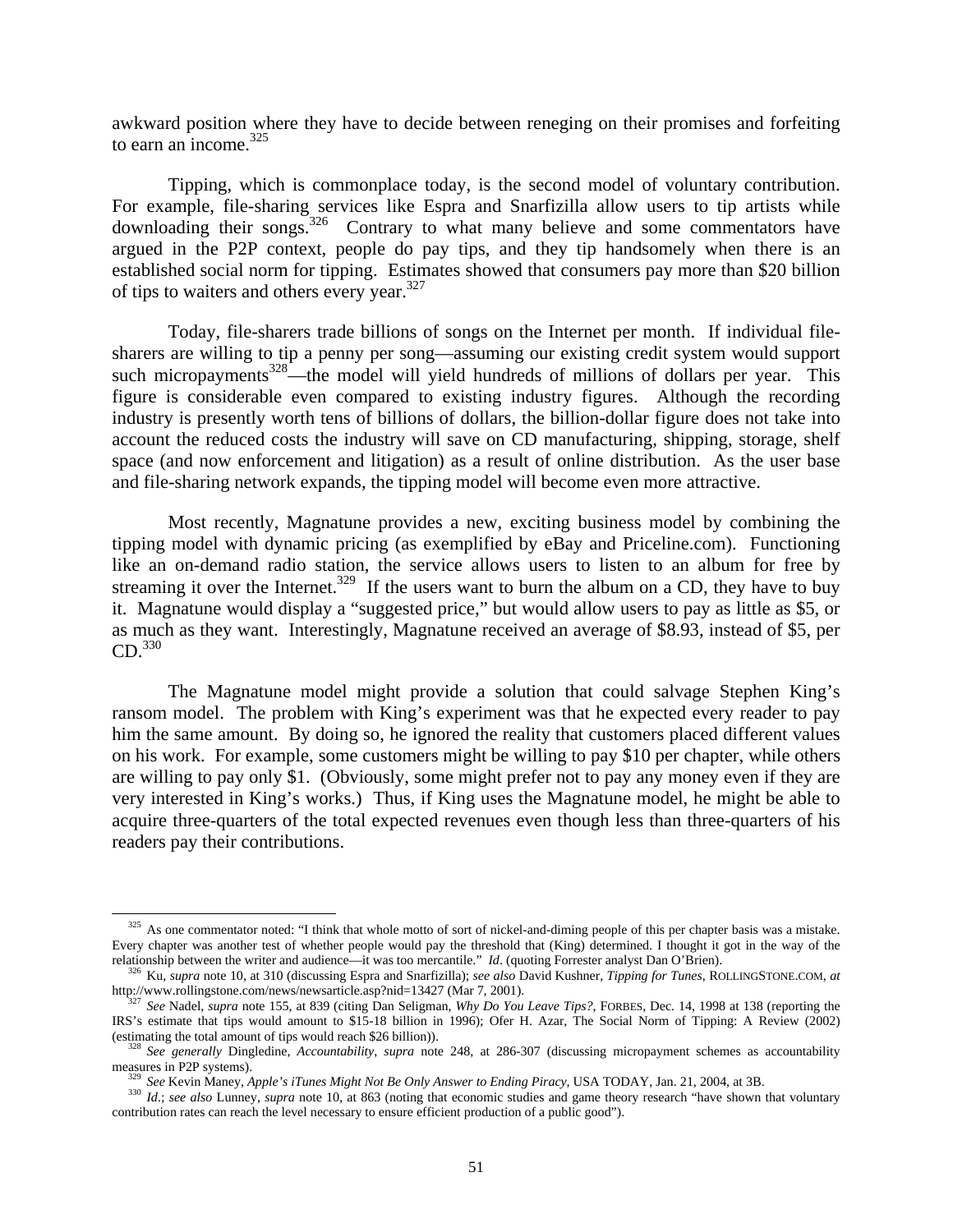The final model is the honor code. This model is familiar to high school and college students, although cheating is prevalent despite the honor code.<sup>331</sup> This model can also be traced back in history. For example, Stephen King maintained that his model was derived from the "honor system" used by newspapers in New York City in the early twentieth century. $332$ Likewise, in the eighteenth century, major publishing houses in the United States abided by the courtesy copyright system, in which each publishing house refrained from publishing editions of a foreign work if there was a pre-existing publishing agreement between the author and another publishing house.<sup>333</sup> Nevertheless, voluntary contributions have yet to yield any "meaningful remuneration" for authors and artists.<sup>334</sup>

### E. *Technological Protection*

To protect against widespread piracy on the Internet, the entertainment industry has developed many copy-protection technologies, such as encryption, digital watermarking, and the use of trusted systems.<sup>335</sup> The industry also has explored the use of digital rights managementbased business models that allow copyright holders to manage access while requiring consumers to pay for content usage.<sup>336</sup> Notwithstanding these self-help measures, the industry remains vulnerable. Although copy-protection technologies allow copyright holders to lock up creative works, these technologies lose their protective functions when they are decrypted. Even worse, once the decryption key is disclosed, the copyrighted work will become available not only to those "techies" who successfully broke the code, but also to unsophisticated users around the world.

 <sup>331</sup> *See, e.g.*, Kim Breen, *Public Schools Taking Interest in Honor Codes*, DALLAS MORNING NEWS, Jan. 18, 2004, at 1B; Susan C.

<sup>332</sup> Zimmerman, Authorship Without Ownership, supra note 10, at 1125.<br>333 See VAIDHYANATHAN, COPYRIGHTS AND COPYWRONGS, supra note 8, at 52; Sam Ricketson, *The Birth of the Berne Union*, 11 COLUM.-VLA J.L. & ARTS 9, 13-14 (1986); Yu, *The Copyright Divide*, *supra* note 5, at 342. By virtue of the "courtesy copyright" system, some English authors, like Charles Dickens and Anthony Trollope, "received large sums in respect of the American sales of their works, although they did not enjoy protection under United States copyright law." Ricketson, *supra*, at 14. At that time, the United States had yet to offer copyright protection to foreign authors. *See generally* Yu, *The Copyright Divide*, *supra* note 5, at 336-53 (discussing copyright protection for foreign authors in the United States in the eighteenth and early nineteenth centuries). Unfortunately, the system soon became ineffective as competition grew and publication was no longer limited to major publishing houses. With the large number of cheap library editions published by smaller houses, the courtesy copyright system eventually collapsed. As Professor Vaidhyanathan described the cheap library edition:

The paper was uniformly cheap and flimsy, the typesetting sloppy, and the format hard to read. Some of the earlier editions lacked covers to keep their costs low. But soon the cheap publishers realized that the spine was in many cases the most attractive—and most visible—part of a book. So by the 1880s, most of the cheap books libraries appeared in cloth bindings at a slightly higher price, but with the same cheap paper inside. Needless to say, none of these publishers were part of the eastern seaboard elite club of publishers who were led by Henry Holt [a leading publisher at the time]. So none of them conformed to the courtesy principle.<br>VAIDHYANATHAN, COPYRIGHTS AND COPYWRONGS, *supra* note 8, at 53.

<sup>&</sup>lt;sup>334</sup> Netanel, *Noncommercial Use Levy*, *supra* note 10, at 76; *see also Janet Kornblum, Ain't Too Proud to Beg on the Net*, USA TODAY, Jan. 8, 2002, at 3D (noting that "tip jars aren't likely to replace ads or other revenue sources"). Ironically, two of the defendants sued by the RIAA in April 2003 have successfully used the Internet to raise money to pay for their settlements. *See* discussion *supra*  Part I.<br><sup>335</sup> See generally DIGITAL DILEMMA, supra note 10, at 153-76 (discussing technological protection).<br><sup>336</sup> For a collection of articles discussing digital rights management, see generally Symposium, *The Law and Te* 

*Rights Management*, 18 BERKELEY TECH. L.J. 487 (2003).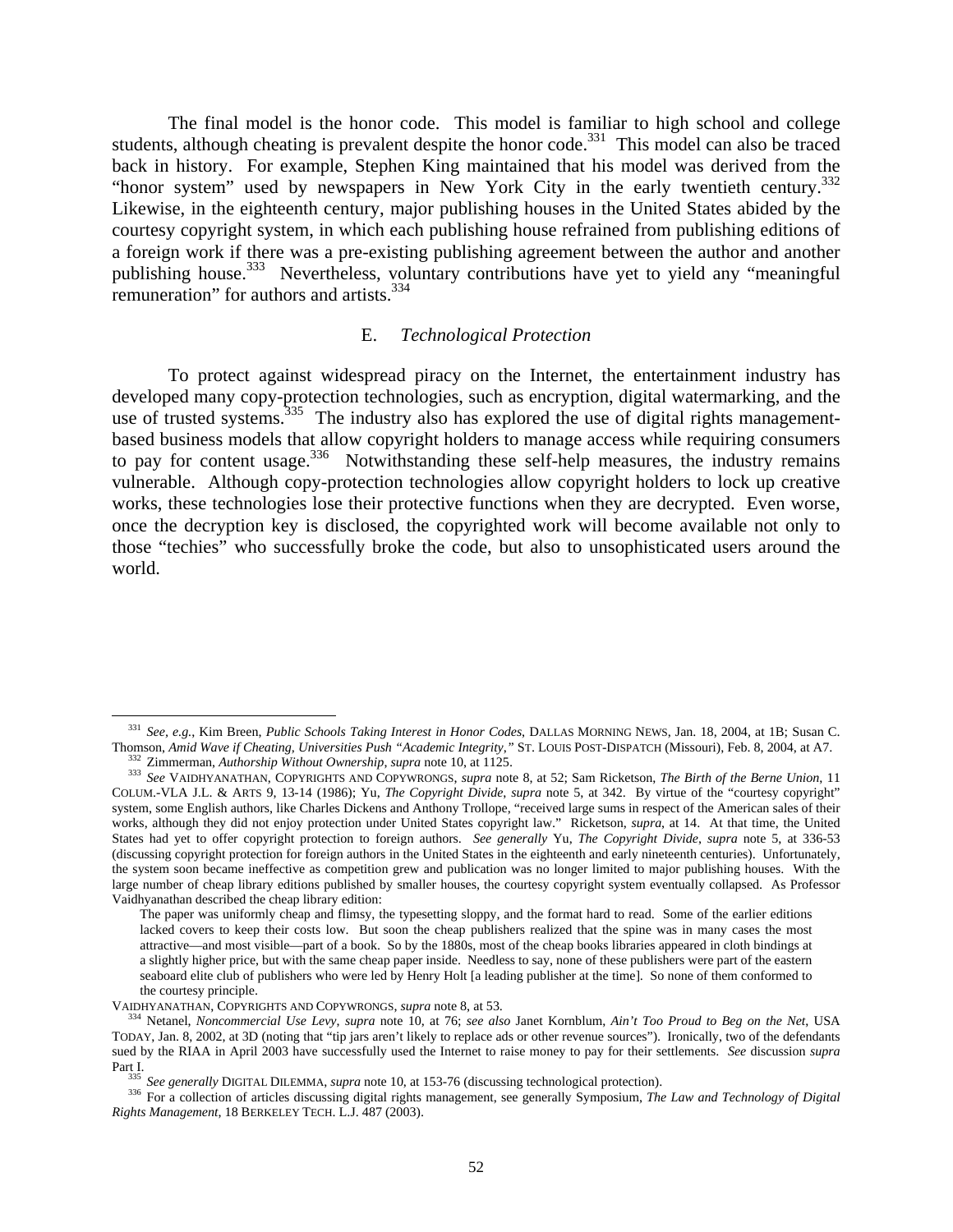Unfortunately, there is no prefect encryption technology, and "strong encryption" techniques that a moderately skilled person cannot break do *not* exist in the real world.337 As Professor Edward Felten explained:

None of [the copy-protection technologies] prevent unauthorized distribution. All they do, at best, is make it more difficult, more time-consuming to copy things. [A good analogy is a] speed bump. You're not putting up a barrier to prevent copying but a speed bump that will frustrate people who want to copy illegally.<sup>338</sup>

To make things more difficult, technology developers have to struggle with the trade-offs between cost and effectiveness<sup>339</sup> and between protection and inconvenience.<sup>340</sup> If the copyprotection technology were too complicated, it would jeopardize the user experience and make content inaccessible. However, if the technology were too simple and easy to break, it would not offer sufficient protection for copyright holders. In light of this conundrum, "overly stringent protection is as bad as inadequate protection" in the commercial context, because revenues will be zero in either extreme.<sup>341</sup>

To prevent the public from breaking the copy-protection technology, copyright holders must constantly upgrade their technology. Such upgrading, unfortunately, would attract even more attention from hackers, who are just too eager to tinker with the latest technology. Eventually, the repeated encryption and decryption will create a vicious cycle in which the entertainment industry and the hacker community engage in an endless copy-protection arms race.<sup>342</sup> Instead of devoting resources to develop artists and improve products, the industry will

consumer demand for the product").<br><sup>340</sup> *See id.* at 154 (contending that "the quality and cost of a TPS [technical protection services] should be tailored to the values of and risks to the resources it helps protect").

 <sup>337</sup> *See Competition, Innovation, and Public Policy in the Digital Age: Is the Marketplace Working to Protect Digital Creative Works?: Hearing Before the Senate Comm. on Judiciary*, 107th Cong. (2002) (testimony of Edward W. Felten, Associate Professor of Computer Science, Princeton University); *see also* P. Biddle et al., *The Darknet and the Future of Content Distribution* (noting that digital rights management systems "are doomed to failure"), *available at* http://crypto.stanford.edu/DRM2002/darknet5.doc (2002), *quoted in* Netanel, *Noncommercial Use Levy*, *supra* note 10, at 10.<br><sup>338</sup> *A* "*Speed Bump" vs. Music Copying*, BUS. WK., Jan. 9, 2002,

http://www.businessweek.com/bwdaily/dnflash/jan2002/nf2002019\_7170.htm (interview with Professor Edward Felten of Princeton University), *quoted in* GOLDSTEIN, *supra* note 72, at 184. Although no encryption technology can protect perfectly, such technology does not necessarily need to be perfectly robust. As the recent National Research Council study observed:

Most people are not technically knowledgeable enough to defeat even moderately sophisticated systems and, in any case, are law-abiding citizens rather than determined adversaries. TPSs [technical protection services] with what might be called "curbhigh deterrence"—systems that can be circumvented by a knowledgeable person—are sufficient in many instances. They can deter the average user from engaging in illegal behavior and may deter those who may be ignorant about some aspects of the law by causing them to think carefully about the appropriateness of their copying. Simply put, TPSs can help to keep honest people honest.

DIGITAL DILEMMA, *supra* note 10, at 218. 339 *See* DIGITAL DILEMMA, *supra* note 10, at 153 (noting "inherent trade-offs between the engineering design and implementation quality of a system on the one hand and the cost of building and deploying it on the other"); *id.* at 164 (stating that "a good mechanism is one that provides the degree of disincentive desired to discourage theft but remains inexpensive enough so that it doesn't greatly reduce

 $\frac{841}{341}$  *Id.* 342 As Professor Ku explained: [C]opy protection for digital content necessitates an expensive technological arms race . . . Given the difficulty of protecting digital works from copying, copyright holders will be forced constantly to spend significant resources developing technology just to keep the cat in the bag. These costs will in turn be passed on to the public, not to provide the public with access to new works, but for the sole purpose of limiting access. Given that hackers appear to be as adept, if not more so, at picking the locks of copyright protection as those trying to lock up digital works, the costs associated with a copy protection arms race would be unending.

Ku, *supra* note 10, at 319-20 (footnote omitted); *see also* Trotter Hardy, *Property (and Copyright) in Cyberspace*, 1996 U. CHI. LEGAL F. 217, 251 (discussing the "wasteful 'arms race' of technological-protection schemes, with each side increasing its spending to outperform the other's technology"); Peter K. Yu, *How the Motion Picture and Recording Industries Are Losing the Copyright War by*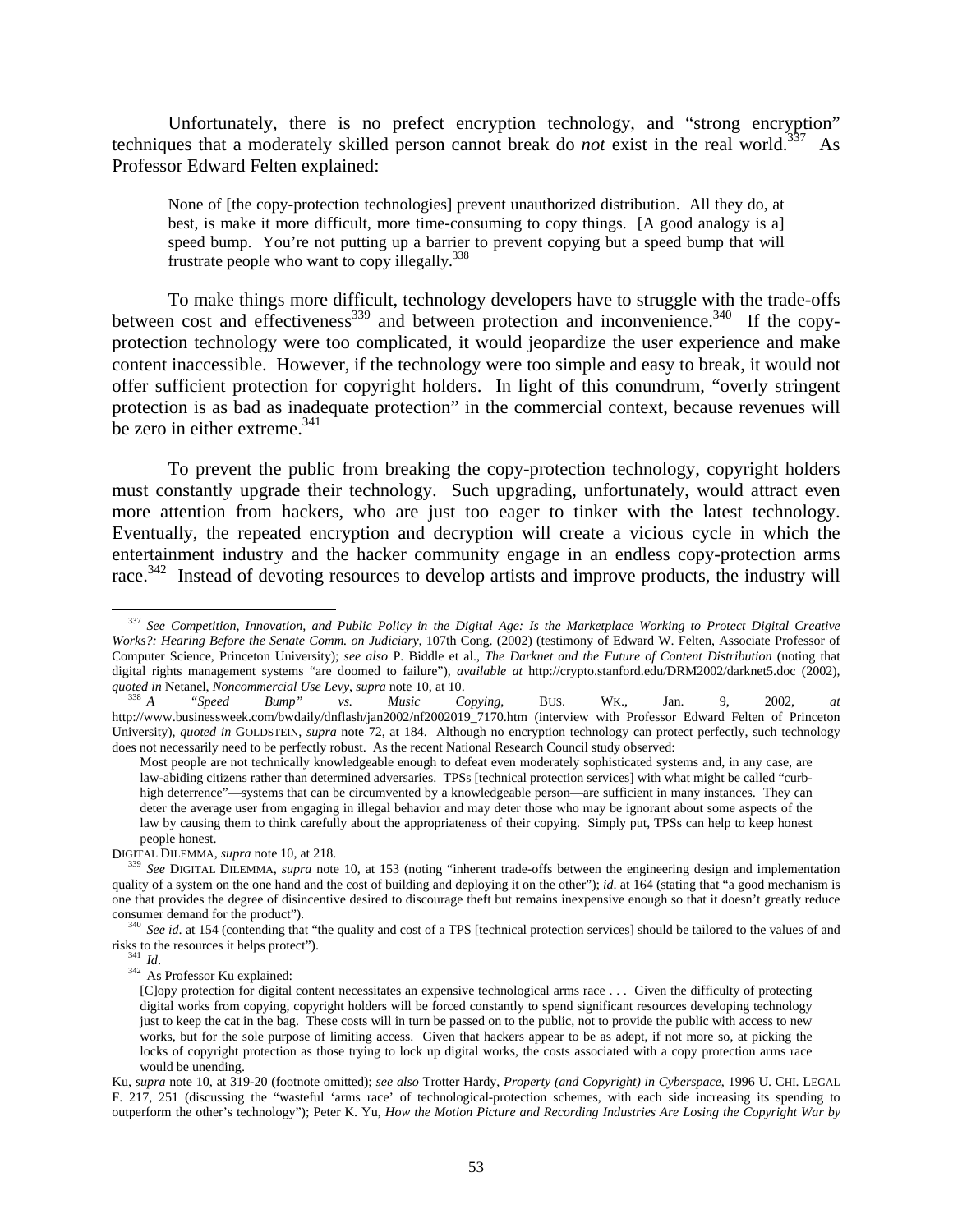have to invest their resources in developing encryption technology and preventing consumers from accessing copyrighted works. This strategy is counterproductive, as it will hurt artists, the entertainment industry, and ultimately consumers.

Moreover, the growing use of encryption technologies in copyrighted products has raised some consumer concerns.<sup>343</sup> An encrypted CD may not function the same way as a conventional CD.<sup>344</sup> Previously available functions, including those to which consumers may have a legal right under the fair use provision, therefore may no longer exist. Even worse for the consumers, an encrypted CD might not be playable on car stereos, some PCs, and old CD players, forcing consumers to buy new hardware they do not otherwise need or cannot afford. Thus, it is no surprise that the recording industry encountered a highly negative response—including a classaction lawsuit by two California consumers<sup>345</sup>—when Sony released Celine Dion's latest album as an encrypted  $CD$ <sup>346</sup>. As some consumer advocates noted, record companies need to label encrypted CDs properly to avoid confusion and to allow consumers to choose whether they want to purchase those CDs.

To strengthen protection, the industry has lobbied Congress hard for law that protects against the circumvention of copy-protection technologies, such as the DMCA. Since the enactment of the DMCA, the industry has used the statute repeatedly against circumventors. For example, the industry cited potential violation of the DMCA when it requested Professor Edward Felton to withdraw from a scientific conference his paper on how to break the copy-protection technologies designed by the Secure Digital Music Initiative.<sup>347</sup> Using the DMCA, eight major movie studios brought a lawsuit to enjoin a hacker magazine from including on its Web site hyperlinks to other Web sites that posted the code of the DeCSS program, which decrypts the encryption-based system used by the motion picture industry to protect DVDs.<sup>348</sup> In July 2001, Russian cryptographer Dmitry Sklyarov was arrested and charged with violating the DMCA in the United States for giving a presentation to a computer hacker convention on the software that removed security protection from Adobe e-books.<sup>349</sup> In October 2003, SunnComm, the

<u>.</u>

*Fighting Misdirected Battles*, FINDLAW'S WRIT: LEGAL COMMENTARY, Aug. 15, 2002, *at*  http://writ.news.findlaw.com/commentary/20020815\_yu.html [hereinafter Yu, *How the Motion Picture and Recording Industries Are* 

*Losing*]. 343 *See* Yu, *How the Motion Picture and Recording Industries Are Losing*, *supra* note 342; Kevin Hunt, *Record Industry Opens Attack on Consumer Rights*, HARTFORD COURANT, May 23, 2002, at 21. 344 For example, in January 2001, BMG experimented with encrypted CDs by partnering with Midbar, an Israeli firm, to release two

albums using Midbar's Cactus Data Shield technology. That technology prevented CD owners from copying music with burners. After releasing about 100,000 CDs in the new format, BMG got so many returns that it eventually canceled the experiment and replaced the returns with nonprotected discs. *See* ALDERMAN, *supra* note 72, at 110. 345 Jon Healey & Jeff Leeds, *Record Labels Grapple with CD Protection*, L.A. TIMES, Nov. 29, 2002, § 3, at 1 (reporting that "[t]wo

California consumers . . . have filed a class-action lawsuit against the five major record companies, alleging that copy-protected CDs are defective products that shouldn't be allowed on the market").<br><sup>346</sup> See Celine Dion and the Copycats, FIN. TIMES, July 19, 2002, at 11.<br><sup>347</sup> See David P. Hamilton, Digital-Copyright Law Faces New Fight, WALL ST. J., June

*Divide*, *supra* note 5, at 395 (discussing the RIAA's threat of lawsuit against Professor Edward Felten of Princeton University); Letter from Matthew J. Oppenheim, Senior Vice President—Business and Legal Affairs, Recording Industry Association of America to Professor Edward Felton [sic], Department of Computer Science, Princeton University (Apr. 9, 2001) (asserting that Professor Felten's disclosure of information that "would allow the defeat of [those technologies that were part of the Challenge] would violate both the spirit and terms of the Click-Through Agreement . . . [and] could subject [Professor Felten and his] research team to actions under the Digital Millennium Copyright Act"), *available at* http://www.eff.org/IP/DMCA/Felten\_v

<sup>&</sup>lt;sup>348</sup> See Universal City Studios, Inc. v. Corley, 273 F.3d 429 (2d Cir. 2001); Universal City Studios, Inc. v. Reimerdes, 111 F. Supp. 2d 294 (S.D.N.Y. 2000); see also Yu, The Copyright Divide, supra note 5, at 395-97 (dis

<sup>&</sup>lt;sup>349</sup> Jennifer Lee, U.S. Arrests Russian Cryptographer as Copyright Violator, N.Y. TIMES, July 18, 2001, at C8 (reporting Sklyarov's arrest); *see also* Symposium, *Implications of Enforcing the Digital Millennium Copyright Act: A Case Study, Focusing on* United States v. Sklyarov, 12 FORDHAM INTELL. PROP. MEDIA & ENT. L.J. 805 (2002); Yu, *The Copyright Divide*, *supra* note 5, at 397 (discussing the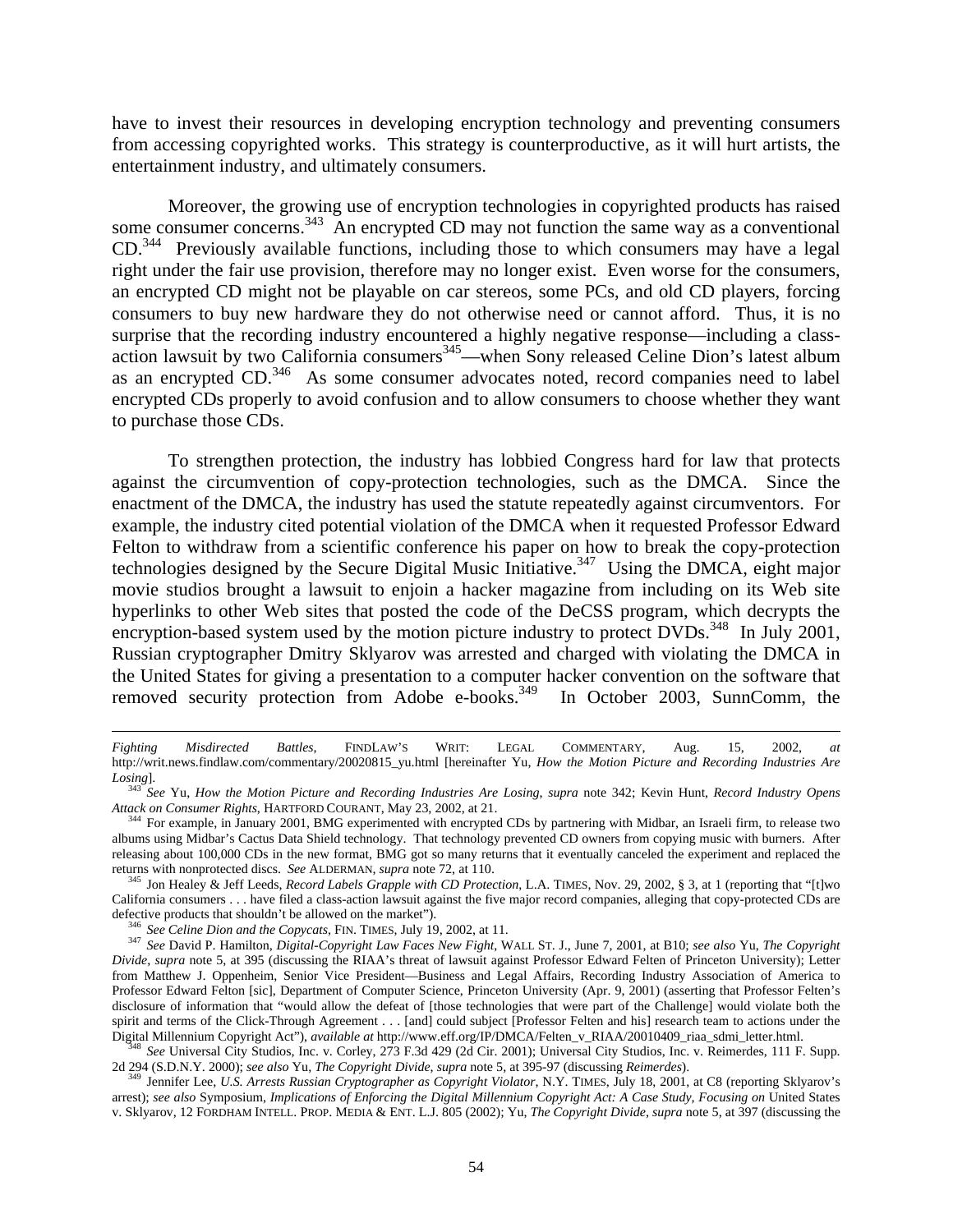manufacturer of copy-protection technology used in BMG's CDs, threatened to sue a Princeton University computer science graduate student under the DMCA for posting a paper on his Web site explaining how to disarm SunnComm's technology by pushing the shift key when loading a CD into a computer.<sup>350</sup>

While it is understandable why the industry needs to use the DMCA's anticircumvention provision to keep hackers away from copyrighted content and to reduce the chance of having a wasteful arms race with the hacker community, it is also important to note the deleterious effects created by this ill-drafted provision. In its current form, the provision has been repeatedly misused to stifle innovation and competition in such products as printer-toner cartridges,<sup>351</sup> garage-door openers,  $352$  electronic pets,  $353$  and voting machines.  $354$  The statute also has upset the historical balance between copyright interests and access to information, thus raising serious concerns about free speech, privacy, academic freedom, learning, culture, and democratic discourse.<sup>355</sup>

In the past couple of years, the entertainment industry has added a new offensive strategy. Spoofing is a technique through which entertainment companies inserts fake copyrighted files into P2P networks.<sup>356</sup> By forcing file-sharers to sort out genuine music files from the decoy ones, the technique increases transaction costs substantially. Indeed, as decoy files are more difficult to detect than mislabeling, "the existence of large numbers of flawed copies [might]

Sklyarov incident). The charges against Sklyarov were later dropped in response to strong protests in the United States and in light of his agreement to testify for the United States government against his former employer, ElcomSoft. *See* David Frith, *A Promotion a Day Keeps Apple A-weigh*, CANBERRA TIMES (Austl.), Jan. 7, 2002, at A12 (reporting that Sklyarov was released in a deal that "saw him admit the facts of the case but not any illegal activity"). Subsequently, his Moscow-based employer, ElcomSoft, was prosecuted for illegally selling software that permitted users to circumvent security features in an electronic book. *See* Matt Richtel, *Russian Company Cleared of Illegal Software Sales*, N.Y. TIMES, Dec. 18, 2002, at C4. In December 2002, a federal jury acquitted ElcomSoft of all

charges. *See id*. 350 John Borland, *Student Faces Suit over Key to CD Locks*, CNET NEWS.COM, *at* http://news.com.com/2100-1025-5089168.html (Oct. 9, 2003). The company reacted by threatening to sue the student under the DMCA, claiming that the student's revelation of this obvious and well-documented limitation had cost the company millions of dollars. SunnComm eventually dropped the lawsuit. Declan McCullagh, SunnComm Won't Sue Grad Student, CNET NEWS.COM, at http://news.com.com/2100-1027-5

<sup>&</sup>lt;sup>351</sup> See Lexmark Int'l, Inc. v. Static Control Components, Inc., 253 F. Supp. 2d 943 (E.D. Ky., 2003) (granting preliminary injunction to Lexmark, which claimed that its competitor copied the encrypted code used by computer chips in its cartridges to enable remanufactured cartridges to work with its printers); *see also* MARYBETH PETERS, RECOMMENDATION OF THE REGISTER OF COPYRIGHTS IN RM 2002-4, at 172-83 (2003) (suggesting that §1201(f) would exempt Static Control from violating the DMCA), *available at* http://www.copyright.gov/1201/docs/registers-recommendation.pdf; Frank Ahrens, *Caught by the Act*, WASH. POST, Nov.

See Chamberlain Group, Inc. v. Skylink Techs., Inc., 292 F. Supp. 2d 1040 (N.D. Ill. 2003), aff d, 2004 U.S. App. LEXIS 18513 (Fed. Cir. Aug. 31, 2004) (dismissing Chamberlain Group's lawsuit against its competitor for manufacturing a universal garage-door opener that works with Chamberlain's products); *see also* John Borland, *Judge Shuts Garage Opener Copyright Suit*, CNET NEWS.COM, *at* http://news.com.com/2100-1025-5107779.html (Nov. 14, 2003) (discussing the dismissal).

<sup>353</sup> Dave Wilson & Alex Pham, *Sony Dogs Aibo Enthusiast's Site*, L.A. TIMES, Nov. 1, 2001, pt. 3, at 1 (reporting about the threat of lawsuit by Sony against the owner of the Aibohack.com Web site for offering upgrades to software used in Sony's electronic pet dogs). By November 2001, the site was back up "with more cautions and legal mumbo jumbo." Gareth Cook, *High-Tech Pet Tricks*, BOSTON GLOBE (MAG.), Jan. 20, 2002, at 8. 354 *See* John Schwartz, *File Sharing Pits Copyright Against Free Speech*, N.Y. TIMES, Nov. 3, 2003, at C1 (reporting about lawsuits

filed by Diebold Election Systems against those who are posting on the Internet copies of the company's internal communications about the flaws in its electronic voting machines).

<sup>&</sup>lt;sup>355</sup> For criticisms of the DMCA, see generally Liu, *supra* note 146; Lunney, *supra* note 10; David Nimmer, *A Riff on Fair Use in the Digital Millennium Copyright Act*, 148 U. PA. L. REV. 673 (2000); Pamela Samuelson, *Intellectual Property and the Digital Economy: Why the Anti-Circumvention Regulations Need to Be Revised*, 14 BERKELEY TECH. L.J. 519 (1999); Diane Leenheer Zimmerman, *Adrift in the Digital Millennium Copyright Act: The Sequel*, 26 U. DAYTON L. REV. 279 (2001); Yu, *The Escalating Copyright Wars*, *supra*  note 7. 356 *See, e.g.*, Paul Bond, *Mercenaries in P2P Tech War*, HOLLYWOOD REP., Oct. 22, 2003 (reporting that spoofing "appears to be

gaining traction in the entertainment industry as a leading technology employed in the war on digital piracy"); Lev Grossman, *It's All Free!*, TIME, May 5, 2003, at 60 (reporting about the spoofing technique concerning Madonna's single, *American Life*).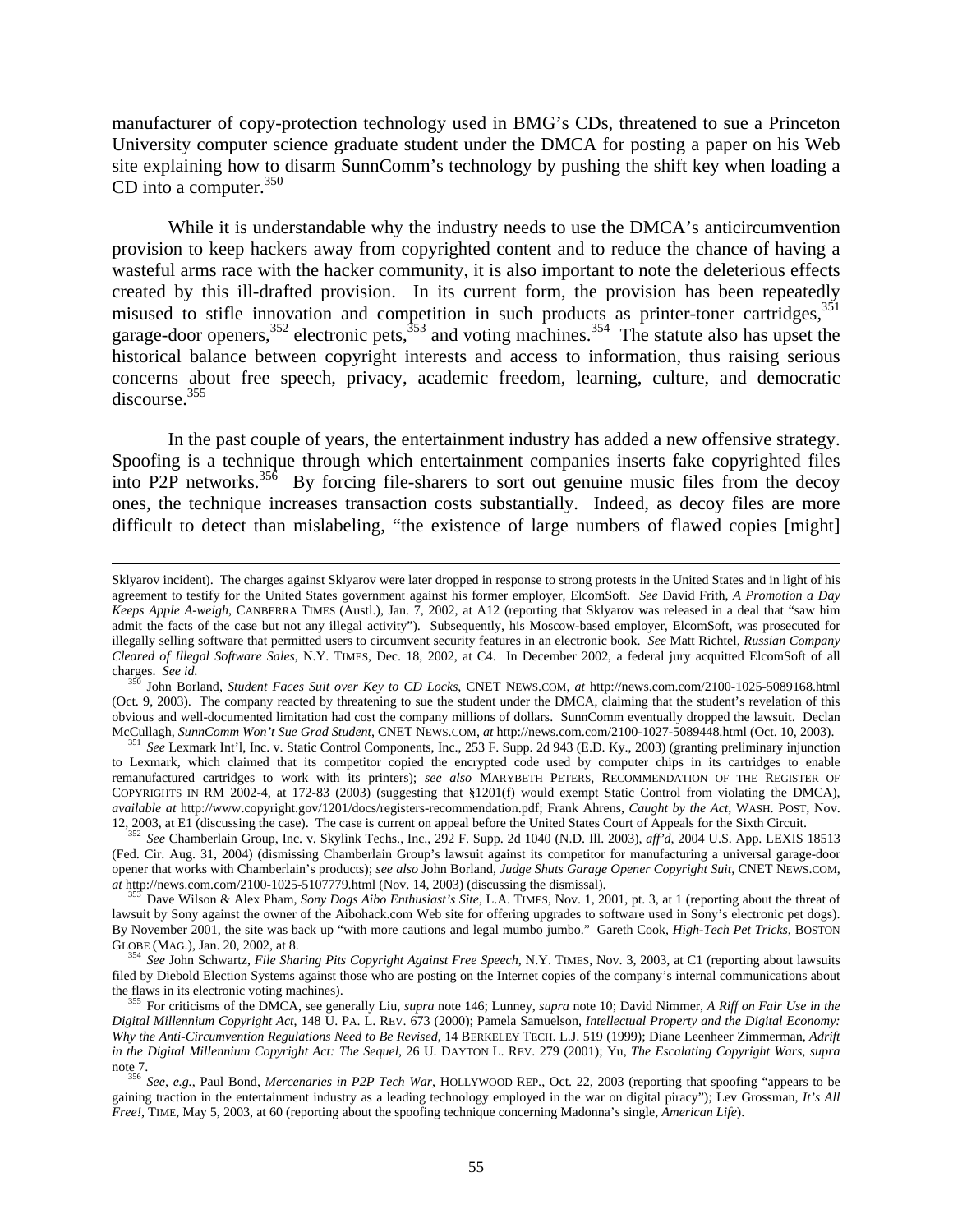quickly erode the trust that has developed on the file-swapping networks."<sup>357</sup> After all, who wants to "experience 30 minutes or an hour of frustration, if for a dollar or so you can have what you want easily, reliably, and quickly?"<sup>358</sup>

Unfortunately for the industry, the spoofing technique backfires in the Madonna case. Before Madonna released her new single, *American Life*, the label started circulating a spoofed version of the song on the Internet, featuring the singer saying "What the f\_\_\_ do you think you're doing?"359 In response to spoofing, a hacker took over the singer's Web site, Madonna.com, posting real, downloadable MP3s of every song on the album. Angry fans also responded by remixing Madonna's tirade with other songs.<sup>360</sup> Some Web sites even held contests for these remixes.

Nevertheless, spoofing can be effective, especially when copyright holders insert educational messages to remind file-sharers about their responsibility and how their actions can hurt artists and songwriters. Teenaged file-sharers might resist messages sent by the RIAA, but they might be more receptive to messages coming from their favorite musicians or bands. To these young fans, what messages are more important than a personal message from Justin Timberlake or Eminem telling them how hard he had worked to make his new album and why it is very important that they do not illegally trade music files with others?

# F. *Copyright Law Revision*

Many commentators have noted the need for an overhaul of existing copyright law, which is long, wordy, complex, cumbersome, counterintuitive, and internally inconsistent.<sup>361</sup> As Professor Jessica Litman noted: "We can continue to write copyright laws that only copyright lawyers can decipher, and accept that only commercial and institutional actors will have good reason to comply with them, or we can contrive a legal structure that ordinary individuals can learn, understand and even regard as fair."<sup>362</sup>

In a recent article, Professor Lydia Loren proposed a two-step revision of the 1976 Copyright Act: "First, to facilitate downstream use of creative works, copyright law should embrace the doctrine of derivative work independence. Next, the six separate rights granted to copyright owners should be consolidated into one 'right to commercially exploit' the copyrighted expression."<sup>363</sup> As she explained, "[t]he process of tinkering at the margins each time a new technological development occurs has led to a cumbersome and complicated set of rules that creates significant obstacles to dissemination rather than facilitating such dissemination."364 Thus, it is very important to start with a clean slate and examine the system afresh.

<sup>&</sup>lt;sup>357</sup> Strahilevitz, *supra* note 11, at 531; *see also* LIEBOWITZ, *supra* note 232, at 175-76 (discussing the economics of the use of "antifreeloading" tools in P2P networks).

<sup>&</sup>lt;sup>358</sup> DIGITAL DILEMMA, *supra* note 10, at 81. As the study stated: "[I]n the digital age, content industries may mutate, at least in part, into service companies. The key product is not only the song; it is also the speed

<sup>&</sup>lt;sup>359</sup> Grossman, *supra* note 356.<br><sup>360</sup> See Nik Bonopartis, *Firms Say the Swap Must Stop*, POUGHKEEPSIE J., July 16, 2003, at 1A.<br><sup>361</sup> See Yu, *The Copyright Divide*, *supra* note 5, at 404.<br><sup>362</sup> Jessica Litman, *Revis*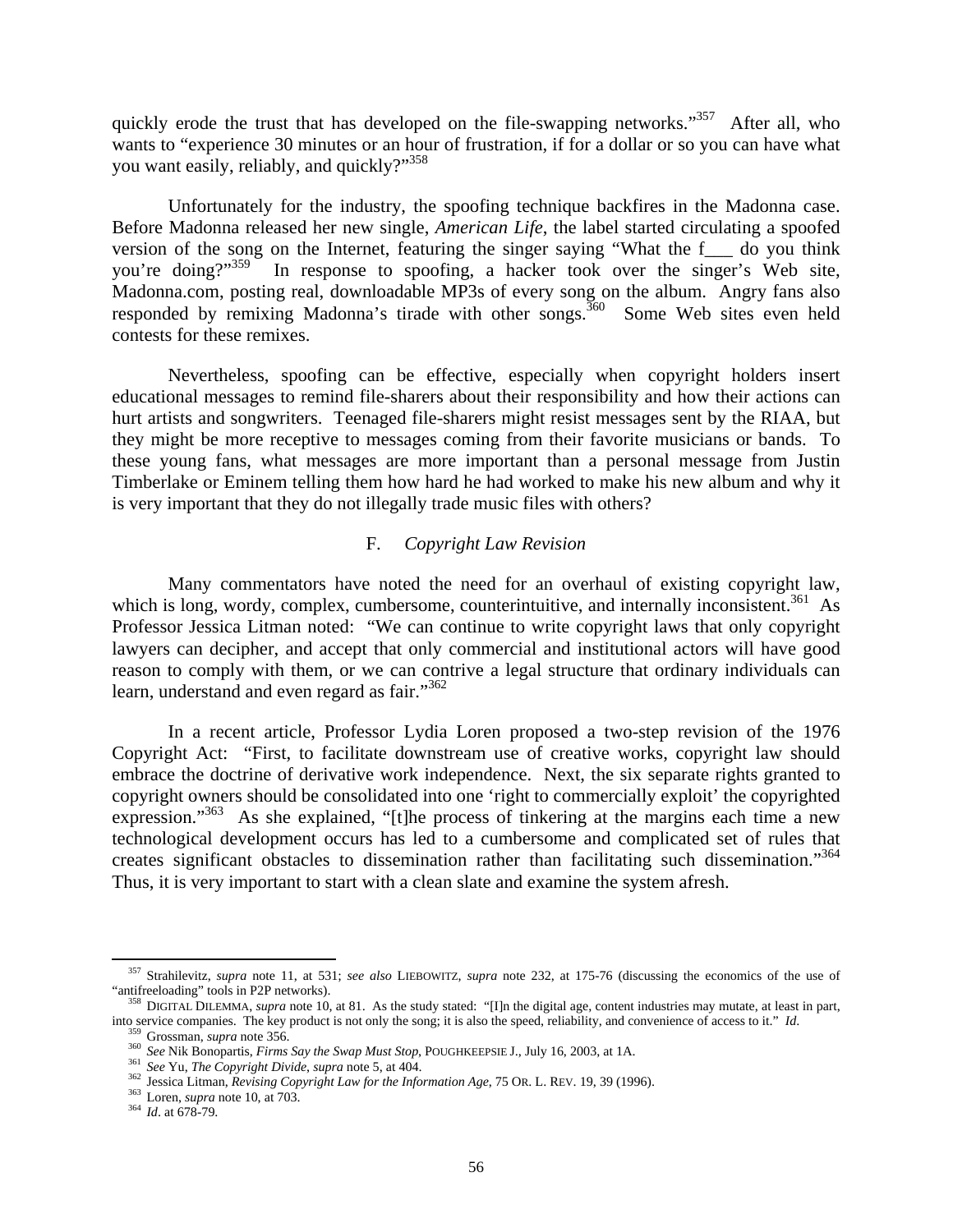In her article, Professor Loren discussed how the divisibility of rights in a single copyrighted work has encouraged "industry players [to] build[] up vested interests around different statutory rights and then caus[e] trouble when distribution technology changes and each industry player asserts a right to obtain royalties for the new methods of exploitation."<sup>365</sup> Thus, overlapping rights ultimately frustrate the goals of copyright laws and inhibit the healthy development of the recording industry:

First, as a result of the dual layer of copyrights and the divided rights granted to each owner, there are too many vested industry players for downstream users to be able to efficiently obtain the authorizations needed for downstream use of recorded music. Second, the divisible yet overlapping rights granted to copyright owners leads to industry gridlock and problems with holdout behavior. Finally, the demands for payment from the downstream user by too many vested industry players, combined with industry consolidation, result in the price being too high to achieve the goal of copyright. In the words of economists, the music industry is full of market failures. $36$ 

Notwithstanding these structural defects, revising copyright law is easier said than done. The last revision of the Copyright Act started in the mid-1950s and took more than twenty years to complete. $367$  Since then, Congress and the copyright industries have been reluctant to undertake any major revision of the copyright statute, even though Congress amended the statute many times. Even in the face of the digital challenge created by the Internet and new communications technologies, the Information Infrastructure Task Force under the Clinton administration agreed that the existing copyright regime would work perfectly in the digital context.<sup>368</sup> This conclusion is no surprise given the great difficulty in obtaining sustained support for a multi-year revision process, not to mention the proliferation of new communications technologies, stakeholders, and media entrepreneurs and the constant market changes as a result of this proliferation.

Today, the biggest problem with the copyright system is that the public interest is not adequately represented in the legislative process,  $369$  although the need to protect such interest has been repeatedly emphasized in academic circles and the public debate. The situation might change, however, as the computer and consumer electronics industries increasingly align their interests with those of the consuming public. Notwithstanding this change, copyright revision will remain difficult, as it will involve many stakeholders with many different interests.<sup>370</sup> For

<sup>&</sup>lt;sup>365</sup> *Id.* at 678.<br><sup>366</sup> *Id.* at 698-99.<br><sup>367</sup> For comprehensive discussions of the copyright law revision process, see generally LITMAN, DIGITAL COPYRIGHT, *supra* note 8; Jessica D. Litman, *Copyright, Compromise, and Legislative History*, 72 CORNELL L. REV. 857 (1987). <sup>368</sup> *See* INFO. INFRASTRUCTURE TASK FORCE, INTELLECTUAL PROPERTY AND THE NATIONAL INFORMATION INFRASTRUCTURE: THE

REPORT OF THE WORKING GROUP ON INTELLECTUAL PROPERTY RIGHTS (1995).<br><sup>369</sup> As the Commission on Intellectual Property Rights explained:

Too often the interests of the "producer" dominate in the evolution of IP policy, and that of the ultimate consumer is neither heard nor heeded. So policy tends to be determined more by the interests of the commercial users of the system, than by an impartial conception of the greater public good. In IPR discussions between developed and developing countries, a similar imbalance exists. The trade ministries of developed nations are mainly influenced by producer interests who see the benefit to them of stronger IP protection in their export markets, while the consumer nations, mainly the developing countries, are less able to identify and represent their own interests against those of the developed nations.

COMM'N ON INTELLECTUAL PROP. RIGHTS, INTEGRATING INTELLECTUAL PROPERTY RIGHTS AND DEVELOPMENT POLICY: REPORT OF THE COMMISSION ON INTELLECTUAL PROPERTY RIGHTS 7 (2003).<br><sup>370</sup> As the recent National Research Council study explained:

The debate over intellectual property includes almost everyone, from authors and publishers, to consumers (e.g., the reading, listening, and viewing public), to libraries and educational institutions, to governmental and standards bodies. Each of the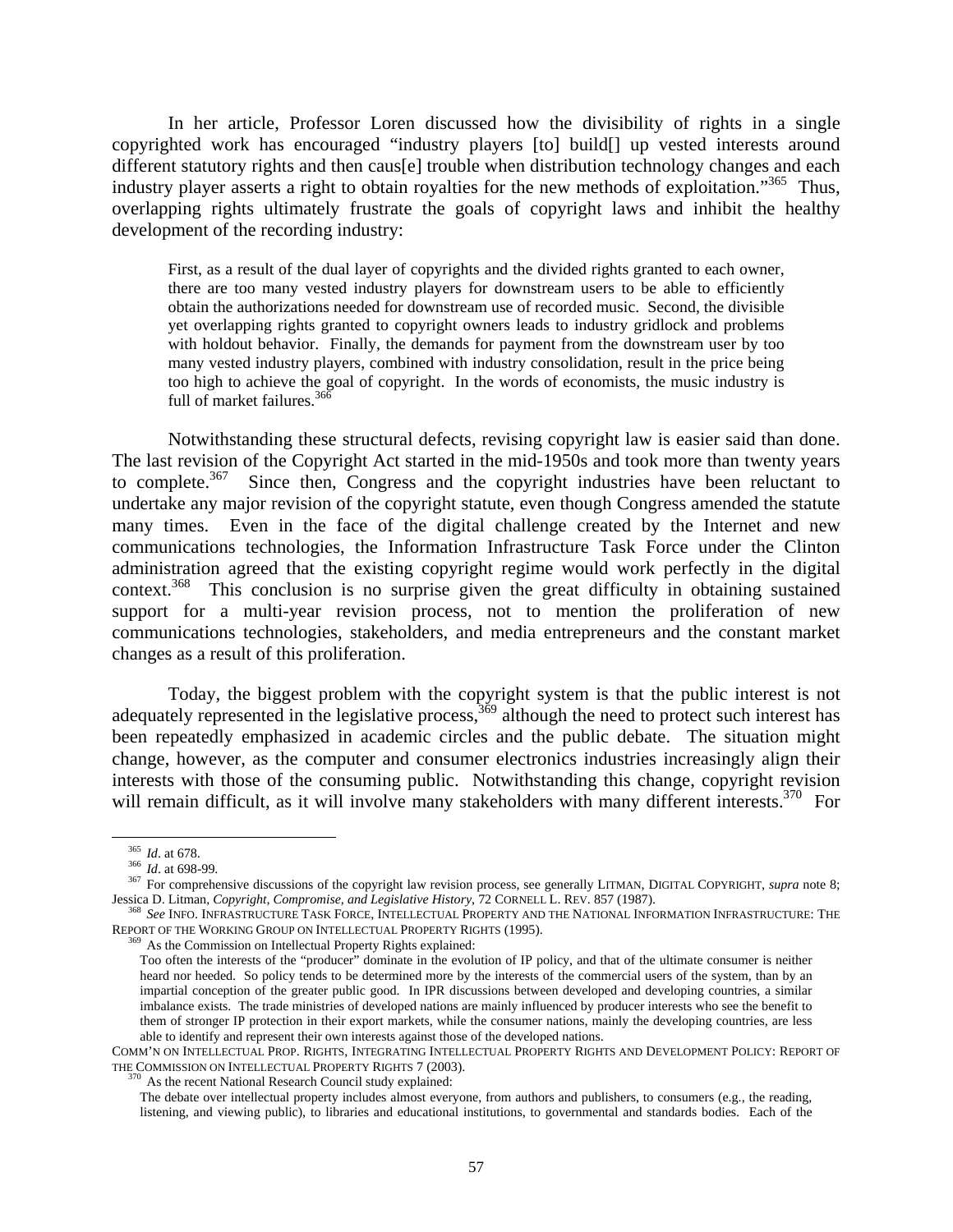example, consumers expect free and easy access to use copyrighted materials without any restrictions. Publishers are eager to maintain their existing markets. Performers are concerned about their audiences and royalties. And distributors want to protect the continued use of their trucks, warehouses, and workers. It is virtually impossible to align all of these goals and interests. Even if parties were willing to settle for compromises, reaching these compromises would require a Herculean effort, not to mention the fact that many of these parties might leave the negotiation table unsatisfied.

To make things more complicated, any statutory change would upset existing contractual relationships, and it would take a substantial amount of time before such a change can influence contracting behavior. $371$  Indeed, when Congress contemplated the enactment of the Digital Performance Right in Sound Recordings Act of 1995, it was reluctant to "upset[] the longstanding business and contractual relationships among record producers and performers, music composers and publishers and broadcasters".<sup>372</sup> As much as it wanted to revise the performance right regime in light of changes in the digital environment, Congress was concerned that the new statute would "rock the boat."

# G. *Dispute Resolution Proceeding*

In a recent article, Professors Mark Lemley and Anthony Reese proposed to institute a new dispute resolution proceeding in copyright law. As they described:

[One] way to reduce the cost of enforcement is to create some sort of quick, cheap dispute resolution system that enables copyright owners to get some limited relief against abusers of p2p systems and to deter others from such abuse. . . . Copyright owners could opt into this administrative dispute resolution system rather than going to court. The system could also be designed to improve precision relative to the essentially binary choice the courts face in indirect infringement cases today. We could design the system so that it is limited to "clear cases"—say uploading more than 50 files to a network in a 30-day period. We could also build in a defense for arguable fair uses, so that a user who could prove she was uploading only out-of-print works, was engaged in critical commentary, or was space-shifting CDs she already owns might have a defense.<sup>373</sup>

To a great extent, this proposal was inspired by the success of the Uniform Domain Name Dispute Resolution Policy<sup>374</sup> (UDRP). Introduced in October 1999, that policy set forth the terms and conditions related to a dispute between the registrant and a third party over the registration and use of a domain name. Under the UDRP, each registrant agrees to participate in a mandatory administrative proceeding when a third party complains to a dispute resolution service provider. The person bringing the case must then prove not only that the registrant's domain name is identical, or confusingly similar to a trademark, or service mark, in which the

stakeholders has a variety of concerns . . . that are at times aligned with those of other stakeholders, and at other times opposed. An individual stakeholder may also play multiple roles with various concerns. At different times, a single individual may be an author, reader, consumer, teacher, or shareholder in publishing or entertainment companies; a member of an editorial board; or an officer of a scholarly society that relies on publishing for revenue. The dominant concern will depend on the part played at the moment.<br>DIGITAL DILEMMA, *supra* note 10, at 51.

 $\frac{371}{372}$  See Loren, supra note 10, at 678.<br> $\frac{372}{372}$  S. REP. NO. 104-128, at 13 (1995), reprinted in 1995 U.S.C.C.A.N. 356, 360.<br> $\frac{372}{373}$  Mark A. Lemley & R. Anthony Reese, *Reducing Digital Copyright Infrin* REV. 1345, 1351-52 (2004).

<sup>374</sup> Uniform Domain Name Dispute Resolution Policy (August 26, 1999), *available at* http://www.icann.org/dndr/udrp/policy.htm.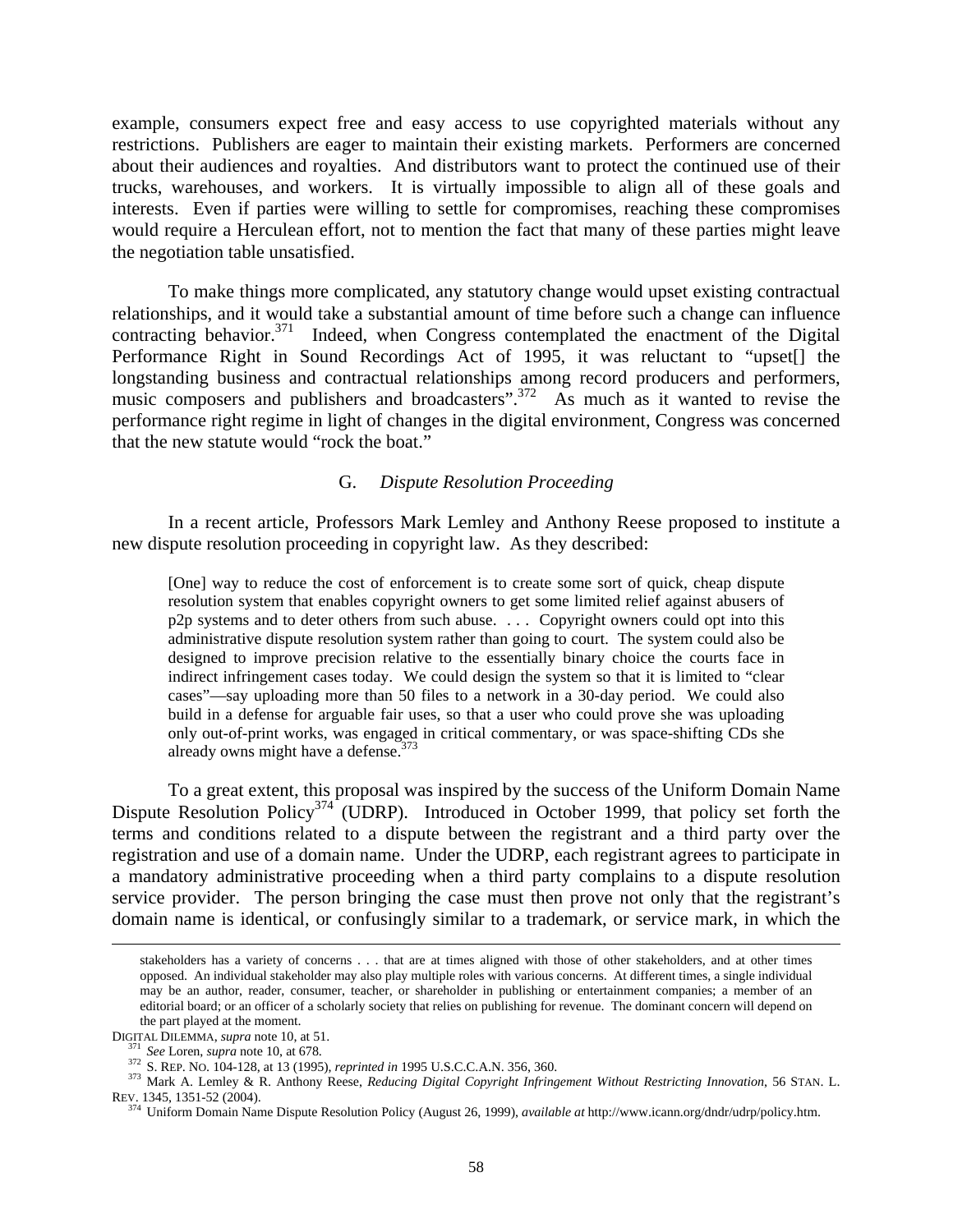complainant has rights, but also that the person who registered the domain has no rights to, or legitimate interests in, the domain name and the domain name has been registered and is being used in bad faith.

Since the UDRP entered into force in December 1999, thousands of cases have been filed, and the majority of these cases has been resolved satisfactorily and efficiently. Notwithstanding its simplicity and cost-effectiveness, the policy has been heavily criticized for its procedural weaknesses.375 Among the criticisms are the selection and composition of the dispute resolution panel, the failure to provide adequate time for a domain name registrant to reply to a complaint, the failure to ensure that the registrant has received actual notice of the complaint, and the registrant's limited access to courts for review when the dispute resolution panel decides against a party. It is small that Professors Lemley and Reese suggested adjustments to the UDRP model in their proposal—for example, by selecting judges in a fair and balanced® way, instituting an administrative appeal process, and imposing sanctions on frivolous or bad-faith claims made by copyright owners.<sup>376</sup>

Notwithstanding these adjustments, the dispute resolution proceeding may raise more concerns and challenges than the UDRP. While the UDRP involves only the transfer of ownership of the domain name to the prevailing trademark holder without incurring any money damages or property losses from the losing domain name registrant, the new proceeding may result in "an award of money damages or . . . [the removal of] infringing material or the infringer  $\ldots$  from the network."<sup>377</sup> Given the severity of these penalties, any procedural weaknesses inherent in the dispute resolution proceeding are likely to raise more concerns than those inherent in the UDRP. The denial of computer access to "repeat infringers," as proposed, also will raise serious issues concerning human rights and the digital divide, even though such a denial would also serve as a high deterrent to potential high-volume uploaders.

Moreover, the public may still consider the new proceeding unfair. Today, the public considers the RIAA's litigation unfair, largely because the industry's lawsuits target only a small group of file swappers even though a large number of people were swapping files. Although the proposal is willing to limit the proceeding to those who have uploaded more than 50 songs during a 30-day period,  $378$  i.e., the more egregious offenders, the proposal would remain suspect if a large number of people continue to trade more than 50 songs per month and the process can only target a small number of individuals. After all, trading a total of two songs a day to many different friends is fairly commonplace today, especially among teenagers and college students! Moreover, those who just met the administrative threshold of uploading fifty songs will have to face \$12,500 in liability, even though most of the RIAA's current lawsuits have been settled for only thousands of dollars.

 <sup>375</sup> For criticisms of the UDRP, see generally Michael Geist, *Fair.Com?: An Examination of the Allegations of Systemic Unfairness in the ICANN UDRP*, 27 BROOK. J. INT'L L. 903 (2002); A. Michael Froomkin, *ICANN's "Uniform Dispute Resolution Policy"—Causes and (Partial) Cures*, 67 BROOK. L. REV. 605 (2002). *See also* Laurence R. Helfer & Graeme B. Dinwoodie, *Designing Non-national Systems: The Case of the Uniform Domain Name Dispute Resolution Policy*, 43 WM. & MARY L. REV. 141 (2001); A. Michael Froomkin, *Wrong Turn in Cyberspace: Using ICANN to Route Around the APA and the Constitution*, 50 DUKE L.J. 17 (2000); MILTON MUELLER, ROUGH JUSTICE: AN ANALYSIS OF ICANN'S UNIFORM DISPUTE RESOLUTION POLICY (2003), *available at* 

http://www.acm.org/usacm/IG/roughjustice.pdf. 376 Lemley & Reese, *supra* note 373, at 1412. 377 *Id*. 378 *Id*. at 1413.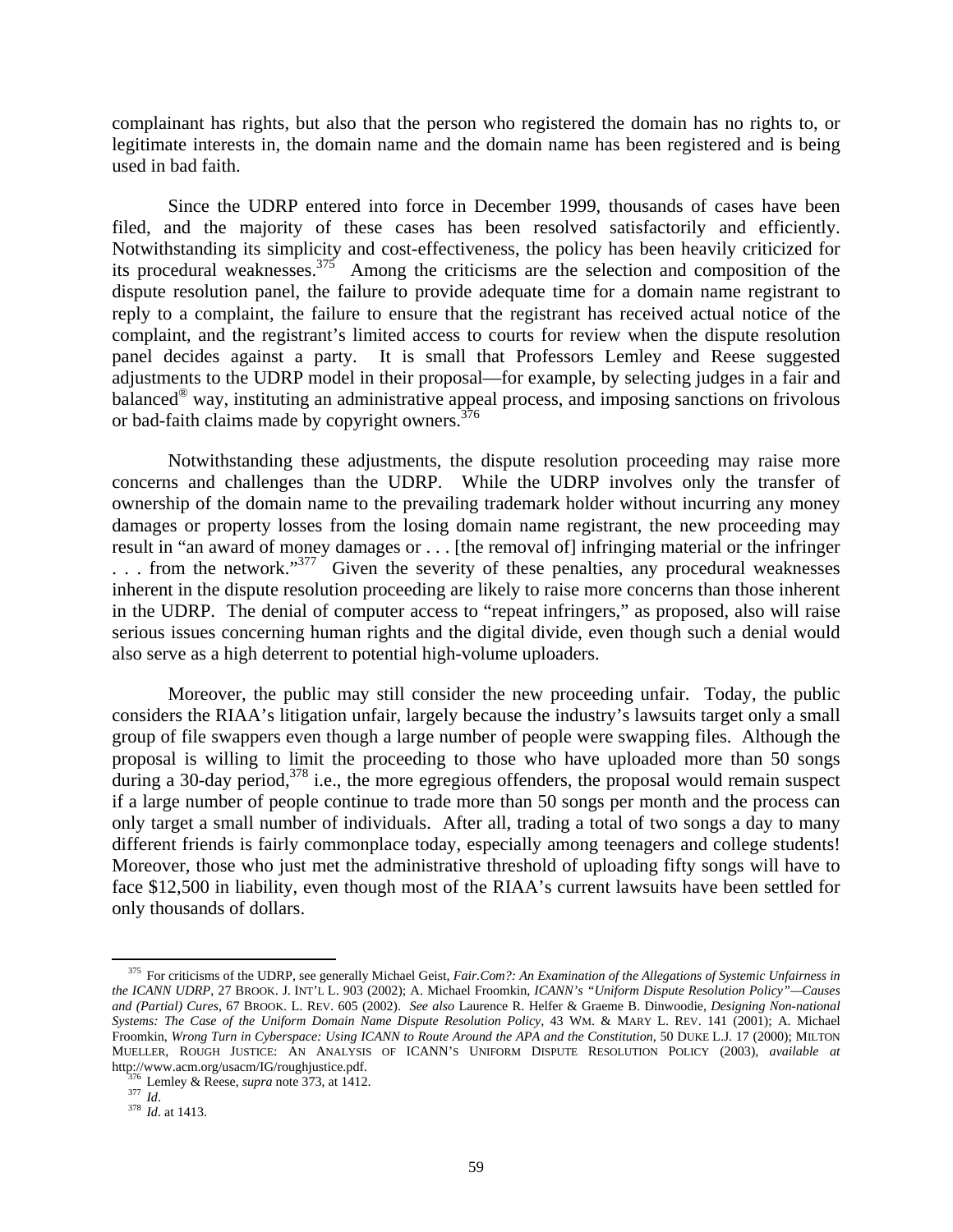Nevertheless, Professors Lemley and Reese believe the proposed system would be fairer to the alleged infringers if given enough notice and more beneficial to the copyright holders. As they explained:

Such a system would permit low-cost enforcement of copyright law against direct infringers, reducing the need for content owners to sue facilitators. Relative to levies, a dispute resolution system would trade off some increase in cost for precision, targeting only those making illegal uses rather than all users of computers or p2p networks. It would be more fair than selective criminal or civil prosecution, because the burden of paying the penalty for infringement would fall more evenly on each wrongdoer, rather than imposing stark punishment on a few in order to serve society's interest in deterring the rest.<sup>379</sup>

#### H. *Alternative Compensation*

When the Internet became popular in the mid-1990s, many commentators questioned the viability of the existing copyright model in the digital world. In a widely-circulated article in *Wired* Magazine,<sup>380</sup> John Perry Barlow discussed how digitalization has made the existing intellectual property model obsolete and irrelevant. As he wrote:

[T]he accumulated canon of copyright and patent law[] was developed to convey forms and methods of expression entirely different from the vaporous cargo it is now being asked to carry. It is leaking as much from within as from without.

Legal efforts to keep the old boat floating are taking three forms: a frenzy of deck chair rearrangement, stern warnings to the passengers that if she goes down, they will face harsh criminal penalties, and serene, glassy-eyed denial.

Intellectual property law cannot be patched, retrofitted, or expanded to contain digitized expression any more than real estate law might be revised to cover the allocation of broadcasting spectrum (which, in fact, rather resembles what is being attempted here). We will need to develop an entirely new set of methods as befits this entirely new set of circumstances.381

Thus, some commentators have called for the abolition of copyright in the digital world and the use of alternative schemes to compensate authors and artists. As commentators noted, online distribution has allowed artists to distribute music directly to consumers without any intermediary. Once digital content becomes unbundled, these commentators argued, artists might become better off in a copyright-less world, as the current system tends to reward popular, non-marginal works more than their market values.<sup>382</sup> After all, the manufacturing, marketing, and distribution costs are very high under the old brick-and-mortar business model, and the vast majority of artists do not receive any royalties from the sale of their music.<sup>383</sup>

<sup>&</sup>lt;sup>379</sup> *Id.* at 1352.<br><sup>380</sup> Barlow, *supra* note 10.<br><sup>381</sup> *Id.*; *see also* Ku, *supra* note 10, at 294 (contending that "the economics of digital technology renders copyright both unnecessary and inefficient"); *cf*. Stephen Breyer, *The Uneasy Case for Copyright: A Study of Copyright in Books, Photocopies and Computer Programs*, 84 HARV. L. REV. 281 (1970) (discussing how the economics of publishing may render copyright protection of published works unnecessary); Robert M. Hurt & Robert M. Schuchman, *The Economic Rationale of Copyright*, 56 AM. ECON. REV. PAPERS & PROCS. 42 (1966) (expressing skepticism about the economic rationale of copyright). 382 Lunney, *supra* note 10, at 886. 383 As Professor Ku explained:

Unbundling the incentives for the creation and dissemination of music exposes the myth that copyright plays much of a role in encouraging the creation of music. The relative importance of copyright to creators and distributors is most evident when one considers the fact that even with copyright protection, the vast majority of musical artists do not earn any income in the form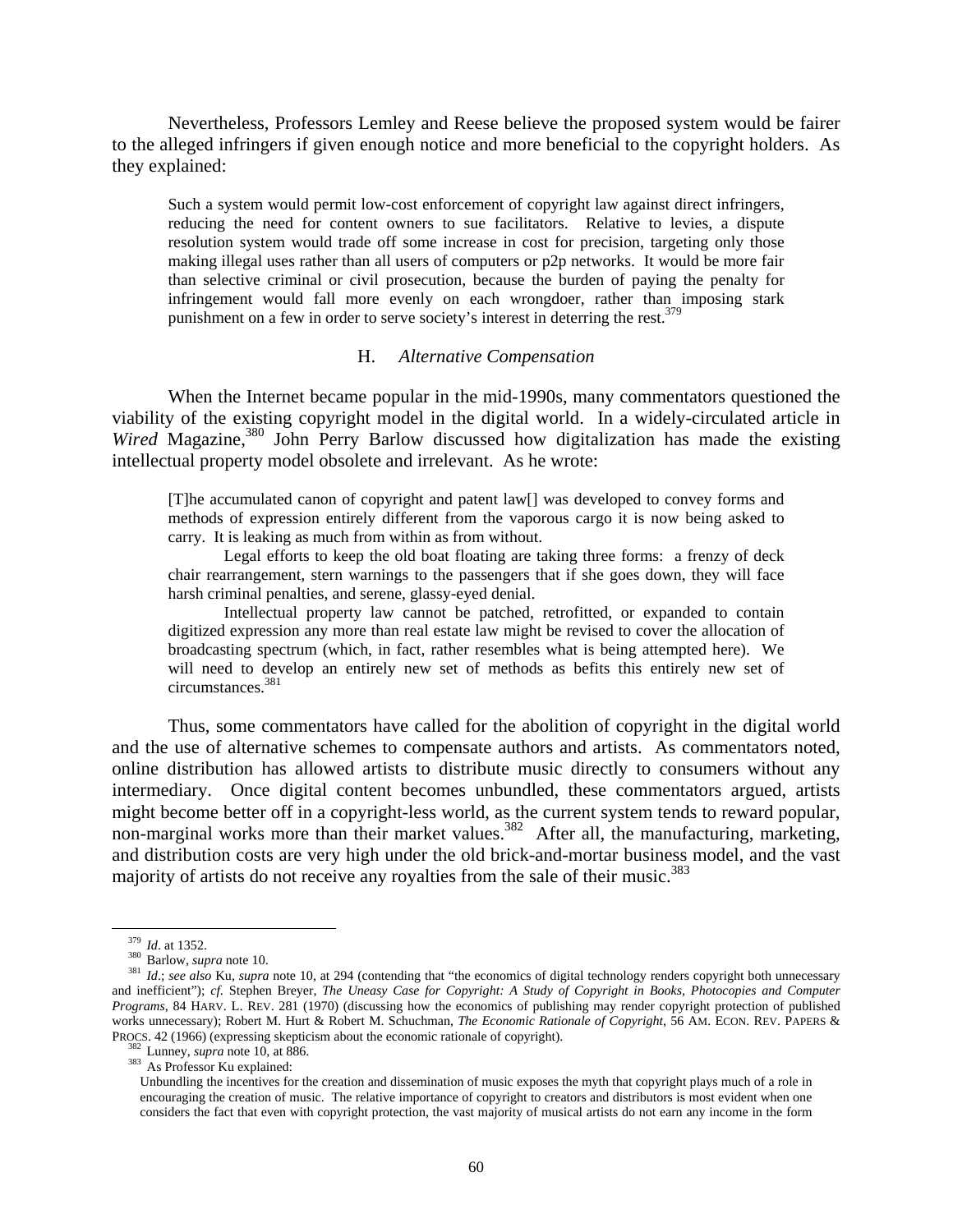So far, three alternative schemes have received substantial interest: (1) patronage model, (2) ancillary service model, and (3) home production model. Long before the copyright model was adopted, the patronage system supported creation of music and cultural works with funds from the Church, monarchs, and nobles.<sup>384</sup> Consider the famous music composer Johann Sebastian Bach, for example. As noted economist F.M. Scherer recounted in his new book, *Quarter Notes and Bank Notes*:

Bach provides the archetype of how composers earned their living in the early eighteenth century. His entire adult life was spent as an employee—first as organist at churches in Arnstadt and Mühlhausen, then as organist and director of court music for the Duke of Weimar and prince of Köthen, and finally as cantor and director of music for the Thomasschule (School of St. Thomas) and four affiliated Leipzig churches. Like many employed composers of his time, he moonlighted in activities outside his main sphere of employment, dedicating compositions to hoped-for patrons, publishing (at his own expense) a few of his works, holding private lessons, inspecting new organs installed in other towns, and most importantly, between 1729 and 1741, directing an unofficial Leipzig orchestra, the Collegium Musicum, which charged admission for the concerts it regularly held in Zimmermann's coffee house during the winter and a coffee garden during the summer. Bach's Collegium Musicum association became important enough to lead Christoph Wolff . . . to conclude that "Toward the end of his life Bach came astonishingly close to the romantic ideal of the freelance artist."<sup>385</sup>

Although composers at that time sometimes "moonlighted" as freelance artists, "[i]t is reasonably well accepted that at the outset of the eighteenth century, most musicians creative enough to be composers were employed either by the nobility or by the church."<sup>386</sup> Whenever they needed support to compose new works, they always turned to their patrons. In the case of Bach, "his compositions for and direction of the Collegium remained secondary to his salaried church and school duties."<sup>387</sup>

The patronage model seems anachronistic today, and most countries no longer have monarchs or nobles to provide the needed support. However, we can still set up a reward system to provide authors with needed incentives. Indeed, many commentators have proposed the

of royalties from the sale of music. In fact, not only do musicians rarely earn royalties from the sale of CDs, they are often in debt to the recording industry for the costs of manufacturing, marketing, and distributing their music. Recording companies typically charge the artist for all the costs of production, marketing, promotion, and other expenses, including breakage—a holdover from when albums were made from vinyl. Even in today's digital world, in which the cost of digital distribution is nonexistent, some record labels have demanded that artists surrender even larger portions of their royalties for the cost of encoding the song to digital format, encryption, and digital delivery. As one report indicates, an artist must typically sell a million copies of a CD before she receives any royalties because record companies deduct the costs of production, marketing, promotion, and other expenses from the musician's royalties. Meanwhile, the same million copies will have earned the record company approximately \$11 million in gross revenue and \$4 million net. The income to most artists from performance and mechanical rights for songwriting and composing from the sale of music are similarly insignificant.<br>Ku. *supra* note 10. at 306-07 (footnotes omitted).

<sup>&</sup>lt;sup>884</sup> See generally F.M. SCHERER, QUARTER NOTES AND BANK NOTES: THE ECONOMICS OF MUSIC COMPOSITION IN THE EIGHTEENTH AND NINETEENTH CENTURIES (2003) (examining the political, intellectual, and economic roots of the shift of music composers from the patronage system to a freelance market). See also Michael W. Carroll, *Whose Music Is It Anyway? How We Came to View Musical Expression as a Form of Property*, 72 U. CIN. L. REV. (forthcoming 2004) for a history of legal protection of musical

works. 385 SCHERER, *supra* note 384, at 3. 386 *Id*. at 1. 387 *Id*. at 3.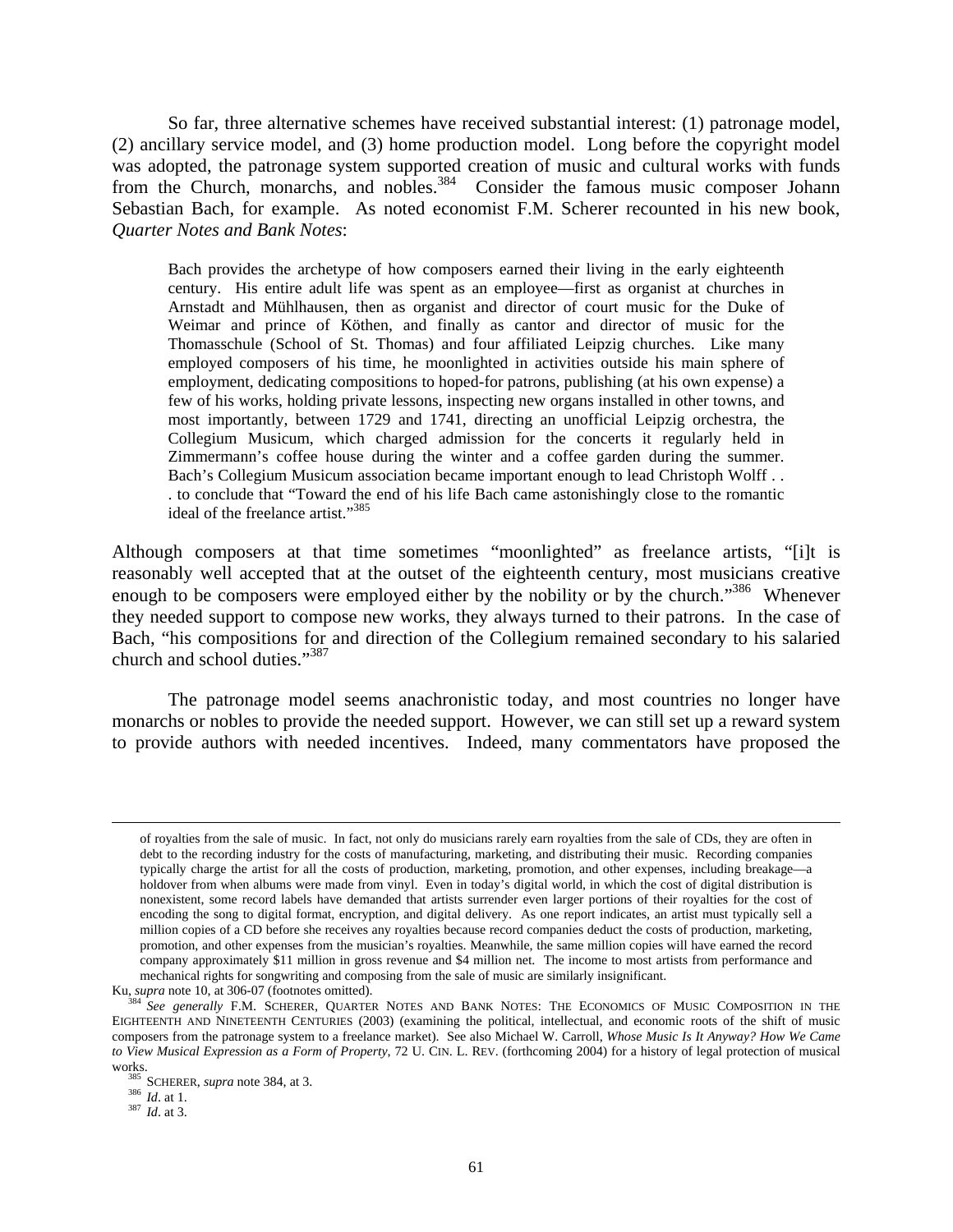reinstitution of such a system.<sup>388</sup> This system, nevertheless, is likely to be problematic, as it tends to reward creation of works preferred by the social elites, rather than the public.<sup>389</sup>

The problems will be further intensified if government funding is involved. First and foremost, no government leaders will be excited about raising taxes. Given the fact that we have many more pressing concerns, it is very unlikely that the public would support an adequate allocation of government tax revenues for creative activities.390 Indeed, it might be more efficient for the government to allocate resources to only those activities that the market is unlikely to reward or use those resources to facilitate greater information technology deployment. $391$ 

Moreover, as we learned from past experience, there is an inherent tension between freedom of expression and undue influence on government-funded works. Recent controversies in the United States include the Brooklyn Arts Museum case<sup>392</sup> and *National Endowment for the Arts v. Finley*. 393 As Professor Neil Netanel noted, in our democratic society where free speech and free press are paramount, "there remain substantial benefits to funding the creation and dissemination of many expressive works, and to funding them from sources other than state subsidy, corporate munificence, and party patronage."<sup>394</sup>

Alternatively, artists can use revenues from live concert performances, commercials, and movies to supplant royalties. As industry veteran Esther Dyson wrote insightfully in the *Wired*  Magazine:

Chief among the new rules is that "content is free." While not all content will be free, the new economic dynamic will operate as if it were. In the world of the Net, content (including software) will serve as advertising for services such as support, aggregation, filtering, assembly and integration of content modules, or training of customers in their use.

 <sup>388</sup> *See* ECKERSLEY, *supra* note 10 (proposing a reward system based on virtual markets). *But see* Netanel, *Noncommercial Use Levy*, *supra* note 10, at 80-83 (criticizing the creation of government rewards). Most of the existing discussions of the reward system in legal literature focus on patents. *See, e.g.*, Michael Abramowicz, *Perfecting Patent Prizes*, 56 VAND. L. REV. 115 (2003); Steve P. Calandrillo, *An Economic Analysis of Property Rights in Information: Justifications and Problems of Exclusive Rights, Incentives to Generate Information, and the Alternative of a Government-run Reward System*, 9 FORDHAM INTELL. PROP. MEDIA & ENT. L.J. 301 (1998); Nancy Gallini & Suzanne Scotchmer, *Intellectual Property: When Is It the Best Incentive System?*, *in* INNOVATION POLICY AND THE ECONOMY 2 (Adam B. Jaffe et al. eds, 2002); Douglas Gary Lichtman, *Pricing Prozac: Why the Government Should Subsidize the Purchase of Patented Pharmaceuticals*, 11 HARV. J.L. & TECH. 123 (1997); Michael Polanvyi, *Patent Reform*, 11 REV. ECON. STUD. 61 (1944); Steven Shavell & Tanguy van Ypersele, *Rewards Versus Intellectual Property Rights*, 44 J.L. & ECON. 525 (2001). 389 As Professor Marci Hamilton noted:

If the class of creators were winnowed down to the rich and the government-sponsored, and the free market were thus to be replaced by a patronage system, the ability of art to speak to the American people would dwindle precipitously. Artistic works would cater to elites; classical music might survive, but rock and country would encounter grave difficulties.

Marci Hamilton, *Why Suing College Students for Illegal Music Downloading Is the Right Thing to Do*, FINDLAW'S WRIT: LEGAL COMMENTARY, Aug. 5, 2003, *at* http://writ.news.findlaw.com/hamilton/20030805.html.

See FISHER, supra note 10; Netanel, Noncommercial Use Levy, supra note 10, at 81. But see ECKERSLEY, supra note 10, at 46 (arguing that the coincidence of interests between the public and key entertainment lobby groups might alleviate the natural tendency of

<sup>&</sup>lt;sup>391</sup> See Netanel, *Noncommercial Use Levy*, *supra* note 10, at 82.<br><sup>392</sup> David Barstow, *Giuliani Ordered to Restore Funds for Art Museum*, N.Y. TIMES, Nov. 2, 1999, at A1; Ralph Blumenthal & Carol Vogel, *Museum Says Gi* 

<sup>524</sup> U.S. 569 (1998); see also Symposium, Art, Distribution & the State: Perspectives on the National Endowment for the Arts, 17 CARDOZO ARTS & ENT. L.J. 705 (1999). *See generally* Marci A. Hamilton, *Art Speech*, 49 VAND. L. REV. 73 (1996) (arguing that representative democracy demands means of challenging government and that art performs this function in a singular way).<br><sup>394</sup> Netanel, *Noncommercial Use Levy, supra* note 10, at 76; see also Neil Weinstock Netanel, *The* 

*Continuing Fourth Estate Role*, *in* THE COMMODIFICATION OF INFORMATION 317 (Niva Elkin-Koren & Neil Weinstock Netanel eds., 2002).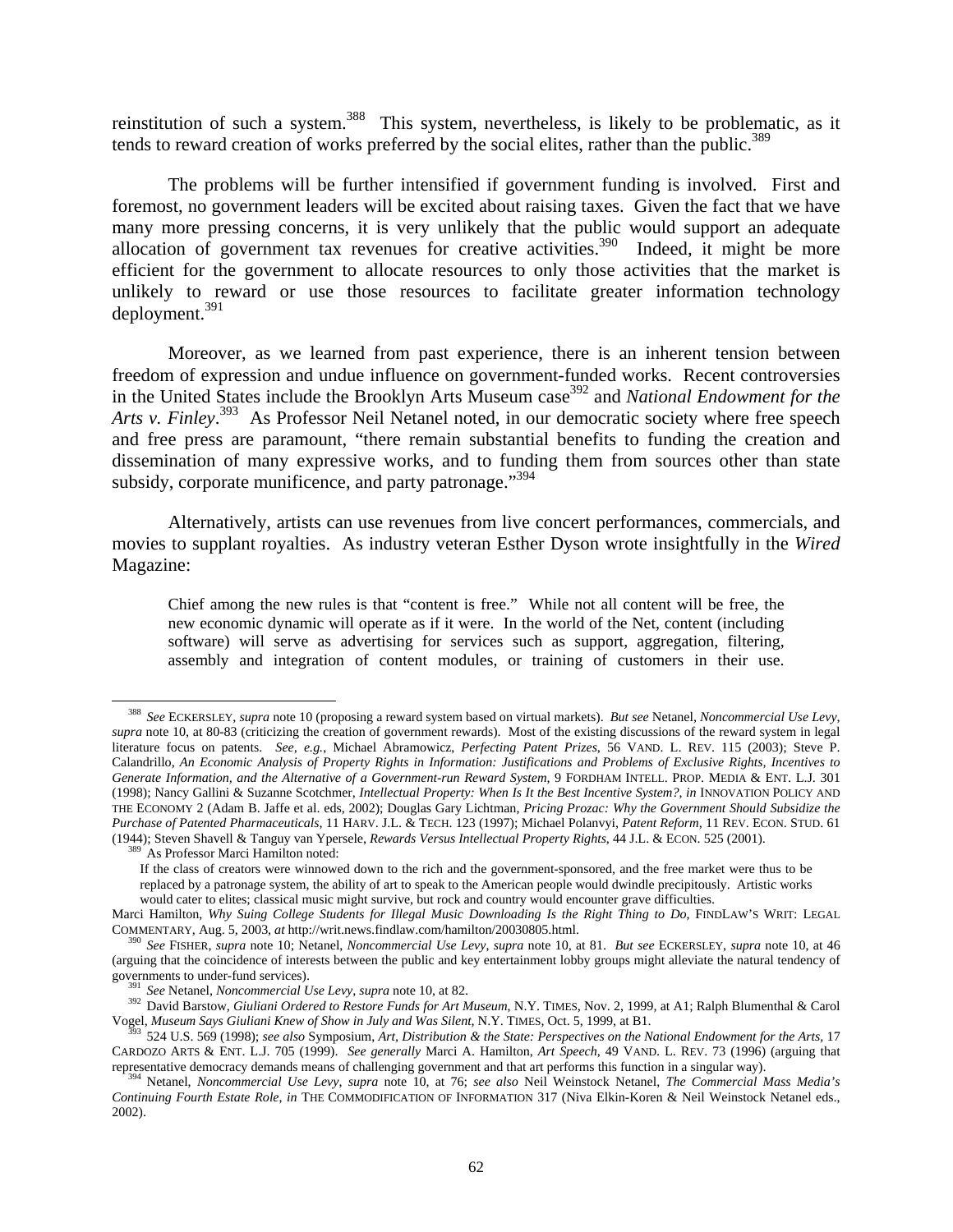Intellectual property that can be copied easily likely will be copied. It will be copied so easily and efficiently that much of it will be distributed free in order to attract attention or create desire for follow-up services that can be charged for.<sup>395</sup>

This is indeed the model used by the band The Grateful Dead, who gave away their music by letting audiences tape their concert performances.<sup>396</sup> Likewise, artists in countries that have limited copyright protection have been supporting themselves by earning additional incomes through other professional ventures, such as movies, commercials, and endorsements. If musicians are half as entrepreneurial as director George Lucas, they also might earn secondary rights through merchandising or exploitation of their likenesses and on-stage persona.<sup>397</sup> Indeed, as recent examples demonstrated, "file trading can spur demand for live public performances, broadcasts, webcasts, merchandising, and commercial licensees [sic],"398 as well as CDs, DVDs, and other musical products.399

Unfortunately, the ancillary service model tends to favor those artists and musicians who can sell performances and products. As a result, there is no guarantee that this model would create better music. In fact, this model might favor good-looking artists with limited music talents over those who have mediocre looks, but very strong music talents. In this era of blockbuster shows, the pop music audience might prefer perfection and entertainment to authenticity.400 The ancillary service model therefore might give more rewards than it deserves

 <sup>395</sup> Dyson, *supra* note 10; *see also id*. (noting that "[t]he creator who writes off the costs of developing content immediately—as if it were valueless—is always going to win over the creator who can't figure out how to cover those costs"). <sup>396</sup> As The Grateful Dead's former lyricist John Perry Barlow wrote:

<sup>[</sup>T]here is no question that the band I write [songs] for, the Grateful Dead, has increased its popularity enormously by giving them away. We have been letting people tape our concerts since the early seventies, but instead of reducing the demand for our product, we are now the largest concert draw in America, a fact that is at least in part attributable to the popularity generated by those tapes.

True, I don't get any royalties on the millions of copies of my songs which have been extracted from concerts, but I see no reason to complain. The fact is, no one but the Grateful Dead can perform a Grateful Dead song, so if you want the experience and not its thin projection, you have to buy a ticket from us. In other words, our intellectual property protection derives from our being the only real-time source of it.

Barlow, *supra* note 10.<br><sup>397</sup> *See* Ku, *supra* note 10, at 309-10 (citing George Lucas to illustrate how "secondary markets can be more lucrative [for the artist] than the right to reproduce and distribute content"); *see also* Peter K. Yu, Note, *Fictional Persona Test: Copyright Preemption in Human Audiovisual Characters*, 20 CARDOZO L. REV. 355, 356-57 (1998) (describing merchandising as "a multi-billion dollar business"). As Professor Raymond Ku pointed out:

The vast majority of artists do not earn their income from the sale and distribution of music. Rather, they earn their income from the fame and publicity that go with the distribution of music. Ticket sales, T-shirt sales, and commercial endorsements are all a function of an artist's popularity. By facilitating the distribution of music, [P2P networks] and the Internet in general can be useful tools for increasing an artist's ability to earn revenue as a result of fame. This is especially beneficial to new or non-mainstream artists who are otherwise unable to capture the public's attention through more traditional media.

Ku, *supra* note 10, at 311.<br><sup>398</sup> Netanel, *Noncommercial Use Levy*, *supra* note 10, at 49.<br><sup>399</sup> See DIGITAL DILEMMA, *supra* note 10, at 79; *cf.* OBERHOLZER & STRUMPF, *supra* note 14 (showing that file sharing has on a limited effect on record sales).<br><sup>400</sup> When interviewed about Beyoncé's partial lip-synched performance in the 2003 MTV Video Music Awards, in which she began

her performance by descending head first from the ceiling, an audience member responded, "Tell me, who can sing hanging on a harness upside-down? I'd rather her not ruin my favorite song and just put on a good show." Chris Nelson, *Lip-Synching Gets Real*, N.Y. TIMES, Feb. 1, 2004, § 2, at 1. Interestingly, lip-synching began as a result of union regulations. As historian Marc Weingarten explained:

No one could quite figure out what sort of royalties singers deserved for a live TV performance, so in the early days they just faked it. Later, the practice continued out of sheer expediency. On "American Bandstand" and most variety shows of the 1960's, vocals and instrumentals were all faked; Keith Moon, the drummer for the Who, famously registered his contempt for the custom by flubbing his part on the Smothers Brothers' show.

*Id.* (quoting MARC WEINGARTEN STATION TO STATION: THE SECRET HISTORY OF ROCK 'N' ROLL ON TELEVISION (2000)).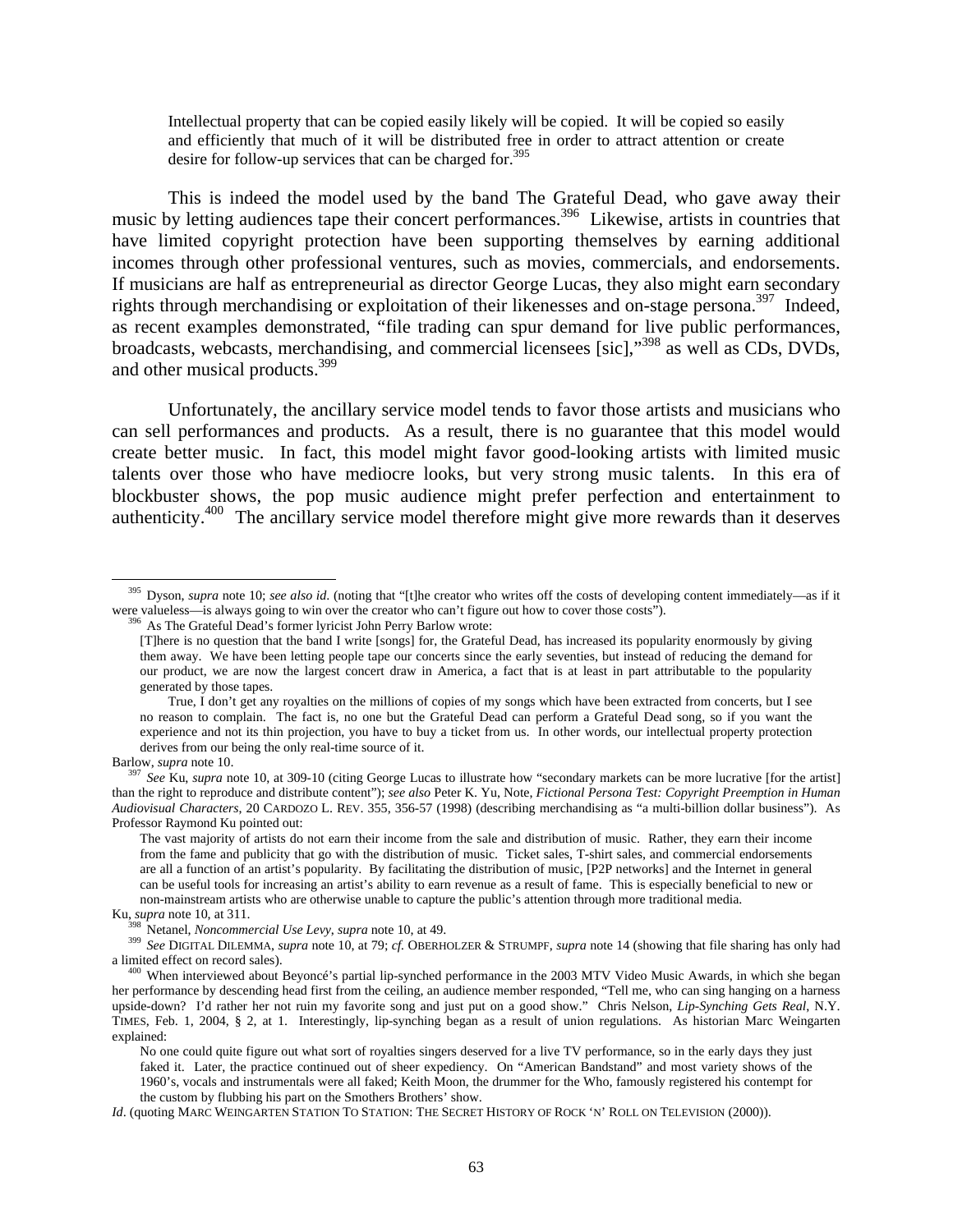to lip-synched performances, pre-recorded sounds, and high-tech tricks that correct artists' vocal errors.

The final model is home production. Indeed, digital technology and the Internet have enabled every artist and musician to become a composer, sound engineer, producer, publisher, and distributor (or even critic). Such technology also has greatly improved the quality of the copyrighted work. Using computer game engines, for example, users can now make their own feature *machinima* movies without the need to buy any costly equipment, rent spectacular locations, or hire glamorous actors.<sup>401</sup> By doing so, users also can determine how they want to distribute the movie and whether they want to release it for free.

However, not everybody is satisfied with the quality of home production. While it is debatable whether one needs to spend hundreds of millions of dollars to produce a song, or a movie, it is uncontestable that home-made music and movies would not satisfy all of the existing public demand. In fact, a multi-million-dollar venture like *The Lord of the Rings* might be a good idea, as it received both box office success and wide international acclaim.<sup>402</sup>

In sum, there are many alternative models, and these models provide insightful ways to address the unauthorized copying problem. Nevertheless, commentators and copyright holders remain skeptical of these untested models and would rather not rock the boat, as our culture is supported by copyrighted works and thus has an intertwining relationship with the existing copyright system. Until we have a better model to protect copyrights, the prevalent wisdom is to maintain the status quo, rather than to implement new, untested ideas. As Fritz Machlup remarked famously regarding the patent system:

If we did not have a patent system, it would be irresponsible, on the basis of our present knowledge of its economic consequences to recommend instituting one. But since we have had a patent system for a long time, it would be irresponsible, on the basis of our present knowledge, to recommend abolishing it. $403$ 

## I. *Summary: The Need for a Range of Solutions*

Each of the above solutions has its benefits and limitations, and each of them targets only part of the unauthorized copying problem. Thus, it might be wise for policymakers to adopt a combination of these proposals, rather than a single one, to alleviate the unauthorized copying

 <sup>401</sup> *See* Matthew Mirapaul, *Computer Games as the Tools for Digital Filmmakers*, N.Y. TIMES, July 22, 2002, at E2. As *The New York Times* described:

A digital Walt Disney who wants to make a machinima film will start with a game engine, the software that generates the virtual 3-D environment in which a game like Quake II is played. This is not unusual because some game developers have made parts of their software publicly accessible, allowing players to modify a game. For instance, one might put a terrorist's head on an opponent's body.

But machinima directors go a step further, discarding the game's out-of-the-box elements in favor of their own characters, scenery, story line and dialogue. What remains is the game's underlying animation technology, which is really a stage on which an alien Amberson or a cartoon cat person could cavort. More than one person can use the same virtual space simultaneously, each one guiding his character through a scene while speaking its lines. A designated cinematographer chooses camera angles, adjusts the lighting and records the action.

*Id*.

<sup>402</sup> Sharon Waxman, *'Lord of the Rings' Dominates the Oscars*, N.Y. TIMES, Mar. 1, 2004, at E1 (reporting that the *Lord of the Rings* "has taken in a billion dollars at the box office" while taking the Oscars for best picture, best director, film editing, art direction, visual effects, makeup, sound mixing, costume design, best adapted screenplay, best original score, and best original song).<br><sup>403</sup> FRITZ MACHLUP, AN ECONOMIC REVIEW OF THE PATENT SYSTEM, STUDY NO. 15 OF THE SUBCOMM. ON PATENTS TR

AND COPYRIGHT OF THE S. COMM. ON THE JUDICIARY 80 (1958).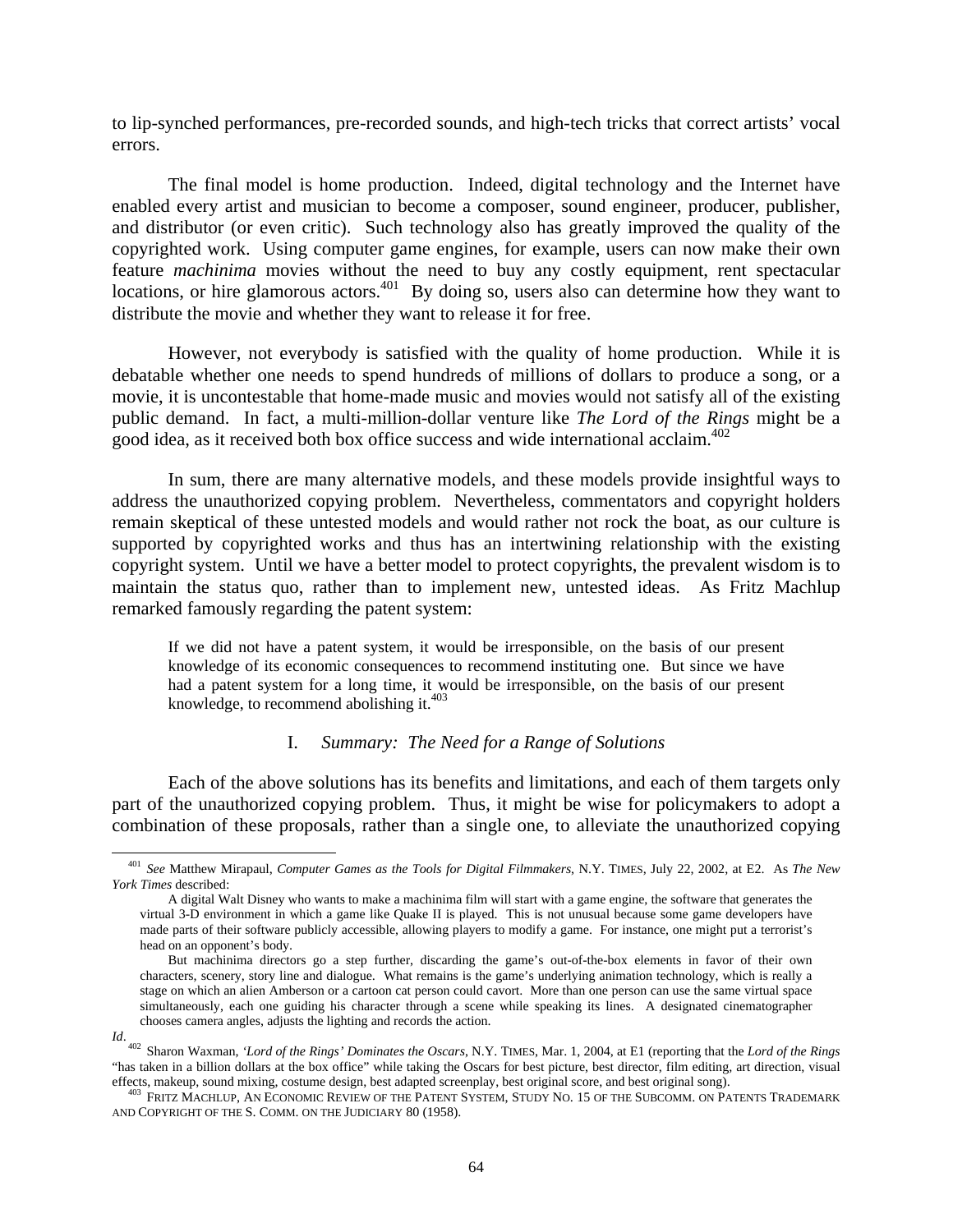problem. For example, some European countries combine the compulsory licensing model with the alternative compensation model by setting aside a certain percentage of the levy funds for specified social and cultural purposes and nurturing new authors.<sup>404</sup> In a recent article, Professor Jessica Litman also combined three of the above proposals to form her own:

I suggest that we should try to build a music space that resembles the current digital information space in the ubiquity of music it contains and the ease with which music may be shared, and that we should devise a combination of blanket fees or levies designed to compensate the creators of the music we exchange. In order to achieve the breadth and diversity of music, and the community of consumers who enjoy it, that has evolved in the Internet information space, we will need to rely on consumer-to-consumer dissemination as well as licensed downloads or streams. If we as consumers want to pay for the music we exchange, we need some form of blanket fee or levy to enable us to do so. Because some creators and copyright owners find the idea of consumer-to-consumer dissemination unacceptable, I suggest that we devise a way to allow them to withhold their music from the system. To discourage them from electing that option, I believe we should optimize the legal infrastructure for sharing. I've drawn the details of that infrastructure with an eye toward recapturing some of the lost advantages of notice and indivisibility.<sup>405</sup>

While Professor Litman's proposal encourages copyright holders to participate in the system, it also allows them to choose what they want. In particular, the proposal includes an optout mechanism that allows copyright holders to utilize digital rights management to "exclude their works from the network and enable consumers to quickly and painlessly verify that those works may not lawfully be shared."<sup>406</sup> As Professor Litman explained, not everybody wants to participate in a consumer-to-consumer model, and the Copyright Act grants copyright holders the right to withhold their works from distribution in a manner they find inefficient, inexpedient, and unacceptable. It is therefore important that the solution, or solutions, policymakers select allow record companies to determine whether they want to participate or withhold their music from the system.<sup>407</sup>

There is simply no panacea for the unauthorized copying problem. If the industry is to reduce the threat created by P2P technologies, the industry must understand each of the above models and think hard about how best to apply them in light of its needs, goals, and interests. The industry also must take into account the decentralized nature of P2P networks, the evolving technology, and the ever-changing market structure. Instead of offering one solution, policymakers should consider a range of solutions. As Professor David Post put it passionately: "The invisible hand may have many deficiencies, but the one thing that it does best—far better than any alternative of which I am aware—is to place before members of the public a diverse set of offerings in response to the diverse needs and preferences of that public."<sup>408</sup>

The "ultimate" solution—or, to be more precise, the ultimate set of solutions—to the unauthorized copying problem is likely to include the following characteristics. First, the solution will include both short-term and long-term measures. Some of the above proposals are

<sup>&</sup>lt;sup>404</sup> See Lunney, *supra* note 10, at 915.<br><sup>405</sup> Litman, *Stealing and Sharing*, *supra* note 10.<br><sup>406</sup> *Id.*<br><sup>407</sup> *Id.* (noting the importance that the system "adopt[s] a legal architecture that encourages but does not

<sup>&</sup>lt;sup>408</sup> David G. Post, *What Larry Doesn't Get: Code, Law, and Liberty in Cyberspace*, 52 STAN. L. REV. 1439, 1440, 1454 (2000) [hereinafter Post, *What Larry Doesn't Get*].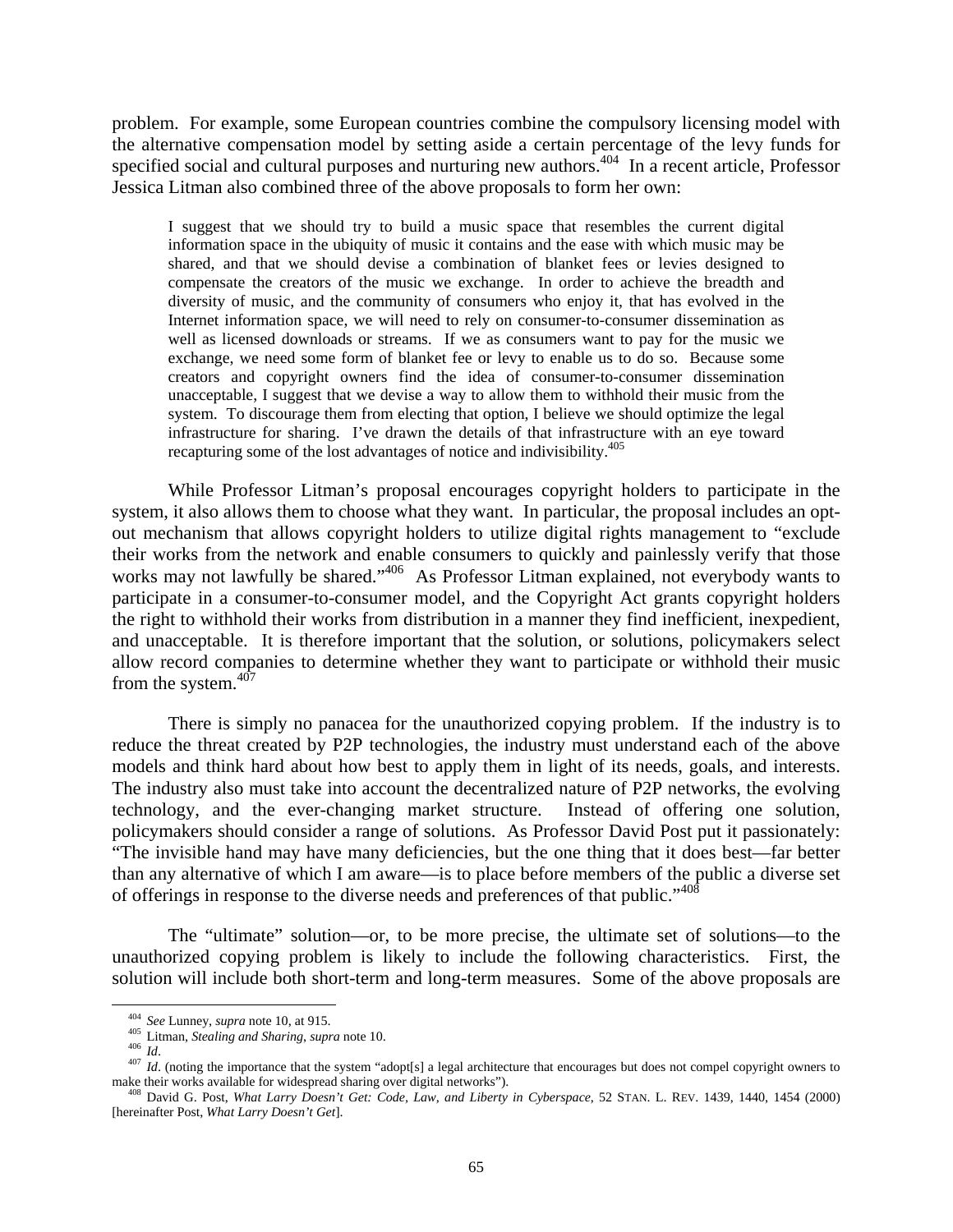short-term by nature and are unlikely to result in any change of social norms in the digital copyright world. Nevertheless, these proposals are important, because they will pave the way for measures that require more time, effort, and resources, such as public education and market development. If the industry is to stem digital piracy, it must implement both short-term and long-term measures.

Second, many of the proposals are only temporary, and these "interim fixes" might become obsolete as technology evolves. The industry therefore must be prepared to migrate from one regime to another, or even adjust to living with many different regimes at the same time. As Professor Lawrence Lessig cautioned us in his new book, *Free Culture*:

Policy makers should not make policy on the basis of technology in transition. They should make policy on the basis of where the technology is going. The question should not be, how should the law regulate sharing in this world? The question should be, what law will we require when the network becomes the network it is clearly becoming? That network is one in which every machine with electricity is essentially on the Net; where everywhere you are—except maybe the desert or the Rockies—you can instantaneously be connected to the Internet. Imagine the Internet as ubiquitous as the best cell-phone service, where with the flip of a device, you are connected.

 The "problem" with file sharing—to the extent there is a real problem—is a problem that will increasingly disappear as it becomes easier to connect to the Internet. And thus it is an extraordinary mistake for policy makers today to be "solving" this problem in light of a technology that will be gone tomorrow. The question should not be how to regulate the Internet to eliminate file sharing (the Net will evolve that problem away). The question instead should be how to assure that artists get paid, during this transition between twentiethcentury models for doing business and twenty-first-century technologies.<sup>409</sup>

As technologies advance, P2P technology might not be as important and threatening. While P2P technologies require computers, M2M (mobile-to-mobile) technologies require only cellular telephones, which are far more widely available than computers, especially in less developed countries. Moreover, technologies that allow individuals to transfer copyrighted works from one entertainment system to another system are likely to become widely available in the near future. If policymakers focus only on today's technologies, they will always be behind the technology and can only play catch-up. This catch-up game becomes even more problematic if one takes into account the drastically different paces between technological development and the legal drafting process.

Thus, it is no surprise that the European Union included some flexibility in the Directive 2001/29/EC of the European Parliament and of the Council on the Harmonisation of Certain Aspects of Copyright and Related Rights in the Information Society, which took into account the interim nature of legislative solutions and the possibility of multiple solutions. Article 5.2(b) of

. . . .

<sup>&</sup>lt;sup>409</sup> LAWRENCE LESSIG, FREE CULTURE 297-99 (2004). In an earlier article written in the early days of the Internet, Professor Lessig made a similar point, which Justice Souter found helpful in *Denver Area Educational Telecommunications Consortium, Inc. v. FCC*, 518 U.S. 727, 777 (1996) (Souter J., concurring) (quoting Lawrence Lessig. *The Path of Cyberlaw*, 104 YALE L.J. 1743, 1754 (1995)). As Professor Lessig wrote:

<sup>[</sup>I]f we had to decide today, say, just what the First Amendment should mean in cyberspace, my sense is that we would get it fundamentally wrong. . . . A prudent Court would let these issues evolve, long into this revolution, until the nature of the beast became a bit more defined. If there is sanction to intervene, then it is simply to assure that the revolution continue, not to assure that every step conforms with the First Amendment as now understood.

Lessig. *The Path of Cyberlaw*, *supra*, at 1745, 1754.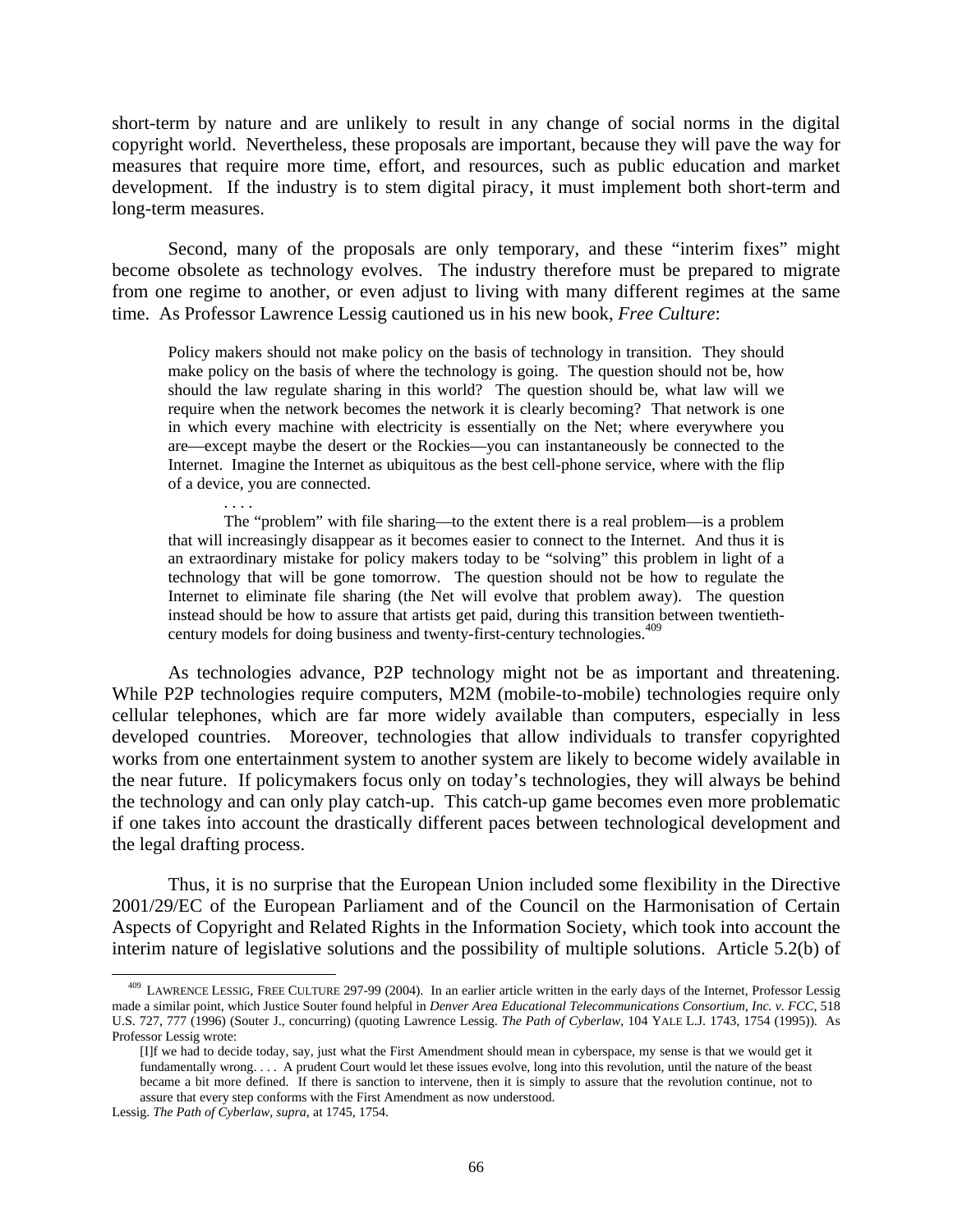the Directive stipulated specifically that the calculation of the amount of fair compensation must take into account both "application [and] non-application of technological measures."<sup>410</sup> As Professor Bernt Hugenholtz and his colleagues explained, "This provision suggests a gradual phasing-out of levies on digital media or equipment, as digital rights management systems enable content owners to control private copying, and set conditions of private use, at their discretion."411

Third, in crafting the solution, the industry must take into account the Internet's structural resistance and networked feature. The Internet architecture can constrain illegal activities, but it also can make otherwise legal activities difficult, costly, or even impossible. For example, a proposal that imposes bandwidth levies based on usage volume might not necessarily reduce the cross-subsidization problem associated with compulsory or voluntary collective licenses.412 Instead, it might create distortionary effects that favor the consumption of low-bandwidth media, such as text files, over high-bandwidth media, such as music or movie files.<sup>413</sup> Such a proposal also would force those who share home-made movies with their friends to subsidize—and at times subsidize heavily—those downloading copyrighted songs and movies.

Policymakers should also consider the changing social norms in the digital copyright world and create solutions that meet the needs of consumers—oftentimes, the need for them to conduct activities they have been conducting in real space. As one would recall, "Napster . . . was created . . . to solve the problem faced by Shawn Fanning's roommate. The technological solutions had a purpose—someone had actually requested it."<sup>414</sup> Napster was attractive, because it was created as a market solution to a real problem. It responded to the market, rather than chasing it!

Moreover, consumers might be willing to pay more money if the product or service is more satisfactory and if it allows consumers to conduct activities they otherwise would be able to under the current regime. As Professor Stan Liebowitz illustrated:

Assume that each and every purchaser of a compact disc makes a single audio-cassette copy to play in their automobile. No one makes copies from borrowed CDs. Assume further that this copying, although illegal, is unstoppable. . . . . Since each original CD will have a copy made from it, and since it is reasonable to infer that the consumers of originals place some value on the ability to make a copy, each consumer's willingness to pay for the original CD is higher than it would otherwise be. The copyright owner can capture some of this additional value by charging a higher price for the CD. This is the basic idea behind indirect appropriability. The logic here is the same as it would be for any durable good that can be

<sup>&</sup>lt;sup>410</sup> EC Information Society Directive, *supra* note 273, art. 5.2(b).<br><sup>411</sup> HUGENHOLTZ ET AL., *supra* note 273, at ii.<br><sup>412</sup> See discussion *supra* Part III.A for a discussion of the cross-subsidization problem.<br><sup>413</sup> S

People wanted something like Napster—so Fanning did his best to come up with the goods. It is a rare example of supply matching demand in technology, which is why Napster simply cannot be ignored. Usually supply comes first and then its creators wonder why the general public isn't smart enough to understand its potential. Suppliers often whine that the public doesn't understand their product or service and "needs educating" but at the end of the day the public will buy only those things that improve the quality of their lives, or save them time or money.

TREVOR MERRIDEN, IRRESISTIBLE FORCES: THE BUSINESS LEGACY OF NAPSTER & THE GROWTH OF THE UNDERGROUND INTERNET 170 (2001).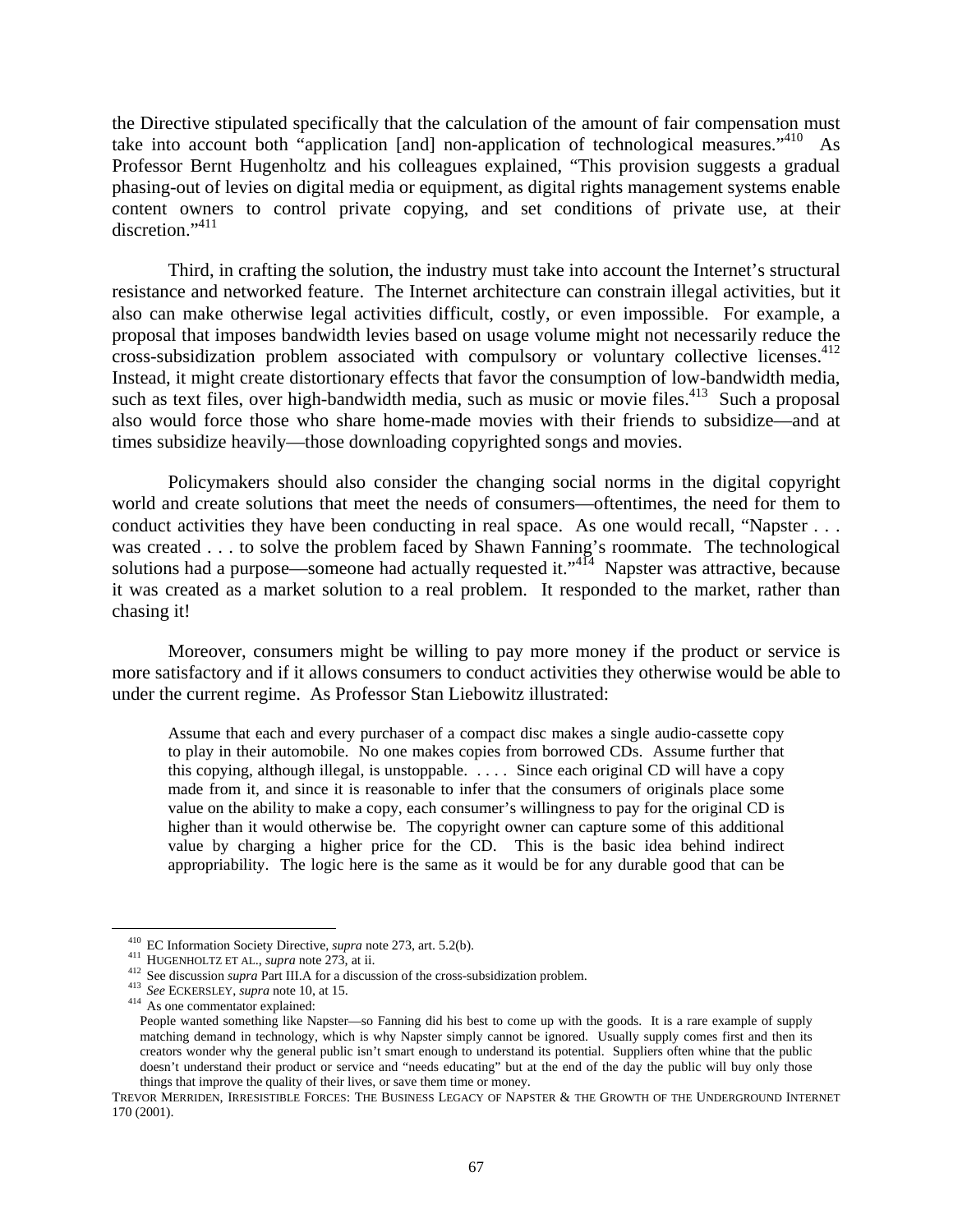resold into another market. If automobiles could be resold, for example, the price that consumers would be willing to pay for new autos would undoubtedly fall.<sup>415</sup>

Shortly before the dot-com crash, a few visionary, and ironically now-defunct, companies put forward some exciting ideas about services that were well tailored to consumer needs. For example, musicmaker.com allowed users to create their own custom-made compilation CDs by selecting tracks from different artists.<sup>416</sup> After selection, the company would manufacture the custom-made CDs and ship them to their customers. Hithive.com allowed customers to invite up to twenty-five of their friends to listen to selected recordings for a limited time while preventing users from distributing copies.<sup>417</sup> And Mojo Nation required users to contribute resources to the community to earn Mojo, the currency used in file-sharing transactions.<sup>418</sup> By doing so, the service induced accountability and responsibility while ridding the network of freeloaders.

Today, the recording industry is trying very hard to reinvent itself. Unlike a few years ago, consumers now have many more choices. Instead of a prix-fixe menu, consumers can now select from both a prix-fixe and an à la carte menu.<sup>419</sup> Eventually, however, they will demand "all you can eat,"<sup>420</sup> or even a potluck. Even though the recording industry lately has shifted from the album model to the singles model, it has yet to fully embrace the licensing model by putting together reasonably-priced tailor-made subscription packages that meet the needs of its customers. Until the industry satisfies consumer needs, illegal online file trading—whether through existing P2P networks or the underground Darknet—is likely to continue.

# IV. RETHINKING THE UNAUTHORIZED COPYING PROBLEM

Since the emergence of the Internet and new communications technologies, commentators have devised many new frameworks to rethink regulation of cyberspace and recent expansion of intellectual property rights. For example, David Johnson and Professor David Post proposed a new framework that allowed Internet users to create new laws and institutions best suited to their needs and customs.<sup>421</sup> Professor Lawrence Lessig emphasized the regulatory power of code and explained how the Internet's architecture can affect the enjoyment of our freedom and fundamental rights in the ethereal space.<sup>422</sup> Professor James Boyle alerted us to the increasing privatization of the public domain and called for a new politics of intellectual property.423

<sup>&</sup>lt;sup>415</sup> LIEBOWITZ, *supra* note 232, at 151 (footnote omitted).<br><sup>416</sup> *See* MERRIDEN, *supra* note 414, at 114.<br><sup>417</sup> *See id.* at 138-39 (describing Mojo Nation).<br><sup>419</sup> As Hillary Rosen, former chairman of the RIAA, noted:

I used to say that the record business was like a soft-drink company that sold its products in nothing but 64-ounce bottles, because our product was principally the full-length album. Well, thanks to electronic distribution through multiple types of networks with varied business models, we now have the equivalent of cans and six-packs and fountain drinks. Consumers can buy digital music à la carte or sign up for subscription services offering unlimited downloads, and they can take their tunes with them wherever they go.

Hillary Rosen, *Why the Industry Loves Tech*, BUSINESS 2.0, May 2003, *quoted in* COMMITTEE FOR ECONOMIC DEVELOPMENT, *supra*

<sup>&</sup>lt;sup>420</sup> Shirky, *supra* note 315, at 33 (discussing the all-you-can-eat model).<br><sup>421</sup> See David R. Johnson & David G. Post, *Law and Borders—The Rise of Law in Cyberspace*, 48 STAN. L. REV. 1367 (1996).<br><sup>422</sup> See LAWRENCE L *Public Domain*, *supra* note 8.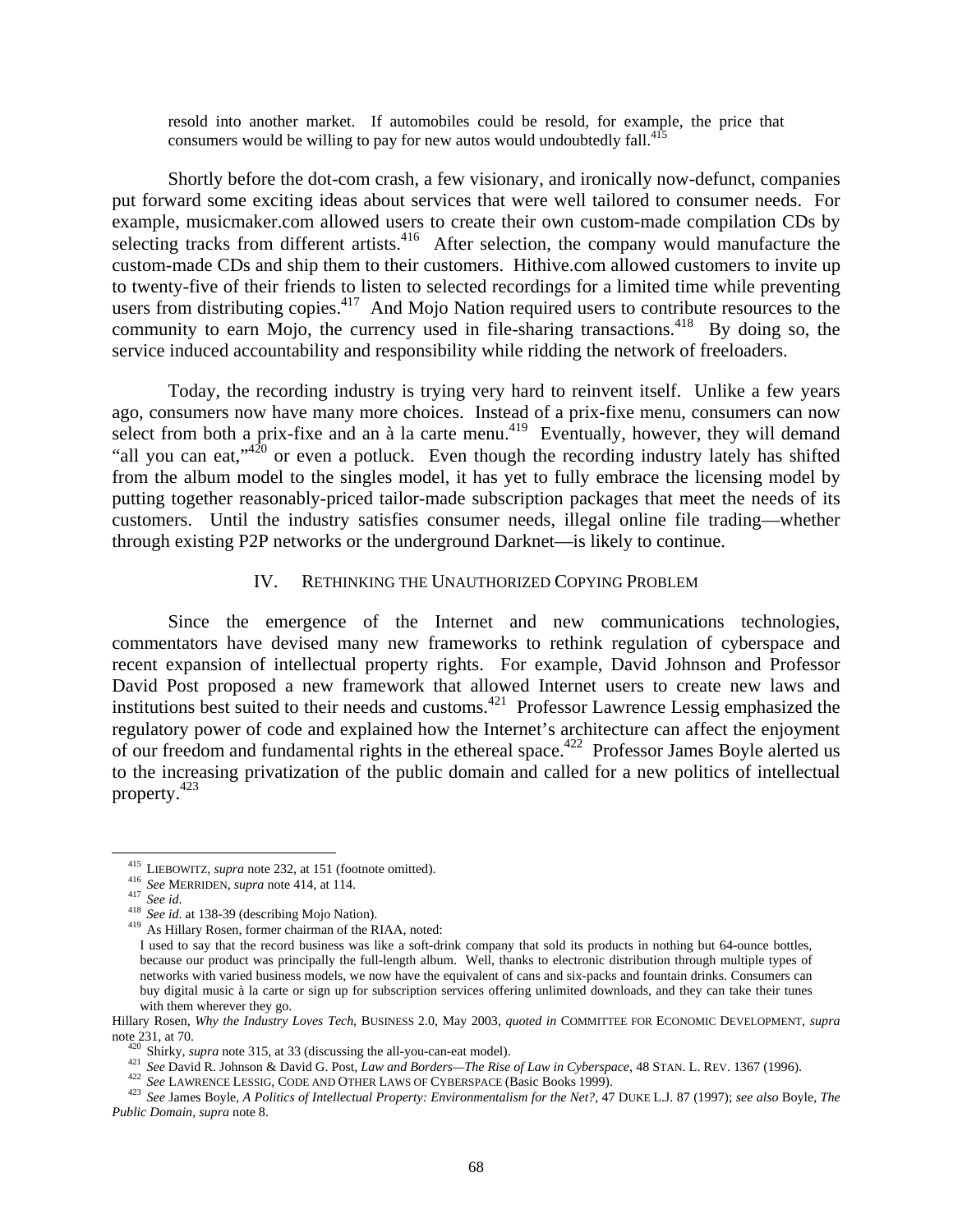Very few commentators, however, have come up with ideas about how to rethink the unauthorized copying problem. Thus, this Part presents three thought experiments that compare the ongoing P2P file-sharing wars to (1) a self-preservation battle between humans and machines, (2) an imaginary World War III, and (3) the conquest of Generation Y. These experiments and comparisons seek to remind readers that law is only a partial solution to the unauthorized copying problem; instead, policymakers also need to focus on the market, architecture, and social norms, which play equally important roles in crafting the "ultimate solution" to the unauthorized copying problem.

As Professor Lessig noted in *Code and Other Laws of Cyberspace*, the interplay of these four factors affects human behavior in cyberspace.<sup>424</sup> As he explained:

The[se] constraints are distinct, yet they are plainly interdependent. Each can support or oppose the others. Technologies can undermine norms and laws; they can also support them. Some constraints make others possible; others make some impossible. Constraints work together, though they function differently and the effect of each is distinct. Norms constrain through the stigma that a community imposes; markets constrain through the price that they exact; architectures constrain through the physical burdens they impose; and law constrains through the punishment it threatens.<sup>425</sup>

In the P2P context, each of these constraints exerts its influence, and each of them plays an equally important role (see fig. 1). None of them, however, is dispositive. Sometimes the law is more influential, while at other times the architecture takes control. Thus, it is very important that policymakers and commentators take a holistic perspective of the P2P file sharing controversy, considering all four constraints together. Hopefully, by doing so, they will be able to develop new solutions that target the crux of the unauthorized copying problem.

<sup>424</sup> *See* LESSIG, CODE, *supra* note 422, at 86-89. 425 *Id*. at 88.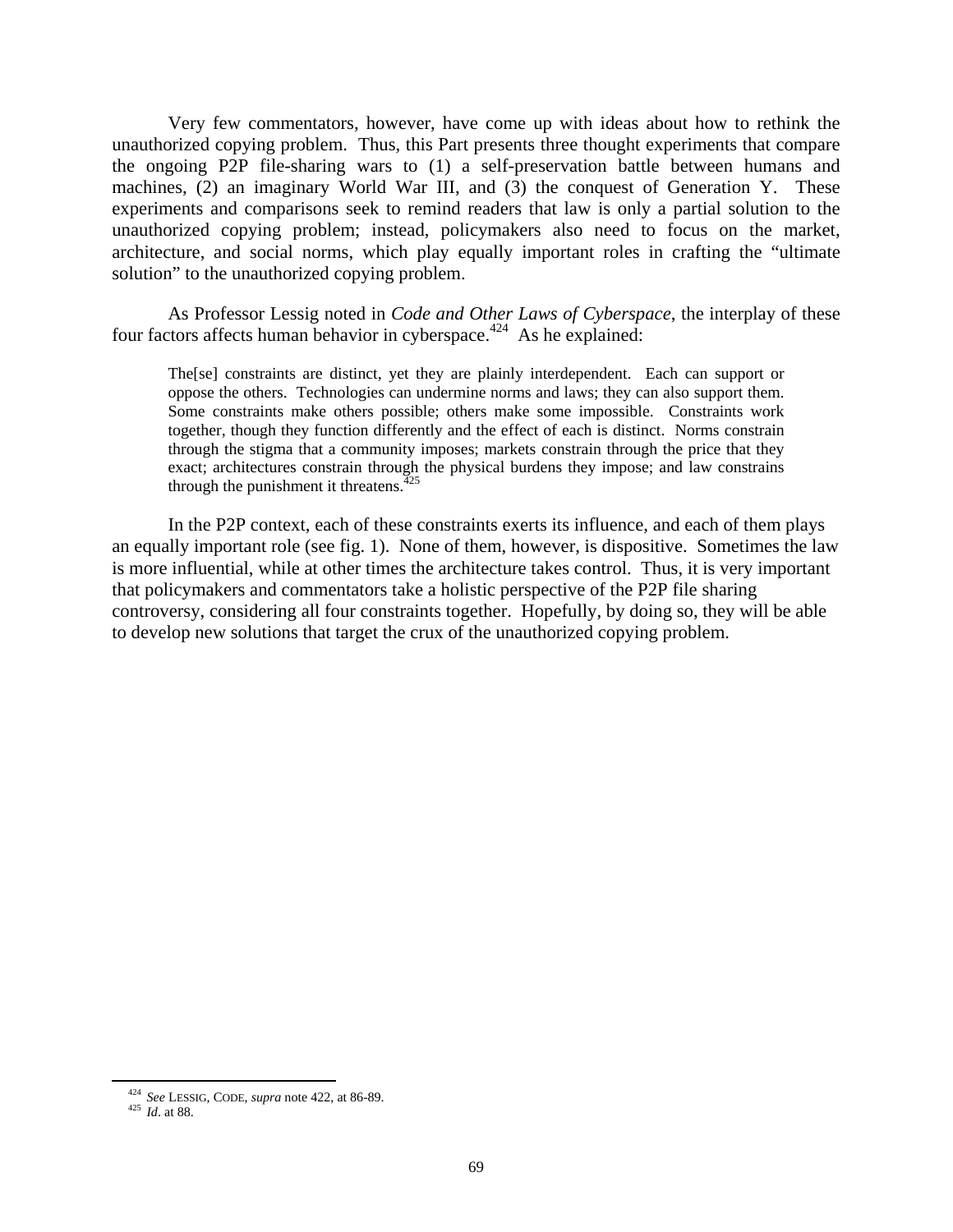

**Fig. 1 Constraints on Behavior in Cyberspace** 

#### A. *Battle Between Humans and Machines*

The P2P file-sharing wars resemble a self-preservation battle between humans and machines. Today, computers, digital technology, and file-sharing networks are disrupting the existing distribution model, threatening to take away hundreds of thousands of human jobs. $426$ Through the Internet and P2P technologies, music can now be distributed directly from artists to consumers. Intermediaries are no longer needed, and factories, warehouses, delivery trucks, and record stores have become largely redundant.<sup>427</sup> To protect machines from taking over jobs, the entertainment industry must engage in one final battle; this battle might not be popular among technophiles, but it is important for human survival. After all, humans might not be able to get these jobs back once machines take them over.

This picture, to some extent, reflects the woes and mindset of the entertainment industry. However, it does not reflect a complete picture. True, humans are losing jobs to machines. Yet, the digital revolution has created many new ones. This revolutionary process is what Joseph Schumpeter described as "creative destruction"<sup>428</sup>—a revolutionary process through which the

 <sup>426</sup> *See* Simon Beavis, *Record Firms Threaten Big Employers with Action to Combat Piracy*, INDEPENDENT (London), Jan. 21, 2003, at 19 (reporting that the head of the International Federation of the Phonographic Industry (IFPI) had indicated that music piracy had threatened 600,000 jobs in the European music industry).

<sup>&</sup>lt;sup>427</sup> It is no surprise that Tower Records filed for bankruptcy in February 2004. *See Janny Scott, Big Music Retailer Is Seeking Bankruptcy Protection, N.Y. TIMES, Feb. 10, 2004, at C1 (reporting Tower Records' filing for* 

<sup>428</sup> JOSEPH SCHUMPETER, CAPITALISM, SOCIALISM, AND DEMOCRACY 81 (Harper Collins 1975). As Professor Ku explained: [Creative destruction] "strikes not at the margins of the profits and the outputs of existing firms but at their foundations and their lives." In this process of creative destruction, digital technology and the Internet strike at the foundation of copyright and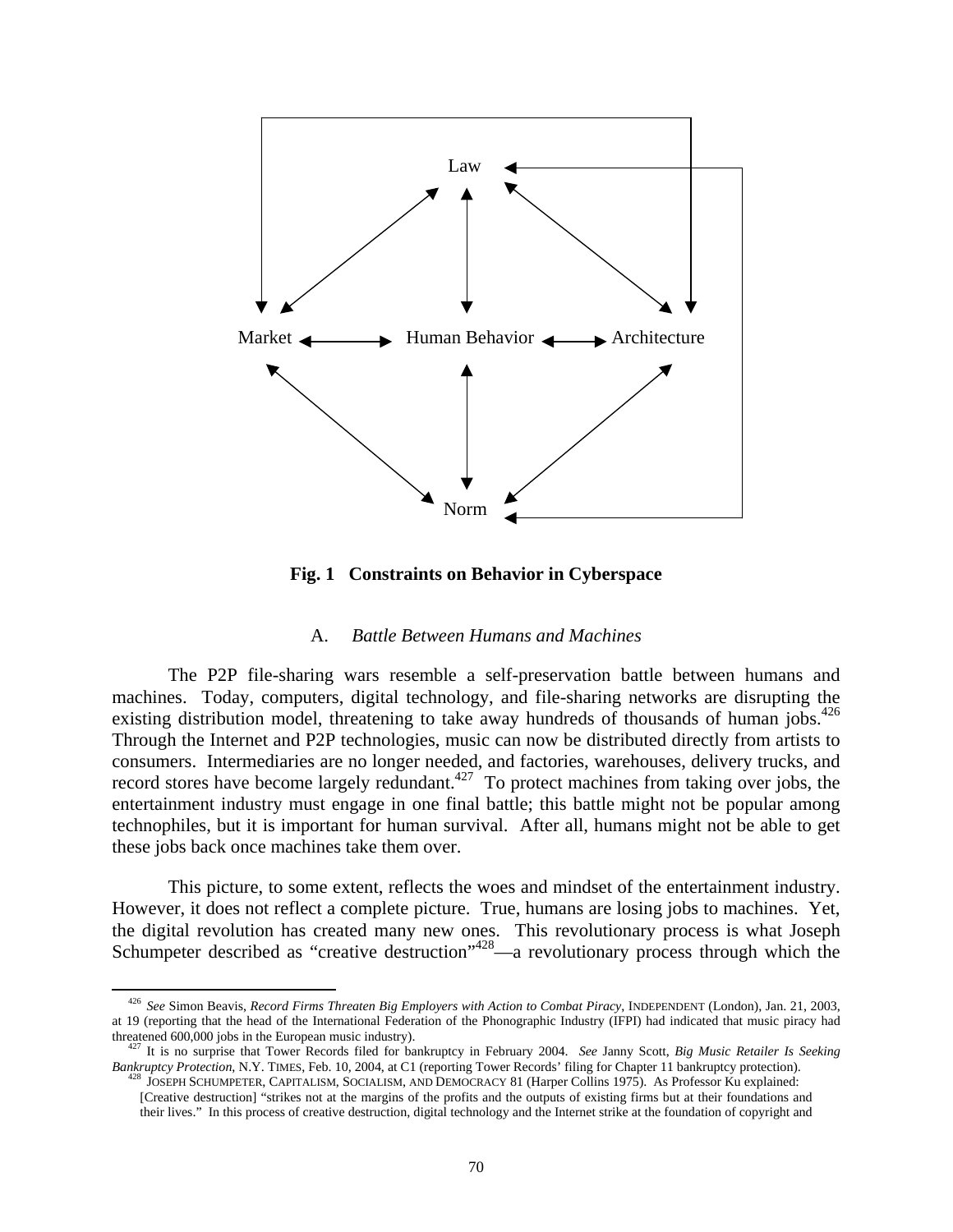old economic structure is destroyed while the foundations of a new structure are being built simultaneously. As Professor Schumpeter declared in his seminal work, *Capitalism, Socialism, and Democracy*:

Capitalism . . . is by nature a form or method of economic change and not only never is but never can be stationary. And this evolutionary character of the capitalist process is not merely due to the fact that economic life goes on in a social and natural environment which changes and by its change alters the data of economic action; this fact is important and these changes (wars, revolutions and so on) often condition industrial change, but they are not its prime movers. Nor is this evolutionary character due to a quasi-automatic increase in population and capital or to the vagaries of monetary systems, of which exactly the same thing holds true. The fundamental impulse that sets and keeps the capitalist engine in motion comes from the new consumers, goods, the new methods of production or transportation, the new markets, the new forms of industrial organization that capitalist enterprise creates.<sup>429</sup>

One perhaps might still remember Jack Valenti's widely-cited, yet incorrect prediction that the videocassette recorder "is to the American film producer and the American public as the Boston Strangler is to the woman alone."<sup>430</sup> Videocassettes not only have not strangled the motion picture industry, but transformed it by bringing new revenues and business opportunities.431 P2P networks might do the same. Instead of strangling the entertainment industry and threatening the creation of copyrighted works, these networks might open new markets, create new niches and products, and attract new audiences.<sup>432</sup>

Every time a new technology emerges, it is inevitable that some jobs will be lost. In the past century, we have seen hundreds of thousands of jobs disappear in the automobile, coal, rubber, and steel industries. Consider the steel industry, for example.<sup>433</sup> Today, the industry faces serious competition from manufacturers in Europe, Asia, and South America.<sup>434</sup> Cost-

 the industries built upon copyright by eliminating the need for firms to distribute copyrighted works and for exclusive property rights to support creation.<br>Id. at 269 (quoting SCHUMPETER, *supra*) (footnote omitted).

 $^{431}$  Copyright holders are always paranoid about the threat of new technologies:

DIGITAL DILEMMA, *supra* note 10, at 78-79 (citations omitted). 432 As the recent National Research Council study explained:

<sup>&</sup>lt;sup>429</sup> *Id.* at 82-83.<br><sup>430</sup> Hearings Before the Subcomm. on Courts, Civil Liberties, and the Administration of Justice of the House Comm. on the Judiciary,<br>97th Cong. (1982) (testimony of Jack Valenti, President of the MP

In 17th century England, the emergence of lending libraries was seen as the death knell of book stores; in the 20th century, photocopying was seen as the end of the publishing business, and videotape the end of the movie business. Yet in each case, the new development produced a new market far larger than the impact it had on the existing market. Lending libraries gave inexpensive access to books that were too expensive to purchase, thereby helping to make literacy widespread and vastly increasing the sale of books. Similarly, the ability to photocopy makes the printed material in a library more valuable to consumers, while videotapes have significantly increased viewing of movies. But the original market in each case was also transformed, in some cases bringing a new cast of players and a new power structure.

Some suggest that the ability to download music will increase sales by providing easy purchase and delivery 24 hours a day, opening up new marketing opportunities and new niches. For example, the low overhead of electronic distribution may allow artists themselves to distribute free promotional recordings of individual live performances, while record companies continue to focus on more polished works for mass release. Digital information may also help create a new form of product, as consumers' music collections become enormously more personalizable (e.g., the ability to create personalized albums that combine individual tracks from multiple performers).

*Id*. at 79.

<sup>&</sup>lt;sup>433</sup> See generally PHILIPPE LEGRAIN, OPEN WORLD: THE TRUTH ABOUT GLOBALIZATION 26-31 (2002) (describing the woes of the U.S. steel industry).

<sup>&</sup>lt;sup>434</sup> In March 2002, the Bush Administration imposed tariffs of up to thirty percent on steel imported from Europe, Asia, and South America to provide short-term relief to struggling American steel makers. David E. Sanger, *Bush Puts Tariffs of as Much as 30% on Steel Imports*, N.Y. TIMES, Mar. 6, 2002, at A1. A year later, the WTO Dispute Settlement Panel declared that the tariffs violated the WTO Agreement on Safeguards. United States—Definitive Safeguard Measures on Imports of Certain Steel Products—Final Reports of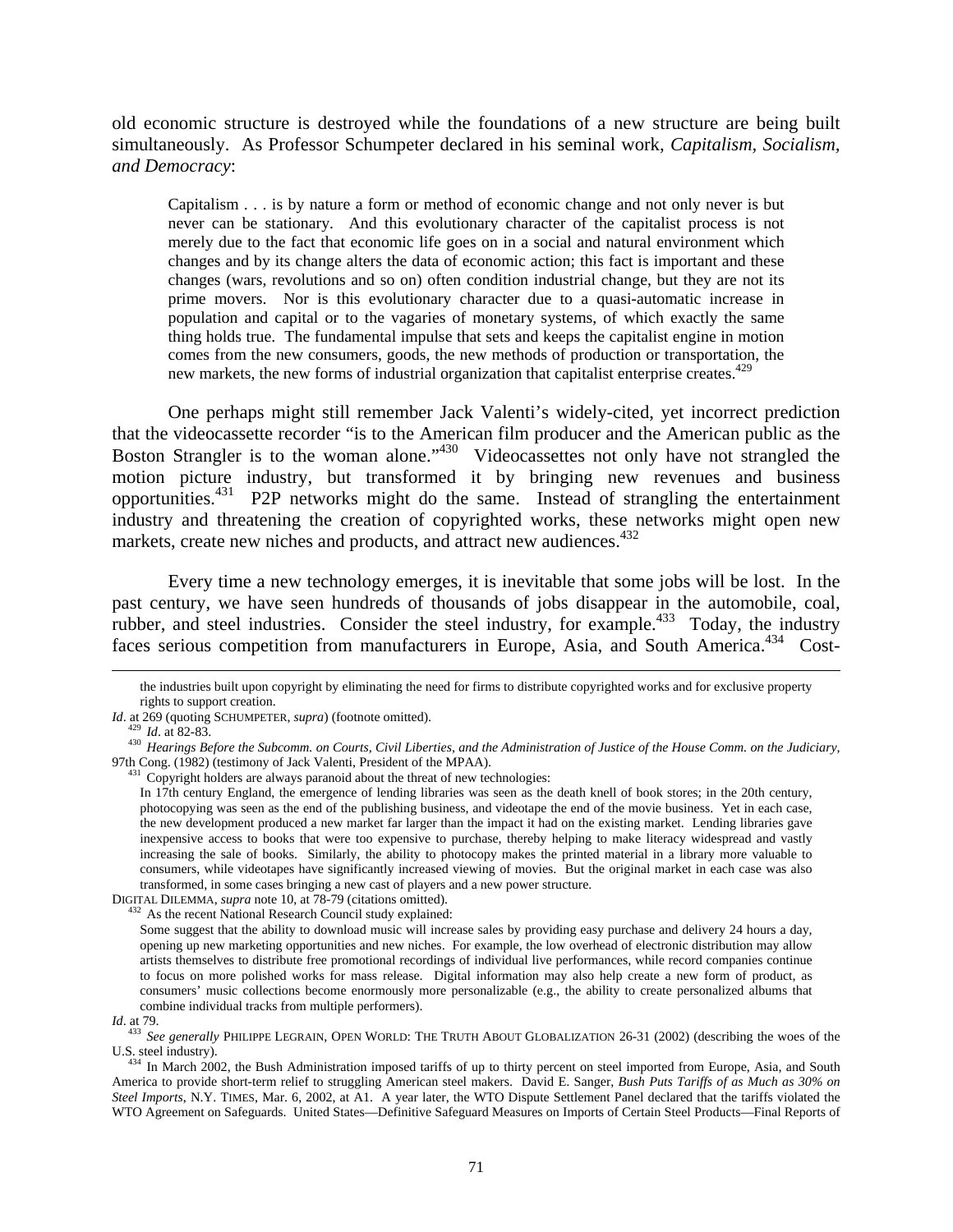saving technology and new blast furnaces also reduce the demand for steel workers. With less than an eighth of the original workforce, steel manufacturers can now produce almost as much steel as they did thirty years ago.<sup>435</sup> As a result, employees had to be laid off, families were torn apart, and others had to relocate to look for new jobs. Some of the less fortunate ones even became homeless and were forced to survive on welfare benefits.

Transition is never easy and always painful. Nevertheless, no matter how painful it is, there is no legal entitlement to an old business model or jobs. As science fiction writer Robert Heinlein wrote insightfully in *Life-Line*, his first short story:

There has grown up in the minds of certain groups in this country the notion that because a man or a corporation has made a profit out of the public for a number of years, the government and the courts are charged with the duty of guaranteeing such profit in the future, even in the face of changing circumstances and contrary public interest. This strange doctrine is not supported by statute nor common law. Neither individuals nor corporations have any right to come into court and ask that the clock of history be stopped, or turned back, for their private benefit.<sup>436</sup>

Today, online distribution and P2P file sharing have facilitated a new distribution model. It is time that the entertainment industry recognizes this change and takes advantage of its potential. As history has taught us, business models are meant to be replaced, and industries have disappeared. At the turn of the twentieth century, the Dow Jones Industrial Average, which many consider the symbol of American wealth and prosperity, $437$  was comprised of Amalgamated Copper, American Sugar, Tennessee Coal & Iron, U.S. Rubber, and U.S. Steel, among others.<sup>438</sup> Today, the index features 3M, Boeing, Coca-Cola, Disney, Hewlett-Packard, IBM, Intel, McDonald's, and Microsoft.<sup>439</sup>

The key to success is not how a firm, or an industry, protects its existing business model, but how it adapts that model to new conditions and technological environments. As Professor Schumpeter noted:

Every piece of business strategy acquires its true significance only against the background of [the creative destruction] process and within the situation created by it. It must be seen in its role in the perennial gale of creative destruction; it cannot be understood irrespective of it or, in fact, on the hypothesis that there is a perennial lull.<sup>440</sup>

the Panel, WT/DS248/R, WT/DS249/R, WT/DS251/R, WT/DS252/R, WT/DS253/R, WT/DS254/R, WT/DS258/R, WT/DS259/R (Nov. 17, 2003), *available at* http://docsonline.wto.org/DDFDocuments/t/WT/DS/248R-00.doc. The Bush administration finally removed the tariffs in December 2003. Richard W. Stevenson & Elizabeth Becker, *After 21 Months, Bush Lifts Tariff on Steel Imports*, N.Y. TIMES, Dec. 5, 2003, at A1.<br><sup>435</sup> See LEGRAIN, *supra* note 433, at 29.<br><sup>436</sup> ROBERT A. HEINLEIN, LIFE-LINE (1939), *quoted in* ALDERMAN, *supra* note 72, at 131.<br><sup>436</sup> AS one columnist noted: "The Dow Jones industrial average ha

manufacturing. The Dow was American business; if the business of America was business, then the companies that made up the Dow Jones industrial average were what American business was all about." Bob Greene, *A Mouse Replaces Men of Steel*, CHI. TRIB., May 20, 1991, at 1C; *see also* J. Thomas McCarthy, *Intellectual Property—America's Overlooked Export*, 20 U. DAYTON L. REV. 809 (1995)

<sup>&</sup>lt;sup>438</sup> Dow Jones Industrial Average History 3, *at* http://www.djindexes.com/downloads/DJIA\_Hist\_Comp.pdf (last visited Feb. 7, 2004).<br><sup>439</sup> Id. at 14.

<sup>2004).</sup> <sup>439</sup> *Id*. at 14. 440 SCHUMPETER, *supra* note 428, at 83-84.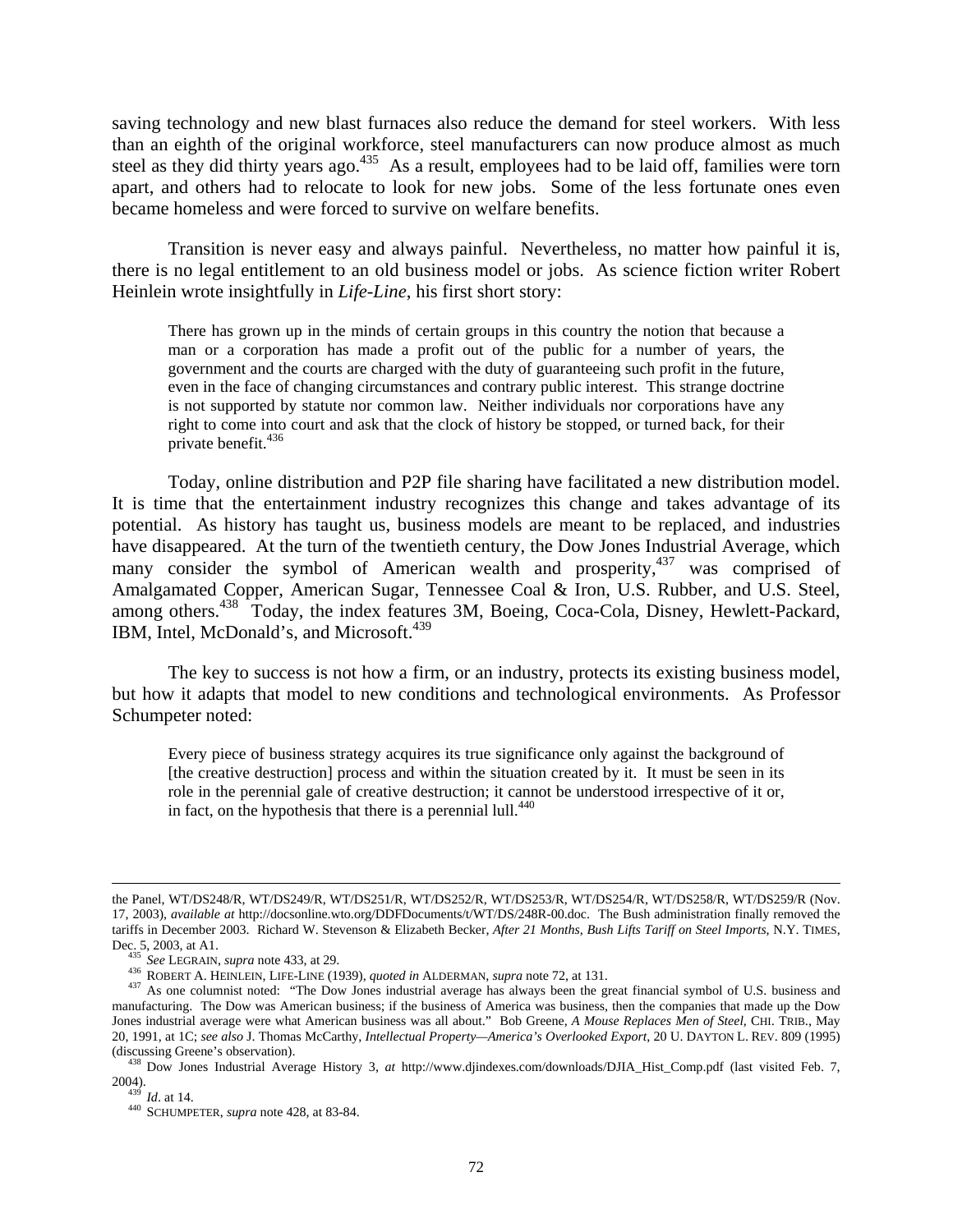The entertainment industry could have taken advantage of the online distribution model a few years ago when Napster first gained popularity. It missed its first opportunities; yet, it is not too late to change. Intermediaries are not entirely redundant in the digital world. Due to scarcity of time<sup>441</sup> and the capital-intensive nature of many of these services, intermediaries—especially trusted ones—have a renewed significance in the information age. For example, many users will not have time to slog through a morass of undifferentiated poetic musings, home movies, and garage band recordings. They therefore will need intermediaries, such as entertainment companies, to screen works for them.

Moreover, P2P networks do not affect every sector of the entertainment industry. As *The New York Times* observed in the music context:

Many specialty stores have carved out niches that cannot be duplicated online, selling rare records or used discs. Some cater to die-hard collectors, often free-spending men with free weekends who consider the novel "High Fidelity"—about love and lists in a London record store—to be nonfiction and about them. Others sell the kind of ethnic tunes the big stores condescendingly call "World Music" but which they just call down-home music.<sup>442</sup>

## B. *Imaginary World War III*

The second comparison involves an imaginary nuclear attack on decentralized U.S. military bases during the Cold War era. It is virtually impossible to pinpoint the origin of what we now call the Internet. While the development of the network, especially its funding, has been traced back to the need for maintaining communications between strategic military and political sites in the event of a nuclear war, other commentators have explained at length why the nuclear war had nothing to do with the origin of the network.<sup>443</sup> Regardless of its origin, the Internet has

. . . .

 <sup>441</sup> As Professor Jack Balkin explained:

All communications media produce too much information. So in that sense, all media have a problem of scarcity. But the scarcity is not a scarcity of bandwidth. It is a scarcity of audience. There is only so much time for individuals to assimilate information. And not only is there too much information, some of it is positively undesirable. As a result, all media give rise to filtering by their audience, or, more importantly, by people to whom the audience delegates the task of filtering.

J.M. Balkin, *Media Filters, the V-chip, and the Foundations of Broadcast Regulation*, 45 DUKE L.J. 1131, 1148 (1996); *see also* GOLDSTEIN, *supra* note 72, at 214 (stating that "time will be the scarcest resource in the digital future"); Dyson, *supra* note 10 (noting that "[i]n the end, the only unfungible, unreplicable value in the new economy will be people's presence, time, and attention"); Herbert A. Simon, *Designing Organizations for an Information-Rich World*, *in* COMPUTERS, COMMUNICATIONS, AND THE PUBLIC INTEREST 37, 40-41 (Martin Greenberger ed., 1971) (stating that "a wealth of information creates a poverty of attention and a need to allocate that attention efficiently among the overabundance of information sources that might consume it").<br><sup>442</sup> David Gonzalez, Jazz, Classical, and Endless Blues, N.Y. TIMES, Feb. 26, 2004, at B1.<br><sup>443</sup> As the authoritative A Brief H

The first recorded description of the social interactions that could be enabled through networking was a series of memos written by J.C.R. Licklider of MIT in August 1962 discussing his "Galactic Network" concept. He envisioned a globally interconnected set of computers through which everyone could quickly access data and programs from any site. In spirit, the concept was very much like the Internet of today. Licklider was the first head of the computer research program at DARPA [Defense Advanced Research Projects Agency], starting in October 1962. While at DARPA he convinced his successors at DARPA, Ivan Sutherland, Bob Taylor, and MIT researcher Lawrence G. Roberts, of the importance of this networking concept.

In late 1966 Roberts went to DARPA to develop the computer network concept and quickly put together his plan for the "ARPANET", publishing it in 1967. At the conference where he presented the paper, there was also a paper on a packet network concept from the UK by Donald Davies and Roger Scantlebury of NPL [National Physical Laboratory]. Scantlebury told Roberts about the NPL work as well as that of Paul Baran and others at RAND. The RAND group had written a paper on packet switching networks for secure voice in the military in 1964. It happened that the work at MIT (1961-1967), at RAND (1962-1965), and at NPL (1964-1967) had all proceeded in parallel without any of the researchers knowing about the other work.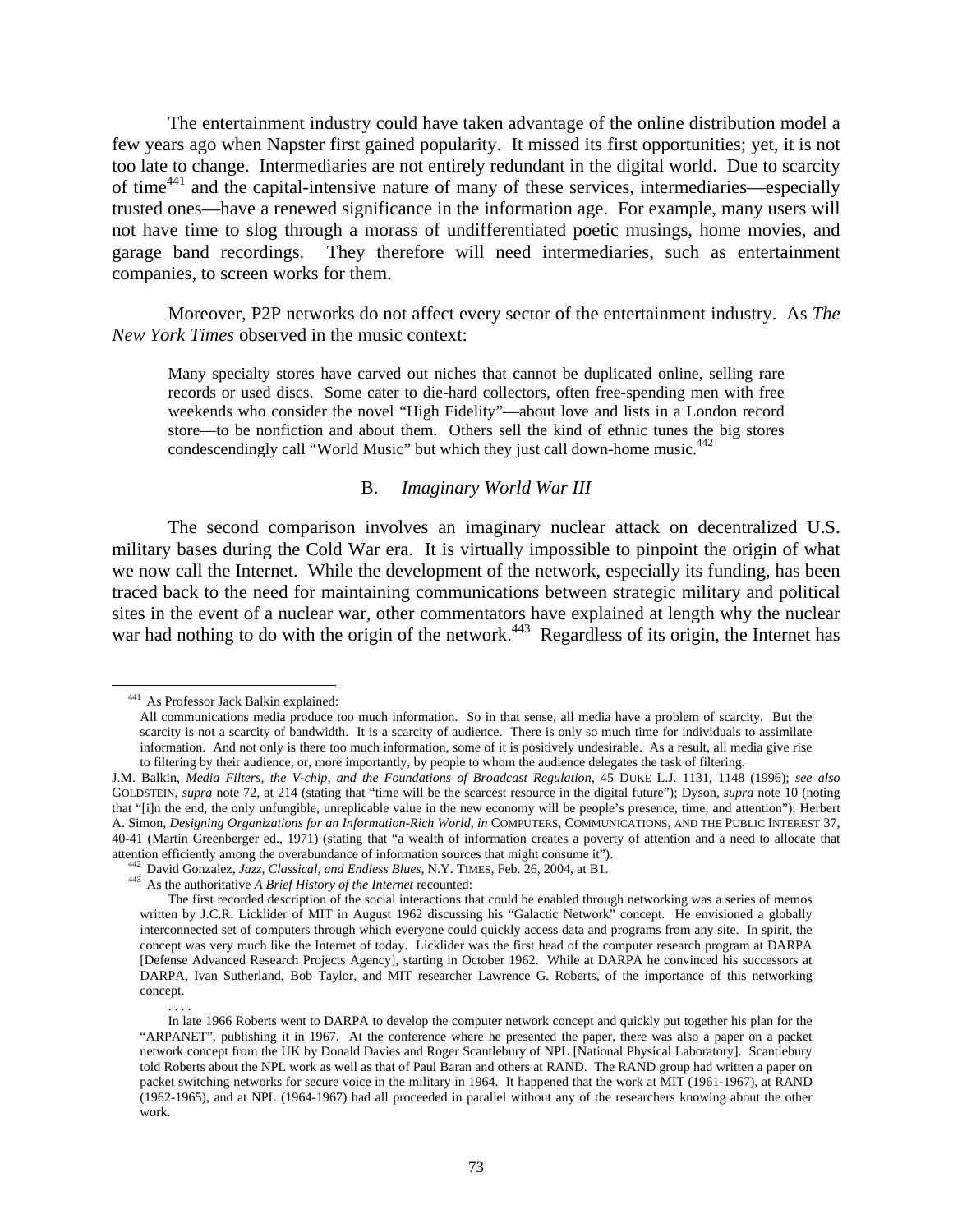a unique architecture: it is "rudderless, decentralized, and transnational,"<sup>444</sup> and its packetswitching feature has made government regulation difficult.<sup>445</sup>

If the entertainment industry is to succeed, it must develop a new war strategy that takes into account the network's decentralized nature and other unique features. So far, the industry has explored the use of computer software to launch viral attacks on P2P networks. One might still remember Congressman Howard Berman's now-abandoned Peer to Peer Piracy Prevention Act, which, if enacted, would have allowed movie studios and record companies to hack into personal computers and P2P networks when these companies suspected infringing materials were being circulated.<sup>446</sup> One also might recall Senator Orrin Hatch's shocking remark that "he favor[ed] developing new technology to remotely destroy the computers of people who illegally download music from the Internet."<sup>447</sup> While it is too early to evaluate these abandoned strategies, commentators and civil liberties groups have already expressed concerns about their intrusion on privacy and constitutional rights.<sup>448</sup>

These strategies also might backfire on the entertainment industry, as most consumers of entertainment products are also creators and copyright holders. It is very hard to imagine how welcoming entertainment companies would be when their competitors and customers snoop on their networks looking for infringing materials. It is also unlikely that Congress would be able to enact a statute that protects major entertainment companies while discriminating against individual copyright holders and small media entrepreneurs.

More recently, the entertainment industry has used spoofing to fight digital piracy.<sup>449</sup> As Professor Lior Strahilevitz explained, P2P technologies are "charismatic codes" that have made the file-sharing community appear to individual users far more cooperative than it really is. $450$ 

A. Michael Froomkin, *The Internet as a Source of Regulatory Arbitrage*, *in* BORDERS IN CYBERSPACE: INFORMATION POLICY AND THE GLOBAL INFORMATION INFRASTRUCTURE 129, 129-30 (Brian Kahin & Charles Nesson ed., 1997) (footnote omitted).<br><sup>446</sup> Peer to Peer Piracy Prevention Act, H.R. 5211, 107th Cong. (2002); see also Rep. Howard L. Berman, The Truth

Barry M. Leiner et al., *A Brief History of the Internet*, *at* http://www.isoc.org/internet/history/brief.shtml (Aug. 4, 2000) (footnote omitted). For interesting discussion of the origins of the Internet, see generally TIM BERNERS-LEE, WEAVING THE WEB: THE ORIGINAL DESIGN AND ULTIMATE DESTINY OF THE WORLD WIDE WEB (2000); KATIE HAFNER & MATTHEW LYON, WHERE WIZARDS STAY UP LATE: THE ORIGINS OF THE INTERNET (1998); JOHN NAUGHTON, A BRIEF HISTORY OF THE FUTURE: FROM RADIO DAYS TO INTERNET<br>YEARS IN A LIFETIME (2000); Leiner et al., *supra*.

<sup>&</sup>lt;sup>444</sup> Neil Weinstock Netanel, *Cyberspace 2.0*, 79 TEX. L. REV. 447, 448 (2000). <sup>445</sup> As Professor Michael Froomkin explained:

Three technologies underlie the Internet's resistance to control. First, the Internet is a *packet switching network*, which makes it difficult for anyone, even a government, to block or monitor information flows originating from large numbers of users. Second, users have access to powerful military-grade cryptography that can, if used properly, make messages unreadable to anyone but the intended recipient. Third, and resulting from the first two, users of the Internet have access to powerful anonymizing tools. Together, these three technologies mean that anonymous communication is within reach of anyone with access to a personal computer and a link to the Internet unless a government practices very strict access control, devotes vast resources to monitoring, or can persuade its population (whether by liability rules or criminal law) to avoid using these tools.

*to Peer Piracy Prevention Act: Why Copyright Owner Self-help Must Be Part of the P2P Piracy Solution*, FINDLAW'S WRIT: LEGAL COMMENTARY, *at* http://writ.news.findlaw.com/commentary/20021001\_berman.html (Oct. 1, 2002) (explaining the need for the legislation); Julie Hilden, *Going After Individuals for Copyright Violations: The New Bill That Would Grant Copyright Owners a "License to Hack" Peer-to-Peer Networks*, FINDLAW'S WRIT: LEGAL COMMENTARY, *at*

<sup>&</sup>lt;sup>7</sup> Ted Bridis, Senator Favors Really Punishing Music Thieves, CHI. TRIB., June 18, 2003, at 2C. As Senator Hatch reasoned, damaging someone's computer "may be the only way you can teach somebody about copyrights." *Id.*; *see also* Dwight Silverman, *Senator's 'Extreme' Cure for Piracy Is Unconstitutional*, HOUS. CHRON., June 21, 2003, Busines

<sup>&</sup>lt;sup>448</sup> See Sonia K. Katyal, *A War on CD Piracy, a War on Our Rights*, L.A. TIMES, June 27, 2003, at 17.<br><sup>449</sup> See discussion *supra* Part III.D.<br><sup>450</sup> Strahilevitz, *supra* note 11, at 509. As Professor Strahilevitz expla

Because of the way the networks are structured, the actions of those who share content are quite visible, while the actions of those who do not share content are virtually invisible. Particularly if a user is searching for content by an especially popular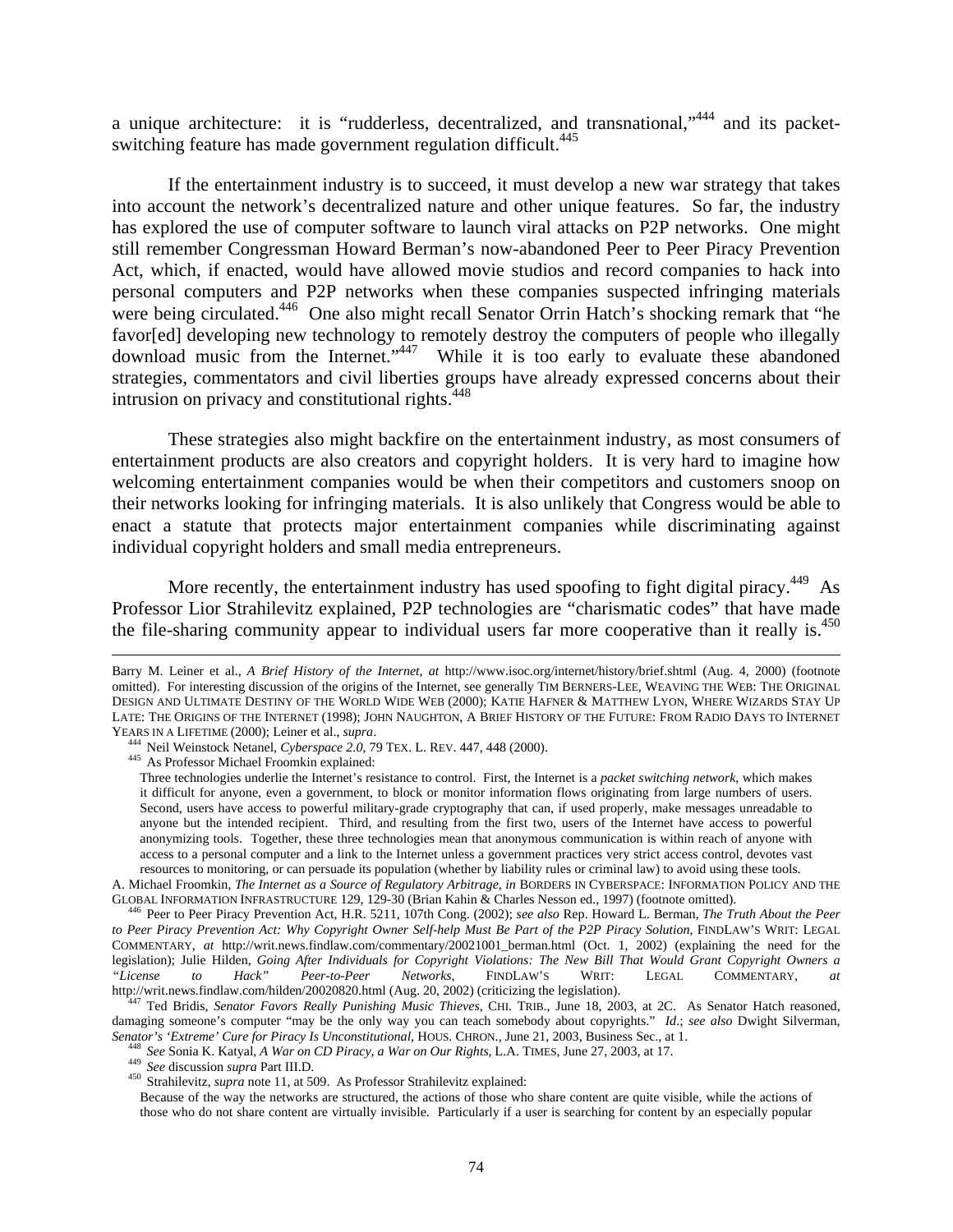Thus, by uploading decoy files onto the networks, the industry might be able to undermine cooperation and prompt users to blame each other for spoofed files and wasted downloading time.<sup>451</sup> By magnifying noncooperative behavior and creating "a norm of free-riding,"<sup>452</sup> the industry also might induce file-sharers to eschew further cooperation and, instead, to undertake noncooperative behavior that makes P2P networks undesirable.<sup>453</sup>

Alternatively, the industry might contain the network and halt the interchange of copyrighted contents by erecting fences, roadblocks, and speed bumps. No matter how much information wants to be free, it "does not flow in a vacuum, but in political space that is already occupied."454 Legal regimes, norms, and rules therefore can determine what sorts of communities will thrive in cyberspace, how information will diffuse from one individual to another, and who can participate in the New Economy.

Moreover, just as information wants to be free, it "also wants to be expensive." When commentators cite the phrase "information wants to be free," they often forget about this tension and ignore the second line of the passage, which reads:

Information wants to be free. Information also wants to be expensive.

Information wants to be free because it has become so cheap to distribute, copy, and recombine—too cheap to meter. It wants to be expensive because it can be immeasurably valuable to the recipient. That tension will not go away. It leads to endless wrenching debate about price, copyright, 'intellectual property,' and the moral rightness of casual distribution, because each round of new devices makes the tension worse, not better.<sup>455</sup>

Code is law, $456$  and it can define the contours of the space in which human behavior occurs and the conditions under which such behavior is conducted. By regulating codes,

*Id.* at 550-51.<br><sup>451</sup> *Id.* at 510.

<sup>451</sup> *Id*. at 510. 452 *Id*. at 509. 453 *Id*. at 591. As Professor Strahilevitz explained:

Strahilevitz, *supra* note 11, at 592.<br><sup>454</sup> ROBERT O. KEOHANE & JOSEPH S. NYE, POWER AND INTERDEPENDENCE 217 (3d ed. 2001).<br><sup>455</sup> STEWART BRAND, THE MEDIA LAB: INVENTING THE FUTURE AT MIT 202 (1987), *quoted in* Ian R. Ke

artist, she will have no trouble locating scores of other users who have made that artist's work available. Users who share no files, on the other hand, do not appear in response to user searches. Therefore, other users generally will have a very difficult time perceiving non-sharers' participation in the networks. The architecture of the networks is such that although many users on the networks do not share, the networks create an appearance that sharing is the norm.

Given the open-source nature of the Gnutella applications for file-swapping, the record labels are free to create "patches" (or updates) to existing versions of Gnutella. The recording industry might find it worthwhile to develop and distribute software patches that expose users to the many free-riders on Gnutella and magnify the actions of those free-riders. For example, the program might prominently identify free-riders and those sharing very few files in response to search queries. Alternatively, the patch might prominently gather and display real time updates concerning the number of free-riders on the network and the median number of files being shared. Similarly, the record labels or their allies might release a Kazaa patch that either magnifies the extent of the free-riding on Kazaa, defaults users into free-riding, or, as the Kazaa Lite application has already done, allows free-riders to download files more efficiently than most file-sharers. In order to convince file-swappers to download these patches, the creators of these patches would need to create desirable improvements that enhance the experience of using these applications, and bundle these improvements with the un-charismatic code elements. If such patches were widely disseminated, the recording industry might effectively combat the distortion created by charismatic code. By providing file-swappers with a more realistic assessment of their peers or strengthening the appeal of free-riding, the recording industry might well prompt file-swappers to imitate the free-riding behavior that is still somewhat common on these networks.

<sup>&</sup>lt;sup>456</sup> See generally LESSIG, CODE, supra note 422; Tim Wu, When Code Isn't Law, 89 VA. L. REV. 679 (2003). For articles advocating the self-governance of cyberspace, see, for example, Johnson & Post, *supra* note 421; David G. Post, *Anarchy, State, and the Internet: An Essay on Law-Making in Cyberspace*, 1995 J. ONLINE L., *at* http://www.wm.edu/law/publications/jol/-articles/post.shtml; I. Trotter Hardy, *The Proper Legal Regime for "Cyberspace*,*"* 55 U. PITT. L. REV. 993 (1994); Henry H. Perritt, Jr., *Cyberspace Self-government:*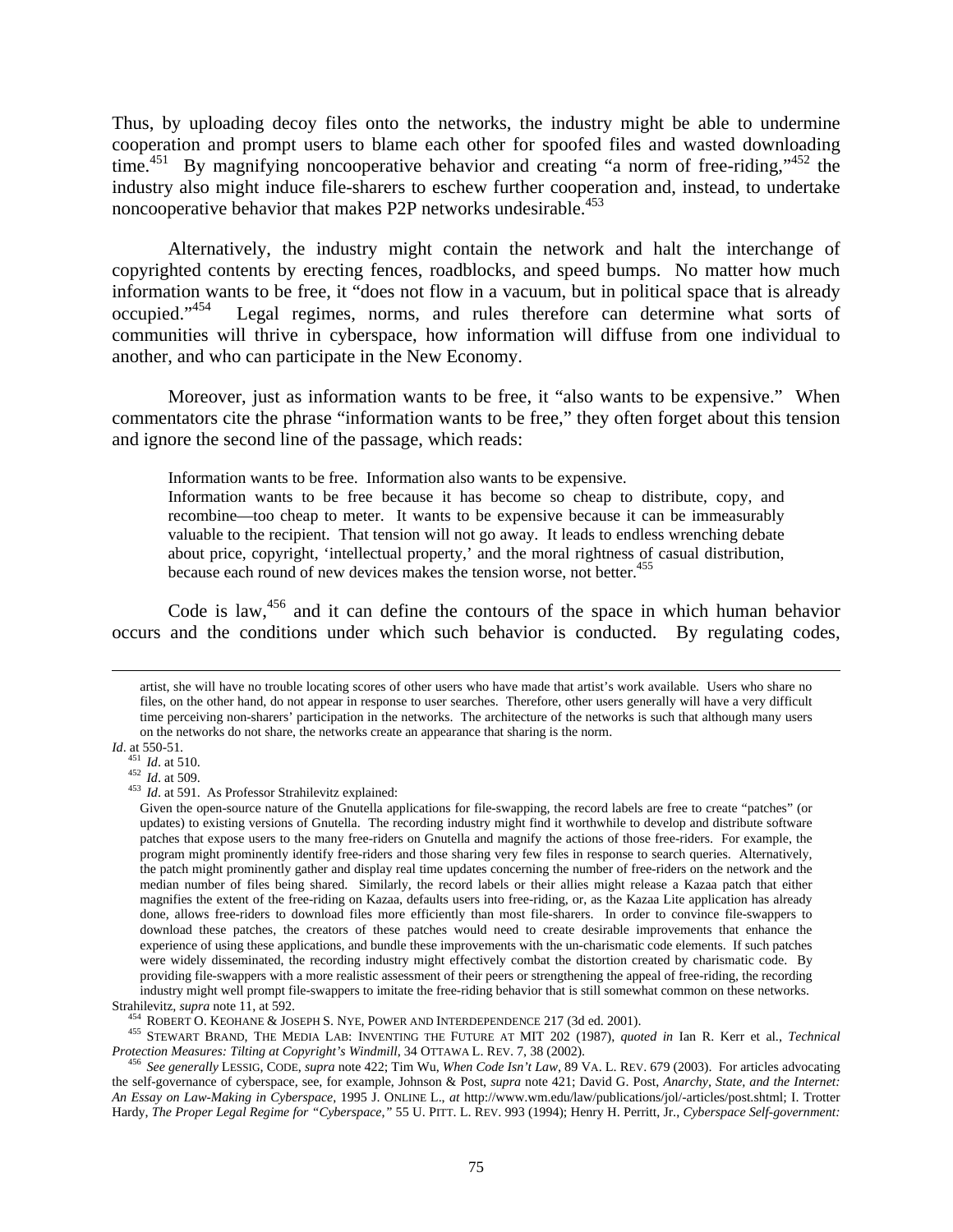## governments therefore can regulate human behavior. As Professor Lessig explained in *Code and Other Laws of Cyberspace*:

The software and hardware that make cyberspace what it is constitute a set of constraints on how you can behave. The substance of these constraints may vary, but they are experienced as conditions on your access to cyberspace. In some places (online services such as AOL, for instance) you must enter a password before you gain access; in other places you can enter whether identified or not. In some places the transactions you engage in produce traces that link the transactions (the "mouse droppings") back to you; in other places this link is achieved only if you want it to be. In some places you can choose to speak a language that only the recipient can hear (through encryption); in other places encryption is not an option. The code or software or architecture or protocols set these features; they are features selected by code writers; they constrain some behavior by making other behavior possible, or impossible. The code embeds certain values or makes certain values impossible. In this sense, it too is regulation, just as the architectures of real-space codes are regulations.<sup>457</sup>

Nevertheless, some codes, like open source codes, are less regulable,<sup>458</sup> and thieves, pirates, and Robin Hoods thrive underground. Some governments might sacrifice regulability for markets and growing economic prosperity,<sup>459</sup> while others forgo protection against some circumvention by picking the easy route of regulating network end points, rather than network architecture.<sup>460</sup>

Since the emergence of the Internet, the Chinese government has tried very hard to impose its information control policy on the Internet.<sup>461</sup> Unfortunately, that policy was designed for traditional mass media and is arguably obsolete in the digital world. Thus, although Chinese

. . . .

 $\overline{a}$ 

<sup>457</sup> LESSIG, CODE, *supra* note 422, at 89.<br><sup>458</sup> *See id.* at 107 (noting that open source code is less regulable than closed source code).<br><sup>459</sup> In response to Professor Lessig's call for government intervention to pre cyberspace, Professor Post argued that fundamental values in cyberspace can best be protected by the market. As he explained:

Fundamental values are indeed at stake in the construction of cyberspace, but those values can best be protected by allowing the widest possible scope for uncoordinated and uncoerced individual choice among different values and among different embodiments of those values. We don't need "a plan" but a multitude of plans from among which individuals can choose, and "the market," and not action by the global collective, is most likely to bring that plenitude to us.

... [I]f there are many different architectures, then there is choice about whether to obey these controls. If there are multiple architectures from which to choose, it is no longer correct to say that "nothing requires" booksellers to provide users the ability to browse for free; the market for bookstores, the existence of competing bookstores, and consumers' desire to browse do so. It is hardly nothing; these are the very same things that "require[]" the real-space booksellers that Lessig mentions to allow you to browse for free. And if there are diverse architectures of privacy, of identity, and of content protection laid before the public, why is it so obvious that we will end up choosing the one(s) that deny us those things that Lessig (and I) think are so important?<br>Post. What Larry Doesn't Get. supra note 408. at 1453-54.

*Town Hall Democracy or Rediscovered Royalism?*, 12 BERKELEY TECH. L.J. 413 (1997); Edward J. Valauskas, *Lex Networkia: Understanding the Internet Community*, FIRST MONDAY, *at* http://www.firstmonday.dk/issues/issue4/valauskas/index.html (Oct. 7, 1996). *But see* Jack L. Goldsmith, *Against Cyberanarchy*, 65 U. CHI. L. REV. 1199 (1998) (disputing the need to distinguish between

<sup>460</sup> See Michael Geist, Cyberlaw 2.0, 44 B.C. L. REV. 323, 348 (2003).<br><sup>461</sup> For discussion of efforts by Chinese authorities to regulate the Internet, see generally SHANTHI KALATHIL & TAYLOR C. BOAS, THE INTERNET AND STATE CONTROL IN AUTHORITARIAN REGIMES: CHINA, CUBA, AND THE COUNTERREVOLUTION (Carnegie Endowment for International Peace Information Revolution and World Politics Project Working Papers 2001), *available at*  http://www.ceip.org/files/pdf/21KalathilBoas.pdf; Nina Hachigian, *China's Cyber-Strategy*, FOREIGN AFF., Mar./Apr. 2001, at 118; Jack Linchuan Qiu, *Virtual Censorship in China: Keeping the Gate Between the Cyberspaces*, 4 INT'L J. COMM. L. & POL'Y 1 (1999); Jiangyu Wang, *The Internet and E-Commerce in China: Regulations, Judicial Views, and Government Policies*, COMPUTER & INTERNET LAW., Jan. 2001, at 12; Peter K. Yu, *Barriers to Foreign Investment in the Chinese Internet Industry*, GIGALAW.COM, *at* http://www.gigalaw.com/articles/2001/yu-2001-03.html (Mar. 2001) (discussing the regulation of the Internet industry in China). *See generally* THE NETWORKS OF CONTRADICTIONS: UNDERSTANDING THE INFORMATION SOCIETY IN CHINA (Peter K. Yu & Jack Linchuan Qiu, forthcoming 2004).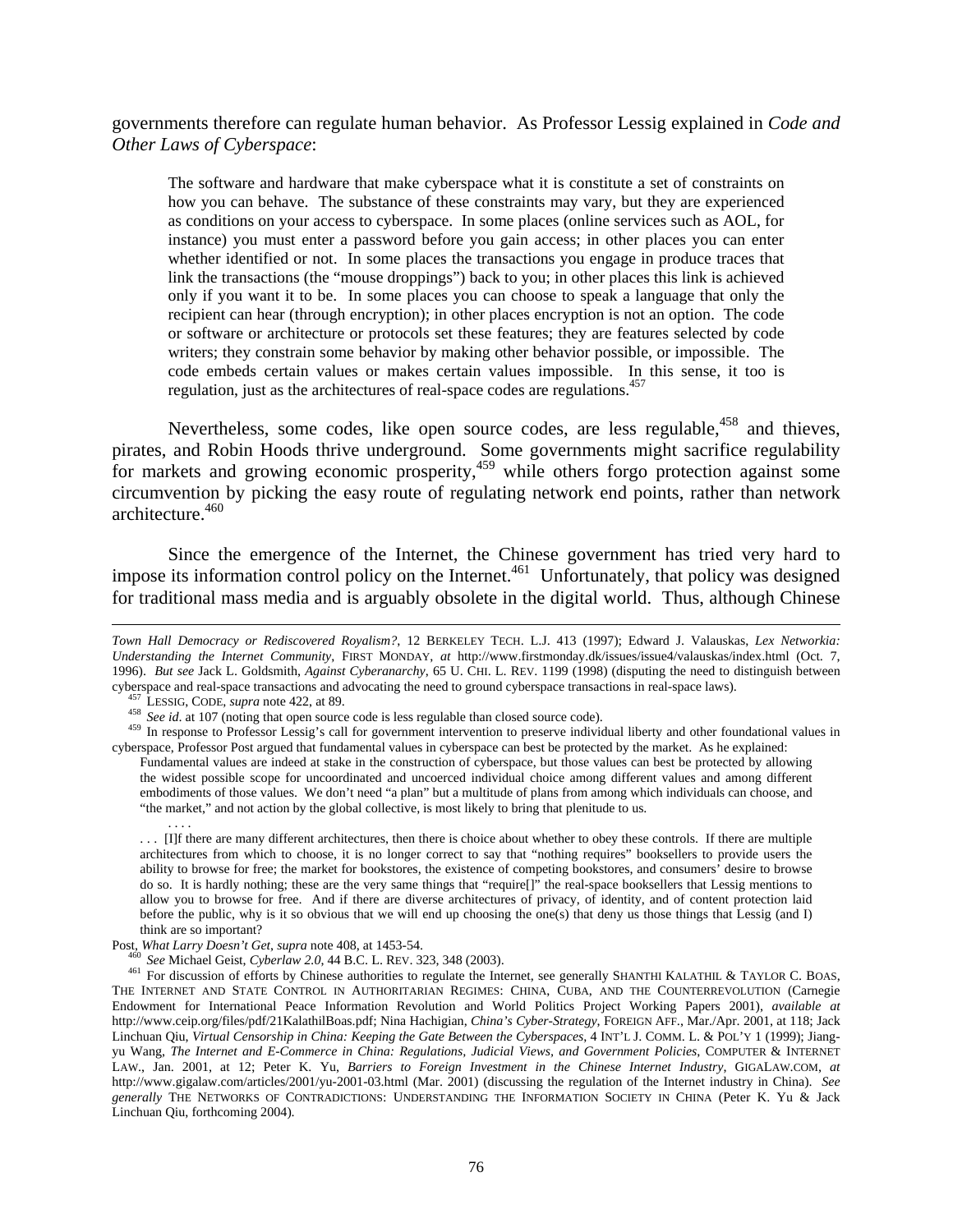authorities have repeatedly cracked down on cyber cafés, handed out heavy jail sentences to online dissidents, implemented new and restrictive laws and regulations, and censored political and nationalistic Web sites, the Internet remains relatively free in China, and access to Internet content is fairly unrestrictive to all but jailed dissidents.<sup>462</sup>

Indeed, the heavy-handed tactics used by Chinese authorities have backfired by heightening the cautiousness and sophistication of Chinese netizens. Those tactics also have led to the proliferation of anti-monitoring technologies and the increased reliance of Chinese users on proxy servers, offshore and mirror Web sites, and encrypted P2P systems, all of which have helped Chinese netizens evade government detection, monitoring, and control. If the Chinese government is struggling to regulate its netizens, it is very unlikely that the entertainment industry will achieve more success.

## *C. The Conquest of Generation Y*

The final comparison concerns Generation Y, a group of teenagers who neither understand, nor see the benefits of complying with, copyright law. As I discussed elsewhere, there is a significant widening "copyright divide" between copyright holders and users of copyrighted works.<sup>463</sup> While copyright holders are eager to protect their interests, file-sharers neither understand copyright law nor believe in the system. As a result, copyright piracy is rampant, and illegal file sharing has become the norm, rather than the exception.

Today, most school children and college teenagers will not be able to understand the plight of artists and songwriters until they get a real job or unless they have close friends or relatives working in the entertainment industry. As they grow older and start working full-time, their perspective might change. They might be able to empathize with artists and songwriters. They also begin to understand the pain of not getting paid after doing a day of hard work. As rapper Eminem said candidly in his usual provocative style:

Whoever put my s—t on the Internet, I want to meet that motherf—ker and beat the s—t out of him, because I picture this scrawny little d[—]ickhead going 'I got Eminem's new CD! I got Eminem's new CD! I'm going to put it on the Internet.' I think that anybody who tries to make excuses for that s—t is a f—king bitch. I'm sorry; when I worked 9 to 5, I expected to get a f—king paycheck every week. It's the same with music; if I'm putting my f—king heart and all my time into music, I expect to get rewarded for that. I work hard . . . and anybody can just throw a computer up and download my s—t for free. . . . If you can afford a computer, you can afford to pay \$16 for my  $CD$ .<sup>464</sup>

Eminem might have ignored how the market actually works—i.e., parents might pay for the computer, while kids have to use their allowances to buy CDs. Nonetheless, his comparison of recording efforts to working a 9-to-5 day is something file-sharers can relate to after they grow up. In fact, file-sharers might see piracy differently after they learn about the plight of their musician friends, who have to stay poor because they do not receive royalties or because they

<sup>&</sup>lt;sup>462</sup> *See* Leonard R. Sussman, *The Internet in Flux*, *in* FREEDOM HOUSE, HOW FREE?: THE WEB & THE PRESS: THE ANNUAL SURVEY PRESS FREEDOM 4 (2001) [hereinafter 2001 FREEDOM HOUSE SURVEY], *available at* OF PRESS FREEDOM 4 (2001) [hereinafter 2001 FREEDOM HOUSE SURVEY], *available at* 

<sup>&</sup>lt;sup>463</sup> See generally Yu, *The Copyright Divide*, *supra* note 5. <sup>464</sup> ALDERMAN, *supra* note 72, at 114 (quoting Eminem as printed in *Wall of Sound*).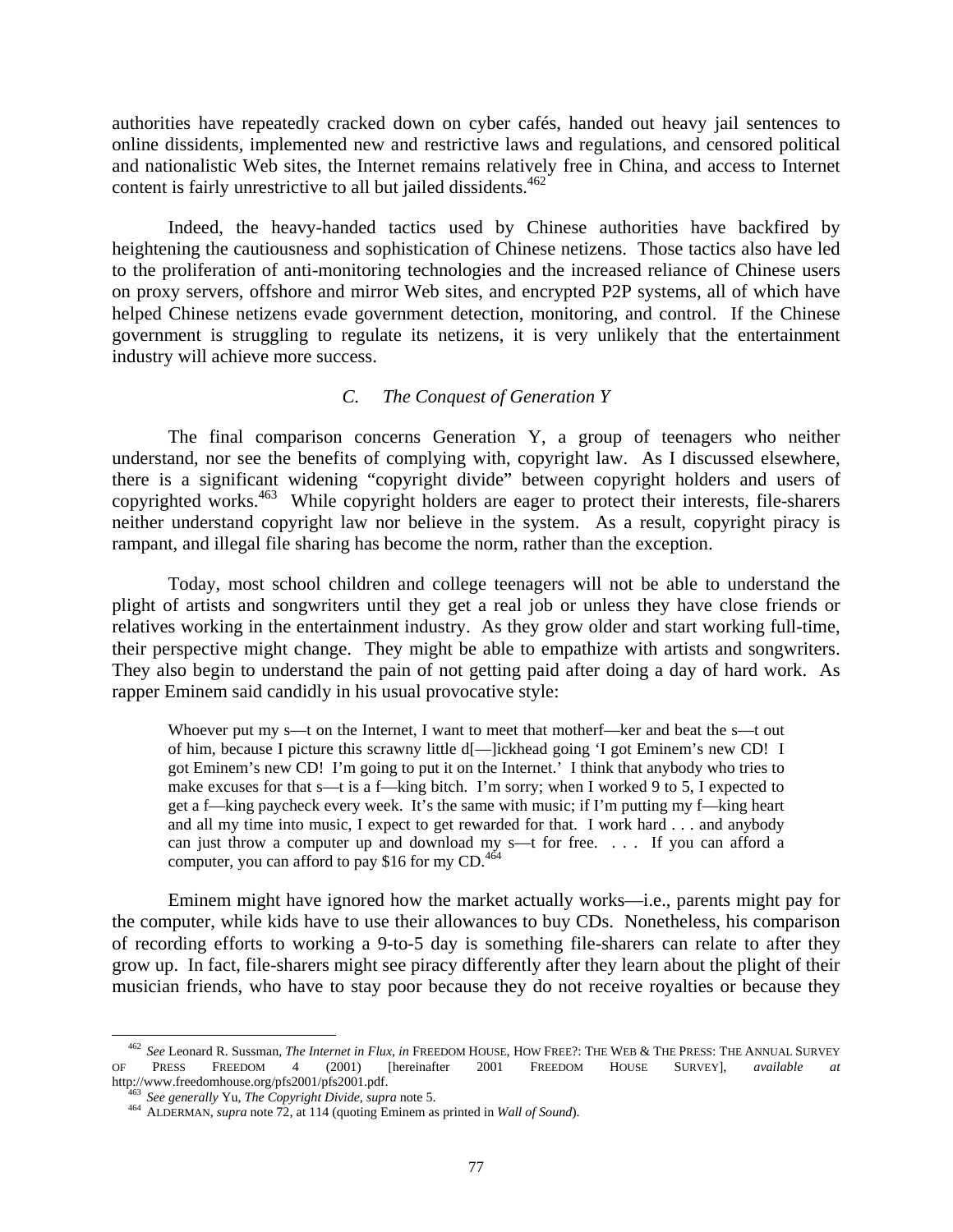fail to earn recording contracts as a result of rampant online file trading. Young aspiring musicians might even learn their lessons from first-hand experience.

The Industry can tackle this "lost" generation in two ways. First, the industry can disregard this generation and move on to Generation Z, the next generation. This strategy is not as ill-advised as it sounds. Today, most school children and college teenagers will not be able to learn appropriate online conduct from their parents, teachers, and peers. Except for a small group of scientists, technophiles, and early computer enthusiasts, most adults did not grow up in a digital environment. They have limited computer literacy and do not use the Internet except for online shopping or sending e-mails. Even if these adults have made successful transition to the digital environment, they still might not be able to teach the youngsters what is legal and what is not, as they do not understand existing copyright law—or even better, the nuances of copyright law.

In a recent article, Professor Jessica Litman vividly described her son's third-grade teacher's lack of understanding of copyright law.<sup>465</sup> That teacher asked the class to conduct online research on the alpine tundra. At the end of the class, the teacher rewarded her students by giving each of them a CD containing the class's favorite songs. The only problem: All the songs, like information about the alpine tundra, were downloaded from the Internet. The teacher's action was troubling because she was probably one of the more influential figures in the young lives of these children. Her action therefore was likely to have more impact on the children than the many formal copyright pledges school officials required these children (and perhaps their parents) to sign.

Like teachers, peers can substantially affect the behavior of these youngsters. As Professor Robert MacCoun pointed out, young file-sharers are susceptible to peer pressure and what social psychologists call *pluralistic ignorance*.<sup>466</sup> As he explained:

[Pluralistic ignorance is t]he idea . . . that, often, social situations are ambiguous and we look to other people to help us define what's appropriate in a given situation. And we often infer from the fact that no one else is acting alarmed that there's nothing alarming going on. Everyone is agreeing tacitly not to ask the hard questions . . . it's a little reminiscent of the

 <sup>465</sup> Litman, *Sharing and Stealing*, *supra* note 10. *But see* Laura M. Holson, *Studios Moving to Block Piracy of Films Online*, N.Y. TIMES, Sept. 25, 2003, at A1 (discussing the role-playing activity "Starving Artist," in which "groups of students are encouraged to come up with an idea for a musical act, write lyrics and design a CD cover only to be told by a volunteer teacher their work can be downloaded free").<br><sup>466</sup> Professor David Luban described in general how pluralistic ignorance affects human behavior:<br>the specific state and the metal responds and the

Evidently, we respond to situations by checking to see how other people respond, and their response in large measure determines how we perceive the situation and therefore how we ourselves will respond. And of course the phenomenon is reciprocal: as we watch the other, the other watches us. We reinforce each other, in wrong beliefs as well as accurate ones (a phenomenon psychologists call pluralistic ignorance). The shaping and reciprocal reinforcement of perception by seeing how others perceive the same thing constitutes the basic phenomenon of socially influenced cognition, or, for short, social cognition. Pedestrians stepping around the body of a homeless man collapsed in the street may simply be taking their cues from each other; the evidence suggests that they would stop to help if they were alone. Our moral compass may point true north when we are by ourselves, but place us next to a few dozen other compasses pointing East, and our needle will fall into alignment with theirs—and, in doing so, influence the needles of others' compasses.

David Luban, *Integrity: Its Causes and Cures*, 72 FORDHAM L. REV. 279, 284 (2003); *see also* Richard H. McAdams, *An Attitudinal Theory of Expressive Law*, 79 OR. L. REV. 339, 356-58 (2000) (discussing pluralistic ignorance and the "Emperor's New Clothes" phenomenon).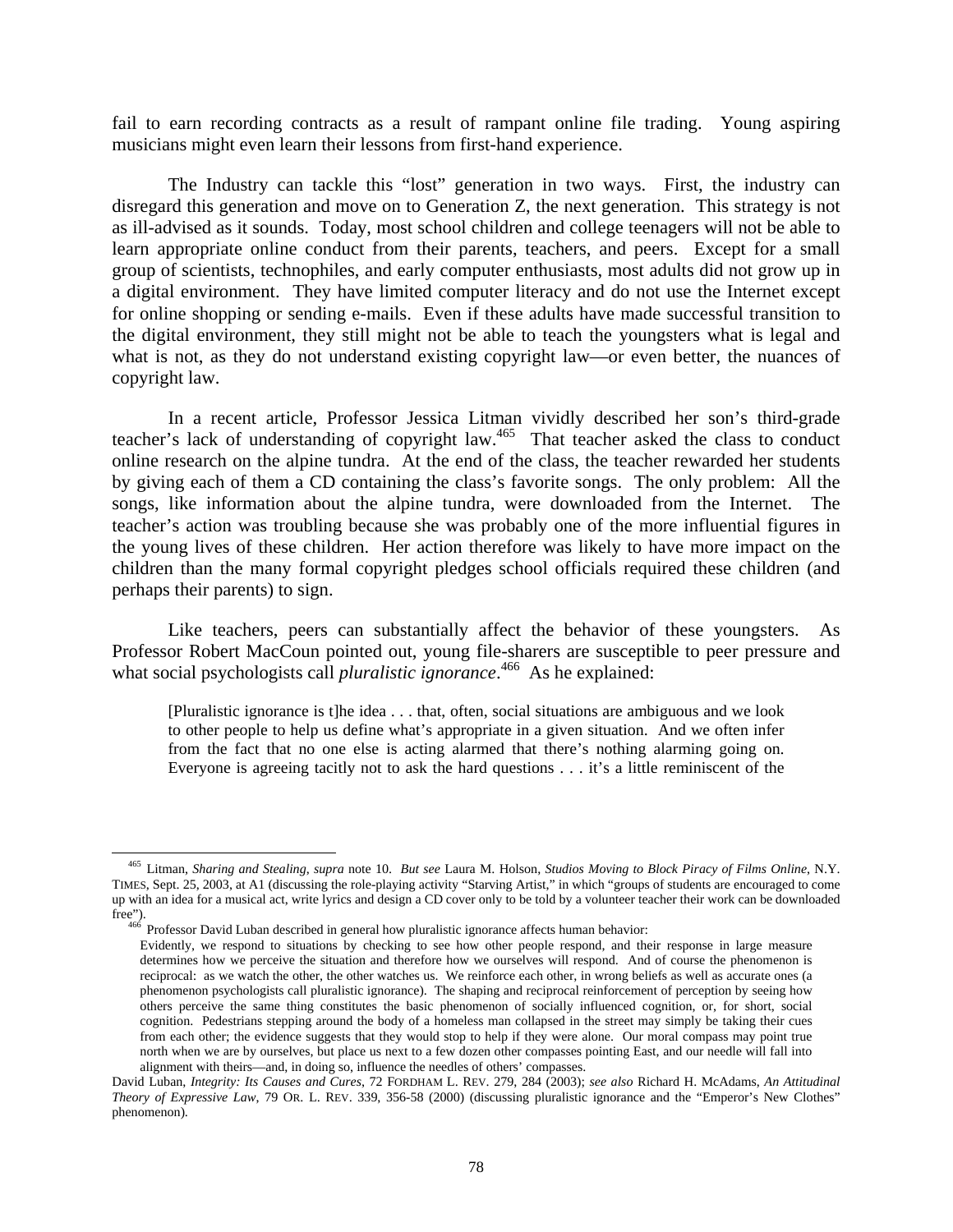1970s period when marijuana use became so prevalent that people acted as though it had been *de facto* legalized.467

Although students from the present generation might privately believe it is wrong to trade copyrighted songs or movies on the Internet, they might pretend to support file swapping in public out of the fear that they will be stigmatized for acting or speaking contrary to the norm they perceive their community endorse. Such pretension is particularly dangerous, for it will force youngsters to conform their private preferences to the misperceived public norm.

Fortunately, the situation may change for Generation Z. Arguably, that generation will grow up in a more copyright-respecting environment. By the time they grow up, parents, teachers, and peers of this generation will have seen the P2P file-sharing wars and may have picked up the basics of copyright from the public media, widespread lawsuits, and the industry's educational campaigns. As the late Justice Thurgood Marshall noted, "Education is not the teaching of the three R's. Education is the teaching of the overall citizenship, to learn to live together with fellow citizens, and above all to learn to obey the law."<sup>468</sup> Through education, children in Generation Z will become better citizens in the digital copyright world.

No doubt, it is painful for the entertainment industry to forget about Generation Y. However, it is also painful to see the industry's profits falling every year without any solution. Somewhere down the road, the industry must figure out a strategy to deal with this generation of unscrupulous and illegal file-sharers. Forgetting about them and making plans for the next generation is something worth considering. After all, it is very unlikely that legislators and the public will tolerate widespread prosecutions of individual file-sharers who downloaded copyrighted materials in private homes for noncommercial purposes.<sup>469</sup> As the RIAA's recent lawsuits have shown, under the existing regime, "courts would need to punish the few infringers chosen for prosecution to an extent radically disproportionate to the wrong they committed. At some point, . . . the level of punishment required to deter private copying generally will simply become unjust."<sup>470</sup>

Moreover, as the Internet continues to expand to the rest of the world, Generation Y might make up for only a very small portion of the entire file-sharing population.<sup>471</sup> Indeed, forecasts have already showed that Americans—all generations combined—will make up for only a quarter of the world's Internet population by  $2005^{472}$  and that Chinese will outrank English as the most widely-used language on the Internet by  $2007.<sup>473</sup>$  Given the fact that the future P2P file-sharing wars are likely to become transnational, Generation Y in the United States will only have a small impact on the outcome of the P2P file-sharing wars.

<sup>&</sup>lt;sup>467</sup> MERRIDEN, *supra* note 414, at 25 (quoting Professor Robert MacCoun).<br><sup>468</sup> Transcript of Oral Argument at 91-92, Cooper v. Aaron, 358 U.S. 1 (1958), *quoted in* Lessig, CODE, *supra* note 422, at 92-93.<br><sup>469</sup> See Ha

congressional hearing to privacy issues as well as the broader effect of technology on copyright enforcement); *see also* Robert E. Litan, *Law and Policy in the Age of the Internet*, 50 DUKE L.J. 1045, 1070 (2001) (noting that "it is highly doubtful that Americans would tolerate for very long, if at all, the police raiding homes and arresting teenagers for copying music or movies"); Strahilevitz, *supra* note 11, at 545 (noting that "it is widely believed that the public could not stomach widespread prosecutions of individual computer users who

<sup>&</sup>lt;sup>470</sup> Lunney, *supra* note 10, at 851-52.<br><sup>471</sup> Thanks to my colleague, Professor Adam Candeub, for pointing this out.<br><sup>472</sup> Justin Hughes, *Of World Music and Sovereign States, Professors and the Formation of Legal Norms* 165 (2003). 473 Frances Williams, *Chinese to Become Most-Used Language on Web*, FIN. TIMES, Dec. 7, 2001.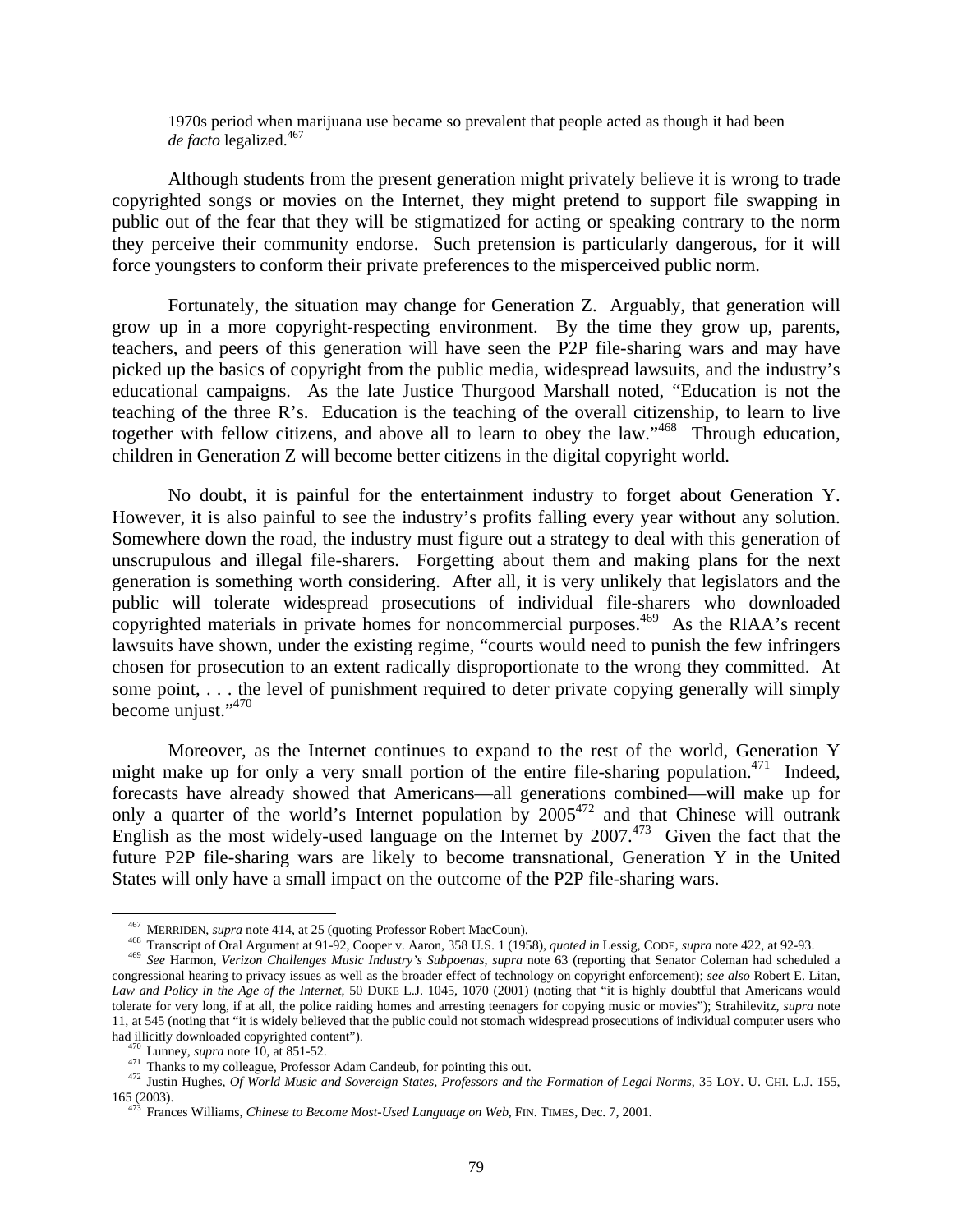A better and more effective solution, however, is to educate the current generation and to transform them into copyright-abiding netizens. After all, it is at best speculative to assume that the present generation would learn copyright law and be prepared to educate the next generation if the industry were to skip the current generation.

Today, the general public has many misconceptions about copyright law. Consider the treatment of copyrighted music, for example. Some believe they can download and listen to a copyrighted song without violating its copyright if they sample it and keep it for less than twenty-four hours.474 Some maintain that it is legal to post copyrighted songs for downloading on a foreign Web site because U.S. copyright laws do not extend to countries abroad.<sup>475</sup> Some assume that all the songs posted on the Internet and P2P networks are in the public domain and thus free for others to download or copy.<sup>476</sup> Some assume that artists and copyright holders do not receive any royalties when radio plays their music.<sup>477</sup> Some claim that they attain "some" protection by ripping, mixing, and burning songs and posting them online.<sup>478</sup> Most interesting of all, there is a prevailing attitude that it is alright, or even legitimate, to trade copyrighted music because the recording industry has been making bad music for years to rip customers off.<sup>479</sup>

In recent years, the entertainment industry has been very active in educating the consuming public. For example, the recording industry has set up "Byte Me" to stem the distribution of illegal copies of popular music in MP3 format.<sup>480</sup> "Entertainment groups [also] have sent thousands of letters to colleges and corporations, alerting them to infringements," while celebrity musicians, like Dixie Chicks and Missy Elliott, have appeared on MTV and BET to relay artists' concerns.<sup>481</sup> Most recently, during the 2004 Annual GRAMMY Awards Ceremony, the Recording Academy unveiled a major public education campaign, which includes a new Web site whatsthedownload.com,<sup>482</sup> print and radio public service announcements, grassroots initiatives, and retail activities.<sup>483</sup>

<sup>474</sup> DIGITAL DILEMMA, *supra* note 10, at 124.<br><sup>475</sup> *Id. Id.* 476 *Id.* 476 *Id.* 476 *Id.* 487 *Id.* 487 *Id.* 487 *At 71* (quoting an interviewee as saying that "[n]obody claims to lose money when their [sic] music is played on the radio").<br><sup>478</sup> From time to time, one would read on Internet Web sites about requests that users not copy photos the site owner scanned or songs

the owner ripped.<br><sup>479</sup> As one interviewee maintained: "The record companies have been ripping customers off with huge profits for years, is it no

wonder people resort to using Napster. The record companies are worried as they won't be able [sic] finance their extortionate lifestyles." MERRIDEN, *supra* note 414, at 71. Jazz artist Herbie Hancock, however, contended that Napster was not the answer to the industry's bad deal with artists and consumers:

So far, [Napster]'s even worse than the labels. On the way to making millions for its owners and investors, Napster has yet to give anything to artists other than the chance to spread their music, for free, and whether they like it or not. Its supporters hide behind claims that labels misuse artists and consumers, as if that entitled them to take everything they want absolutely free. *Excuse me, but* just because record executives give artists a bad deal doesn't mean that everyone else can then go and do worse.<br>Herbie Hancock, Preface to ALDERMAN, supra note 72, at xviii.

<sup>&</sup>lt;sup>480</sup> See DIGITAL DILEMMA, *supra* note 10, at 124.<br><sup>481</sup> *Entertainment Industry Widens War*, USA TODAY, Feb. 13, 2003, at 9D.<br><sup>482</sup> The Web site is available at http://www.whatsthedownload.com. As the Press Release desc

WhatsTheDownload.com fills the crucial need for consumer information about the impact of illegal downloading. The site provides an overview of the issues, quotes from music-makers and artists offering personal perspectives on file-swapping, a message board where consumers can connect with one another and discuss downloading, a news and information section, and an opt-in eNewsletter called "The Download" that keeps consumers up-to-date on various file-swapping news. Additionally, the site includes in-depth information about copyright laws and a comprehensive listing of legitimate online music retailers.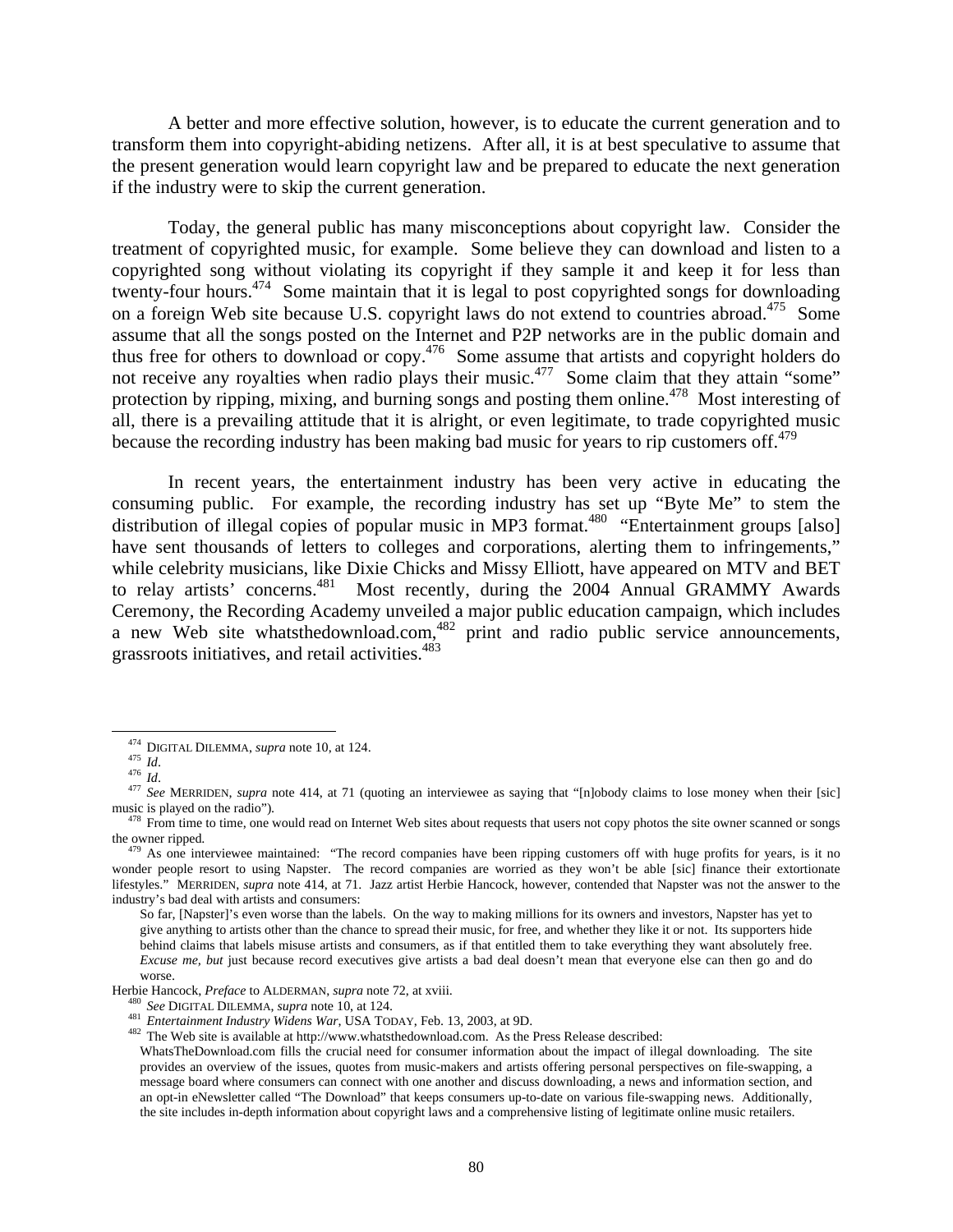In addition, the recording industry and universities have been actively encouraging students to switch to legal and legitimate music subscription services. A case in point is the recent arrangements major colleges and universities made with music downloading services, like MusicNet, Napster, and Rhapsody, to provide students with unlimited access to legally licensed music streams.<sup>484</sup> By doing so, the industry hopes that students will ultimately develop habits that they will continue after they graduate. As Napster's former President Michael Bebel proclaimed, "This deal encourages a new generation to try a legitimate service, enjoy and adopt it, and later when they have more time and money, continue it."<sup>485</sup>

Unfortunately, a respect for copyright can only be developed through a slow learning process, as it "is not an inherent or natural part of the cultural infrastructure."<sup>486</sup> To be effective, the education program must emphasize the core goals of copyright law, the difficult balance between control and dissemination, and the need for copyrighted materials to ultimately become a part of our shared intellectual heritage. $487$  The program also must include both the exclusive rights of copyright holders and the limits on those rights, such as the idea-expression dichotomy, the fair use privilege, the first sale doctrine, and other statutory exemptions. By being clear, balanced, and comprehensive, the program will convey to the public a message that copyright law is fair and equitable. Through the creation of social and peer pressure, the message also will dissuade others from unauthorized file trading.<sup>488</sup>

In the next few years, public education efforts will continue to face many serious challenges. First, copyright law is complex, and it involves a very delicate balance between exclusive control and public access to information. If oversimplified, the message "will obscure the genuine and legitimate debate about how far copyright law extends."<sup>489</sup> Professor David Lange explained why it is "fundamentally wrong to insist that children internalize the proprietary and moral values of the copyright system."<sup>490</sup> The converse is also true. It would be

Press Release, Recording Academy, "What's the Download<sup>SM</sup>" Consumer Education Campaign Addressing the Value of Paying for Music Unveiled at 46th Annual Grammy® Awards (Feb. 8, 2004), *available at* Music Unveiled at 46th Annual Grammy® Awards (Feb. 8, 2004), *available at*  http://www.whatsthedownload.com/word\_docs/Whats\_The\_Download\_Launch\_Press\_Release.doc.<br><sup>483</sup> See id.<br><sup>484</sup> Borland, College P2P Use on the Decline?, supra note 237 (citing a report of the Joint Committee of the Higher Educ

Entertainment Communities that more than twenty colleges and universities have signed up for deeply discounted access to music services such as MusicNet, Napster, and RealNetworks' Rhapsody); Graham, *Students Score Music Perks*, *supra* note 237 (reporting

about arrangements universities and colleges made with the record industry for their students).<br><sup>485</sup> Borland, *Napster to Give Students Music, supra* note 81.<br><sup>486</sup> Bartow, *supra* note 305, at 23; *see also* Sheldon W. H Prohibitum, 4 MARQ. INTELL. PROP. L. REV. 1, 11 (2000) (suggesting that copyright law might not have a normative role). As Professor Halpern elaborated:

Individual determinations of moral and ethical conduct require a moral and ethical context. The problem for intellectual property law in general, and the law of copyright in particular, is the lack of such an underlying clear context. The nature of American copyright law makes it difficult, if not impossible to find or to construct an unambiguous moral compass.

Sheldon W. Halpern, *The Digital Threat to the Normative Role of Copyright Law*, 62 OHIO ST. L.J. 569, 572 (2001).<br><sup>487</sup> DIGITAL DILEMMA, *supra* note 10, at 216.<br><sup>488</sup> See id. at 305.<br><sup>489</sup> See id. at 309.<br><sup>490</sup> David Lan Lange explained:

It is wrong to challenge school children with responsibility for copyright. Wrong for copyright to intrude into private lives. Wrong to measure creativity by the standards of copyright. Wrong to lay impediments (moral, intellectual, legal) before exercises of the imagination, whether great or small. Wrong, in short, to rob us of this vital aspect of our citizenship: the right to think as we please and to speak as we think.

We must learn to reimagine the public domain. We must learn to ask questions from within the province of that new status, a status like citizenship, measured by creativity and the imagination, and invoked by an exercise of either. *Id*. at 482-83.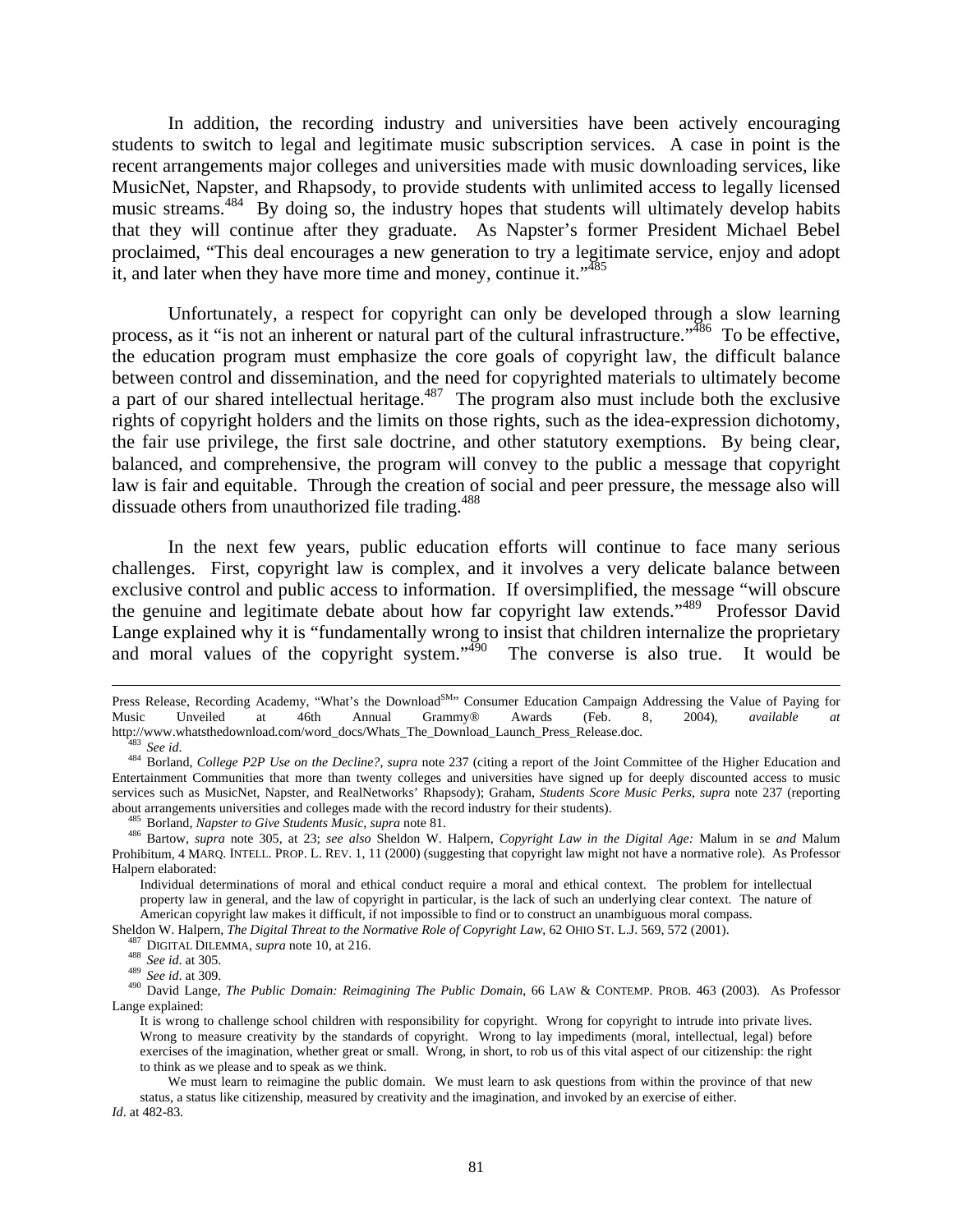unsatisfactory to focus solely on the public domain and our shared cultural heritage. Congress, courts, and commentators have spent a lot of time and resources in the past two centuries trying to balance the interests of authors, copyright holders, and the consuming public. It is very unlikely that schools and teachers will do a better and more efficient job in striking this balance.

Second, the law on the books is very different from the one that is actually carried out.<sup>491</sup> Copyright law is very similar to the law concerning speed limits and jaywalking. The law is on the books, and some people get caught from time to time; yet, most people ignore it as if it does not exist. Fortunately, there are social norms, and people follow them. At some point, people will slow down (in the case of speed limits) or stop (in the case of jaywalking laws). The fact that people do not obey existing law does not mean that they will not obey law whatsoever. Oftentimes, they just find the law silly and expect a more sensible one.<sup> $492$ </sup> Sometimes, they also might substitute the law with a different norm or misperceive that the norm reflects the law. As Professor Strahilevitz noted in the file-sharing context:

Although the file-swapping networks encourage unlawful copyright infringement, the networks by no means cede the moral high ground. In the parlance of the file-swapping networks, those who infringe copyrights employ the language of reciprocity. "Freeloaders" are not those who download copyrighted content without paying for it, but those who download content without uploading content to other users.<sup>493</sup>

Finally, it might be irresponsible and inexpedient for policymakers to divert public funds for copyright education in times of budget cuts and economic stagnation. Even worse, some might consider such efforts inappropriate subsidies to the entertainment industry. For example, students and critics have voiced their disappointment over the Penn State-Napster deal for misusing educational fees to subsidize entertainment—or, worse, "to prop up flagging record company revenue." 494

## **CONCLUSION**

Today, P2P networks pose a serious challenge to the entertainment industry, and copyright battles have become increasingly difficult to fight. To remedy the situation, commentators have proposed many different solutions, which range from abolishing the copyright system to imposing private levies on P2P goods and services. Each of these proposals has its benefits and limitations, and each of them deals with only part of the unauthorized copying problem.

To help us better understand the P2P file-sharing controversy, this Article discusses the RIAA's enforcement tactics, developments in copyright law in 2003, and possible domestic and international challenges the entertainment industry will face in ensuing years. The Article also

<sup>&</sup>lt;sup>491</sup> *See* DIGITAL DILEMMA, *supra* note 10, at 305.<br><sup>492</sup> Shirky, *supra* note 315, at 34 (noting that "the civil disobedience against the 55 MPH speed limit did not mean that drivers were committed to having no speed limit whatsoever; they simply wanted a higher one").<br><sup>493</sup> Strahilevitz, *supra* note 11, at 556.<br><sup>494</sup> Borland, *Napster to Give Students Music*, *supra* note 81. As one student noted:

The money I pay could go to much better things such as rebuilding the network or better lab equipment. Almost every single student I have talked to is outraged that their money is going to a program that they don't even want . . . (and that) their money is being sent to the music industry without their consent.

John Borland, *Penn State Students Blast Napster Deal*, CNET NEWS.COM, *at* http://news.com.com/2100-1027-5103918.html (Nov. 6, 2003).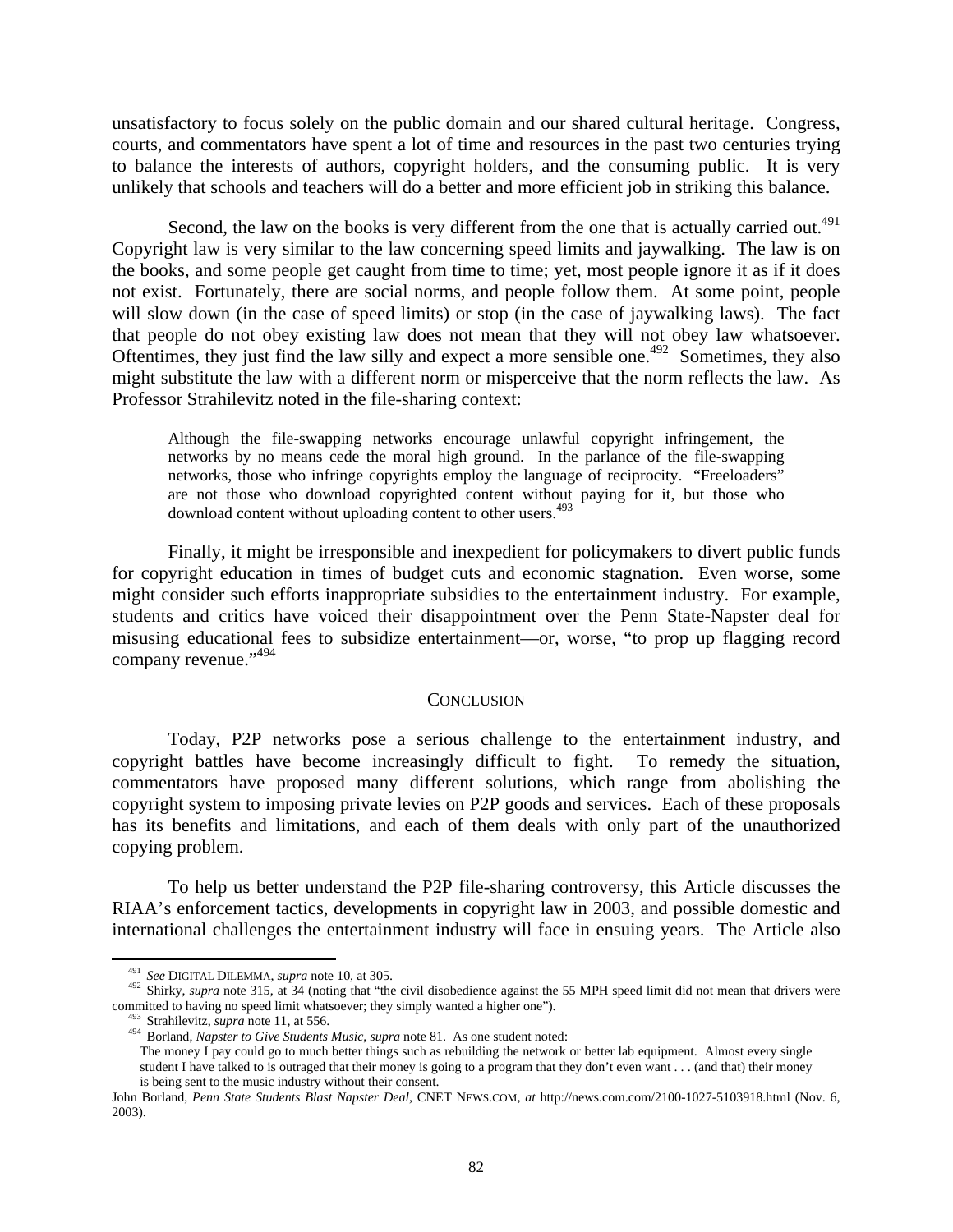examines the various proposals commentators have put forward to solve the unauthorized copying problem: (1) mass licensing, (2) compulsory licensing, (3) voluntary collective licensing, (4) voluntary contribution, (5) technological protection, (6) copyright law revision, (7) dispute resolution proceeding, and (8) alternative compensation.

This Article contends that the law will not provide a complete solution and that the market, architecture, and social norms play equally important roles in crafting the "ultimate solution" to the unauthorized copying problem. Regardless of which solution—or, to be more precise, which set of solutions—policymakers ultimately adopt, this solution must meet the needs of consumers while taking into account the Internet's structural resistance and networked feature and the changing social norms in the digital copyright world.

To challenge readers to rethink the unauthorized copying problem, this Article presents three thought experiments that compare the P2P file-sharing wars to (1) a self-preservation battle between humans and machines, (2) an imaginary World War III, and (3) the conquest of Generation Y. Hopefully, by making these comparisons, policymakers and commentators will be able to step outside their mental boundaries to develop new solutions that target the crux of the unauthorized copying problem.

Reducing copyright piracy is not easy, and the debate on private copying is likely to continue, expand, and escalate. Maybe it is time for us to start from first principles to rethink some of the fundamental questions about our copyright system: Would the current system make sense when consumers can store their entire music collections, or even DVD collections, in small, cheap portable playback devices? Should Congress shorten the duration of the copyright term and switch to a format- or medium-based system in light of the increasingly short shelf-life of hardware and copyrighted products? Do entertainment companies have the needed rights to experiment with or switch to new business models? Should society rethink the industry structure and transform the role of intermediaries in light of our ability to distribute copyrighted works online? These questions have no easy answers, and the debate can only become more intriguing.

In retrospect, if one has to find a single word to account for the P2P file sharing controversy, that word may be nostalgia—or perhaps "greed," as Professor Jane Ginsburg put it in a provocative essay.<sup>495</sup> The hacker community and cyber libertarians long for the good old days when information was free, the network was open, and the online marketplace was not

 <sup>495</sup> Jane C. Ginsburg, *How Copyright Got a Bad Name for Itself,* 26 COLUM. J.L. & ARTS 61 (2002). As Professor Ginsburg explained:

I have a theory about how copyright got a bad name for itself, and I can summarize it in one word: Greed.

Corporate greed and consumer greed. Copyright owners, generally perceived to be large, impersonal and unlovable corporations (the human creators and interpreters—authors and performers—albeit often initial copyright owners, tend to vanish from polemical view), have eyed enhanced prospects for global earnings in an increasingly international copyright market. Accordingly, they have urged and obtained ever more protective legislation, that extends the term of copyright and interferes with the development and dissemination of consumer-friendly copying technologies.

Greed, of course, runs both ways. Consumers, for their part, have exhibited an increasing rapacity in acquiring and "sharing" unauthorized copies of music, and more recently, motion pictures. Copyright owners' attempts to tame technology notwithstanding, such developments as compression formats, high speed lines, and peer to peer networks, particularly popular on college campuses, recast Annie Oakley's anthem from "Anything you can do, I can do better," to "Anything you can steal, I can steal more of." At least some of the general public senses as illegitimate any law, or more particularly, any enforcement that gets in the way of what people can do with their own equipment in their own homes (or dorm rooms). Worse, they would decry this enforcement as a threat to the Constitutional goal of promotion of the Progress of Science, and thus a threat to the public interest.

*Id*. at 61-62 (footnote omitted).